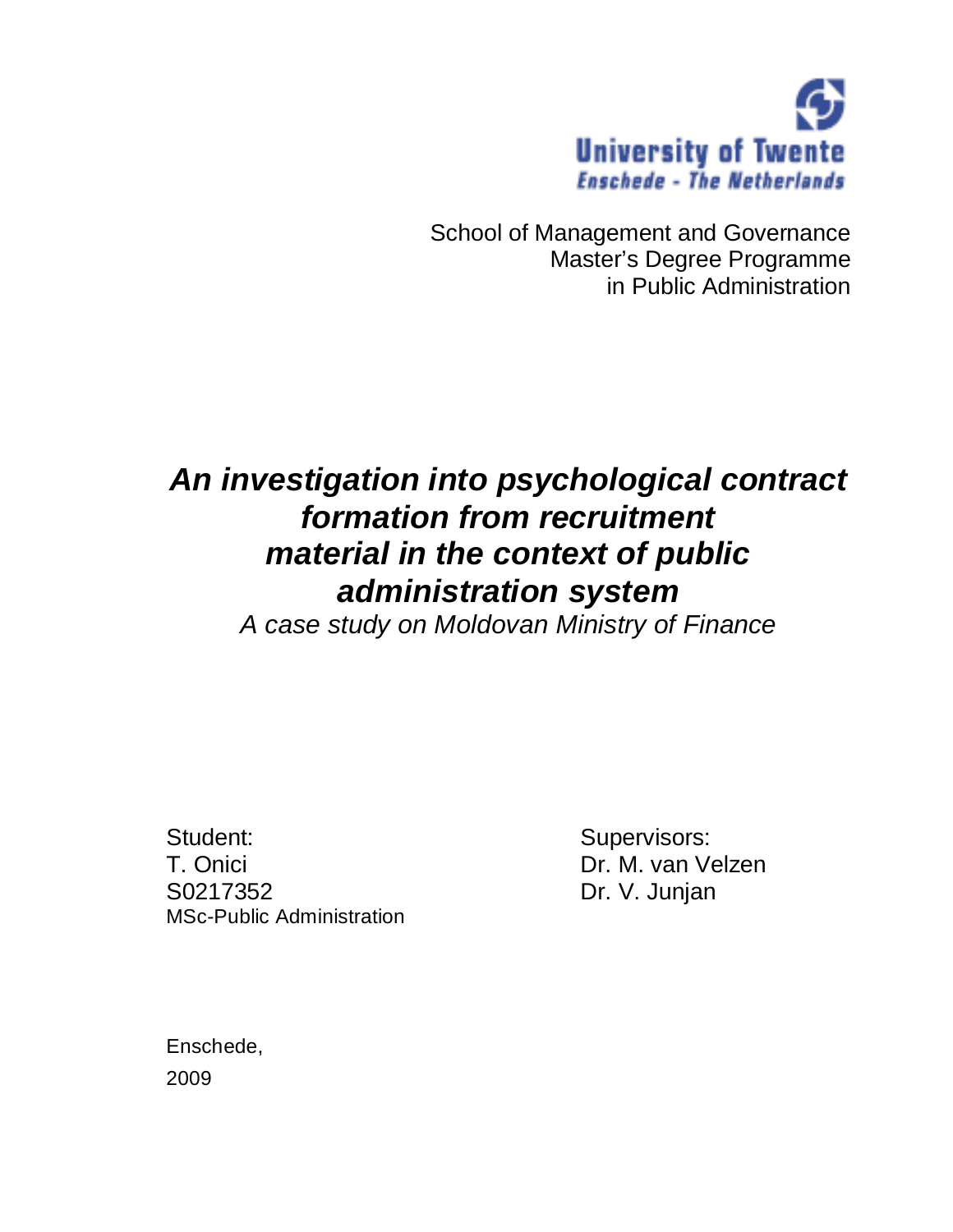# **Acronyms**

- R&S Recruitment and Selection
- HR Human Resources
- HRM Human Resource Management
- RJP Realistic Job Preview
- RM Republic of Moldova
- MF Ministry of Finance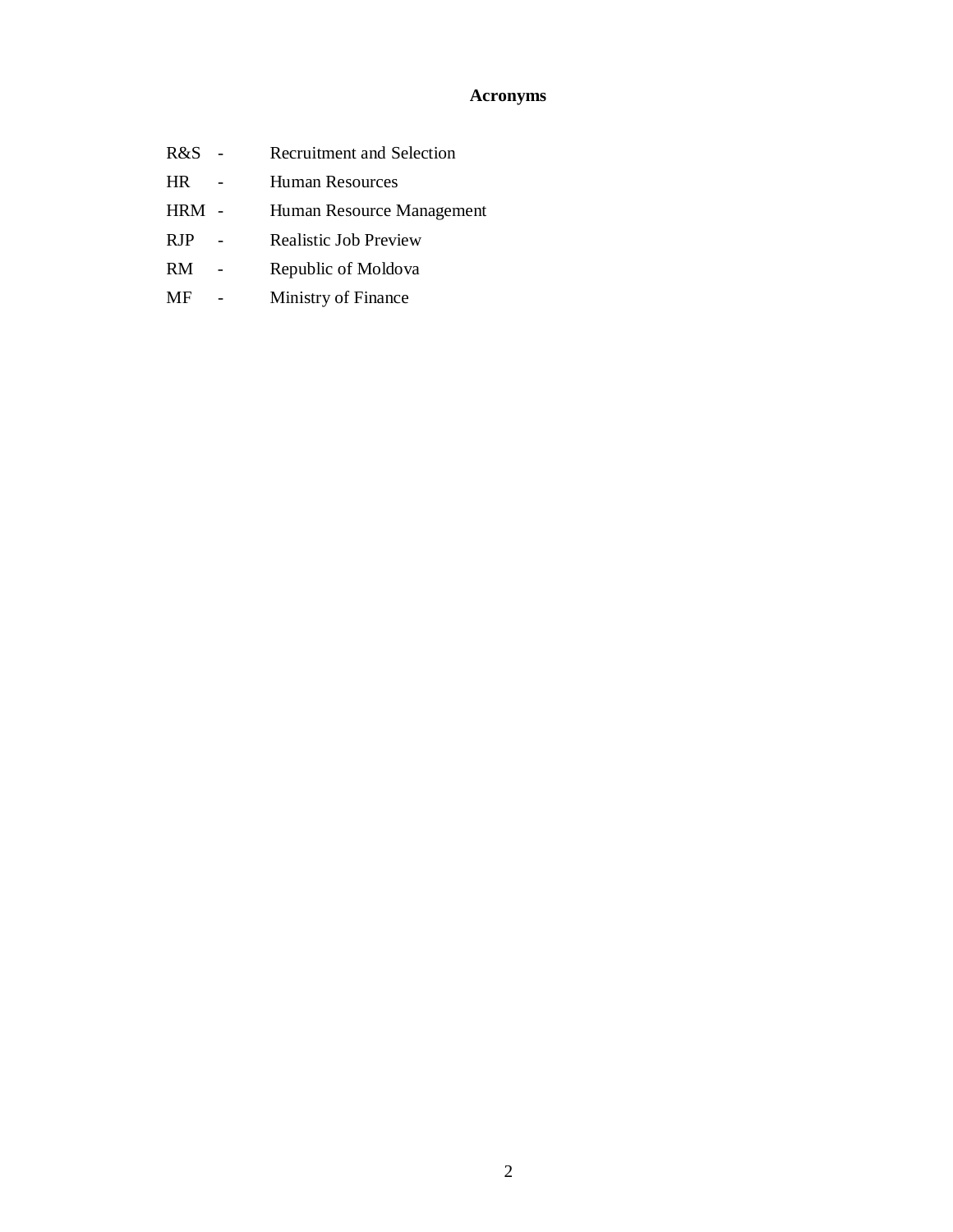#### **Abstract**

In the past 15 years the concept of psychological contract has reached considerable attention due to circumstances such as technologies, increased competition, downsizing, demographic diversity, etc. Both academics and practitioners have acknowledged that the concept of the psychological contract can be applied to understand and manage the shifting employment relationships. The majority of research on psychological contract theory has been carried out on the dyad between the employer and the employee, and the reciprocal expectations and obligations they perceive. However, some researches state the importance of forming the psychological contract at the early beginning of the hiring process. It is at the R&S phase when its concept starts to develop and have significant effects on the further employment and performance activity within the organization. Hence, the research on how to understand the formation of the psychological contract from the recruitment material and how to develop it in a more accurate way is vital. Here, both organizational and sectorial contexts play a critical role in the contract creation. As such, public sector seems to carry specific features in this respect. William et al (2004) stress the point that in the last decade challenges in the public sector arose due to a great pressure in order to deliver high quality and custom oriented services. The initiatives taken by the public sector organizations in trying to increase performance changed the employment relationship with their employees. The obligations toward public servants have changed and augmented, the same happened to the employees expectations (Willem et al, 2004). This affects negatively the state of the psychological contract which in its turn influences in line job satisfaction of the employee, employee performance, early turnover and finally the organization performance in long run (Tekleab, Takeuchi, Taylor, 2005).

Thus, the focus of the research lies in a particular category of the employees which are civil servants. Hence, in this thesis I search for the components of the psychological contract presented already in the R&S material derived from a public authority. By doing so, I assume to find enough elements which can form a primary psychological contract of a prospective civil servant, even for that who reads job advertisement for the first time. The research on the developing inaccurate psychological contracts has shown that it often leads to its breach. Then, employees perceive decreased job satisfaction, organizational commitment, performance and increased turnover intention. All these factors also point to the effectiveness of R&S process. Therefore I have reasons to believe that the formation of the psychological contract at an early stage of the R&S is crucial for positive the R&S outcomes as well as the organizational performance within public administration system.

The project is organized as a case study in a public authority, in which qualitative data are analyzed from the available recruitment material oriented to the job seekers from the organization itself and from legislative framework as well. A document analysis and a qualitative interview are carried out to explore the psychological contract elements which can lie at its formation. As communicated obligations are at the foundation of the psychological contract content I search for identifying the explicit organizational/employee obligations (as variables) explored in the specified sources. The aim of the thesis is to analyze the psychological contract formation during the R&S process using the recruitment material, as well as to show how psychological contract in the R&S phase could be managed more accurately by improving it h communication through.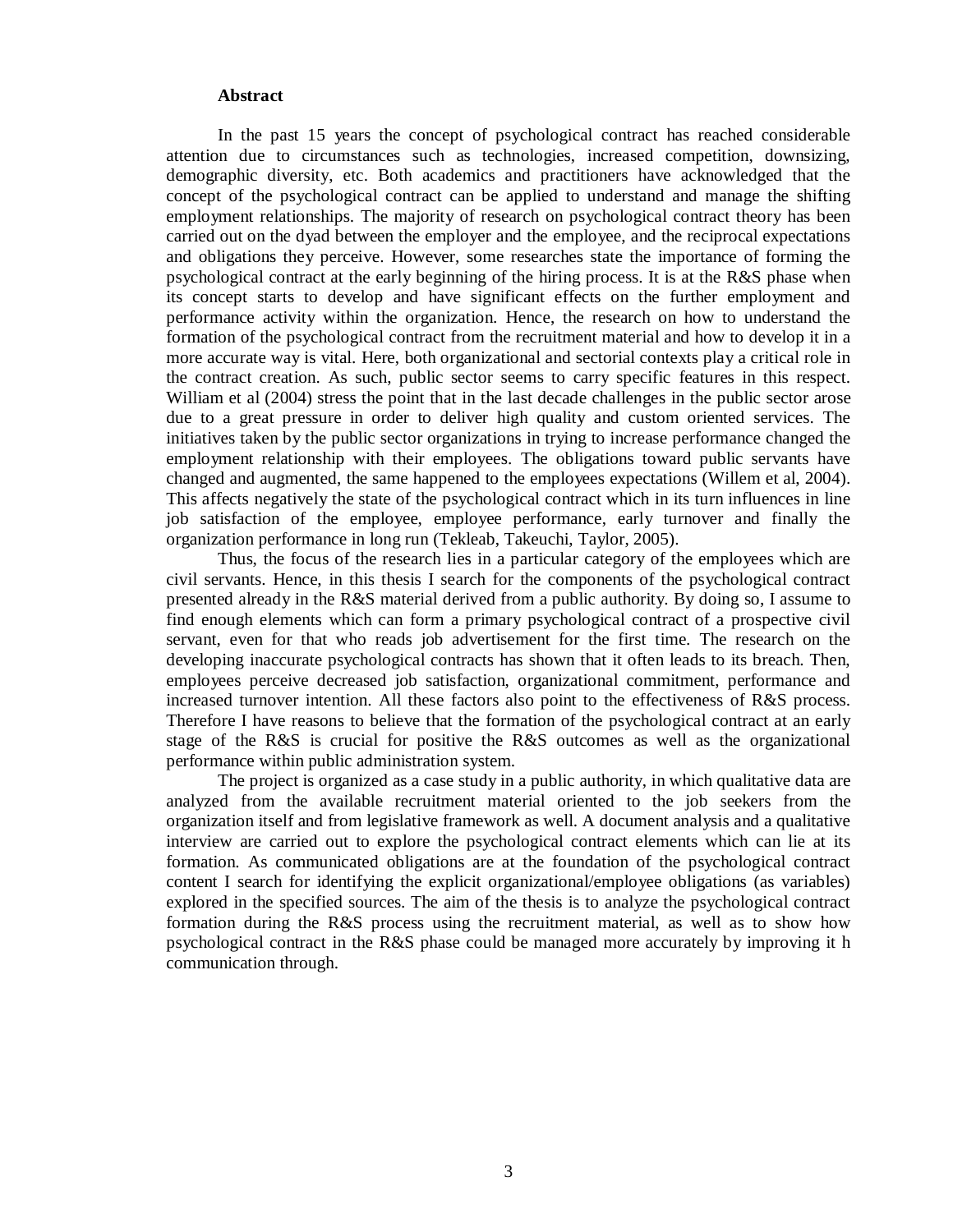# **List of tables**

| Table 1 | Job Analysis Methods to provide a detailed picture of a job    |  |  |
|---------|----------------------------------------------------------------|--|--|
|         |                                                                |  |  |
| Table 2 | Features of structured and non-structured formats of the R&S30 |  |  |
|         | interviews (Nevo, Berman, 1994)                                |  |  |
| Table 3 |                                                                |  |  |
| Table 4 |                                                                |  |  |
| Table 5 |                                                                |  |  |
| Table 6 |                                                                |  |  |
| Table 7 |                                                                |  |  |
|         |                                                                |  |  |

# **List of figures**

# **List of appendices**

| Appendix 1  | Five dimensions to distinguish organizational and employee's          |  |  |
|-------------|-----------------------------------------------------------------------|--|--|
|             |                                                                       |  |  |
| Appendix 2  |                                                                       |  |  |
| Appendix 3  | List of employer and employee obligations                             |  |  |
|             |                                                                       |  |  |
| Appendix 4  |                                                                       |  |  |
| Appendix 5  | The list of the legislative and organizational acts                   |  |  |
|             |                                                                       |  |  |
| Appendix 6  |                                                                       |  |  |
| Appendix 6a | Replicated organizational obligations' indicators                     |  |  |
|             |                                                                       |  |  |
| Appendix 7  |                                                                       |  |  |
| Appendix 7a | Replicated employee obligations' indicators in the sources' sample105 |  |  |
| Appendix 8  |                                                                       |  |  |
| Appendix 9  |                                                                       |  |  |
| Appendix 10 |                                                                       |  |  |
|             |                                                                       |  |  |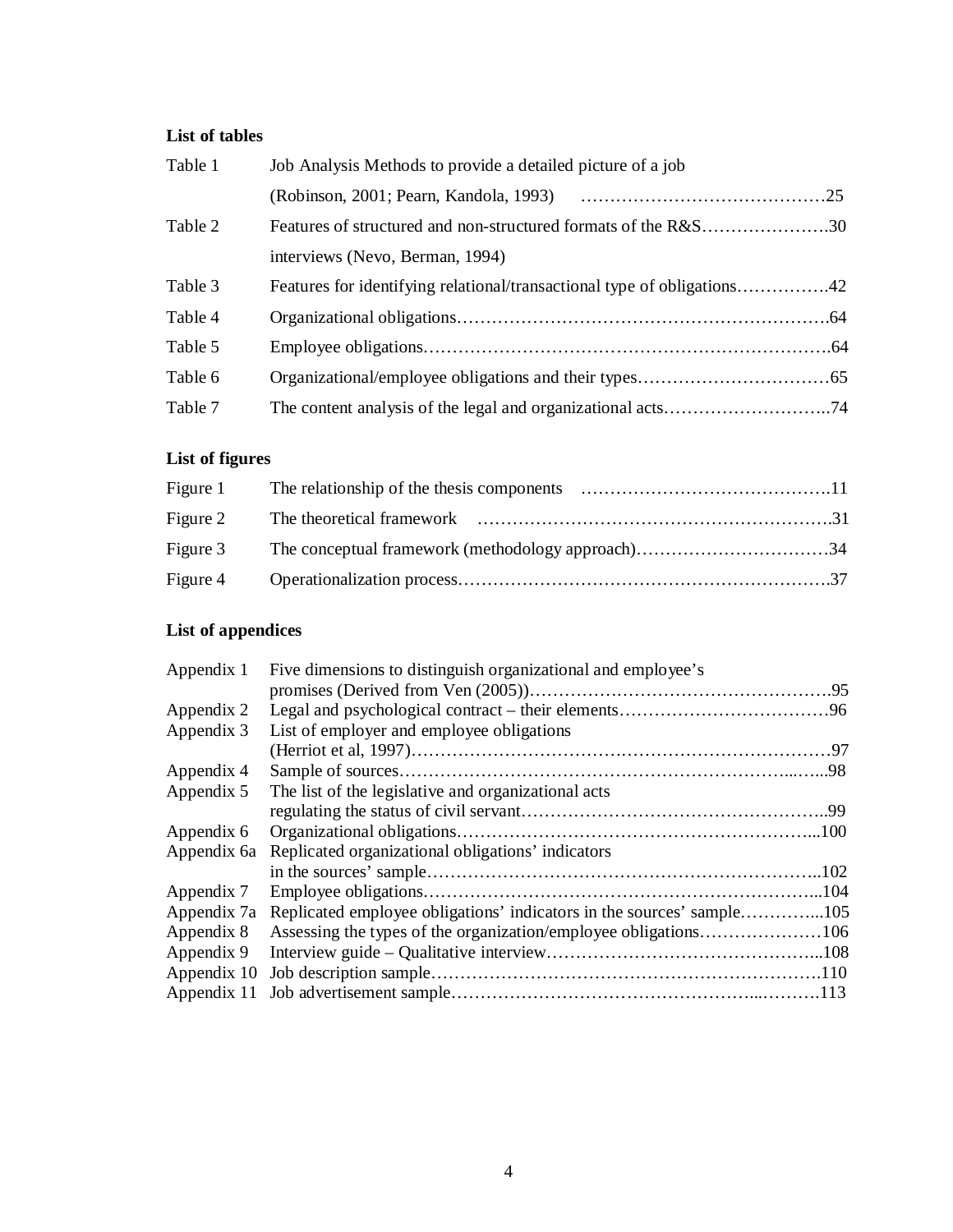# **Table of content**

|                  |     |                                                                                     | 3  |  |  |
|------------------|-----|-------------------------------------------------------------------------------------|----|--|--|
|                  |     |                                                                                     | 4  |  |  |
|                  |     |                                                                                     | 4  |  |  |
|                  |     |                                                                                     | 4  |  |  |
|                  |     |                                                                                     | 5  |  |  |
| <b>Chapter 1</b> |     |                                                                                     |    |  |  |
| <b>Chapter 2</b> |     | Theoretical Framework: the psychological contract and R&S process                   | 13 |  |  |
|                  | 2.1 | The psychological contract: conceptual framework                                    | 13 |  |  |
|                  |     | A historical approach of the construct and its characteristics<br>2.1.1             | 13 |  |  |
|                  |     | 2.1.2                                                                               | 17 |  |  |
|                  |     | Why is the psychological contract worth to be taken into account?.<br>2.1.3         | 18 |  |  |
|                  |     | 2.1.4                                                                               | 19 |  |  |
|                  |     | The process of formation of the psychological contract<br>2.1.5                     | 22 |  |  |
|                  | 2.2 |                                                                                     | 24 |  |  |
|                  |     | 2.2.1                                                                               | 24 |  |  |
|                  |     | 2.2.2                                                                               | 28 |  |  |
|                  | 2.3 |                                                                                     | 31 |  |  |
| <b>Chapter 3</b> |     | Methodology: research topic, research design, operationalization and<br>measurement | 33 |  |  |
|                  | 3.1 |                                                                                     | 33 |  |  |
|                  | 3.2 |                                                                                     | 34 |  |  |
|                  | 3.3 |                                                                                     |    |  |  |
|                  | 3.4 |                                                                                     | 37 |  |  |
|                  |     | Define organizational and employee obligations' indicators<br>3.4.1                 | 38 |  |  |
|                  | 3.5 |                                                                                     | 44 |  |  |
|                  |     | 3.5.1                                                                               | 45 |  |  |
|                  |     | 3.5.2                                                                               | 46 |  |  |
|                  |     | 3.5.3                                                                               | 47 |  |  |
|                  | 3.6 |                                                                                     | 47 |  |  |
|                  | 3.7 |                                                                                     | 48 |  |  |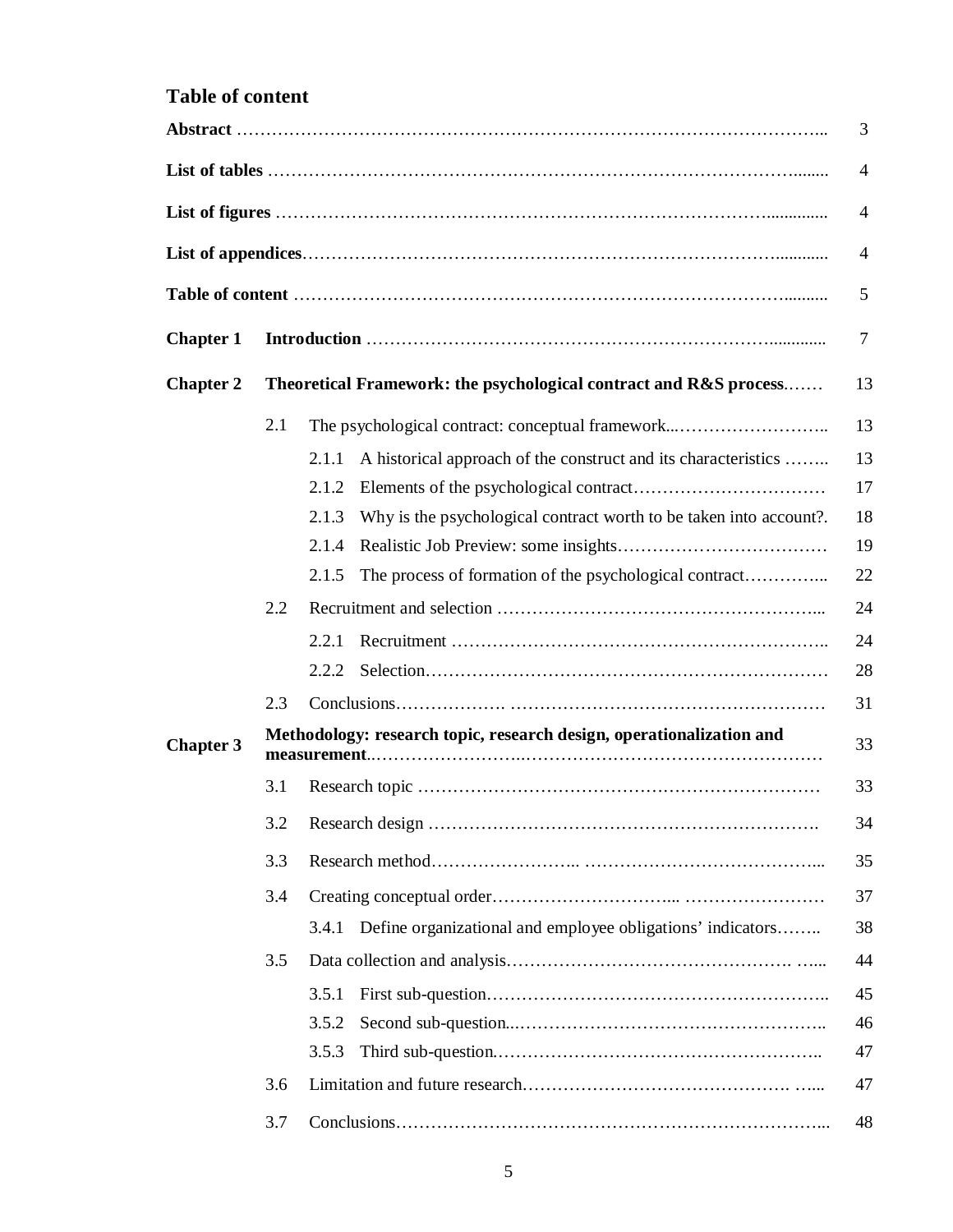| <b>Chapter 4</b> |     | 49                                                                    |    |  |  |
|------------------|-----|-----------------------------------------------------------------------|----|--|--|
|                  | 4.1 |                                                                       | 49 |  |  |
|                  | 4.2 |                                                                       | 50 |  |  |
|                  |     | 4.2.1                                                                 | 51 |  |  |
|                  |     | 4.2.2                                                                 | 57 |  |  |
|                  |     | 4.3.3                                                                 | 60 |  |  |
|                  | 4.3 | Relational vs. Transactional components of the psychological contract | 64 |  |  |
|                  | 4.4 |                                                                       | 67 |  |  |
| <b>Chapter 5</b> |     |                                                                       | 76 |  |  |
|                  | 5.1 |                                                                       | 76 |  |  |
|                  | 5.2 |                                                                       | 82 |  |  |
| <b>Chapter 6</b> |     |                                                                       | 83 |  |  |
| 88               |     |                                                                       |    |  |  |
|                  |     |                                                                       | 95 |  |  |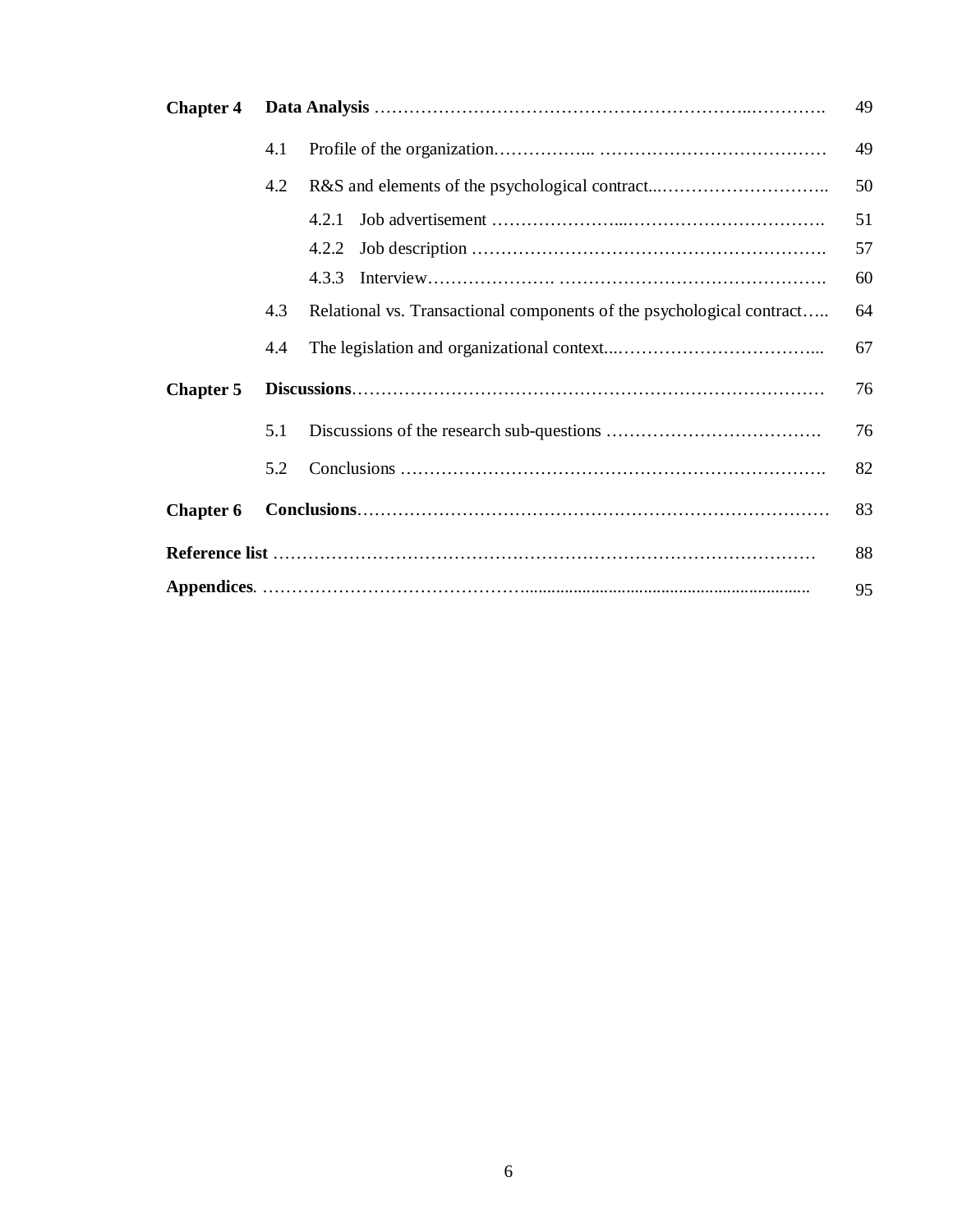#### **Chapter 1. Introduction**

The psychological contract is a mutual exchange agreement between an organization and employer based on the reciprocal obligations in the employment relationship (Rousseau, 2000). The renewed interest for the psychological contract concept is emerged from the preoccupation of the academic and practice worlds to manage the employment relationship the between employer and employees. In 1960s Argyris (1960) first introduced this theory, then many other scholars investigated this concept in order to explain the nature of the relationship between the employer and employee. More recently, Rousseau (1989) made a significant implication into the developing the concept. Many researches such as Herriot et al (1997), Robinson (1996), Taylor and Tekleab (2005) and others, take this investigation as a basis to continue the analysis of the given analytical tool or even made critiques and enriched the theory with their new insights. However, most of the researchers highlighted the importance of the psychological contract formation and point to the crucial role of it at an early stage of communication between parties, even during pre-hired period. Rousseau (2001) also stresses the significant role of the recruitment stage. The scholars tend to agree that the psychological contract has already started to develop during the recruitment period. Thus, information provided by the recruitment material plays a significant role in the determining the state of the psychological contract.

Therefore the present paper delivers therefore an analysis of the R&S process from the psychological contract perspective. I find it relevant, since the R&S constitutes a critical function of human resource management (HRM) due to its role in increasing organizational performance. In order to imporve its performance not only the private sector introduced the numerous human resourse practices but also the public sector did it, esspecially regarding HRM. William et al (2004) stress the point that in the last decade challenges in the public sector arised. It was contected with the demand to deliver high quality and custom oriented services. The initiatives taken by the public sector organizations attempting to encrease performance changed the employment relationship with their employees. The obligations toward the public servants have changed and augmented, the same happened to the employees expectations (Willem et al, 2004). This negatively affected the state of the psychological contract which inits turn influienced in line job satisfaction of the employee, employee performance, early turnover and finaly the organization performance in the long run (Tekleab, Takeuchi, Taylor, 2005).

Although the need for improvement has been acknowledged, the task becomes even more complecated. One of the instruments toward it lies in the initiatives to establish a good employmet relationship. In the employment relationship one of the main variables constitutes the psychological contract. The two components, the psychological contract and the R&S process, interract at prehiring period, thus, the content of the contract starts to develop from the delivered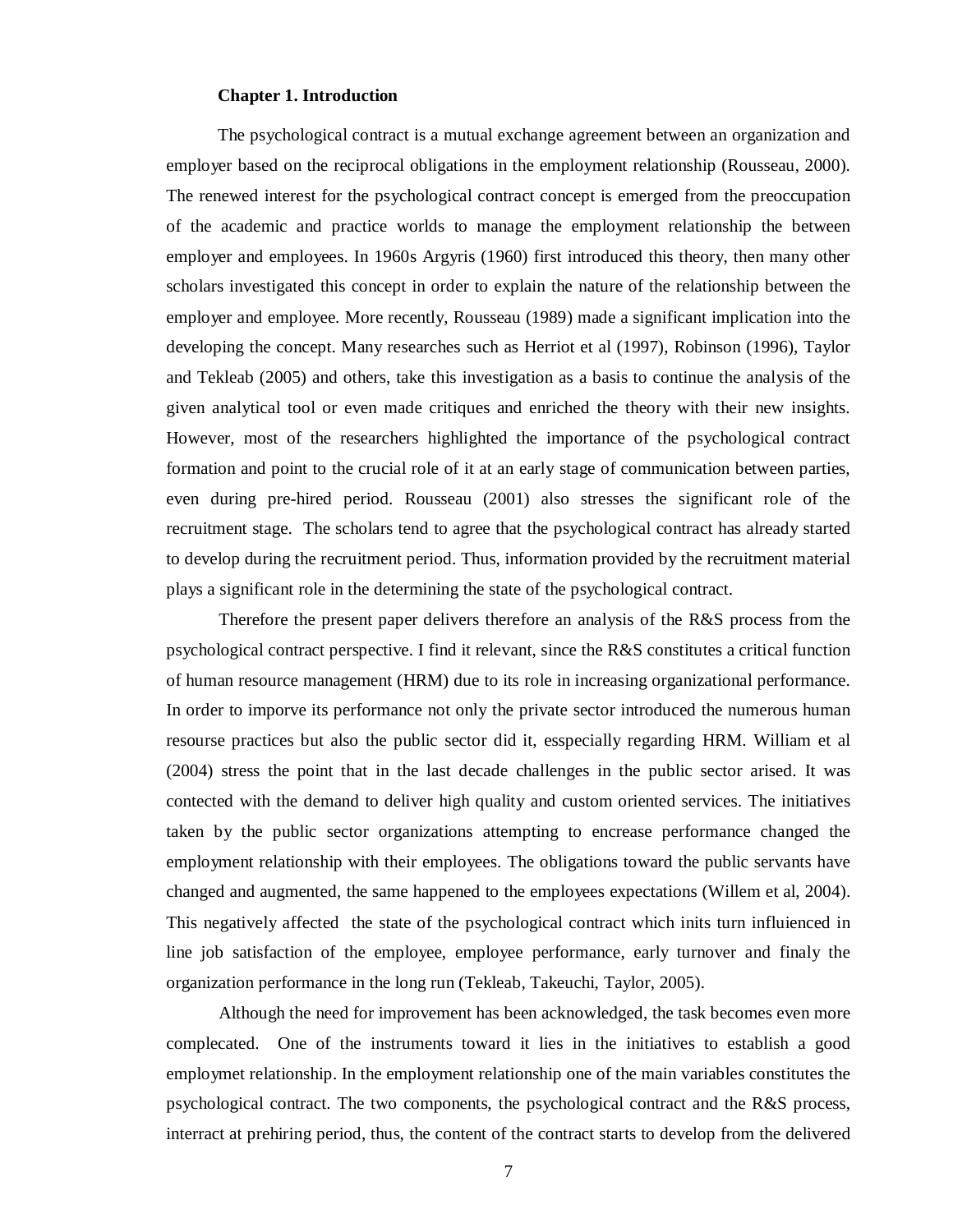recruitment data. Hence, the communication process of the acurate and clear information, during the R&S phase, in order to promote the development of a positive psychological contract inherits a great interest from both academics and practitians(Rousseau, 1995). The interest grows when the enviroment challenges are more complex and it attributes to a special profession such as the civil servant is. Moreover, there is a growing concern not only for countries with a well established market economy, but esspecialy for those which still have to face the transition period and are on their way of the public system reformation.

The Republic of Moldova (RM) has a transitional regime (Freedom House 2008), and currently the economic, social, technical and political factors of the globalization process, as well as the reformation stage enormously affect the Moldovan public administration system. Hence, the Government acknowledged the requirement of public administration modernization. The Strategy for the Central Public Administration was adopted through the Governmental Decision No. 1402 dated 30 December, 2005. Its main goal was oriented toward identifying the needed measures in order to assure a modern central public administration and to increase its capacity. The Public Service Management was one of the main targets of the reformation process, as an essential element in the central public administration reform of RM, it was the attempt for professionalization of the public administration. The development and implementation of an appropriate mechanism of the recruiting and selection of the public servants acquired a particular interest, as the existed one used old methods which were inappropriate in a changed enviroment. The legislation regarding the conditions and rules of the R&S had to be revised and adjusted to the new standards. In this respect, the requirements were changed and as well as the understanding of the employment relationship.

Thus, I find it stikingly challenging and interesting to analyse under what conditions the R&S material has a positive impact in the future employmet relationship, particularly in a such specific sector as public administration. This challenge also results from the in-between condition that the public authorities are currently facing concerning the current transition regim of the country.

With no doubt, a lot of perspectives to research the R&S are explored in the HRM literature, but this paper emphasizes the importance of the psychological contract theory in achieving positive the HR outcomes. The recruitment followed by the selection are vital stages during which the psychological contract is created. The formed expectations deliver its content which further develop along with the relationship between the employee and employer. The organizations do "communicate" a lot of information which lies at the foundation of the psychological contract, so that the judgments can be made about the future exchange relationship between the employer and prospective employee. On the other hand, the potential job applicants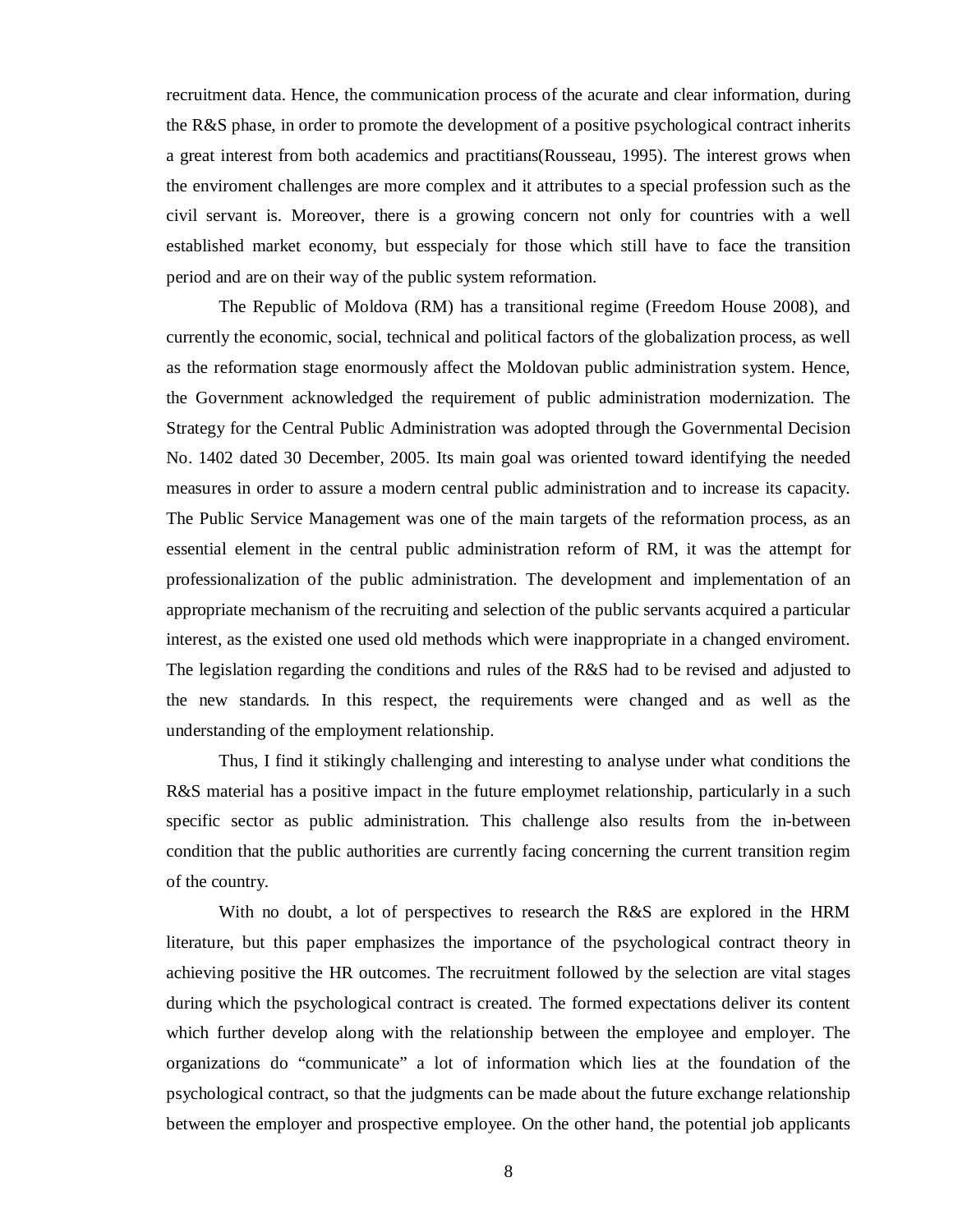are forming their own 'models' about the organizations based on the available information. The outcome of the employment relationship depends on their degree of matching. In addition, a realistic job preview (RJP) helps applicants to form realistic expectations about how the organization will treat them. This approach attempts to provide a more applied view on the future employment relationship.

Hence, in conducting my investigation I start with describing the psychological contract concept and the R&S process as expressed by the literature. Then I make an analysis on the psychological contract reflection to the practice within the R&S phase. To do this, I intend to apply a case study in a public authority, which points to the specific sector such as public administration is. In short, I explore the topic by testing a diagnostic methodology from the theoretical, legislative and organizational aspects: that is - (a) describing the psychological contract term and its importance in the employment relationship; - (b) describing the R&S components: - (c) providing a systematic tool for identifying the psychological contract elements in the R&S phase; - (d) conducting a psychological contract's "what is?" assessment during the R&S in a public authority; - (e) seeing how it takes part in the public authority; - (f) testing if the process fits in terms of the explored framework; - (g) analysing if it needs improvment.

However, the interest of the recruiting process was gaining along with the development of the public administration system. According to Scott & Wanna (2003), from the early 40s till the 1960s the recruitment of the public servants turned from the predominant into a dominant theme in the public administration literature involving both administrators and academics. Academic world was attracted by the process of the HR Management operation - this field became interesting. According to this article a long debate between academics and servants had taken place till the agreement on the collaboration appeared and recruitment constituted one of the dominant topics in this field. The recruitment gained finally a scientific approach. After 1960 the issues dealing with the staff employment were oriented not only to the current problems of the organizations but had a strategic tendency. Nowadays the attention given to the recruitment and selection of the HR is in a progress. Currently there is a huge number of books, articles, researches on these issues. Conferences and Round Tables are gathering academics and administrators all together to discuss the R&S mechanism which takes part in the public administration.

Approximately in the same period of time the study on the psychological contract, as a dominate variable in an employment relationship, has started. As it was previously mentioned, Argyris (1960) was among the first ones to introduce this concept. From that time researchers directed their attention to its notion and investigated its influence on the employee's behavior and attitude. Nowadays, the significance of the psychological contract is more than obvious due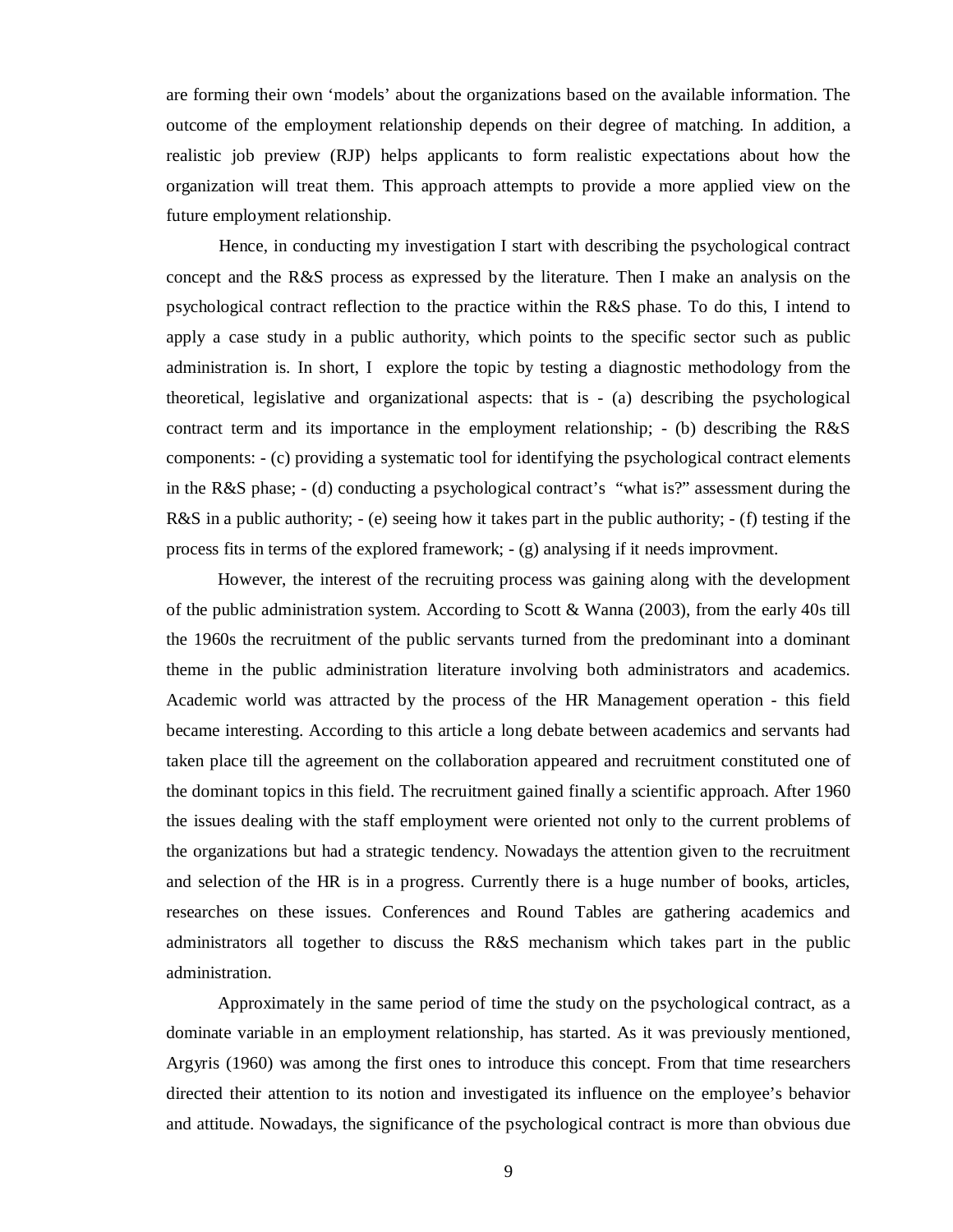to its strong influence on the job satisfaction of the employee, employee performance, an early turnover and, finally, the organization performance in the long run and other factors (Tekleab, Takeuchi, Taylor, 2005). The researchers point out its importance from the very beginning of the hiring process (Rousseau, 2000).

What exactly is the psychological contract? Basically, it is an unwritten agreement the between the job holder and organization (Rousseau, 1995). It encapsulates mutual expectations which both sides are expected to be deliver to each other. It begins even at the recruitment phase. Over promising or under delivering the expectations can have a major effect on the work of employees, on their commitment, on the level of satisfaction and perhaps the psychological contract constitutes a vital source of motivation among workforce (Tekleab et al., 2005).

On the other hand, according to Beer (1984:67) the recruitment decisions affect the composition of the workforce and employee turnover. The effectiveness of the recruitment consists in hiring qualified and appropriate people in a long range employment which consequently is negatively related to turnover. The criteria of the effective R&S seems to have the same outcomes as if the psychological contract be in a good state. The employment relationships shaped by the implicit and explicit expectations of the employee who develops the psychological contract, are aspects which have proven to influence greatly the future of employee performance, behavior and attitudes, and, in their turn, have a great impact on turnover and organizational performance in the long run (Willems et al., 2004, Turnley et al., 2003). Many expectations are already formed by the written material for staff recruitment (Turnley, Feldman, 1999). It means that the physiological contract begins from available written information. In order to investigate the explicit elements of the psychological contract perceived at the R&S stage, I start my investigation from the psychological contract concept. Then, I investigate the R&S phase and see it in practice by examining the information and documents implied in the process. The way I have chosen to do it is through an organizational case on the Moldovan Ministry of Finance, as a representative example of the public authority from the public administration system. Therefore, I want to see specifically whether some suggestions can be done in order to improve the R&S in the ministry. Hence the central research question sounds as follows:

- *What are the elements of the psychological contract derived by job seekers from the R&S material?* 

In order to be able to answer this general research question three sub-questions are stated in the following way:

*1.* What derived elements form the content of the psychological contract from the explicit recruitment material?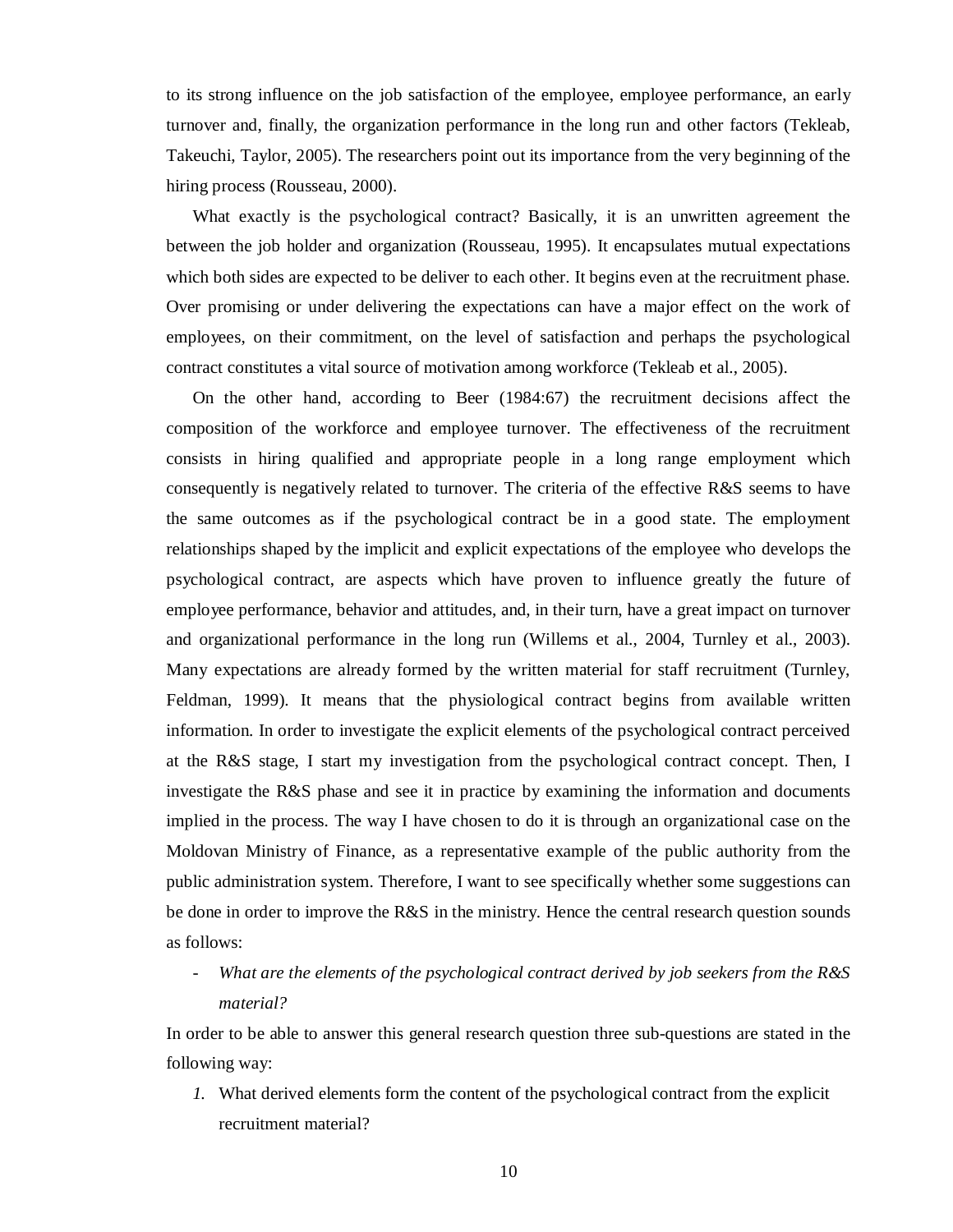- *2.* What is the type (character) of the content retrieved from recruitment material?
- *3.* What are the specific elements forming the content of the psychological contract in terms of the legislational and organizational contexts?

The three goals are directly related to the three sub-questions and they are: - (a) to discover the elements which form psychological contract in the recruitment material and if they do; - (b) to assess if they form different types of the contract; - (c) to discover if some other specific aspects can be identified in terms of the organizational as well as the sector dimensions. Hence, these goals represent the construct of general overview regarding explicit expectations and promises of both parties, based mostly on the employer/employee obligations list elaborated by Herriot et al (1997).

In order to answer the first research sub-question a content–oriented assessment is engaged for identifying explicit obligations according to the Herriot et al. list (1997) communicated by available sources (document sample and a qualitative interview). Identifying the content of the psychological contract we can answer the research question what basic elements in the recruitment phase are. Further, for identifying if the presented elements tend to form a relational or transactional contract, an analysis regarding their types is explored which consequently answers the second research sub-question. Contrasting the differences between the nature of dependent variables (obligations) in terms of the psychological contract typology, I determine the types that tend to be formed by the job seekers while reading the recruitment material. The main types are explored with the respect to the relational and transactional elements identified by Rousseau (1990). In order to answer the last sub-question I apply a documentary analysis by using the legal and organizational documents. This will give a general overview regarding the sectorial and organizational contexts of the prospective employment relationship.

Thus, the present investigation is a qualitative, cross-sectional study aimed to elucidate the elements that lie in the formation of the psychological contract of the prospective civil servant. In order to identify these elements and to answer the central research question a qualitative method is applied. The qualitative method represents the use of the naturalistic and an interpretative method of data collection and analysis; as well as it explores questions about quality, meaning, process or context to the object of study. In a qualitative method the focus is on the researcher's ability to make connections and recognize patterns across a variety of data. Thus, the interaction of such thesis components as the psychological contract theory, the R&S process and the use of the qualitative method determines the outcome of the research - the content of the psychological contract derived by the job seekers from the recruitment material. Below, the schema of the thesis illustrates the relationship and interaction of the thesis components (Fig. 1).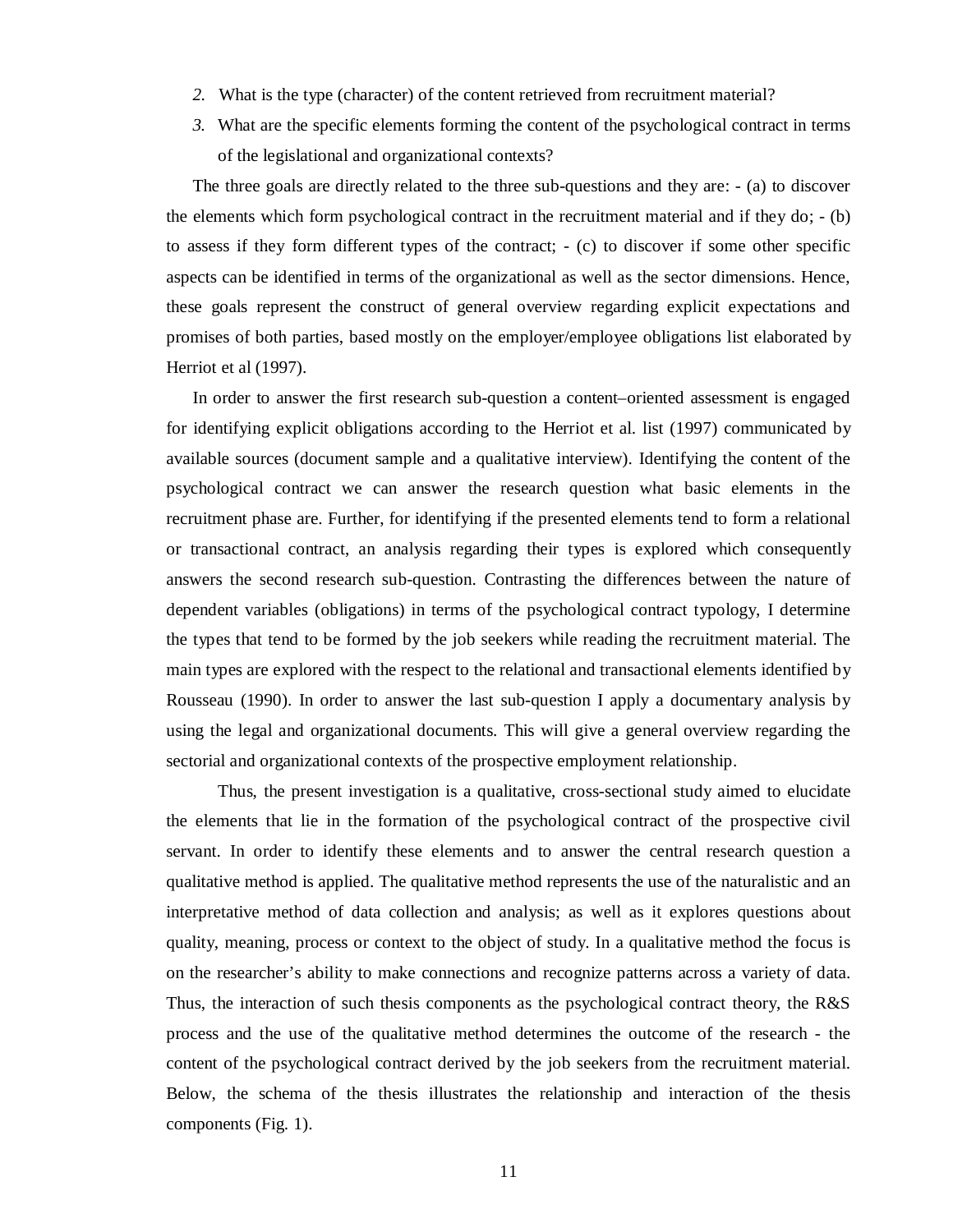

Figure 1. The relationship of the thesis components

To summarize, the concept "psychological contract" is increasingly used in exploring different aspects of the employment relationship. As recruiting high quality employees is a key function of the HRM, the psychological contract can be a vital source in terms of the R&S effectiveness. Therefore, the first impression on the problem how the applicants perceive the organization and job they would join has a great effect on their further performance. That is why the sources that "communicate" expected obligations contribute to the forming mutual expectations of both parties. Here begins the foundation of the "primary" psychological contract originating from R&S process. However, the influence of the psychological contract on the R&S phase is not investigated by the researches in a proper way. Moreover, the literature in the public sector regarding this issue is less elaborated than in the private sector.

In doing my research, I focus my attention only on identifying explicit elements of the contract which come from different available sources. The explicit elements are the primary "signals" in shaping mutual expectations. Due to the usage of limited information (that is only available), the research shows the constrains. But it points out the visible aspects and factors which create the psychological contract within the R&S period. Therefore, a need to investigate the perceptions of the employee and employer regarding those aspects and factors requires more research. In this context, I think the analysis of the R&S process from the psychological contract theory is a question that needs further attention. A future research on the matter should also rely on including also the implicit elements of the contract during the R&S phase. To do this means to identify the formed perceptions of the both parties. This will provide more data for drawing better conclusions on creating the psychological contract and the potential means for improving the R&S procedure and consequently its outcomes in the long run.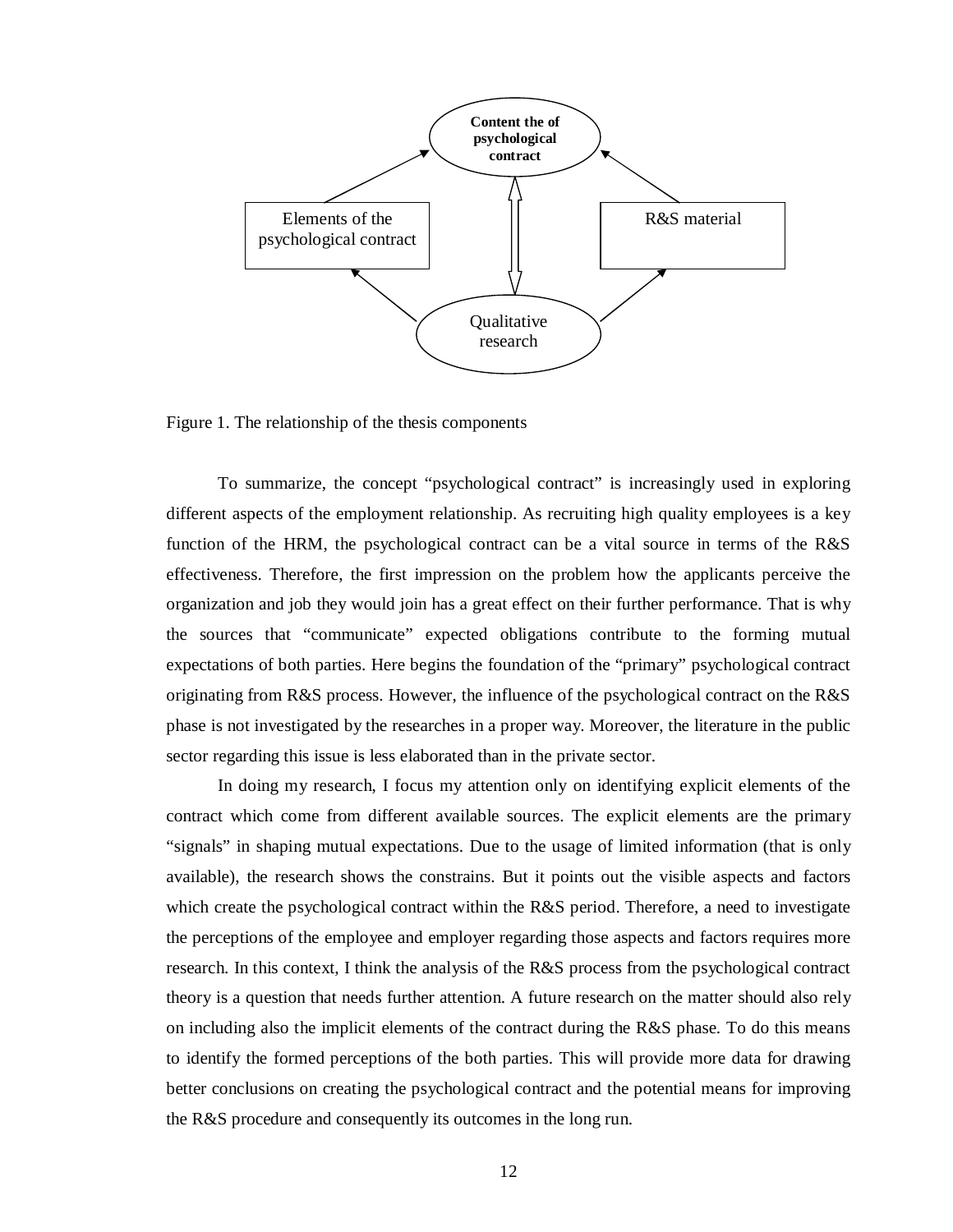## **Chapter II. Theoretical framework: the psychological contract and R&S process**

*The theoretical framework of the paper serves the purpose of building a guideline that will help to find answers for the research questions and topic to be studied. Important concepts and theories will be applied to analyze the practical problem. Thus, the chapter II reflects the literature relevant to the study of the psychological contract and R&S process. In my investigation I search for the elements of the psychological contract presented R&S process which takes part in a public authority. The theoretical viewpoints construct the path the study has taken in order see the role of the psychological contract in R&S outcomes. The premise of this paper is that the elements of the psychological contract included in recruitment material influence its formation at the pre-employed period. Because the current research encompasses theories on both psychological contract concept and R&S, a comprehensive review of the literature of two components is required.* 

*First section presents the general concepts related to the psychological contract and its emergence within R&S phase, because I believe that explicitly specified elements at R&S stage affects, in greater part, the R&S outcomes. In other words, I need to look for the preconditions that form the psychological contract from written R&S material. After presenting the definition of the contract and underling its significance in an employment relationship, sources and constructionist characteristics of the contract will be sorted out in order to follow the study purpose. The focus mainly falls with understanding the process how psychological contract is forming in R&S phase.* 

*The reason for the R&S research is to explore what are necessary steps to attract and select prospective employees. Although R&S might be evaluated from different perspectives, the psychological contract theory assists us to observe a specific dimension of the R&S in terms of effectiveness. In the second section R&S material will be explored, as I expect to find elements which already can form a particular psychological contract regarding future possible job in an organization.* 

*To sum up, the investigation of the psychological contract concept and the R&S process help to (1) understand psychological contract reflection and its effects in R&S (2) in order to answer to the research question, (3) but also for uncovering the interrelation of these concepts.* 

#### **2.1. The psychological contract: conceptual framework**

#### **2.1.1. A historical approach of the construct and its characteristics**

Literature review points that an essential assumption which explains a relationship is that it implies a change of set of arrangements between actors (Willems et al., 2004). The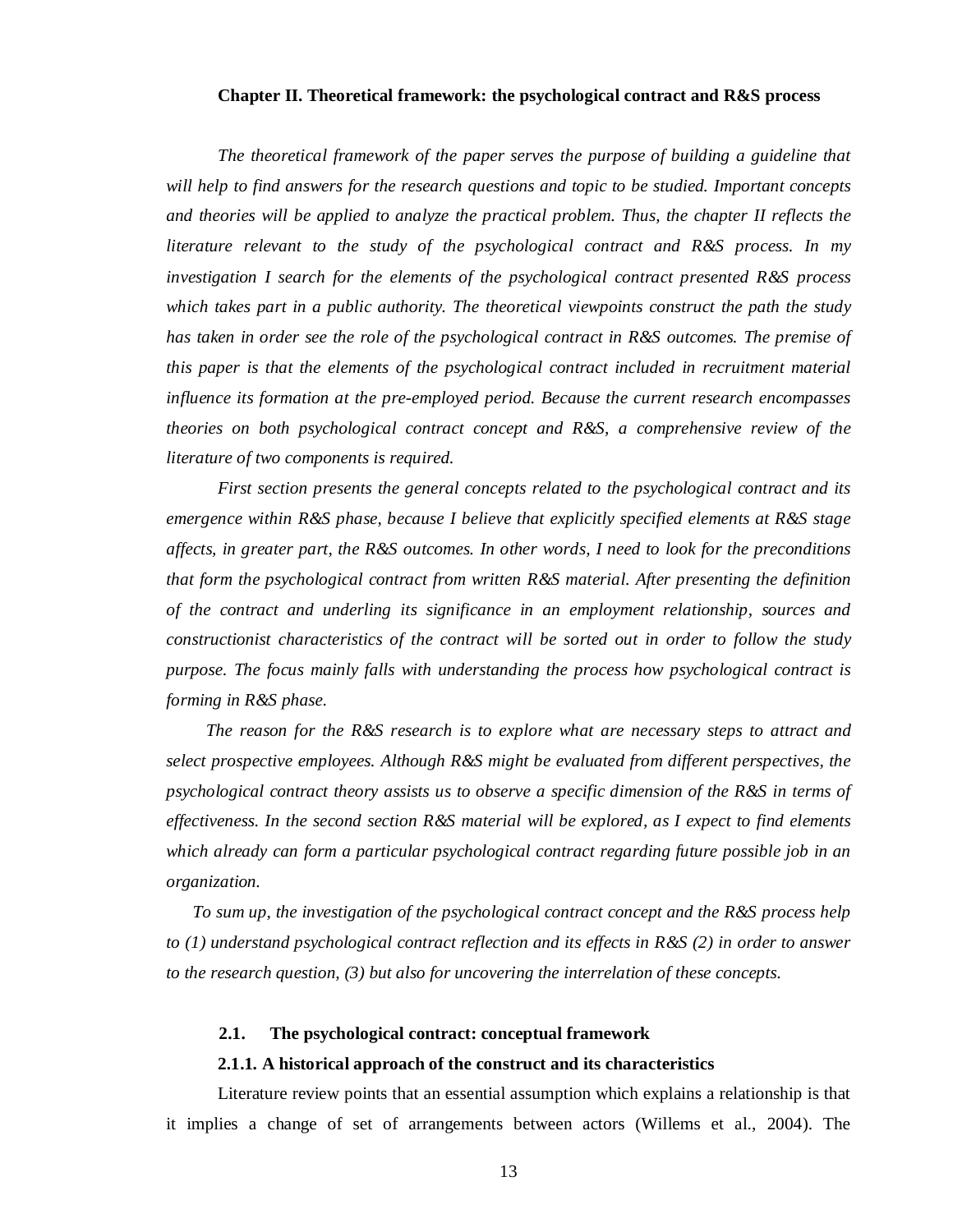employment relationship relies on mutual obligations and commitments. On their fulfillment depend the outcome of the relationship; therefore an exchange takes part between actors. From the perspective of social exchange theory, social exchange relationships "are comprised of the voluntary actions that each party engages in with the expectation that the other party will reciprocate those actions in one way or another" (Suazo, 2005: 24). To put in other words, the foundation of the employment relationship lies on the commitment to fulfill reciprocal obligations expressed in the employment agreement such as for example contract is. However, a long procedure is taking place until the legal contract is signed between prospective employee and organization. Even though, the established agreement between two parties goes far beyond the signed, explicit and legally binding document. Their agreement incorporates the psychological contract that comes to fill the gaps which could not be included in the signed contract.

The psychological contract derives from the social exchange perspective and explains the working mechanism of employee-employer relationship. Its function is to minimize insecurity. Psychological contract represents one of the main variables which "operationalizes" the social exchange relationship and respectively the employment relationship. It elucidates the mode in which obligations fulfillment affects different factors such as performance or motivation within and beyond the call of duty (Turnley et al., 2003).

Prior empirical research has provided considerable evidence that the concept of the psychological contract could explain the quality of this relationship in terms of stimulating high job satisfaction, job performance, reducing the likelihood of strong turnover intentions and, ultimately, turnover itself (Tekleab, Takeuchi, Taylor, 2005). The concept sets out the beliefs and expectations of the employees and their fulfillment will derive ultimately into employees' wellbeing, attitudes and performance.

The "psychological contract" term was introduced by Argyris (1960) in order to present the importance of implicit mutual expectations between a worker and organization. He refers to the psychological contract concept as to the employer and employee expectations and mutual obligations of the employment relationship. After Argyris's definition, a significant number of researches were done by academics that developed different perspectives regarding contractual agreement between worker and employer. Later, a revised approach into psychological contract theory has been credited to Rousseau. Rousseau (1989) goes beyond primary concept. She points at the unilateral character of the psychological contract as "an individual belief regarding the terms and conditions of the reciprocal exchange agreement between the focal person and another party". Recently, Rousseau (1995) makes advancement in exploring the term and defines it as a reciprocal obligation based on explicit and implicit promises.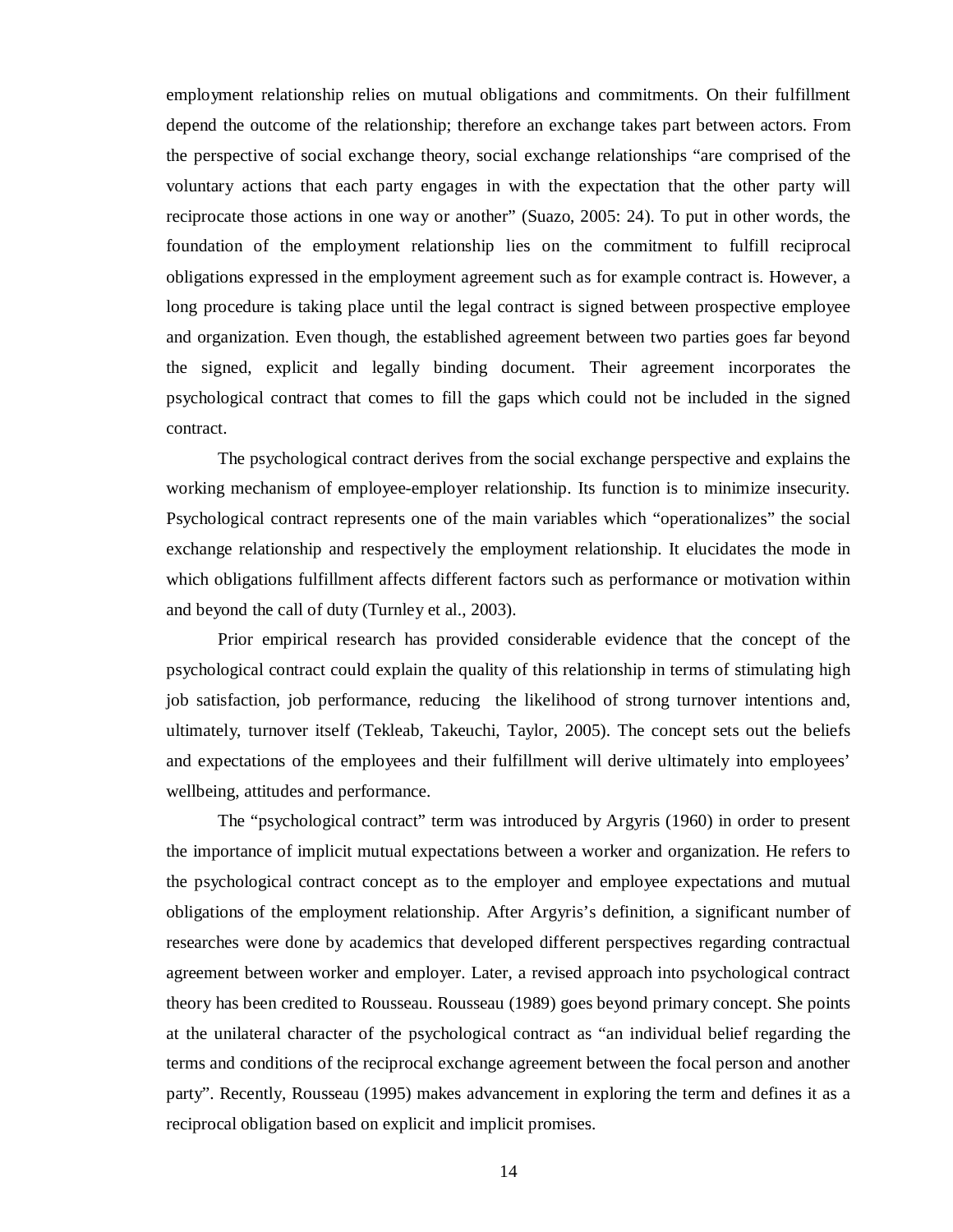As it was outlined above, its term is not used identically by researchers, although the Rousseau's definition seems to suit more from the perspective of the study purpose. She argues that the characteristics of a psychological contract are following: a) psychological contract reflects an individual's belief(s) in reciprocal obligations between that individual and another party; b) based on reciprocate relationship where one party has paid for and offer a consideration in exchange for an agreement that other party will fulfill its commitments; c) "where both the promise and the consideration are highly subjective (i.e., existing in the eye of the beholder, the individual), and (d) where nevertheless, the individual holding a belief in a psychological contract attaches to this belief assumptions regarding good faith, fair dealing, and trust, greeting treating this contract as part of the larger fabric of the relationship between the parties" (Rousseau, 1989:128). I find this definition appropriate because it states explicitly what a psychological contract is and it fits more to investigate the concept within R&S process.

The psychological contract term is also used at different levels. For example in a macro meaning it explores understandings on different sector levels such as labor union and economic sector, but the focus of present paper is on its micro level aspect where a manager has an understanding with an employee aiming to clarify expectations of employees and their supervisors. (Berman, West, 2003). Rousseau (1989) also argues that psychological contracts are taking place at the individual-level and the agreement between members of the same organization can strengthen the relationship with the employer. It is in the eye of beholder and express the relationship based on reciprocal obligation. Therefore, the interdependencies between sets of expectation shape its context (Rousseau, 1989). Thus, the process includes two parts and reflects the agreement between them in terms of worker commitment and alignment with the needs of the organization. In such mode a balance between what prospective workers want and are able to give and what they will receive in return forms a motivated and fair employment relationship with their employer which should, as much as possible, exclude wrong assumptions. Otherwise wrong or inflate assumptions on mutual promises will lead to frustration and misunderstanding in the employment relationship.

Additionally, the psychological contract theory is still debating regarding its mutuality aspect. However, psychological contract is mostly seen as a reciprocal exchange between individual and organization and a belief that this obligation of reciprocity will be accomplished. Therefore, an individual belief that "a future return has been made, a consideration or contribution has been offered (and accepted), and an obligation to provide future benefits exist" (Rousseau, 1989:126) can be described and explained on the basis of social exchange theory (Homans, 1958). Social exchange theory, with its notions of continuous exchange rewards or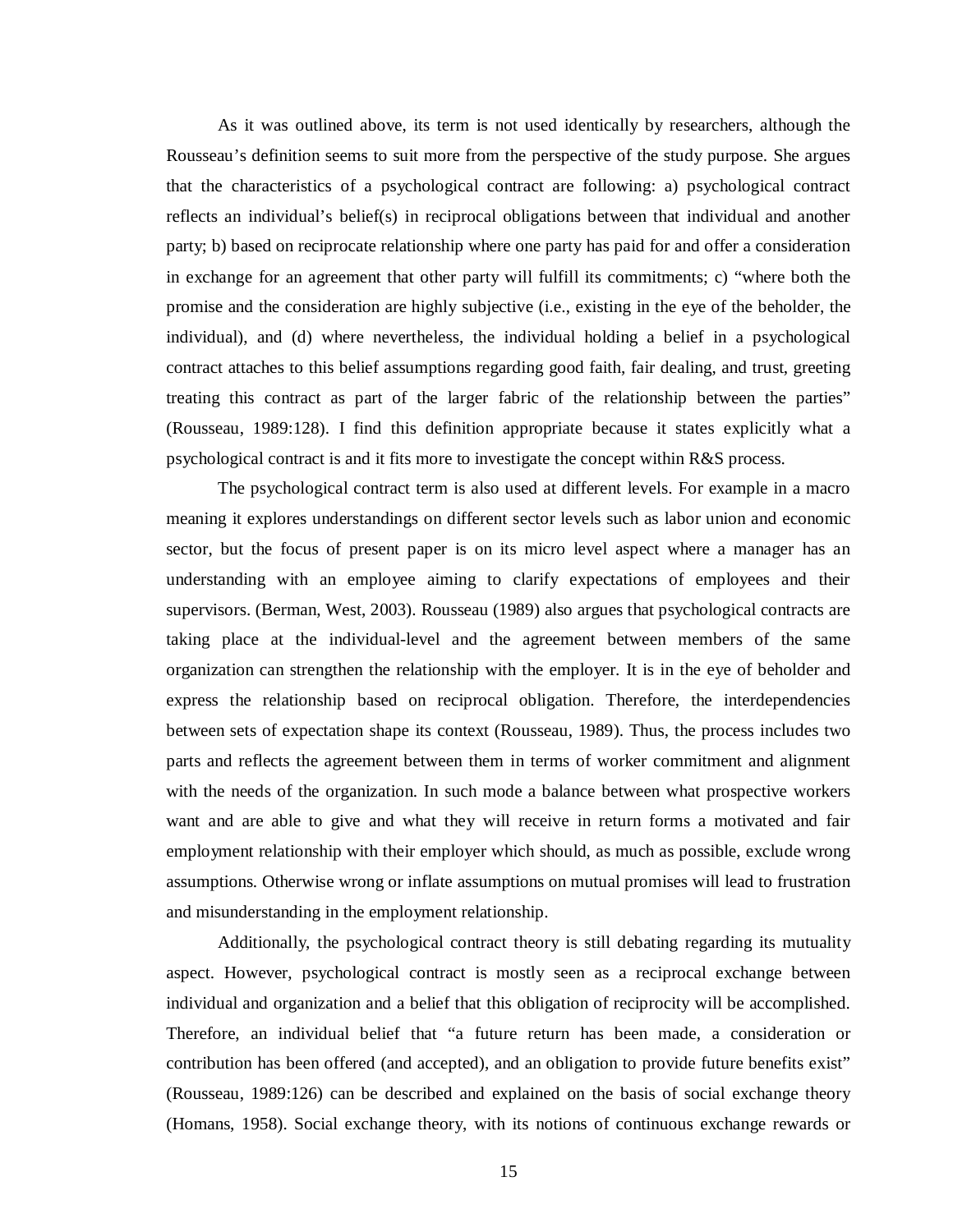resources between actors (Zafirovski, 2003), is essential to understand psychological contracts. Social exchange theory deals with the behavior as a result of exchange in a more general sense than is explored in psychological contracts – although psychological contracts can be explored and explained in terms of social change and stability of the process by negotiating exchanges between parties. Employees who believe that exchanges will take place at a mutual level might be unsatisfied if reciprocal expectations are not met, the costs of relationship outweighed the benefits, then, according to theory, and the person will probably leave the relationship. In this respect, the reciprocity seems to have a great influence both in the understanding the given relationship and in exploring psychological contract concept.

Social exchange theory also says that "all human relationships are formed by the use of a subjective cost-benefit analysis" (Michener, 2004). Subjectivism is a challenging characteristic in any issue but especially in studying psychological contract concept. The analysis of contracts becomes difficult because of subjectivity. Firstly, even written or unwritten, contracts do carry a subjective character, and the relationship-based agreements can enhance different understandings. Secondly, psychological contract might greatly differ from one employee to another (Berman, West, 2003). Thirdly, the relationship goes beyond economical exchange explicitly put on paper; parties also extend the relationship in a form of other exchanges. The various expectations, in different senses, aspects and by nature, that exchange will occur in a reciprocal mode, maintain the employment relationship at a workable level. To distinguish all the expectations is simply impossible. Therefore, the key point here is the subjectivism dimension within which is charged the exchange between a promise and offered considerations. In addition, even the legal contract, which is a part of psychological contract, seems to carry subjectivity, although in less proportion. In an attempt to further define its concept, some authors point out at the delimitation of signed and psychological contracts and demarcate their constructs.

Suazo, Martinez and Sandoval (2008) argue that in order to examine the creation of psychological contract it could be helpful to distinguish the difference with the legal one. There are a various types of legal contracts but Suazo et al (2008) limited to the general specification of its three elements: 1. an offer; 2. an acceptance of the offer; 3. consideration in terms of bargaining of a party and giving in exchange for the promise. Characteristics of these elements are: clear, definite and explicit (involve both parts). While psychological contract is based on beliefs and perceptions of employee (Rousseau, 1989) and its characteristics are: optional, discretionary or indefinite, enhancing a broader context in comparison to legal contract which seems to be narrower. (Suazo et al., 2008) That is, the elements of psychological contract discussed above shape its content (see Appendix 2).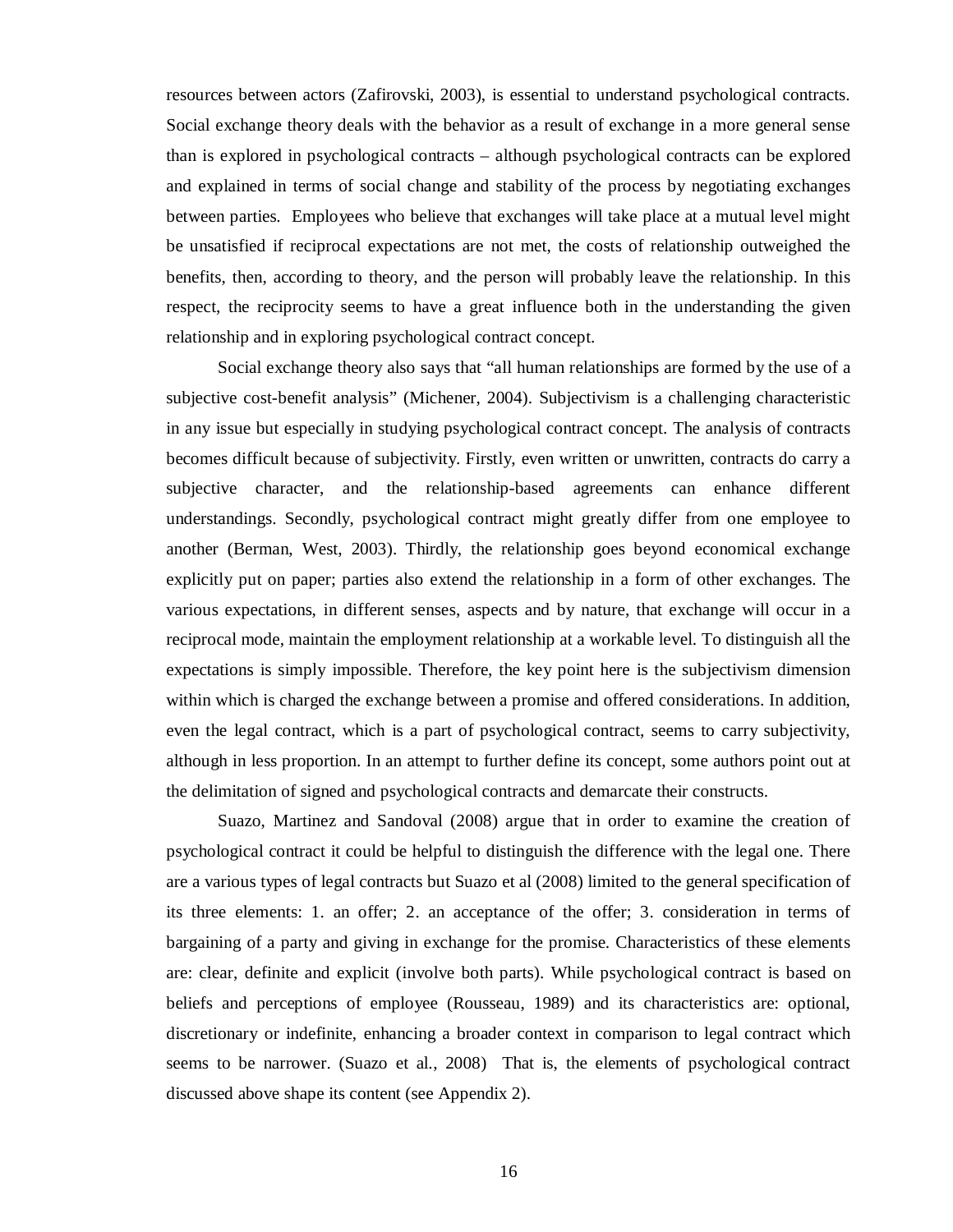#### **2.1.2. Elements of the psychological contract**

Psychological contract content incorporates general obligations based of specific promises made by employer and newcomer. Ven (2005) presents in this paper the conceptualization of the psychological contract as a multi-dimensional construct by involving five dimension to distinguish organization promises and another five dimensions for employee promises (see Appendix 1). However the dimensions could vary in dependence to different organizations but in general it highlights the content of psychological contract. In order to figure out the content of the contract, Herriot et al (1997) developed a list of both organizational and employee obligations, by specifying them clearly in their research (see Appendix 3). I argue that an agreement between an employee and employer should clarify what are their promises and consequently obligations.

Herriot et al. (1997) argue that a focus on content of the psychological contract is critical in understanding what both parties can offer and receive within an employment relationship. This clarifies the forming and negotiating process of the contract. In addressing the exchange process of the obligations, Herriot et al. (1997) indicate that the mutuality of fully understanding of the obligations are facilitated by the quality of their communication and discussion between employer and employees. They stress the fact that "such understanding is vital if we are to form satisfactory employment relationship based upon the psychological contract"(Herriot et al., 1997:152). Thus, the aim of their study is to explore the content of the contract in the UK workforce sample. Following their list of obligations, I will search for respective elements in the recruitment material in order to determine the process of the contract formation. Hence, I follow the given list to determine the development of the primary psychological during pre-hiring stage. In addition, psychological contract tend to divide into its derivates as a consequence of different aspects of obligations it contains.

Among a wide range of types and derivations of psychological contract term, the literature delimitates psychological contract between two major elements: one includes transactional, the other relational parts. Rousseau (1990) points that transactional contract stresses in most part the monetary issue. Indeed, the transactional element comes closer to legally written contract which stipulates the conditions for work, the payment, bonuses, etc. Its components can be easily determined as are more explicit and formal. While the relational element seems to be less clear, it is about interpersonal exchange enhancing a broader context. It relates to socio-emotional dimension such as loyalty and trust. However its components are more often not stipulated in any document. The employees, in most part, have to figure out by themselves what are its elements. Since Rousseau seeks to define the concept and identify the possible categorizations, the researches focus mainly on the impact of contract violation and its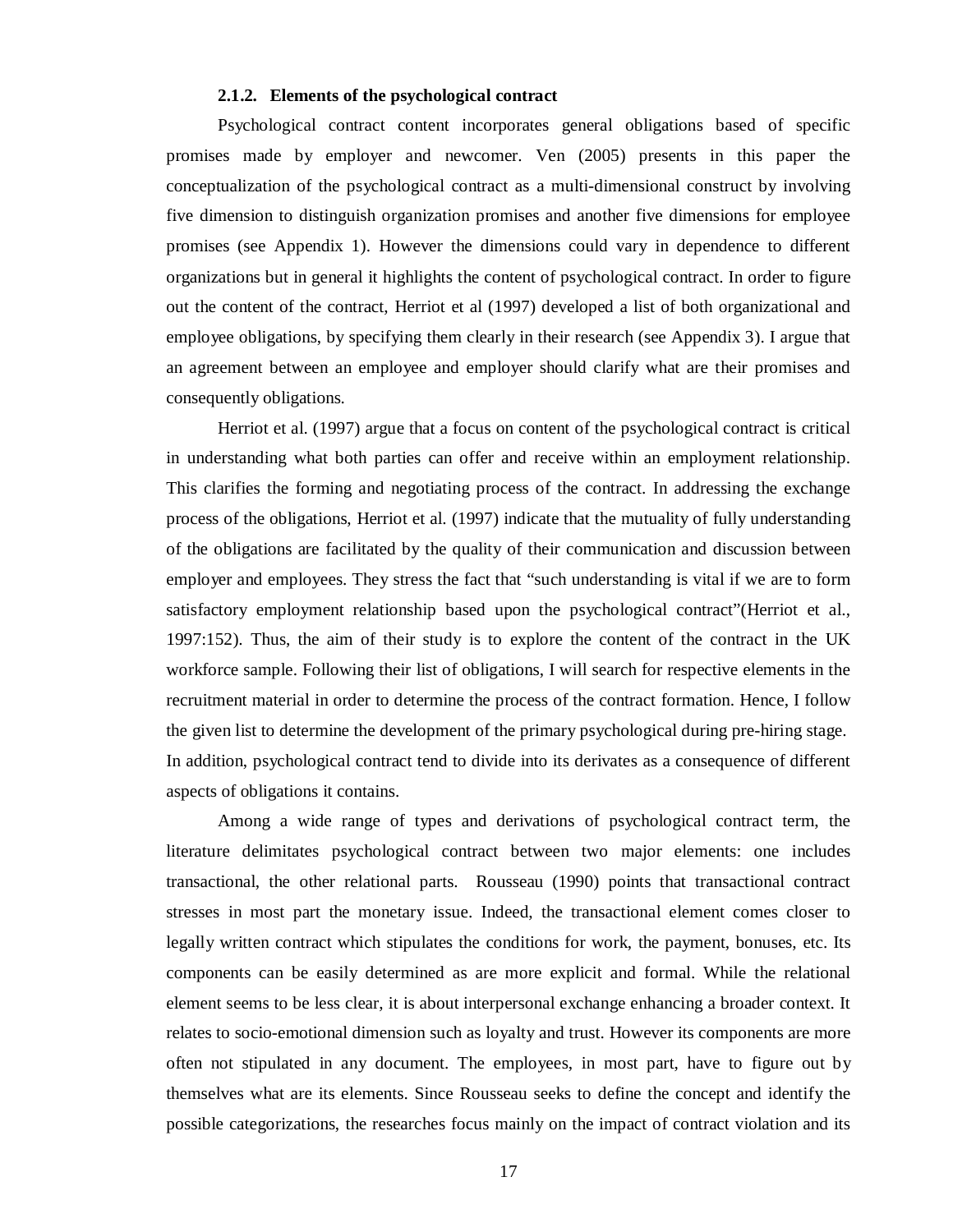consequences. The significance of its violation is explored below due to a number of negative effects that can occur for both employer and employee. I argue that the attempt to understand violation reasons may lie in a better understanding the formation process of the more positive psychological contract.

#### **2.1.3. Why is the psychological contract worth to be taking into account?**

A myriad of authors investigated psychological contract impact on performance and intention to leave the job. Psychological contract does have a great influence in comparison with signed contract where not all conditions, obligation, right and benefits could be fully incorporated. Moreover, the psychological contract emphasis how human needs can be better met in employment (Rousseau, 2003; Rousseau, 1989). Here an important role plays the balanced exchange which should occur during employment relationship.

The experience of imbalanced changes between parties turns into contract violation by not honoring its terms which leads to damage the relationship between the individual and the organization (Rousseau, 1989). In their study Suazo et al. (2005) claim that the contract breach makes job holders feel let down and betrayed and, as a consequence, it can signal loss of a particular relationship and even the termination of the employment relationship (Rousseau, 1989) and negatively affect the in-role job performance due to contract violation. The research conducted by Gakovic and Tetrick (2003) in a organization which faces with changing environment shows that the failures in fulfillment of organizational obligations, or, in other words, psychological contract breach, "may be an important source of emotional exhaustion and job dissatisfaction for employees"(Gakovic, Tetrick, 2003:244) However, specific circumstances can be associated with employees perception that the psychological contract has been violated.

At the same time, there is evidence that employees with different perceptions respond differently to any change within organization and to contract violation (Schalk, Freese, 2000). Schalk and Freese (2000) argue that managers should pay more attention to the implicit and explicit promises, especially in a changing environment, in order to escape the unwilling attitudes and behaviors of employees which indeed lead to poorer employee performance and the intention to quit the job. Moreover, its impact could have a negative outcome not only for the particular organization but also can lead to the decision to quit the profession. The increased exit and neglect as a result of psychological contract breach was investigated by Turnley and Feldman (1999) which also pointed at its bad effect on organization performance.

Berman and West (2003:272) define psychological contract as "an unwritten (informal) understanding between an employee and his or her immediate superior about the expectations and contributions of each…., and is characterized by a reasonable balance between expectations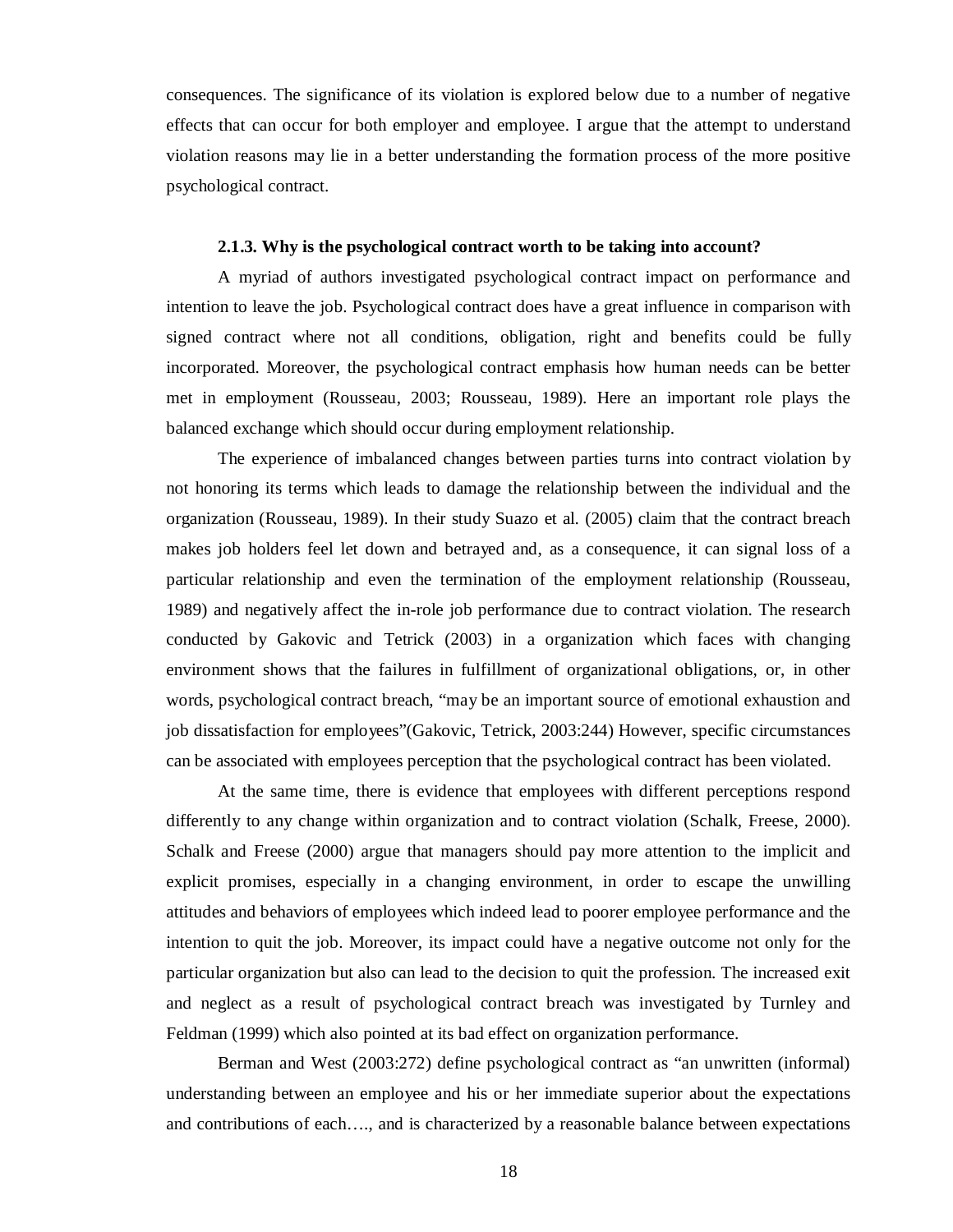(what one gets) and contributions (what one gives)". Their definition, as an alternative to Rousseau (1995) stresses the informal character of the psychological contract that operates above written contract of employment. The specification of "unwritten" agreement may raise different assumptions and frustrations in its fulfillment, but as it was mentioned above, each breach might lead to undesirable actions as poor performance till the intention to leave the organization. Moreover, even though it is "unwritten", the psychological contract should be discussed in an open and fair manner from both parts and its renegotiation will have a continuous character, that is why, a good communication process is pivotal for the both parts.

The communication is the key feature of psychological contract because it makes the perceived balance of agreements between worker and manager open and discussible. From the early stage of employment process the concept of psychological contract should be taking into account, before patterns of communication are established (Berman, West, 2003). In addition, as the understandings are between employee and immediate supervisor, the latter should be involved even in such activities as job analysis and preparing a job description/person specification. Psychological contract concept is a potentially tool in following R&S as it provides a way of considering expectations of two agents relating to employment relationship: their commitments and obligations.

In their paper, an attempt to minimize the risk for contract violation, Suazo et al. (2008) stress the importance of understanding the differences between the perceptions for both employer and employee. They provide knowledge on how realistic the perceptions of promises should be and how accurate are employment contracts should be communicated by the employer. They state the idea that organization plays a fundamental role in creation of the psychological contract, even if the concept often is treated only as a unilateral approach. Especially at the time of forming the psychological contract, human resource (HM) practices play an important role. Suazo et al. (2008) point out that the HR practices incorporate two sources in forming psychological contract process such as: Human contract makers (recruiters, managers, colleagues, line managers top managers) and administrative contract makers (performance review, benefits, training etc). In starting the development of psychological contract both sources should be oriented at the reducing the degree of unrealistic or inflated expectations that newcomer has regarding the new job. The great deal of literature stresses at the importance of realistic job preview (RJP) as a tool of reducing discrepancy between the reality of the job and expectations of the new worker.

## **2.1.3. Realistic Job Preview: some insights**

RJP approach helps to reproduce as much as possible the realty in order to form an accurate psychological contract. Researchers largely investigate RJP, but a consensus in defining it is still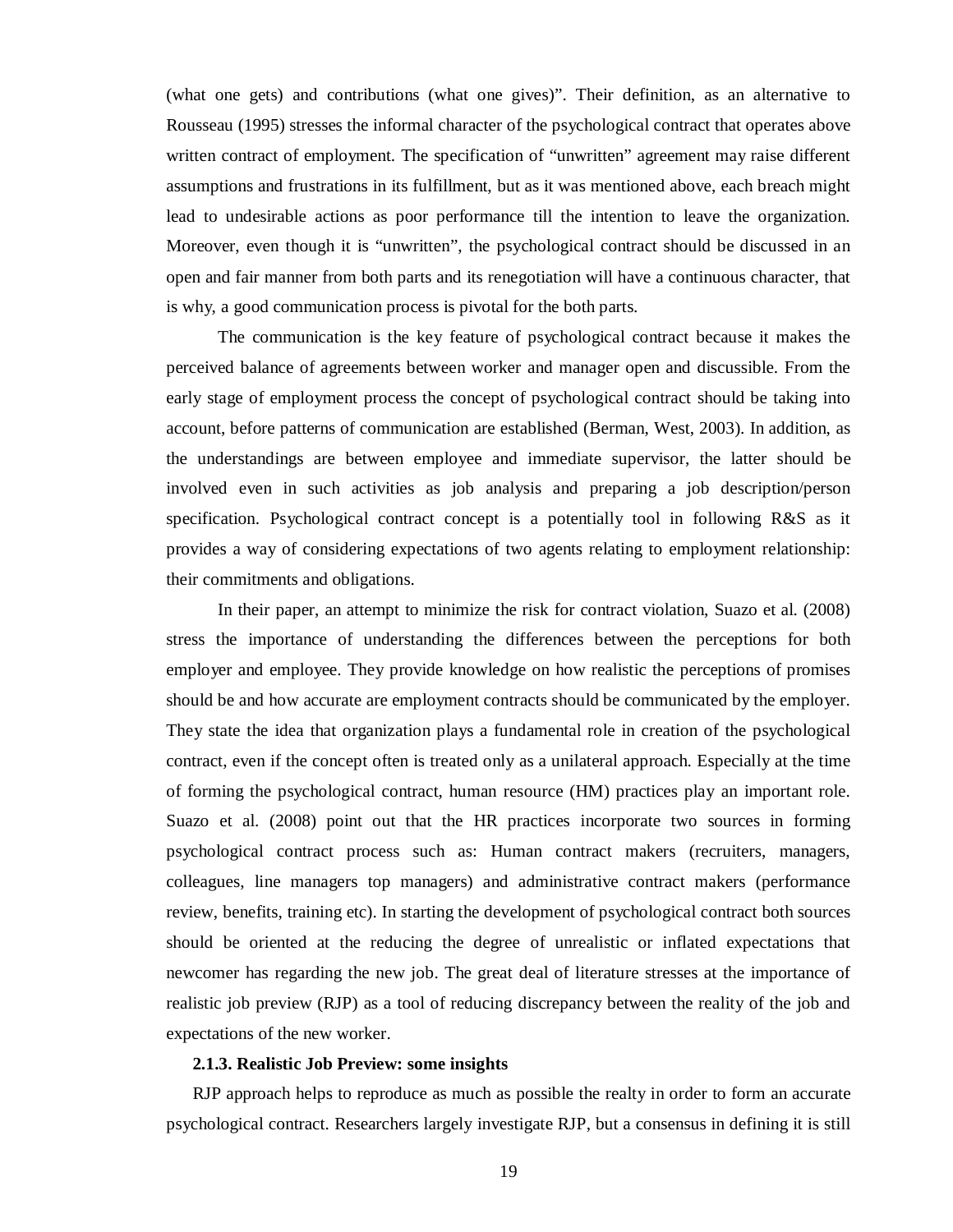unreached (Breaugh, Billings, 1988). Similarly, researches have given little attention to its characteristics. As a part of their argument, Breaugh and Billings (1988) focused on the key attributes for following a RJP such as:

- 1. accuracy RJP should convey an accurate information;
- 2. specifity contains specified details in order to make a decision (e.g. to accept a job offer);
- 3. breadth contains enough/sufficient information as the applicant is able to take a job decision regarding broad range of job aspect;
- 4. credibility concerns not only about the "sent" message, but also "received message" and its credibility in the eye of the applicant;
- 5. importance applicant should receive lacking information, besides is already known, regarding aspects of the job.

Among these five elements of RJP, accuracy seems to be the most significant in terms of faithness and truthiness. However all five attributes are hard to measure, both because of insufficient research and their intangible characteristics.

Thus, it can be beneficial to consider attributes from the RJP theory in exploring psychological contract concept. Breaugh and Billings (1988) offer a guideline from the RJP perspective which can also help in contract formation process:

- 1. RJP content to ensure realism and relevance of the job information the five key attributes should be implied: accurate, specific, broad in scope, credibility and importance.
- 2. Sources of RJP information communication should be provided by multiple channels (booklet, film, job incumbent, employee manual, job description etc.).
- 3. Communicating the RJP using two-way conversation between parties.
- 4. RJP recipients the RJP approach should be expand to all types of jobs and sources of recruitment (external or internal).
- 5. The timing of the RJP should be given before a job offer is accepted. However, an increasing model for providing RJP could be more effective even in monetary terms. Going on for several steps in line with R&S process, the most expensive selection tool (e.g. interview) would incorporate the most comprehensive RJP information.

In the simplest sense, RJP is a means which tend to reduce the discrepancy between the expected aspect and the real one. In terms of psychological contract RJP approach would minimize the inflate newcomers expectations regarding a new position. At the very beginning of employment process, when employment relationship starts already to develop, offering the reality of the job will improve the fit between the expectations of the job holder and organization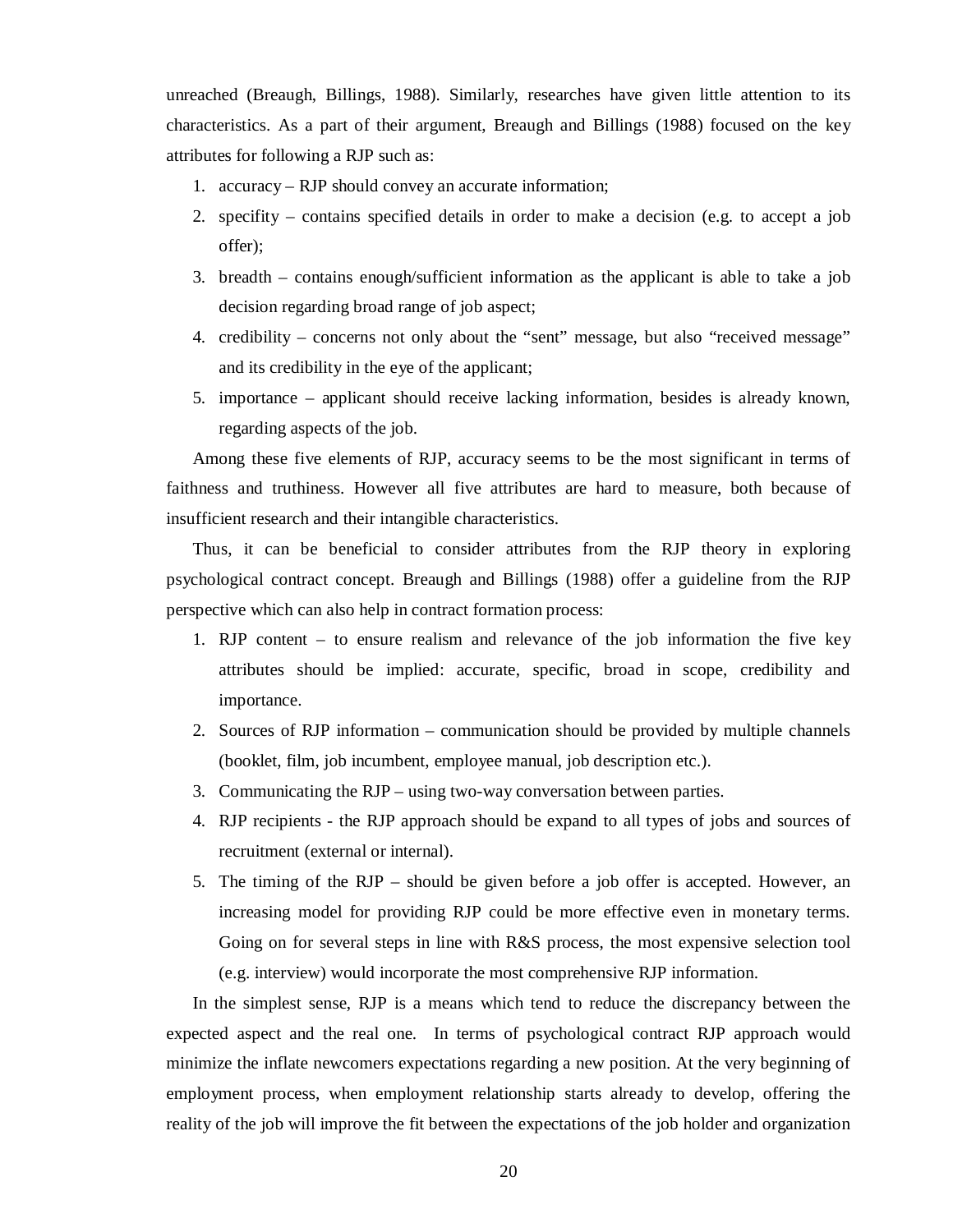(Wanous, 1977). At each stage of the R&S, persons who are in charge of it should be aware to communicate as clear as possible the real aspects of the vacant position. The imbalance created between actors as a result of mismatch of what is believed to get and what is in turn given should be minimized as much as possible by clarifying communication.

Thus, besides communication as a source in creating psychological contract, some research mentions and others such as signaling. For example Suazo et al (2008) discuss the signals that HR practices send to employees at the stage of recruitment. They stressed that a variety of means can transmitted signals. Here is it important that those signals will not lead to the development of inflated expectations. In this respect organizations should be aware what kind of signals they can transmit through the R&S process.

However, in order to attract the most qualified candidates the temptation to construct best image of organization can develop unrealistic expectations from candidates. By presenting a realistic overview of both favorable and unfavorable aspects are the preconditions in developing accurate contract regarding many aspects related to working conditions. Additionally, the greater accuracy can result from both employee and employer by holding in common the realistic information although it is not inherently unbiased (Rousseau, 2003). For example the psychological contract is defined as "a social or intangible contract that is implicit in organizational membership" (Huges, Palmer, 2007:144). According to the given definition psychological contract gives a feeling of fully membership. Masterson and Stamper (2003) claim, that individuals see membership as a mean via which their needs are fulfilled. Beyond economic benefits, for instance, the status of being a member with all rights as other members have may appeal to individuals. Interestingly to notice that permanent workers rated relation obligations higher in relation to value commitment stresses the fact that the continuity of job, or at least not a well defined termination of the contract, affects work-related outcomes. The inaccurate way by which is communicated that, in fact, the current position is a temporary one, can create confusions and frustration. In this case security may become an influence source in employee's performance. A "temporary" membership seems to not satisfy entirely the employee's needs, especially when a job holder figures it out after accepting the position. That is why, in case of temporary job offer, this aspect should be reflected in job advertisement. Or, in case of full time job, the inputting of the probation period for a determined period will signal a more realistic perception of the security aspects. In such case applicant can revise their job decision. Otherwise, prospective employee is likely to meet disappoints, frustrations, anger, etc. The discrepancy of the unmet expectations would form imbalances in employment relationship. The experience of imbalanced changes between parties is distinct from that of contract violation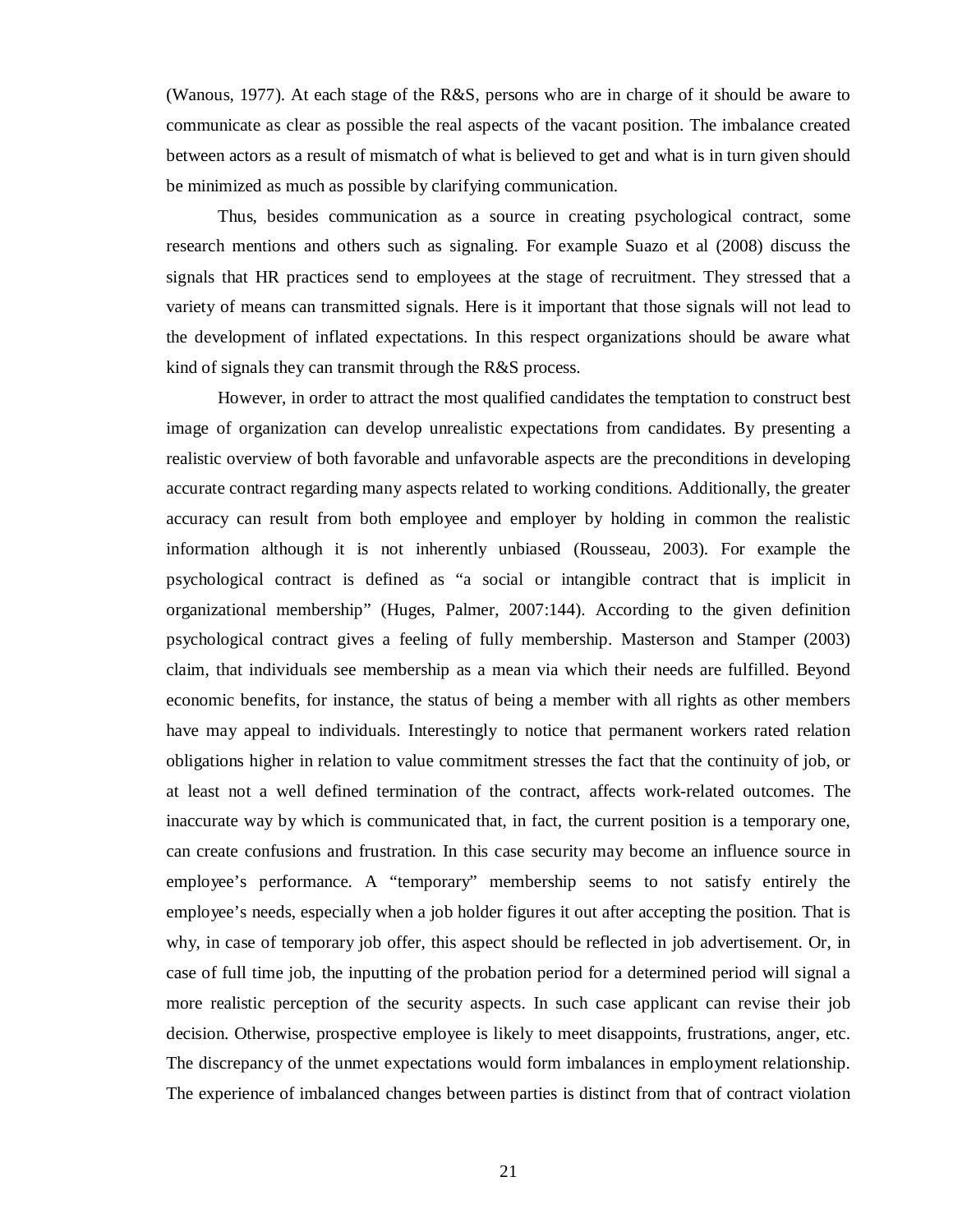by not accomplishing its terms and will damage the relationship between the individual and the organization (Rousseau, 1989).

As presented previously, RJP is a useful tool to apply in developing psychological contract formation. It is beneficial to consider RJP in presenting information to job applicants. Based on RJP theory, the reciprocal promises will better fit with reality and respectively will form a stronger psychological contract.

## **2.1.5. The process of formation of the psychological contract**

The process of psychological contract formation may give solutions to diminish its violation. However, the literature regarding the formation process is less elaborated than the research of the effects of violation. Yet, at the joining up stage, the two parties can determine the elements of the contracts and see if they match. Some researches use term of "rudimentary" contract for newcomers who just enter the organization (Thomas, Anderson, 1998, Schalk, Roe, 2007). They argue that rudimentary psychological contract change considerably after working some time. However, psychological contract is a very dynamic term and it is changing continuously during an employment relationship (Rousseau, 1989). Besides, as previously was mentioned, a big discrepancy between pre-employment beliefs and after increases the occurrence of its violation. Rousseau (1990) argues that job prospective employees start to form psychological contract at pre-hire interview time. I argue that employees begin to develop their contract at the time then a decision was taking to apply for the vacant job. The formation lies practically in available information from different channels. During pre-employment period a lot of sources such as job advertisement or recruiters spread details about vacant job. Thus, it is worth to take a look to a variety of sources in order to investigate psychological contract creation. Beyond all possible sources, the focus of current paper is on written and available recruitment material or other documents. Among sources, Rousseau (1995) distinguishes job advertisement, organizational representatives, and colleagues. Additionally, I expect that information which comes from other sources than the given organization also can constitute a valuable data. Thus, I categorized the sources which explicitly communicate information a job seeker use in order to form some beliefs.

- 1. At the moment of open vacancy and during  $R&S$  process a job advertisement mostly job specification;
- 2. Organizational environment a particular types of organization gives and overview about organization status (internet sites usually contain a lot of information on how is going on within organization);
- 3. Legislative framework each profession has a specific legislative aspects explored in certain laws. Also there are other legislative documents which regulate the status, rights, obligations, benefits or other issues in an employment relationship.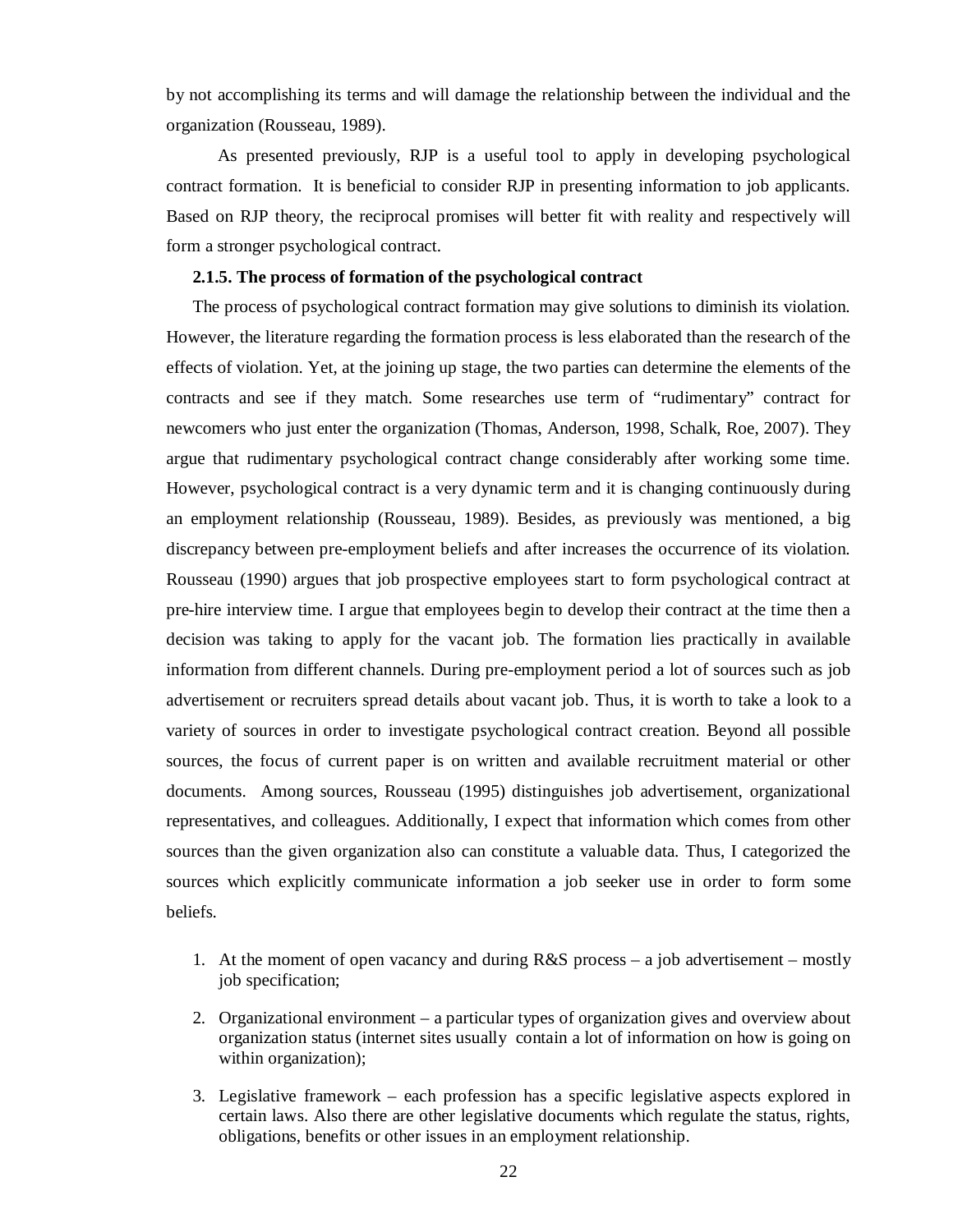Thus it is interestingly to notice that each source contains specific information and once a job seeker decides to apply for a vacant job, she/he will obtain more information in accordance with his/her movement through R&S stages.

To sum up, in this section the psychological contract definition has been presented along with its characteristics. Then, studies that investigated the impact of contract violation and breach on employee and work outcomes have been reviewed, followed by an overview on the RJP approach. I then follow the process of contract formation. However, the following elements conceptualize its term in current study:

- 1. Psychological contract includes beliefs, expectations, promises, obligations and values of employer and worker and that those elements, mostly implicit, are perceived to be met.
- 2. To the extend of meeting them will be affect the trust in employment relationship in terms of fulfilling or violating them
- 3. Although these expectations are mostly made implicit, they do relate positive to the employment relationship implying accuracy and fairness
- 4. It is a subjective issue based on individual perceptions
- 5. It's violation will lead to psychological contract breach which has a negative impact on employee job satisfaction, commitment, in-role performance, and is positively related to the intention to leave the organization
- 6. A RJP is a useful means to be considered in formation of an accurate and positive psychological contract
- 7. The formation of the psychological contract starts with the R&S process and has a great impact on developing employee-employer relationship further.

As such, I conclude that for my research the above mentioned statements point to the influence of the psychological contract on employment relationship. Thus, the current study highlights the important of the psychological contract formation stage. In order to understand the effects of the given construct the investigation of its elements, its characteristics and its effect on employment relationship may lead to the advancement in the studying the psychological contract development during R&S phase. Next, review of R&S process focused mostly on written recruitment material available for job seekers are investigated. The study is proposed to consider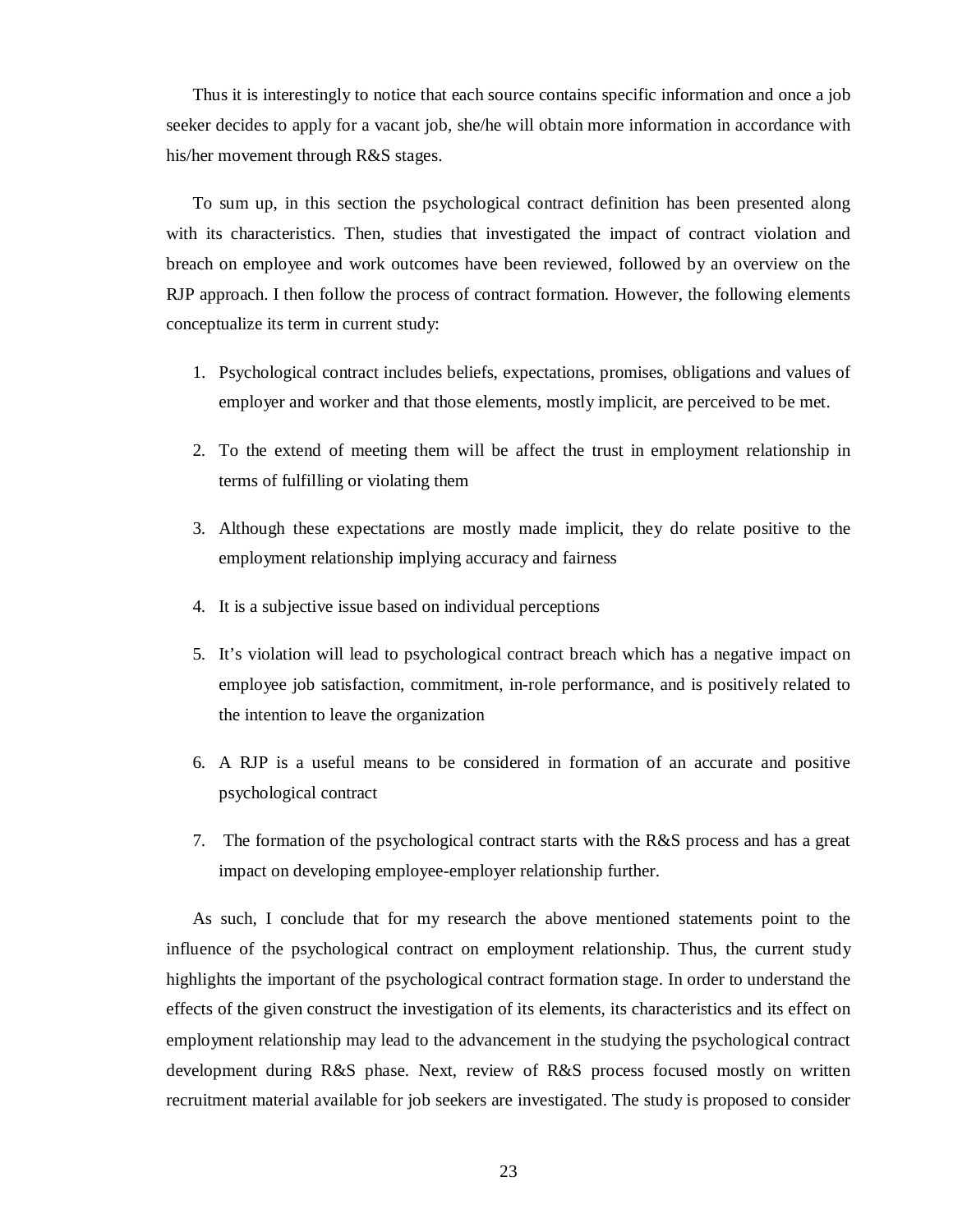the documents which contribute to the formation of the psychological contract within R&S phase.

#### **2.2. Recruitment and selection**

#### **2.2.1. Recruitment**

Recruitment and selection is a linking of essential functions of human resource management that have been debated intensively last decades. Since 1990 recruitment becomes the biggest single challenge facing personal managers due to significant skilled human recourses shortage. At that time emerged interest on given topic made to begin "the era of recruiter" (Bratton, Gold, 1994:144). The negative impact of constantly challenged environment on labor market as well as demands for profound changes upon organizations put recruitment and selection of human resources on top of the personnel agenda. Organizations had to reorient their thinking, as well as their practices and policies, to recruit and retain staff as a valuable and necessary resource.

As Mathews and Redman (2002) argue, R&S constitutes "a key ingredient in the recipe for organizational success". Although the HR management is a rather broad function, they stress that the most important task of human resource department is R&S of staff which indeed occupies a central position in HR practices. Despite the fact that recruiting is both expensive and time consuming, its "phase has largely been ignored by researchers and it remains an area where `a lot is opined but little is known'". The research was done more in selection process but in recent years there is evidence of increasing interest, investment and innovation in recruitment phase of hiring mechanism in both academic and practice world.

A great diversity of definitions is presented in literature on R&S topic. Attwood (1989) suggests that the purpose of R&S process is "matching the characteristics of individuals to the demand of jobs". He stresses that recruitment and selection are not simple techniques, but rather complex ones which embed various factors. Cascio (1991) believes, too, that R&S is the central phase in the process of matching individual and job.

Some of authors do see R&S as interrelated process but still approach them in separate way. Brannick, Levine and Morgeson (2007:219, 222) refer to recruitment as to the situation "when employers have jobs to fill, they encourage people to apply for them" and to the selection as "the process of choosing from among applicants those whom the company wishes to hire". Although the both processes are simple in theory, it gets rather complicated in practice where legal, psychological and other dimensions are involved. From this point of view, it seems logically to investigate each of them separately. Hall and Goodale (1986:215) argue that the main difference between recruitment and selection lies "in their orientation toward application". The former is about selling the job opportunities and attracting large numbers of qualified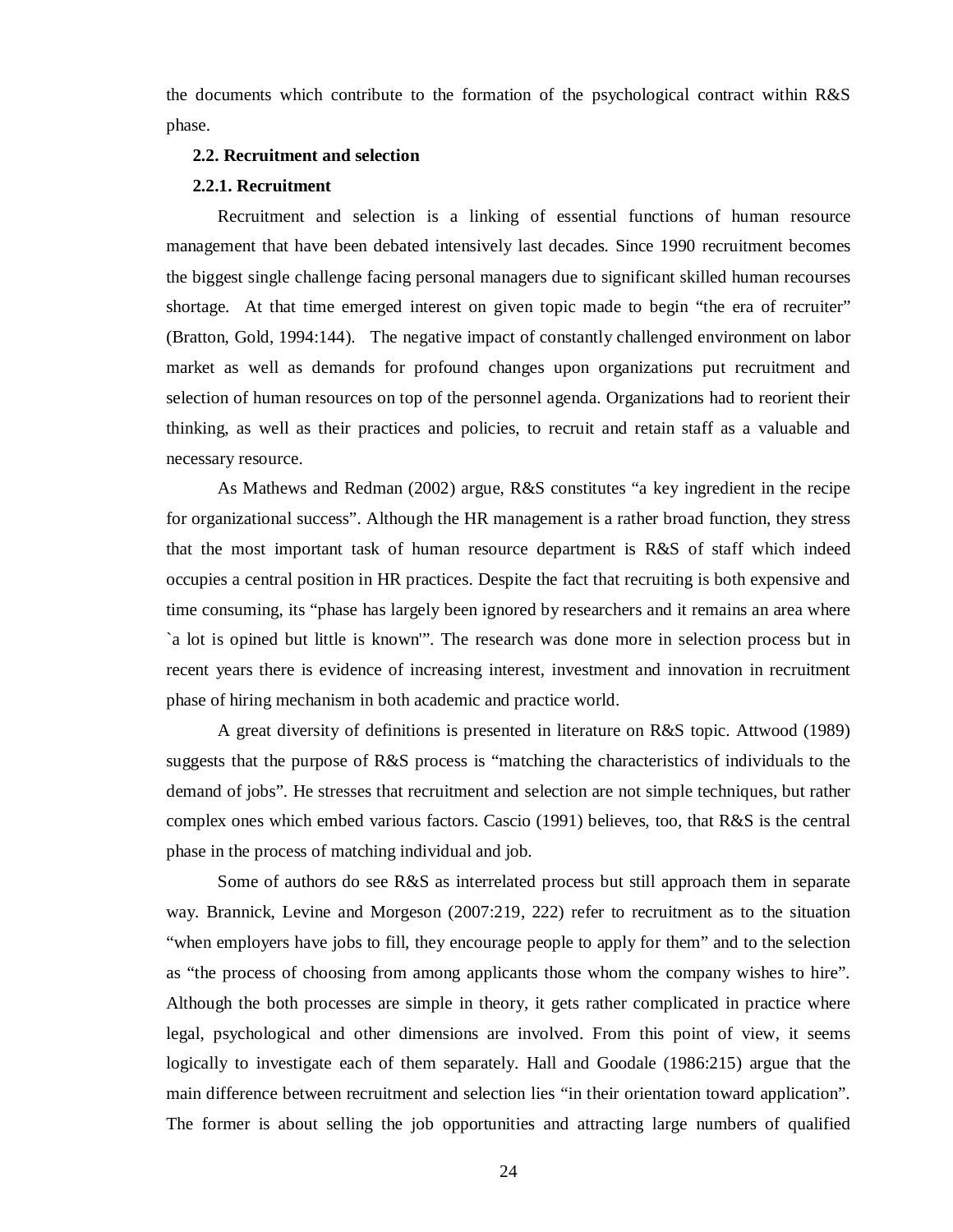applicants, whereas the latter evaluates applicants, rejects less qualified candidates and choose one with the best potential.

To proceed to R&S, a preparatory work should be done in terms of assessing the need for additional human resources. An estimation of the number of employees to meet the organizational goals and periodic forecast ought to be done in order to determine a vacancy. Then, recruitment begins and it includes (1) the examination of the vacant position, (2) the consideration of sources of qualified candidates and  $(3)$  making contact & attracts applications from them. (Graham, Bennett, 1998). In the respect of analysis of the vacant position, an accurate job description and clearly conditions of employment should be put on paper by human resource professionals in cooperation with line managers. (Hall, Goodale, 1986:215). The job analysis is a process of gathering all data about a job together with job description and person specification (Pearn, Kandola, 1993). Its objective is to define each job in terms of the behaviors necessary to perform it. The process of matching the individual and the job typically begins with a detailed specification by the organization of the work to be performed, the skills needed, and the training required by the individual jobholder in order to perform the job satisfactorily (Cascio, 1991).

Robinson (2001) argues that job analysis can be task oriented as job includes various tasks, activities and responsibilities, and person-oriented which focus on skills and attributes for a successful performance. Both approaches are used in combination, however different methods such as Critical Incident Technique, Hierarchical Task Analysis and the Position Analysis Questionnaire are involved. Pearn and Kandola(1993) compared the advantages and disadvantages of the methods, their descriptions are included in Table 1.

Table 1. Job Analysis Methods to provide a detailed picture of a job

| $(K00118011, 2001, 2001, 10011, 10011, 1993)$ |                                     |                                   |                    |  |  |
|-----------------------------------------------|-------------------------------------|-----------------------------------|--------------------|--|--|
| Job analysis                                  | Approach                            | <b>Description</b>                |                    |  |  |
| methods                                       |                                     |                                   |                    |  |  |
| <b>Critical Incident</b>                      | Person- oriented, using indirect    | Participants describe, in detail, | Specific aspects   |  |  |
| Technique                                     | examination of the job through      | incidents both negative and       | of a job           |  |  |
|                                               | reports                             | positive, in achieving an         |                    |  |  |
|                                               |                                     | objective                         |                    |  |  |
| <b>Hierarchical Task</b>                      | Task-oriented, detailed descriptive | Precise tasks involved in a job   | All aspects of the |  |  |
| Analysis                                      | data, highly-structured, examining  |                                   | job                |  |  |
|                                               | directly by observation             |                                   |                    |  |  |
|                                               |                                     |                                   |                    |  |  |
| <b>Position Analysis</b>                      | Person- oriented, mostly numerical  | Focus on skills and attributes    | All aspects of job |  |  |
| Questionnaire                                 | data, using indirect examination of |                                   |                    |  |  |
|                                               | the job through reports             |                                   |                    |  |  |

(Robinson, 2001; Pearn, Kandola, 1993)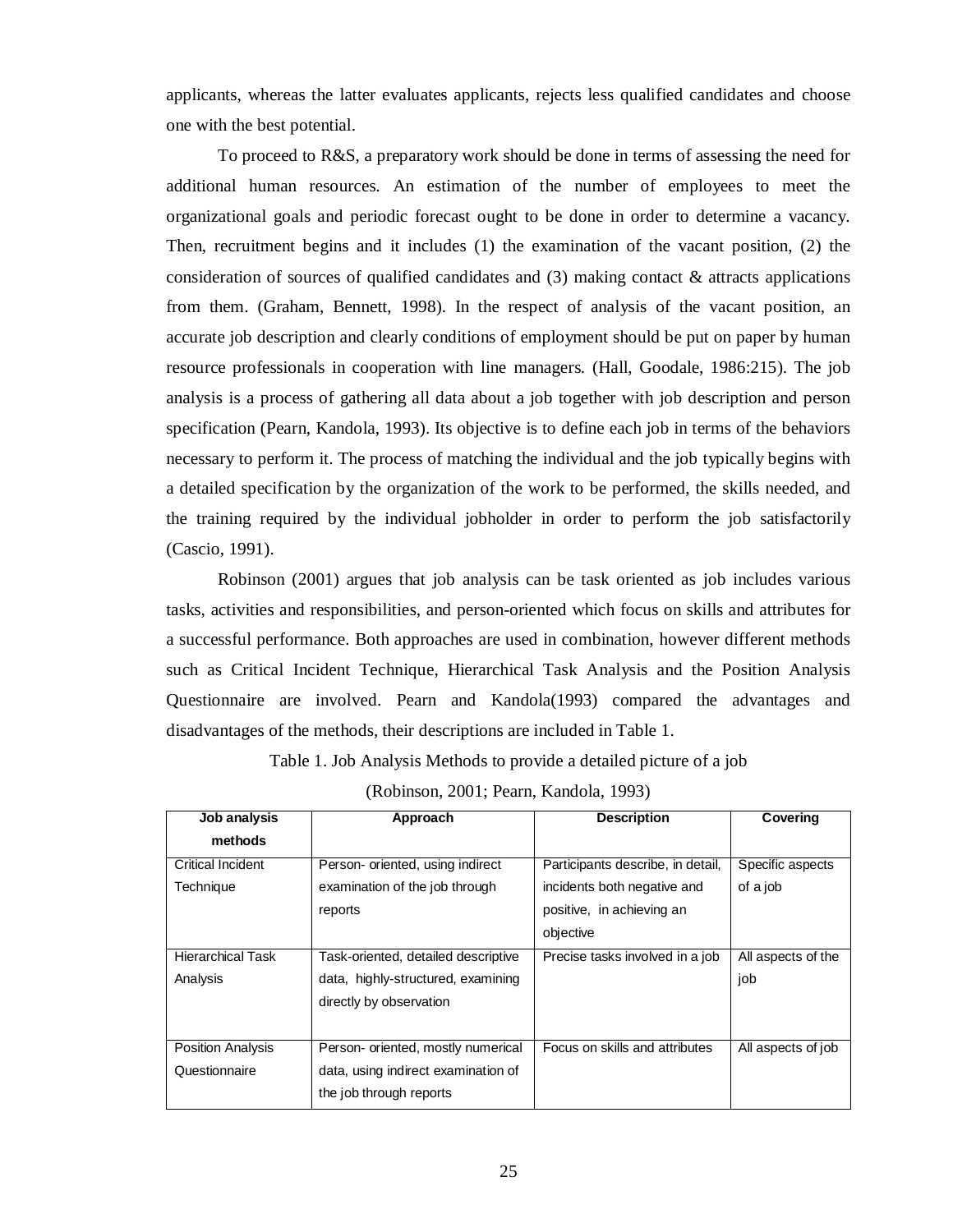In addition, Robinson (2001) suggests that a competency model should be also involved. Competency profile, as person specification, allows assessing the information about skills, knowledge and personal qualities. In doing so, needed information will be gathered in order to formulate a recruitment message for attracting the most suitable candidates to apply for a vacant job, but not before exploring the sources through which applicants are invited to apply for job.

Based on R&S theory, the authors suggest that job applicant can be recruited by using two main sources: internal (from current organizational members) and external (Gatewood&Field, 1987; Dessler, 1988; Hall&Goodale, 1986; Graham&Bennett, 1998). Internal source occurs to be more efficient, as the candidate could be more motivated, knows already the rules of company, the managers know more about his/her competencies etc (Dessler, 1988; Hall&Goodale, 1986). Moreover, the employee who possesses scarce skills is difficult to find via external source (Graham&Bennett, 1998). From this respect, the positions with high responsibilities consider to be filled by internal source. Werther and Davis (1989) even suggest starting to seek firstly within organization itself, and only if no internal applicants are suitable, then external recruiting begins. However, the organization decides upon internal or external method of recruitment in accordance with its needs. Once the employer decided to recruit candidates from external source a cost effective method should be selected (Werther, Davis, 1989; Torrington, Hall, 1991) in order to get the right person for the vacant position in an effective way. When the organization needs are specified in job description and the sources to attract job seekers are chosen, next step is the method within which appropriate candidates are stimulated to apply.

Advertising remains the most popular method of recruitment (Graham&Bennett, 1998; Beardwell, Holden, 1997). According to Dessler (1988) there are two issues to be addressed in order to bring results: (1) the media to be used and (2) the content  $\&$  structure of the advertisement. However, an ad in a newspaper can cause high expenses (Graham&Bennett, 1998; Dessler, 1988). Moreover, "an advertisement which produces hundreds of replies is bad" (Graham, Bennett, 1998:210) and it becomes more difficult to sort out suitable candidates. On other hand Strauss and Sayles (1972) argue that advertisement do attract great number of applicants, but posted in a certain edition (of specialty) or newspaper, it will enhance the chance to get more people with certain background and needed qualifications. The following concern lies in its content and structure. Gatewood and Field (1994:12) argue that the message of recruitment is regarded "as an opportunity to sell the organization as a favorable place to work" and usually it looks as universally positive and can attract a big number of applicants. Werther and Davis(1989) also stress the importance of having a large pool of recruits from which to select applicants. They emphasis the success of R&S direct depended on selection ration – the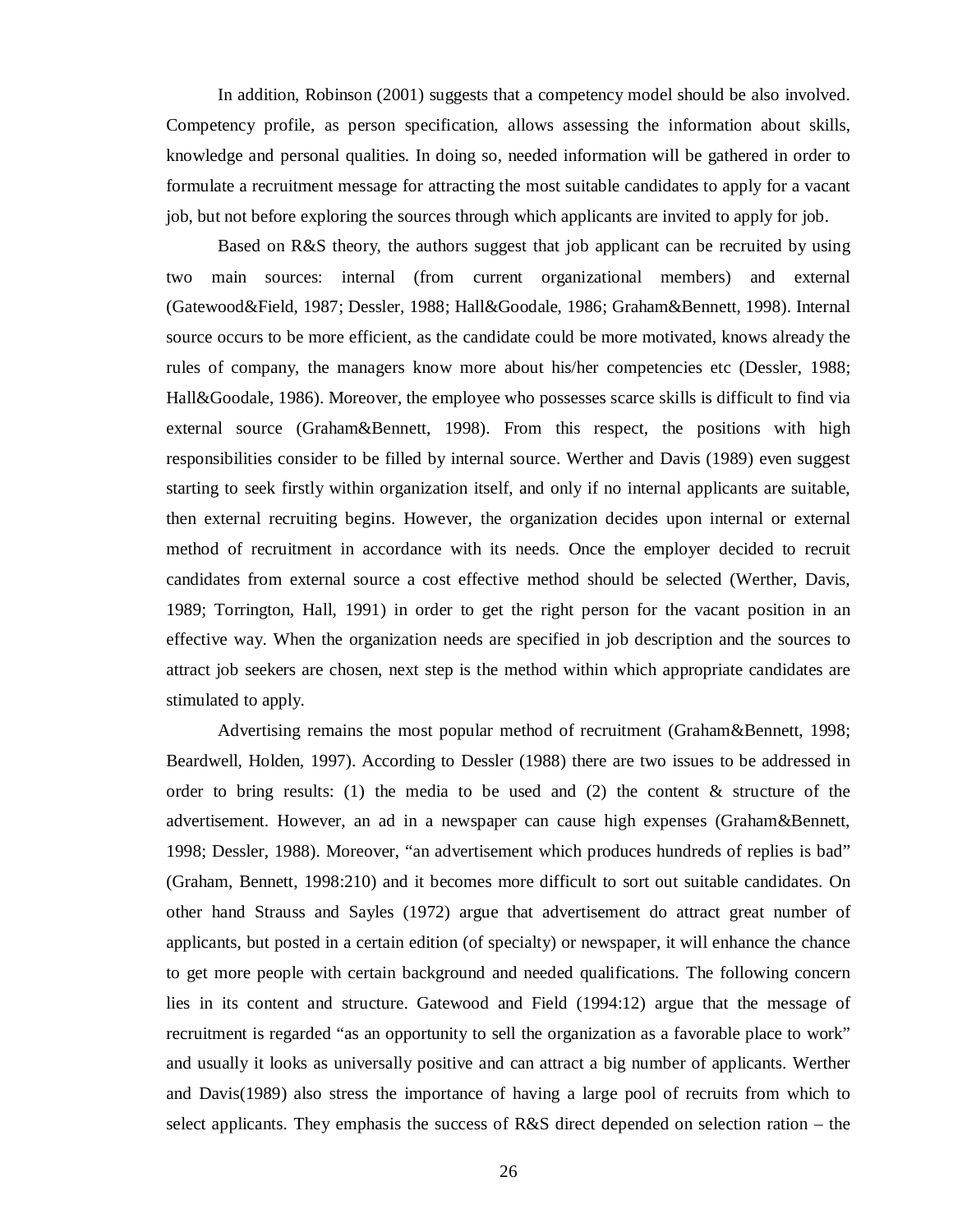relationship between number of applicants needed and number of applicants who applied for the vacant position.

> Number of applicants needed  $=$  selection ratio Total number of applicants who applied

The low quality of recruits can be the result of small selection ration (1:2), a large one – 1:25, will consequently increase the quality. For increasing the ration such interventions should be applied by HR managers such as including additional duties, redesigning of the ad and/or title or enriching the information.

However, a large selection ratio is not always an indicator for the judgment of an effective R&S process. In spite of understanding that such a marketing approach is considered to be beneficial, although it could have a negative impact on expectations of prospective employee. The attractiveness the organization tends to form opinions which often overestimate the actual perspective of employment and can, therefore, raises false expectations (Gatewood, Field, 1994). If the gap between previous expectations and actual job of the employee has been too big, the R&S would be repeated. In order to eliminate the risk of over praising, applicants should see not only positive aspects but also negatives ones. In this way job applicants form more accurate expectations. Such an approach reframes the intention to attract as much as possible candidates (Hall, Goodale, 1986) into a more sophisticated one, as is an attempt to attract the ones with appropriate qualifications and high potential and "discourage those who do not possess the necessary attributes" (Beardwell, Holden, 1997:217). Anderson (1993) also highlights the importance of the realistic view in communication due to the increased chances to invite more suitable job candidates. Wanous (1977) argues that Realistic Job Preview (RJP) approach is about matching needs of candidates and organizational climate. It enables applicants with real information, both positive and negative, which influences job satisfaction by attempting to prevent job dissatisfaction as well as voluntary turnover. RJP allows "to understand the job and job settings before hiring decision is made" (Werther, Davis, 1989:201). It usually involves the clear description of type of work, working conditions, equipment etc. RJP is even compared to medical vaccination by "injecting" job candidates with a small dose of "organizational reality" (Werther, Davis, 1989:202). Research on effectives of RJP does show the decrease of turnover rate in case of its use which consequently approves that RJP contributes to attract the most appropriate candidates. That is why the message of recruitment should contain a broad, accurate job description and clearly specified qualifications. In addition, the use of such perspective will increase the rate of qualified candidates (Gatewood, Field, 1994) and at the same time will minimize voluntary turnover (Dugoni&Ilgen, 1981). Thus, the content of the job advertisement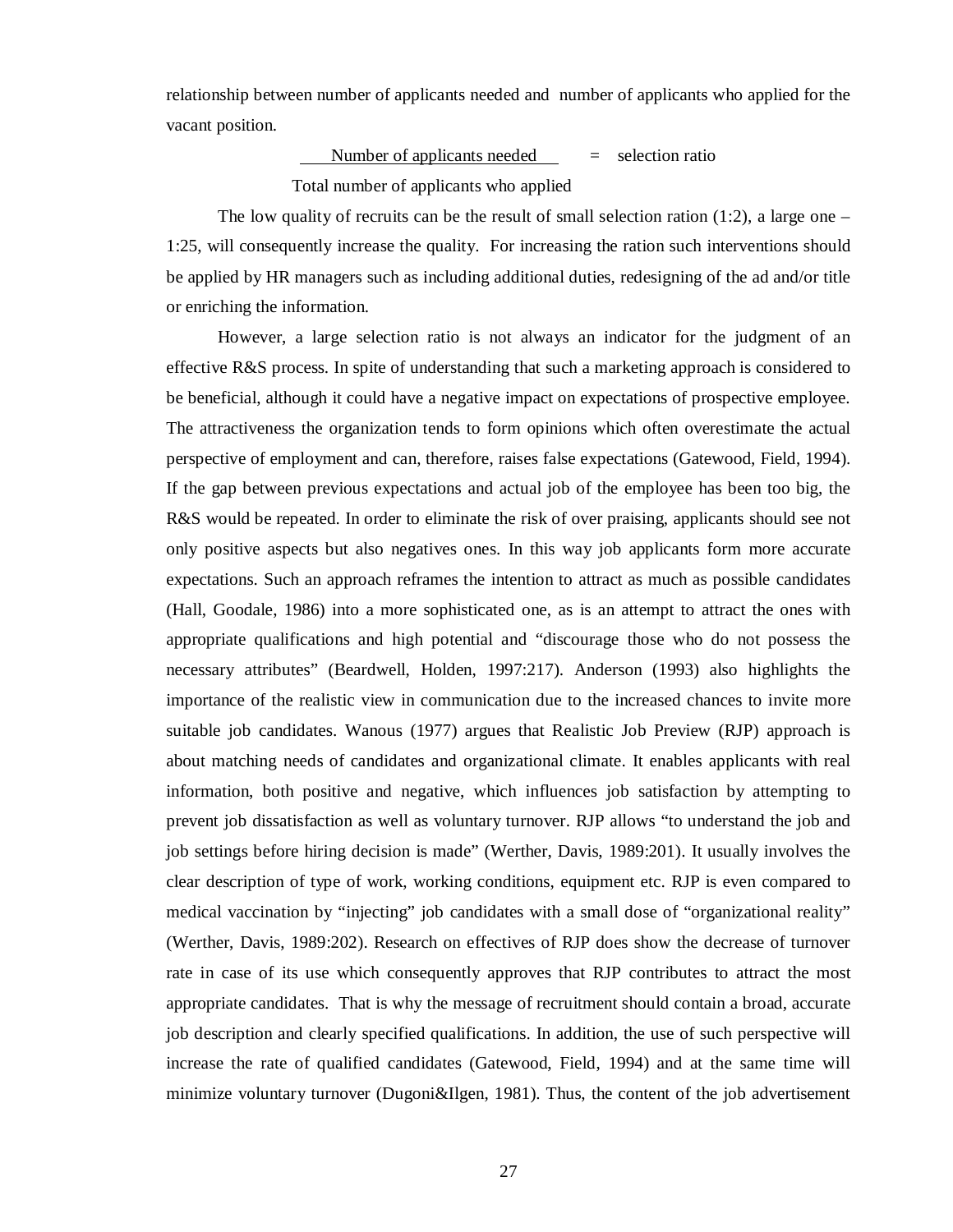need to be well thought in terms of realistic approach and constructed correspondingly. For an effective and less expensive ad, Graham and Bennett (1998:211) propose the following structure: 1. Job specification and personnel specification

• "Job title; description of job and employer(including location); experience, skills and qualifications required; age range; working conditions; training given; what action the candidate should take".

The study performed by Mathews and Redman(2002) analyzed the importance of various information items included in job advertisement and concluded "that employers are not making the most effective use of this aspect of the hiring process". Moreover, Mathews and Redman(2002) suggest that " the designers of recruitment advertisements could valuably learn some lessons in this respect from their marketing colleagues and develop a market orientation." They stress the importance of basic elements such as location, the organization, salary and job details. As it was mentioned above, organizations try to do the best in "selling the organizational opportunities for employment and attracting large numbers of applicants"(Hall, Goodale, 1986:215). On contradictory, Dugoni and Ilgen (1981) argue that in trying to look attractive the expectations of applicants can be high which consequently will increase voluntary turnover and will lead to time consuming and expensive process. On the other hand, candidates can present information which makes them more attractive and actually will "increases the possibility of biasing the information exchange"(Dugoni, Ilgen, 1981:579). That is why the accurate information is very important in R&S (Dugoni, Ilgen, 1981, Farinacci, 1995). To increase the recruitment effectiveness Farinacci(1995) stresses the importance of realism of job information. Beyond attractive factors such as payment, job security, promotion policies, working conditions, the job candidate should acquire enough information on organization, job, but also about prospective team with which he/she could work together. Farinacci suggests even offering resume of potential colleagues. Such approach can be also used only for specific positions such as managers or chiefs. The resumes should contain fair and correct data about qualifications, experience, background and training of the employees. Of course, such data could be discussed during interview process, but Farinacci (1995:12) argues that resume viewing will convey "to others that this is an open organization that is proud of its employees". However, it should be mentioned that is up to organization to present resumes or not, but it is obviously that especially in positions with high responsibilities such approach can favor to make an intelligent employment decision.

## **2.2.2. Selection**

Once a sufficient pool of applicants is generated by recruitment, selection is the next phase. (Beardwell, Holden, 1997) Selection is a central aspect of HRM which deals with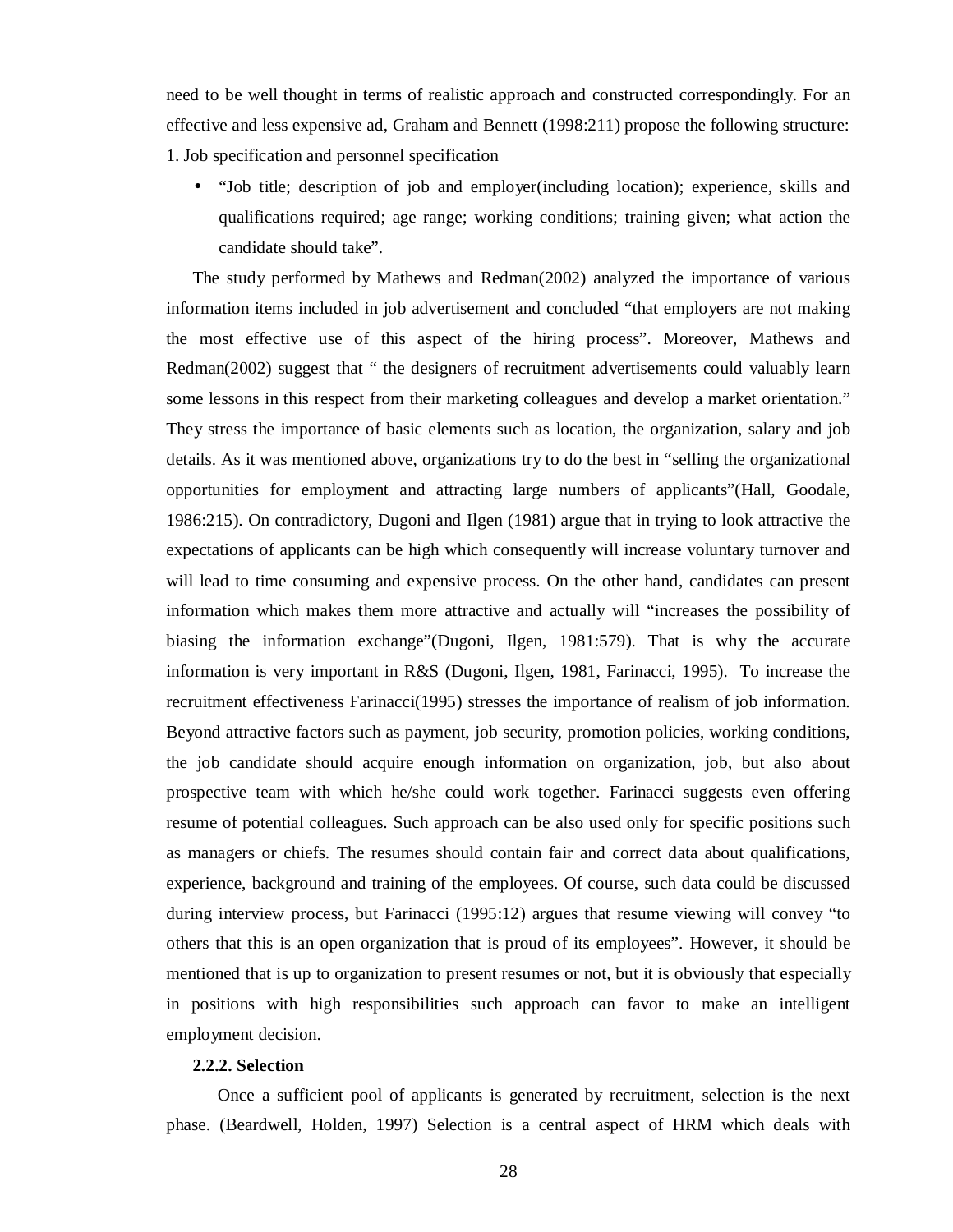evaluation of candidates and "the development of systems, procedures and methods to ensure that sound selection decision are made". (Anderson, 1993:169) The author argues that selection is a two-way decision making process of both parts: candidates and employer. Selection represents one of the most important decisions made in organizations because, firstly, it can lead to new opportunities for organization strategy, secondly, implies a significant investment in human capital.

Additionally, a rational decision made by both parties should be based on "adequate information about job, and the organization, to enable candidates to decide if they really want the job"(Anderson, 1993:171). During selection, information is collected by organization judgmentally (e.g., by interviews), mechanically (e.g., by written tests), or in both ways. Scorable application blanks, written or performance tests, interviews, and background and reference checks are several examples of useful data-gathering techniques. At the same time job applicants also make their judgments using different source of information discussed in previous section.

When needed data is received, organization starts to precede the selection itself. Berdwell and Holden (1997) suggest categorizing applicants in three groups: probable, possible and unsuitable. Potentially suitable candidates will be invited to further testing. Then, selection methods are implied diverse and could be used more than one. Along with various tests, which are mostly mechanically, interview is a commonly used selection tool in selection process and is seen by (HR) managers an essential part in hiring process. According to Nevo and Berman (1994) employers prefer interview due to the following advantages:

- 1. **"The "personal touch".** An employer or manager may wish to evaluate the prospective employee personally. The employer can ask questions that an indirect resource could not pose, and can obtain a personal feel for whether or not the applicant would be suitable for the position and would fit into the social context of the company.
- 2. **Facility of operation.** With a small number of applicants, interviews are relatively easy to operate. They can be given at any time or place, and do not need special materials for their execution.
- 3. **Perceived inexpensiveness.** The interview appears to be a low- budget operation (again, when the number of candidates is small). No money needs to be spent on purchasing special tests or hiring test administrators.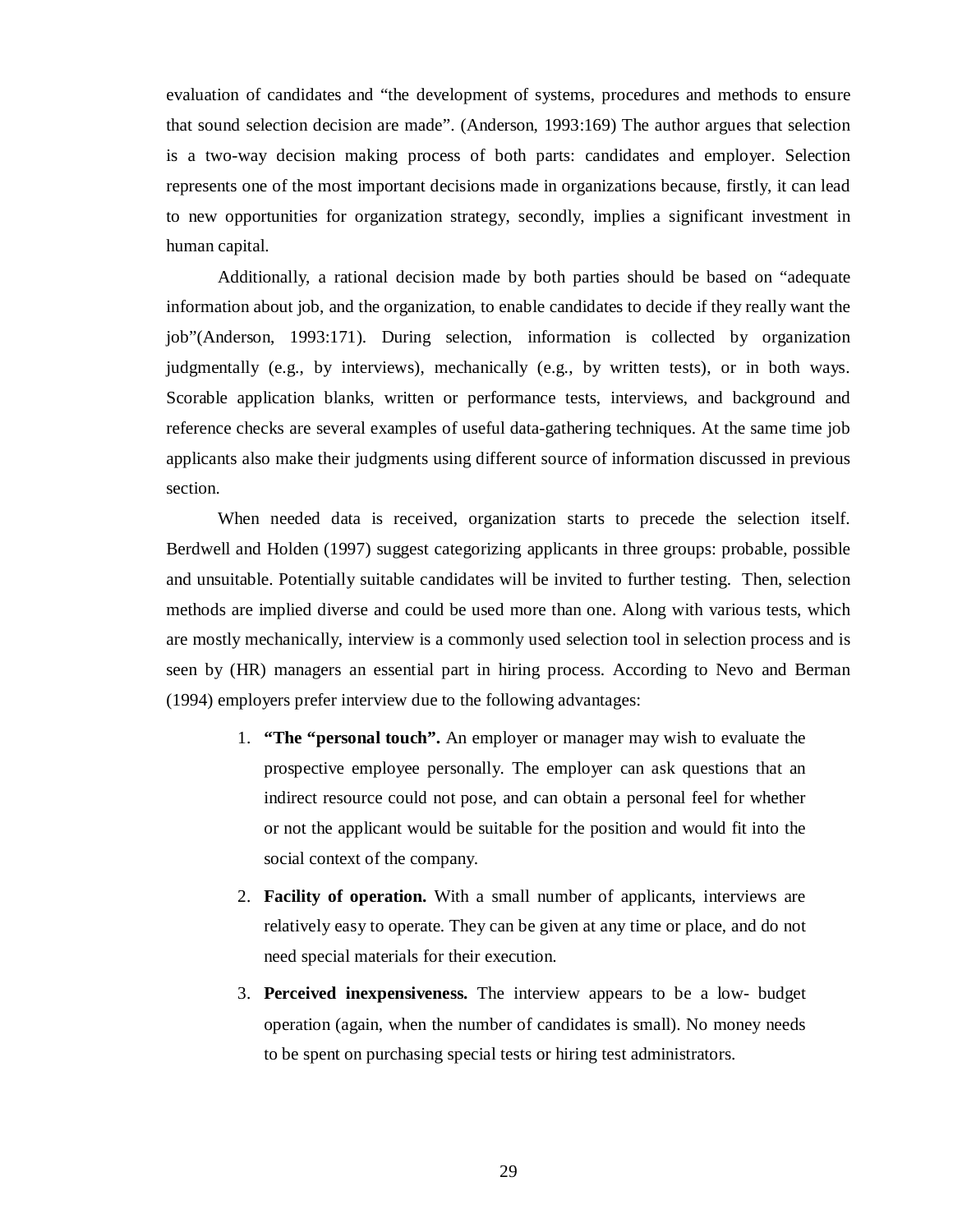- 4. **Face validity.** The interview has high face validity. Interviewing seems to be the most natural method of selection because the impressions we form of others in everyday life also come from speaking and interacting with people.
- 5. **Flexibility.** The interview is adaptable and is capable of serving multiple purposes. Interviews can be used at several stages of personnel management, including recruitment, screening, selection and negotiation. The interview is a way to introduce an applicant to the organization in a warm, personal way. In addition, it gives the applicant the opportunity to satisfy his or her own questions about the company, and to get a feel for the group of people they might be working for. "

Other authors also highlight such advantages as flexibility, speedy and variety of information discussed during interview, but they also see that the main problem with interview could be the strong influence of the physical make-up of the candidate or subjectivity (Stanon, 1996; Werther, Davis, 1989). Moreover, interview seems to be a discriminatory tool for selection, also there could be contrasting effects with previous candidate. Even the popularity of interview is very high "there is little in the way of strong evidence for its usefulness in predicting job success" (Stanton, 1996, p.169). Hall and Goodale (1986) suggest that the main problem with interview lies in the lack of standardization because no rigid rules are settled and each interview is conducted in different way. Consequently, the judgments for different candidates risk to be biased and unfair. In this respect a more structured approach can remove the gaps. (Hall, Goodale, 1986)

Nevo and Berman (1994) emphasis that the optimal way to conduct interview is indeed a combination of structured and unstructured interviews. A design of "two step interview", in their opinion will allow reaching both "standardized, psychometrically oriented approach and a flexible, clinically oriented approach." Non-structured personnel interview is an open ended dialogue between employer and candidate focus more on individual approach, whereas structured one has a well defined format and involves a test like character by gaining credentials on applicant's answers. Both modes of interview have advantages and disadvantages that is why their combination is viewed by Nevo and Berman(1994) the optimal variant in hiring of personnel. In Table 2 are summarized major features of structured and non-structured formats.

Table 2. Features of structured and non structured formats of the R&S interviews

(Nevo, Berman, 1994)

| $\parallel$ A Comparison Between the Features of Structured and Non-Structured Selection Interviews |     |  |                                                                          |                                 |  |  |    |            |
|-----------------------------------------------------------------------------------------------------|-----|--|--------------------------------------------------------------------------|---------------------------------|--|--|----|------------|
| Feature                                                                                             |     |  | <b>Structured Interview</b>                                              | <b>Non-Structured Interview</b> |  |  |    |            |
| Defining                                                                                            | the |  | specific Viewed as essential for the selection $\vert$ Not always viewed |                                 |  |  | as | necessary. |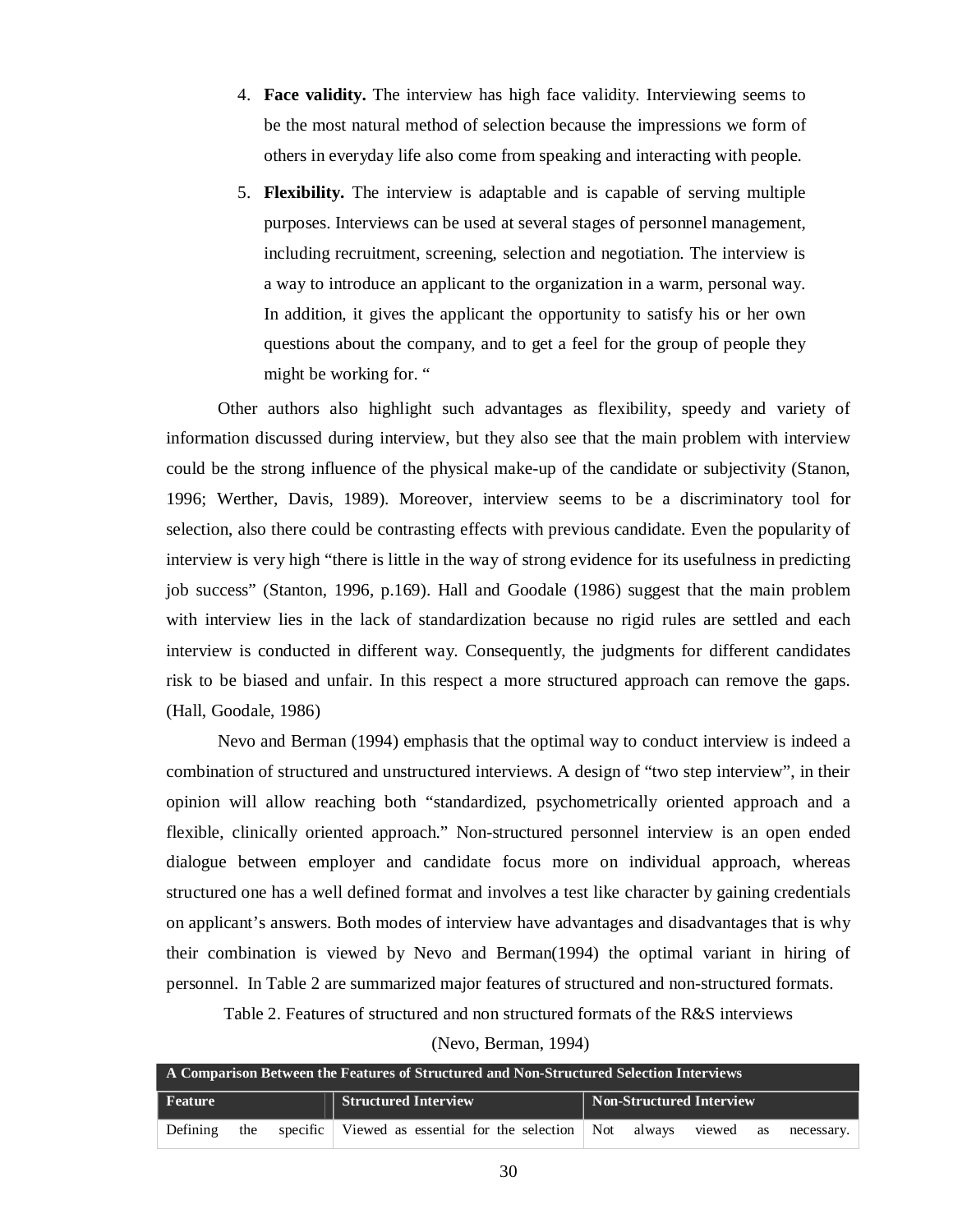| A Comparison Between the Features of Structured and Non-Structured Selection Interviews |                                                                                                                                            |                                                                                                  |  |  |  |
|-----------------------------------------------------------------------------------------|--------------------------------------------------------------------------------------------------------------------------------------------|--------------------------------------------------------------------------------------------------|--|--|--|
| Feature                                                                                 | <b>Structured Interview</b>                                                                                                                | <b>Non-Structured Interview</b>                                                                  |  |  |  |
| dimensions to be covered                                                                | process. Specifications of dimensions                                                                                                      | Sometimes an assessment of "the quality"                                                         |  |  |  |
| by the interview.                                                                       | are guided by proper job analysis.                                                                                                         | and normality" of the interviewee is<br>presented as the goal of the interview.                  |  |  |  |
| Questions presented to the<br>interviewee.                                              | dimension, a pool of<br>For every<br>predetermined questions is prepared.<br>Questions during the interview are<br>taken from these pools. | Questions differ from one interview to<br>another depending on the dynamics of the<br>interview. |  |  |  |
| Rating of the interviewee.                                                              | Rating is systematic. It is based on<br>rating codes, anchored examples, and<br>illustrations.                                             | Rating either does not exist, or is performed<br>by the interviewer intuitively.                 |  |  |  |
| Standardization<br>of<br>the<br>physical conditions of the<br>interview setting.        | Viewed as essential.                                                                                                                       | Viewed as advantageous but not essential.                                                        |  |  |  |
| Single<br>Panel<br>of<br>VS.<br>interviewers.                                           | Panel of interviewers is preferred.                                                                                                        | Single interviewer is preferred.                                                                 |  |  |  |
| Training of interviewers.                                                               | Viewed as essential by both methods.                                                                                                       |                                                                                                  |  |  |  |

The integrated variant of "two step interviews" includes two parts. First part is highly structured interview which consists on a standard set of questions and is seen more as objective procedure (most commonly used in selection tool in governmental organizations) and can last 20-40 minutes. The second part is a flexible, free-style open dialogue, where applicant has the opportunity to manifest and present her/himself. However, interviewer creates mostly subjective impressions from speaking and interacting with applicant. The duration of II part is 15—30 minutes. The percentage ranking of both parts is taking in accordance with decisions of employers. Nevo and Berman propose that "the weight of the Part II score is 20% of the total score, and the weight of Part I is 80 %". In their view the two-step interview process for personnel selection implies reliability and validity as well as the face- to-face format which gives the sense of being informed and in control. Werther and Davis (1989:191) also highlight the features of mixed interviews as a combination of structured and unstructured questions which provides "realistic approach that yields comparable answers plus in-depth insight".

## **2.3. Conclusions**

This chapter deals with theoretical framework aimed to analyze the psychological contract concept in R&S phase, particularly the identification of the contract elements from R&S stages. In order to arrive to the choice of sources which can communicate its elements, the R&S process is examined in detail. The typology of the contract can also be distinguished according to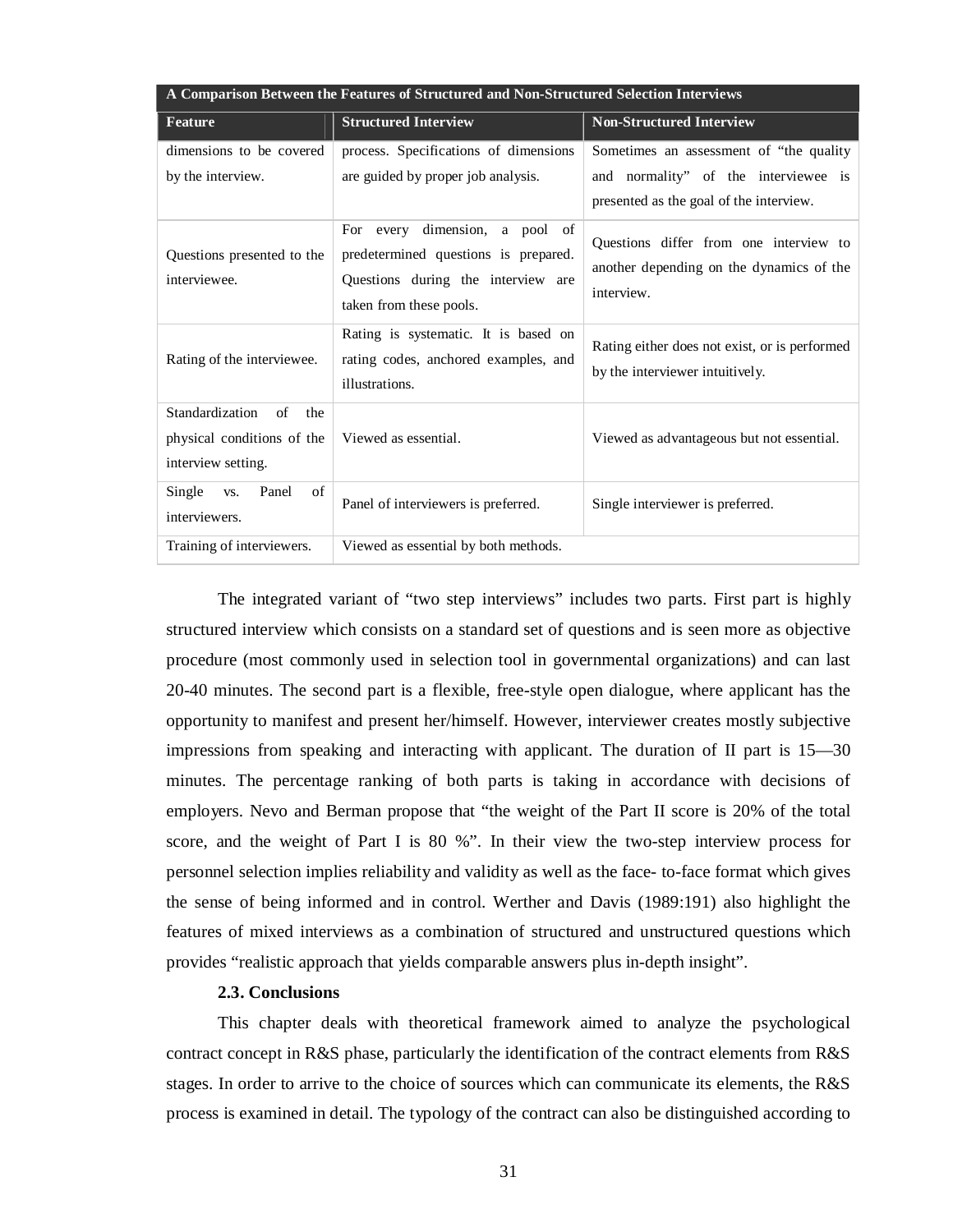theory, particularly the transactional and relational dimensions. Thus, the interdependent relationship between psychological contract and R&S outcomes can be explained. Below the three approaches are presented which are to (a) discover the elements which form psychological contract in recruitment material, (b) assess if they form different types of the contract, (c) point out at the importance of the psychological theory, in terms of communication its elements during R&S process (Fig. 2).



### Figure 2. Theoretical framework.

Both employee and employer know how vital the employment contract is in maintaining their relationship. Less well known is the term of psychological contract which affects job holder's sense of wellbeing, attitudes and performance. It incorporates the beliefs workers have about exchange between themselves and organization. Literature review shows the importance of managing psychological contract at the beginning of hiring process. Every stage of R&S sends out signals to job seekers about what they can expect from organization. Prospective employees form their expectations by reading recruitment material, by information they get from other sources as well as by their perceptions they form by reading between the lines. That is why managing the psychological contract becomes very difficult because it is a highly individual and subjective concept. As psychological contract defines the employment relationship, its formation starts from R&S process. The understanding of the process formation from very beginning leads to a positive outcome for employment relationship. Then, a close look at the R&S process from the psychological contract perspective seems to obtain the desired outcomes not only in terms of reaching "best" job decision as a final result but also would have a positive impact on the organizational performance in the long-run.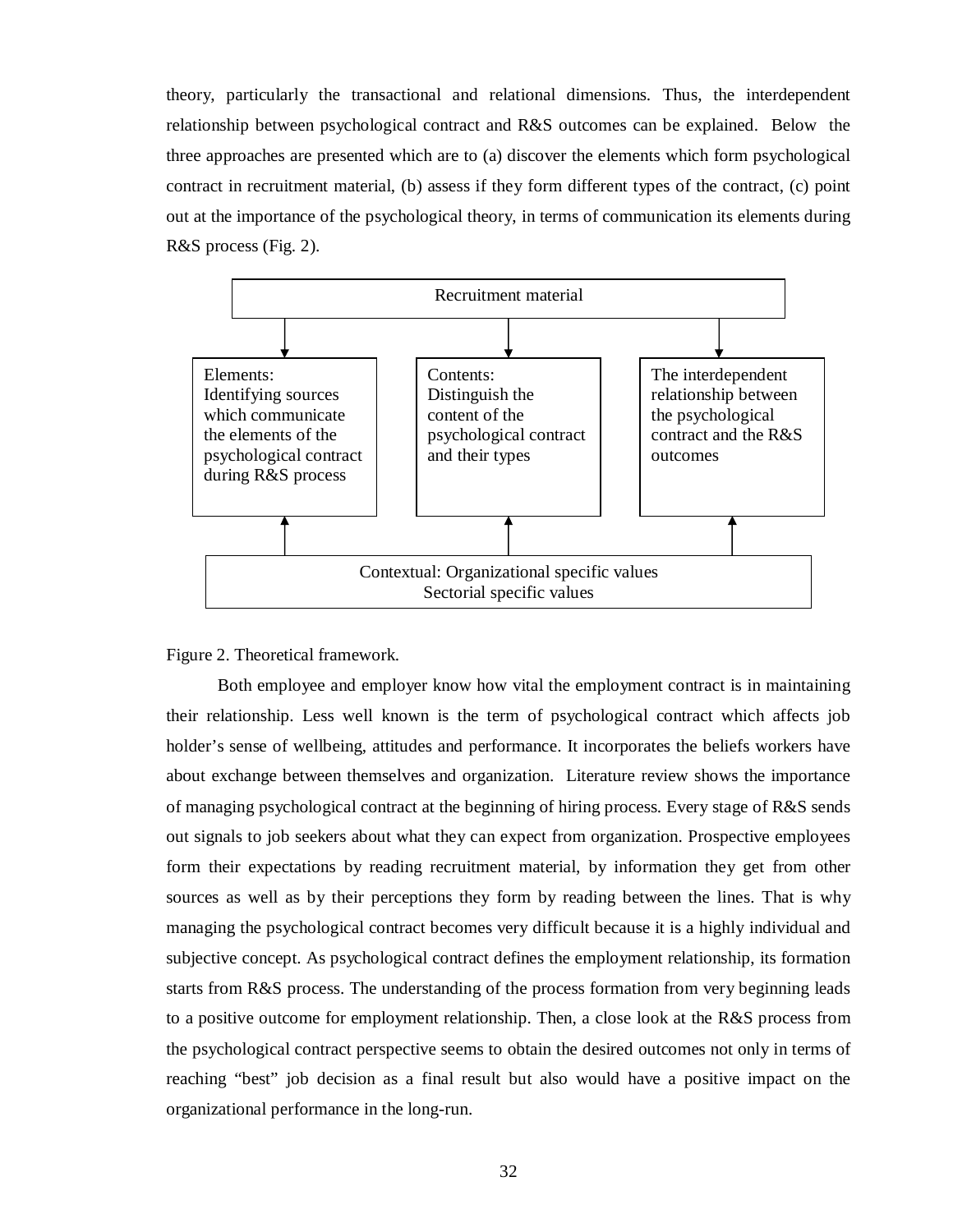**Chapter 3. Methodology : research topic, research design, operationalization and measurement** 

*This chapter aims to provide a brief presentation over methodology applied in current study and a framework for research process. Thus, research strategy reflects the design of the study in order to be able to connect research questions with the appropriate methods and to determine what procedures and instruments are used in answering these questions. First, the research design which clarifies the nature of the approach utilized in the thesis as well as reasons to choose the respective approach will be discussed. Second, by creating conceptual order of the study, operationalization process is clarified, discovering dependent and independent variables of the research. Next, variables of the study and scales measuring the variables will be explained in detail. Information on sampling approach and basis for the documents selection for the analysis will also be provided. In the current research, a unit of the analysis consists of organizational and legal documents and a semi-structured interview. In addition, time horizon should be determined. This is a cross-sectional study as the data is gathered just once (it is not gathered at two or more points in time)(Babbie,2007:102). The chapter ends with the discussion on the limitations and potential future research as well as a conclusion section for the chapter summary.* 

#### **3.1. Research topic**

Current study draws on finding out a response to the general research question:

- *What are the elements of the psychological contract derived by job seekers from the R&S material?* 

In order to answer the general research question, three sub-questions guide the research.

They are:

- 1. What derived elements form the content of the psychological contract from the explicit recruitment material?
- 2. What is the type (character) of the content retrieved from recruitment material?
- 3. What are the specific elements forming the content of the psychological contract in terms of legislational and organizational contexts?

In conducting this study, I argue that the information included in the recruitment material does already form the psychological contract during the R&S phase. According to literature review, the psychological contract is one of main variables in outcomes of the employment relationship. Scholars investigated the influence of the psychological contract on factors which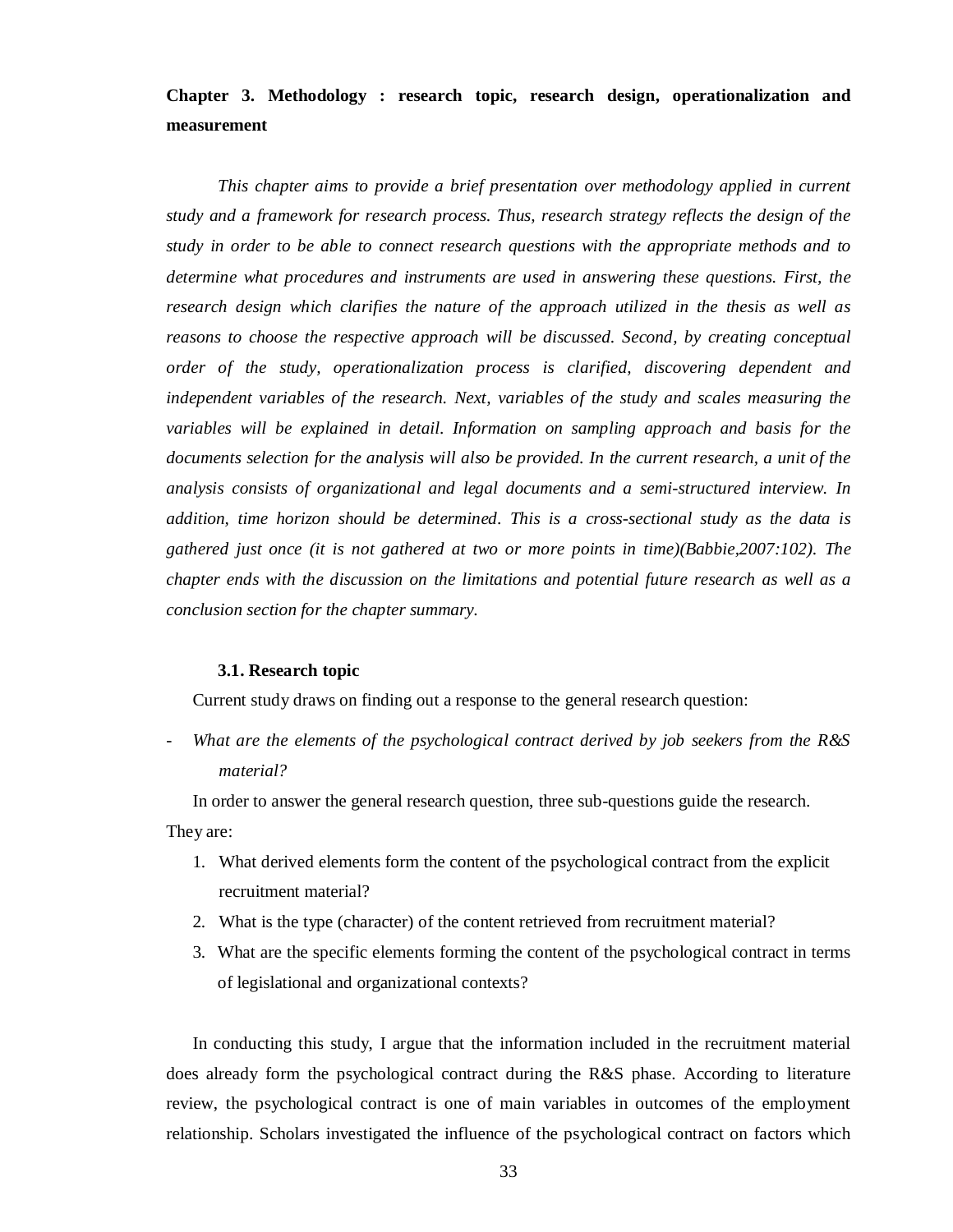actually reflect the criteria for judging recruitment effectiveness. This fact highlights the significance of the psychological contract formation at an early stage of recruitment. According to Turnley (Turnley et al., 2003), fulfillment of psychological contract is directly related to the increased performance in terms of in-role and employee performance. Additionally, the breach of the psychological contract is likely to have a negative impact on the organizational performance in the long run. Moreover, Suazo (2005) investigated the psychological contract breach which made its members feel let down and betrayed. Consequently, it could signal loss of a particular relationship and even the termination of the employment relationship (Rousseau, 1989). It becomes influential on the intention to quit the job which causes a negative relation with the R&S outcomes. On the other hand, in their work, Breaugh&Strake (2000) point out the importance of taking the R&S process into consideration and respectively orienting it towards post-hire outcomes. They argue that such objectives influence the job satisfaction, initial job performance and first-year retention rate of new employees. Hence, the R&S is defined not only as the mechanism which "provides the organization with talents", but also as the one which has "significant impact on long-range employment stability and turnover" (Beer, 1984:75). In such a way, I come to the conclusion that the psychological contract and the R&S outcomes are interdependent.

## **3.2. Research Design**

The research is conducted in order to explore the characteristics of the concept of the psychological contract in the R&S phase. With this purpose in mind, the research objective is constituted of identifying elements of the psychological contract in the R&S material job seekers use. I apply deductive reasoning to show that information available at an early recruitment period the job candidate develops his/her psychological contract with the prospective employer. Accordingly, features of the found elements can point to the tendency of the particular kind of contract formation: relational vs. transactional. Three goals are to (a) discover the elements which form psychological contract in recruitment material, (b) assess if they form different types of the contract, (c) discover if some other specific aspects can be identified in terms of organizational as well as sectorial dimensions(Fig. 3). The key issue, however, encompasses the idea that candidates have already formed their psychological contract based on their evaluations regarding the mutual obligations stated in the written recruitment information at the time they have been attracted, then, they develop their contracts further while going through the midst of the R&S process.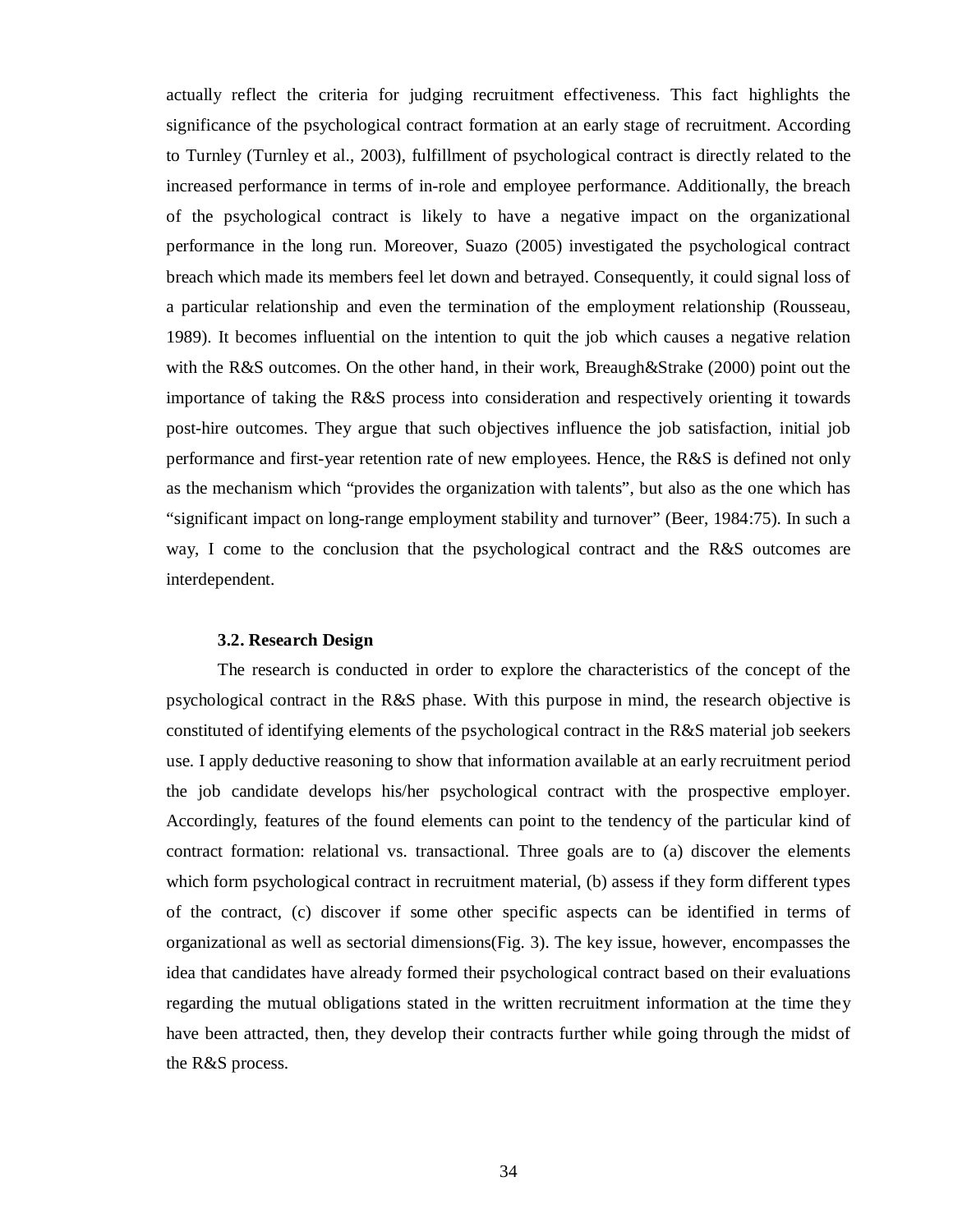

Figure 3. – The conceptual framework (methodology approach).

#### **3.3. Research method**

To start with, the investigation of the psychological contract is an interesting topic due to the fact that a myriad of scholars have demonstrated its influence on the employment relationship and its effect on the organizational performance in the long-run. Some scholars even stress the psychological contract's impact on the decision to quit the profession (Schalk, Freese, 2000). Therefore, both in academics and business worlds a rapidly growing interest to managing the psychological contract as an essential component in the employer-employee relationship has appeared. Thus, I argue that even at the beginning of the formation process of the psychological contract, which is actually taking place during the R&S phase, employer should be aware of its accurate and clear state. Consequently, the current research raises a number of important questions to be answered. To remind, a general research question sounds as follows: *What are the elements of the psychological contract derived by job seekers from the R&S material?* The current study is conducted in a public sector. In public administration, a rapidly growing concern has emerged on the effectiveness of the R&S mechanism as the main step aimed for sourcing the public authorities. A legislative framework has been revised and new laws were adapted by Moldovan Parliament in order to face the challenges of the system. Accordingly, the Law Regarding Public Function and the Status of the Civil Servant was adopted on 04.08.2008 while applicable from 01.01.2009(Law No.158). The law clearly stipulates the mode of employment of the prospective public servants. Shortly, the Regulation No. 201 on the filling the civil servant vacancy through competition contains strict rules in the recruitment and selection of the job candidates via competition. Thus, public authorities had to align with new legislative framework and to apply the relevant rules in their R&S procedures. In this respect, the period for the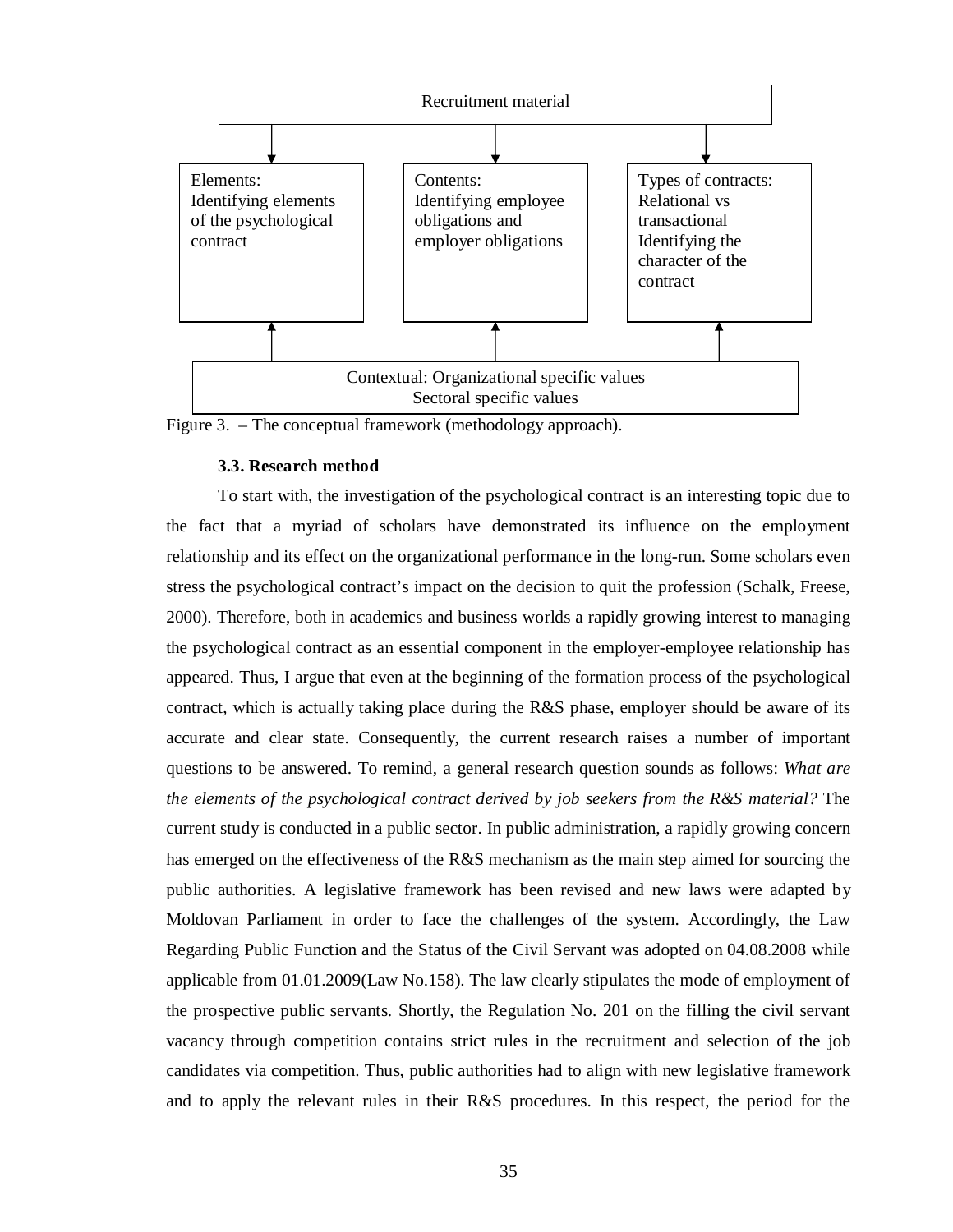analysis was determined according to the enforcement of the basic legal documents as: from January, 2009 to July, 2009.

 The present investigation is a qualitative, cross-sectional study aimed to elucidate the elements that lie in the formation of the psychological contract of the prospective civil servant. In order to identify these elements and to answer central research question a qualitative method is applied. Qualitative method represents the use of naturalistic and interpretative methods of data collection and analysis; and it explores the questions about quality, meaning, process or study context. In a qualitative method the focus is on the researcher's ability to make connections and recognize patterns across a variety of data. The given method allows deriving "the nonnumerical examination and interpretation of observations, for the purpose of the discovering of underlying meanings and patterns of relationship"(Babbie, 2007: 212). Since the data from selected sources is used to answer questions and to test ideas (Punch, 2006:58), the following qualitative research seems to be more capable of bringing answers to the research question.

Additionally, as the focus is to analyze what the components of the psychological contract in the R&S material are, I use content analysis. This method hepls identify particular patterns existing in the sample of the documents. A content analysis is a "systematic, replicable technique for comprising many words of text into fewer content categories based on explicit rules of coding" (Stemler, 2001), and thus, it is appropriate for identifying trends and patterns in documents. In addition, a semi-structured interview is conducted. Hence, I use this method to obtain data regarding selection interview which takes place during the R&S phase. This enables me to elicit and then categorize the elements of the psychological contract discussed during the employment interview by both the organization and job applicant. All interviewed persons are directly implicated in the R&S process in the respective organization and the given period of time. Interview is done on the voluntary basis and all respondents are assured about the confidentiality. Then, I apply the content analysis to identify statements or words that point to the established indicators of obligations. The confirmation relates to the matching process of the dependent variables found within the independent ones. As such, cited documents and a research interview deliver necessary data.

On the other hand, the case study represents the current situation mostly dependent on available data in a determined period of time. Moreover, one of the critics toward qualitative analysis lies in its main dependency on the researcher's views and it accordingly enhances a high degree of the subjectivity. Thus, I put an effort to give the descriptions of the concrete elements in order to allow the readers to make further assumptions. Furthermore, the fact is to admit that it is almost impossible to analyze all aspects of R&S mechanism and its correlation with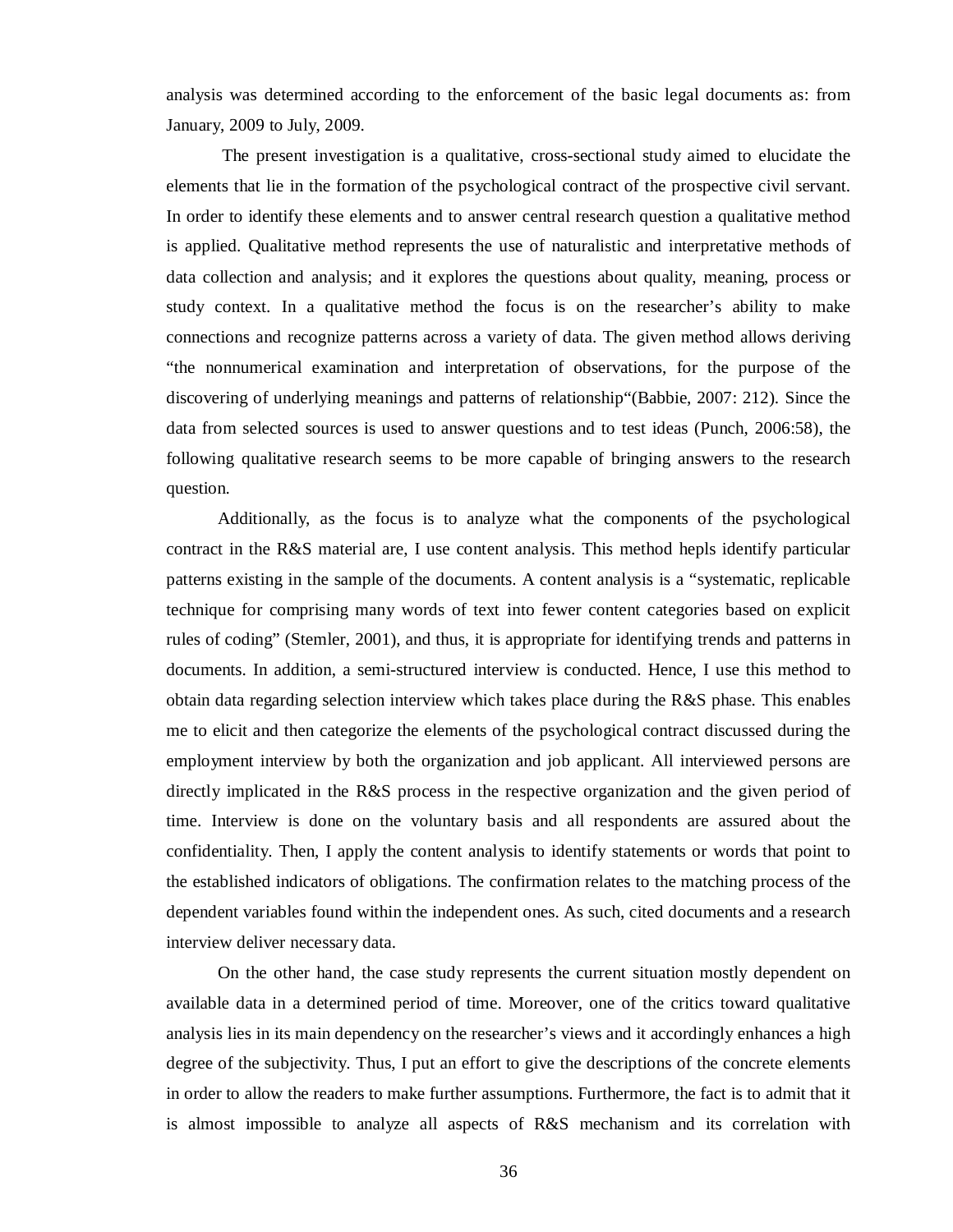psychological contract. Moreover, the found job advertisements represent a rather small sample due to the possibility, according to law of employing civil servants, to use other methods of employment too. But here I conduct analysis by intentionally limiting myself to the competition method. In this sense, for the manageability concerns, I logically select a subset of texts which I argue to be essential in the R&S process explored in the next section.

#### **3.4. Creating conceptual order**

In this section, I focus on the clarification of the concepts as key elements in the data collection in a qualitative research (Babbie, 2007:128). According to Babbie(1997:126), a complete conceptualization implies a specific, agreed-on meaning for a concept by identifying various indicators with which it is measured. To put in other words, here I explain what I am going to observe, how I will do it and what interpretation I am going to place on observations (Babbie, 2007:129). This stage represents the operationalization process of concepts involved in the analysis.

The first step toward this research lies in identifying elements of the psychological contract. In order to define specific elements, a content-focused approach is involved. Herriot et al. (1997) argue that employer obligations of employer and employee are elements which stay at the foundation of the psychological contract. They state that elements of the psychological contract include such items as organizational/employee obligations; and which basically form its content. Herriot et al (1997) in their study listed 12 dimensions of the employer obligations, including their specification as well as 7 employee obligations. For the further specification the given list of concepts represents the nominal definitions for each obligation in part. In order to determine the way of identifying the similar meaning in the research sample, a content analysis is applied. Thus, indicators are clarified in order to identify presence or absence of each variable (coding). A content analysis fits neatly into the process of analyzing recruitment material through the use of a written text. In this respect a thematic analysis can be adopted in order to identify words, expressions, partial or whole sentences which can be codified and respectively it involves data reduction. Thus, based on the settled indicators, which constitute categorization, it allows to develop a detailed coding and search through the documents sample for their presence. By doing this, I form a process of the content analysis applied to the whole study and frame it. Therefore, the process includes 3 stages. Firstly, I convert the nominal definitions of the statements from the given list into respective concepts and defining indicators (operational definition). Secondly, I search for the similar meanings according to the indicators through the documents. Thirdly, I conclude what items are found. A diagram outlined below (Fig. 4) shows the progression of analyzing steps from a broad sense of what "a term means to specific measurements in a fully structured scientific study" (Babbie, 2007:129).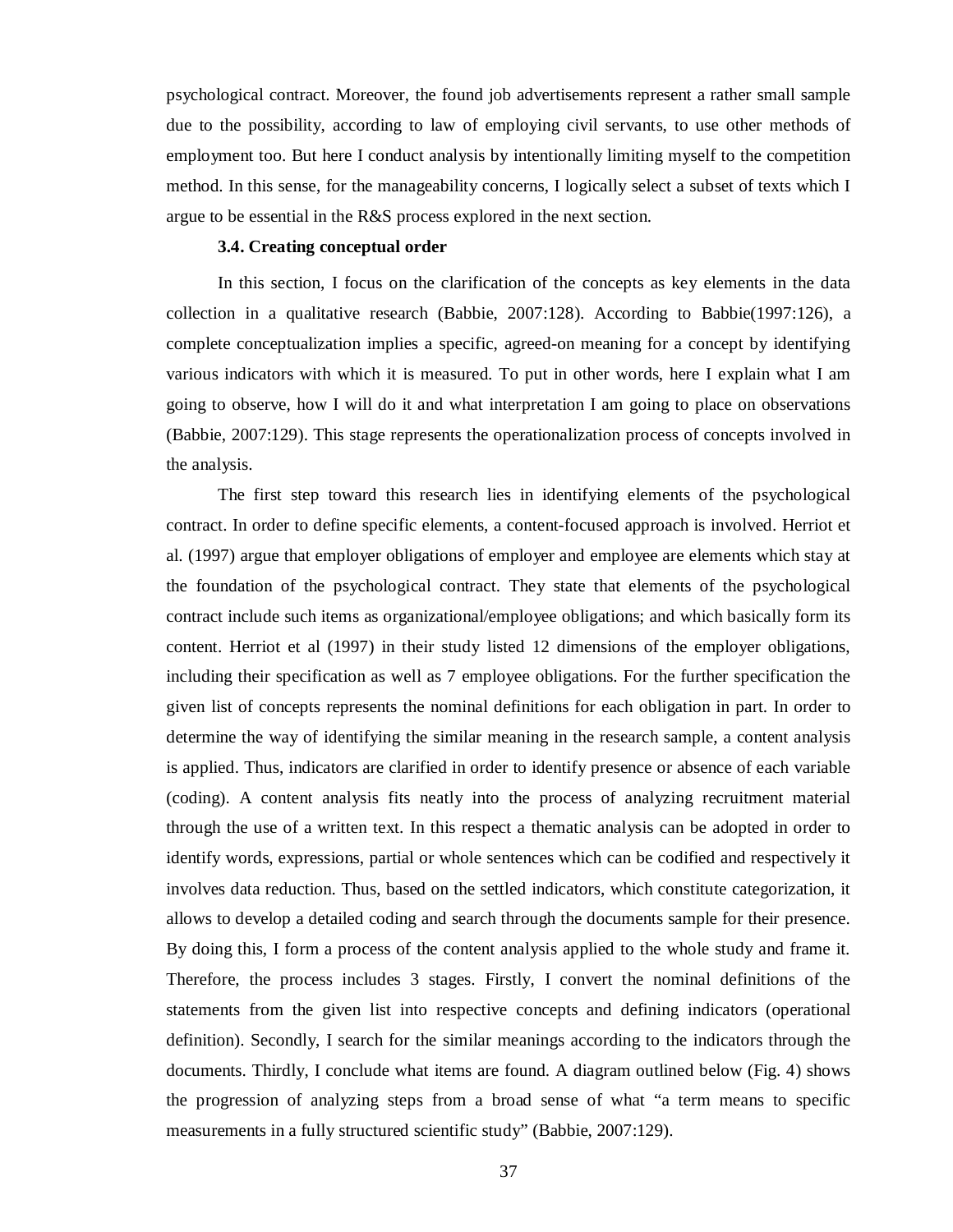



#### **3.4.1 Define organizational/employee obligations indicators**

During this section I convert the statements in the list of employer/employee obligations (Herriot 1997). As additional orientation, I use some incidents stated by Herriot et al. (1997) in their work (second column in Appendix 6). First, I analyze organizational obligations and I could observe that fairness is an often stated condition in the text. According to Donais (2007), workplace fairness is one of the most urgent problems both employers and employees are currently facing. It is commonly agreed in academic and practice world that workplace fairness lies at the heart of the organizational performance. Moreover, it affects general sense of unfairness. Thus, unfairness in organizations conditions society to accept unfairness in other aspects of life and in the world. Therefore, fairness is critical especially in workplace structure where "all individuals deserve equally of concern and respect regardless of their position in life"(Donais, 2007:1). Following the given notion of fairness I would seek for fair and reasonable standards in organizational obligations.

1. *Training* - Providing adequate induction and training – This item corresponds to the employer's duty of providing new comers with all information related to the activity and life in the organization. As from Herriot et al. (1997) incidents, I could conclude that the statement mostly specifies the employer's role in facilitating the settlement period of the new recruited for a quickly involvement in a productive role. To put in other words, the manager of the new employees assists, looks after, helps and mentors new comers. Basic things such as how to work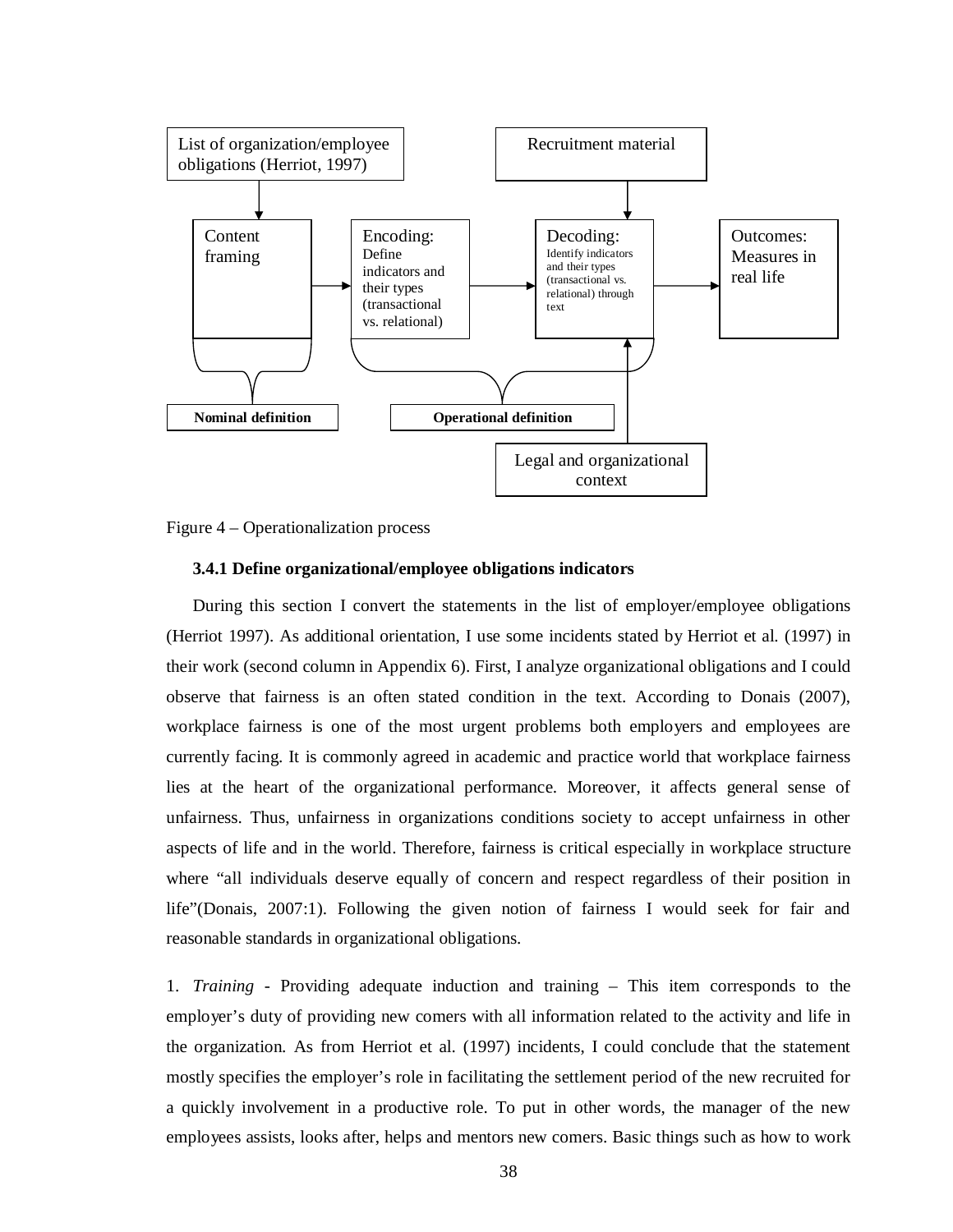with certain tools till the ones related to job responsibilities that new employees are required to do should be clearly explained. However, Herriot et al. (1997) see this statement almost as induction training; I would specify as not only induction training but also the possibilities to follow courses, internships and other seminars beyond the ones that line managers can offer. In this respect I label it as induction training in terms of assisting new employee in all aspects of organizational life as well as specifying the opportunity to improve continuously the knowledge according to training policy of the organization.

2. *Fairness* - Ensuring fairness of selection, appraisal, promotion and redundancy procedures – A fairer and more accurate assessment can be visible by applying the same rules. The fairness issue arises for the procedure used to determine the certain outcomes and the way it is explained. In this view, the transparency and accuracy are the critical factors in fairness issue. Thus, systems regarding selection or appraisal procedures should be organized according to the established rules. The rules are the same for all employees and are applied in the same manner to each person using the same scale of measure. For example, in the job advertisement same condition for all job seekers is provided. The same requirements are applied to the selection methods (e.g. same package of submitted documents; same appraisal rules are applied for all candidates; same selection test). The absence of such requirements as age, gender, ethnic group, religious or social status etc., indicates to the absence of discrimination aspect which consequently points to the fair treatment to all applicants. By following an established procedure of R&S, the organization ensures employees that they are treated fairly according to strict employment guideline. An indicator of an equal employment model would encourage females to apply to a vacant position, or hiring a highly skilled person regardless of the invalidity grade or age s/he has etc., unless all required conditions are met and persons are able to perform the job.

3. *Needs* - Allowing time off to meet personal or family needs – In order meet their personal and family needs, the organization can allow free time to solve employee's problems. Moreover, I find relevant to point here the flexibility of the working time. According to Dick (2006:39), "as women participation in the labor market has increased, there has been an attendant rise in number of organizations offering family-friendly employment practices", and this aspect is considered to be a part of their psychological contract. Then, I argue that, within possible limits, flexible working hours and allowing time-off to meet personal/family needs point to the given statement.

4. *Consult* - Consulting and communicating with employees on matters which affect them. – The employees can be affected if such communication fails. The established communication and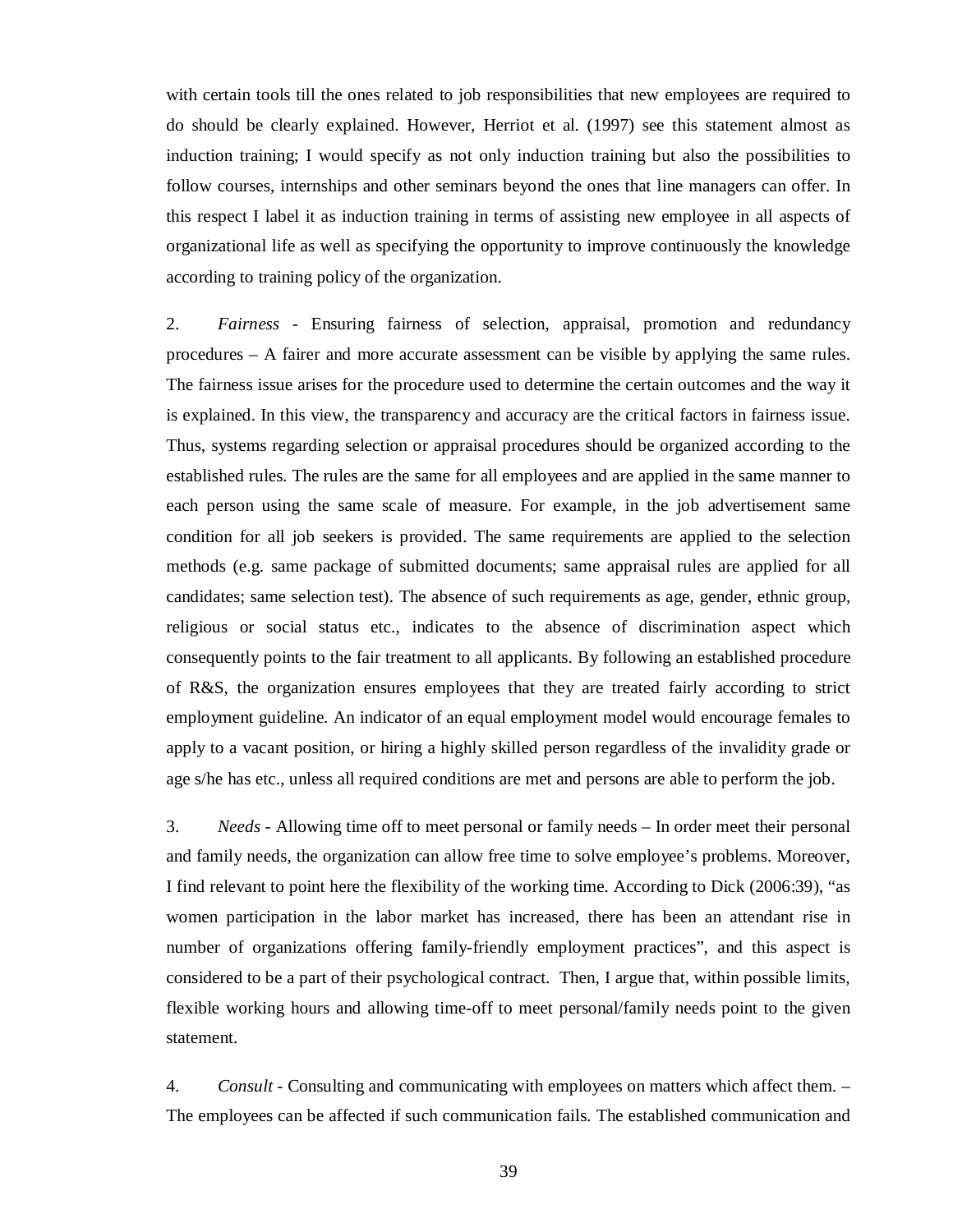consultation influence the open discussion. For instance, in case of personnel reduction it would be beneficial to provide with reasonable occasions to discuss matters affecting employees. It commits to discuss openly and to get employees views, suggestions on these issues. Another example is the temporary aspect of the given position, or that there is a probation period for 6 months, or in near future a restructuration (changes) within the organization could happen and shifts in departments or even location should be communicated. Hence, taking into account the situation of the employee and treating with respect by explicitly explaining circumstances of the job position or other matters which affect them as well as listening to their opinion would detect the given statement more clearly. In addition, the good acknowledgment of both obligations and rights by the employee lies in the organizational commitment.

5. *Discretion* - Minimal interference with the employees in terms of how they do their job. – The statement highlights the power given to the employee in order to be able to fulfill job requirements. Accordingly, the empowerment to receive the needed information from other parties also reflects the given indicator. The level of implication in the decision making process or delegation power in case of the senior's absence or to represent the employer in certain issues are other pointers of this categorization.

6. *Humanity* - To act in a personally and socially responsible and supportive way towards employees. – In case of need, the help from employer in monetary, material or other aspect is undertaken by the organization. The protection of the employees is also an indicator of this categorization.

7. *Recognition* – Recognition or reward for special contribution or long service. - The statement relates to the additional payment in case of the job overdue by using different benefits or bonuses. At the same time the promotion in the hierarchical or civil servant system due to high competencies and contribution made for the organization point to the recognition aspect.

8. *Environment* - Provision of a safe and congenial work environment. - According to such determination it seems that employer commits to create a healthy and comfortable work. The comfort can be judged by the existence of the technologies, equipment and space needed to accomplish job responsibilities. The organization commits to offer a safe working environment. In case of accidents at the working place, the organization compensates the recovery cost and other expenses.

9. *Justice* - Fairness and consistency in the application of rules and disciplinary procedures. - Such approach reflects the justice of application in the same manner to all employees: same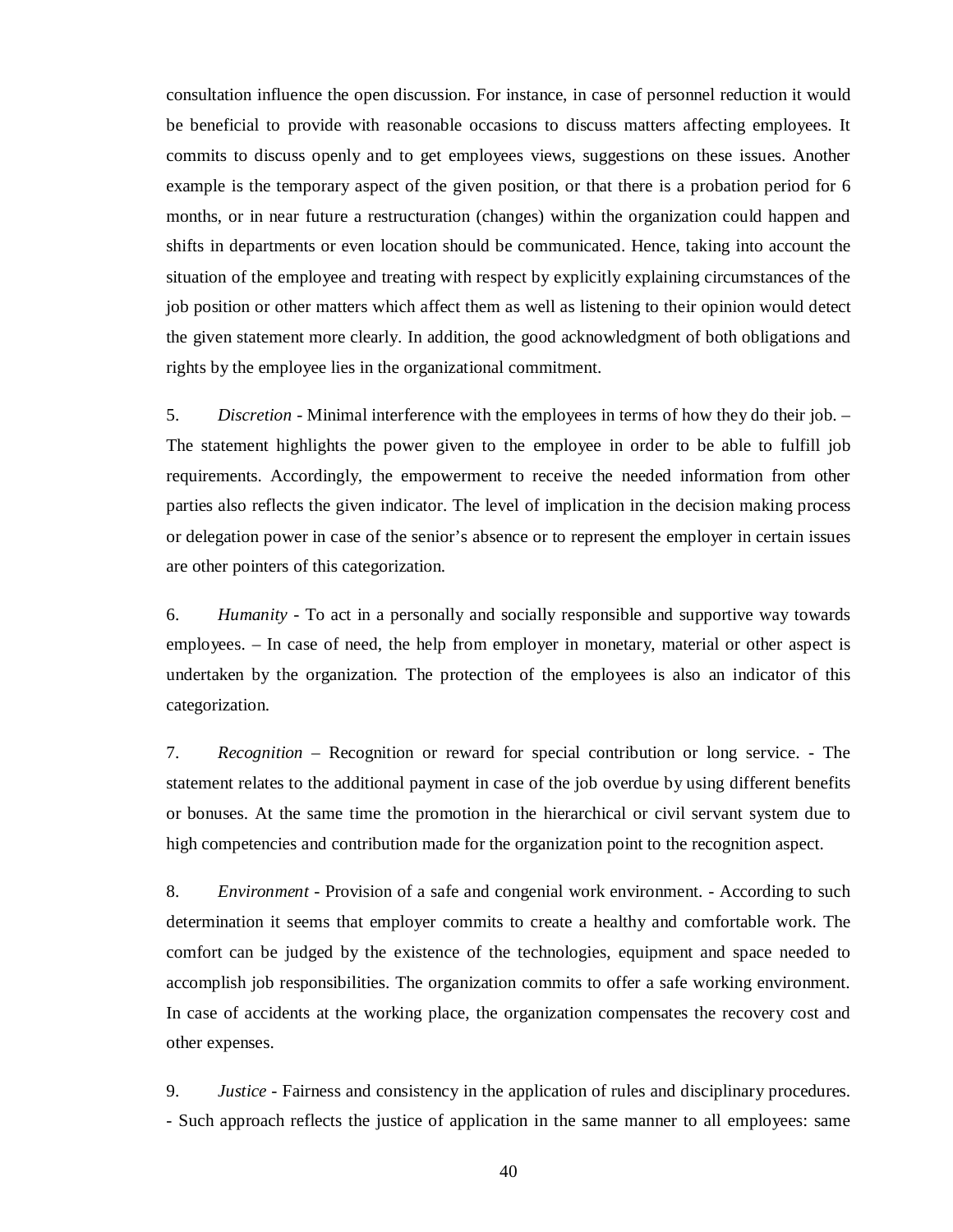rules and disciplinary procedures. This commits organization to have a discrimination free workforce. The established rules and consequently following them in such a way that the personnel have equal access to promotions as well as same disciplinary procedures for all employees would signal the justice indicator. For ex. coming late or smoking in forbidden places will be punished in the same way for all employees. However, looking at one statement presented by Herriot et al (1997) as an example regarding harassment, I would highlight here fair treatment for all persons regardless their race, gender, appearance or the political, social, religious views etc.

10. *Pay* - Equitable with respect to market values and consistently awarded across the organization. – The payment will be provided according to the scale in terms of established rules, for all persons, indifferent of some personal attributes such as gender or age. However, the equitable issue reflects certain specific aspects in payment regarding employee's activity. Thus, the experience accumulated as a result of profession activity which increase the knowledge in the work field would be included as additional sum to general payment used for all employees in the same manner. Moreover, the achievements during job activity, the experience in a particular organization using the same payment scale to all employees would also characterize the statement. Thus, such indicator would be financial obligations applied in the same manner according to strict rules, indifferent of any personal aspects, such as gender for instance.

11. *Benefits* - Fairness and consistency in the administration of the benefit systems. - Benefits offered by the organization are guaranteed in the same manner for all employees from the same level. Therefore, same benefits offered to all employees by using same rules for determining the vacation period, medical leave, maternal leave, retirement and other social assistance.

12. *Security* - Organization trying hard to provide what job security they can. - The employer assures the stability of the job and in case of transfer, the employee receives a similar position. A high degree of security could reflect the need for the employee acceptance regarding transfers within organization. In most cases, positions are for an undetermined period.

Thus, having identified the organizational obligations (Appendix 6 contains the given set of indicators); the investigation can define the values of the employee obligations. This permits to discover their presence in the research sample. Appendix 7 contains a brief description of the indicators list.

1. *Hours -* To work the hours you are contracted to work. – The statement points to the employee commitment to comply with working schedule in terms of punctuality and dedicating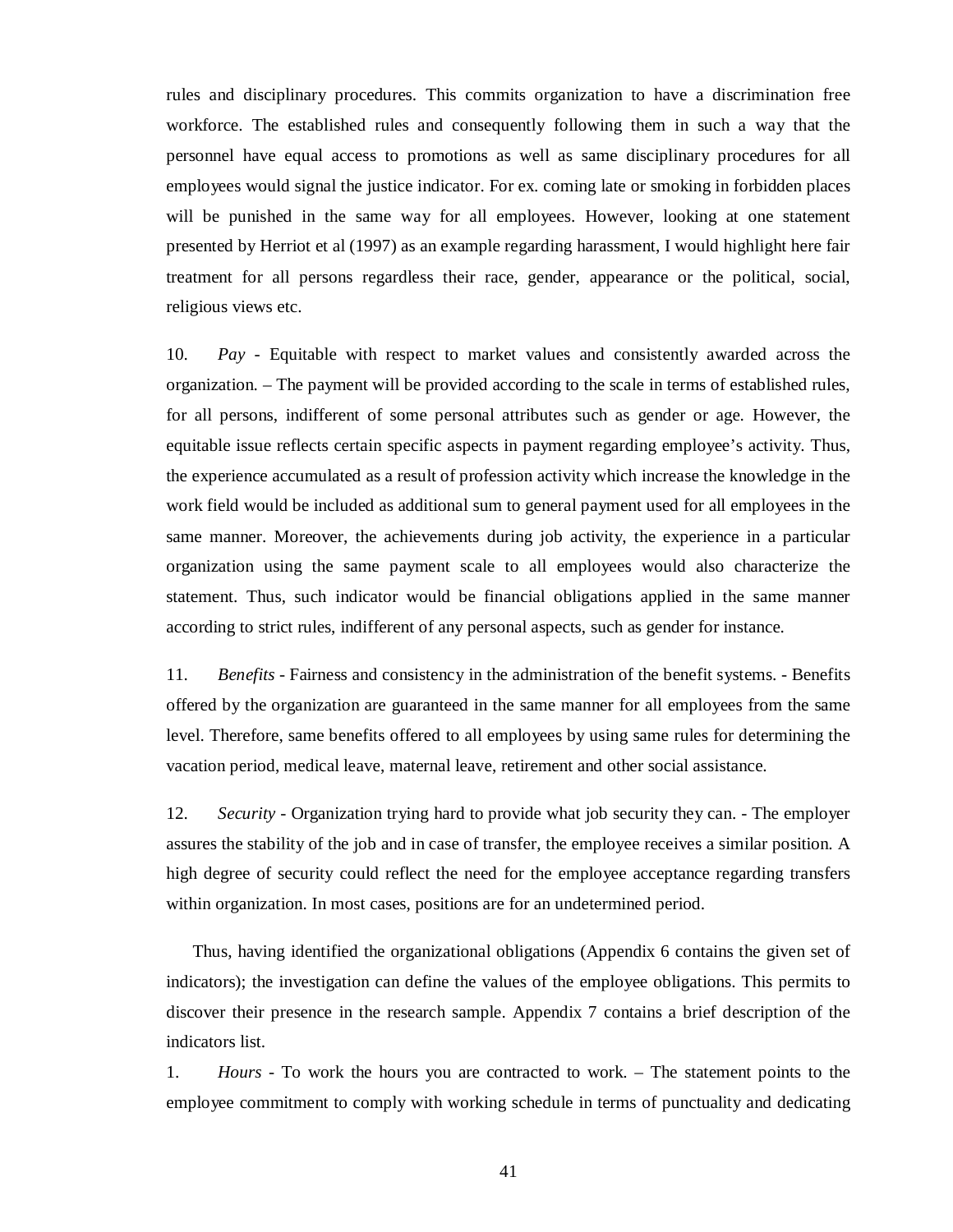all contracted hours to the accomplishment of the job responsibilities. Strict working time table and the reward according to the done job directly point to this categorization.

2. *Work -* To do a good job in terms of quality and quantity. – Fulfillment of all job responsibilities at a high level, correctly and in due time attributes to the quality and quantity. Here I would like to point to the compliance with the given orders and the hierarchy in the organization as a vital factor of the organization in a good order working activity. Also, I would like to highlight the approach an employee activates with as follows: respect, impartiality, efficiency and kindness with both work colleagues and clients.

3. *Loyalty -* Staying with the organization, guarding its reputation and putting its interests first. - In determining loyalty aspect I search for conditions such as keeping organizational secrets, remain truthful to the organization, being proud of it and care for its image.

4. *Property -* Treating the organization's property in a careful way. - Obligations include abiding with the internal orders in using different tools, respect of rules, using organizational resources in an efficient way, following certain rules for using technologies etc.

5. *Self-presentation -* Dressing and behaving correctly with customers and colleagues. - This statement can be represented by such requirements as dress-code, kindness and politeness toward clients, keep the working place in good condition, apply protocol rules, ethical behavior. A guide regarding ethical behavior would represent the category best.

6. *Flexibility -* Being willing to go beyond one's own job description, especially in emergency. - The statements which indicate at the willingness to work beyond job description can include the use of personal knowledge which is not required by job description such as using foreign languages. Also, it could be the readiness to perform beyond working hours in emergency case, or to be delegated for a period of time to represent the organization in other country.

7. *Honesty -* To deal honestly with clients and with the organization. – Such obligations as to act in limits of employees' power as well as do not accept some rewards in change for job service or contribute to some one interest by favored some clients more than other would reflect the given item. Corruption can also be mentioned as totally incompatible within the organization. In addition, in case of illicit orders from senior managers a request to report to the higher manager would be another indicator of honesty.

In operationalization process, my starting point is to determine the indicators for organizational or employee obligations (Herriot et al, 1997) represented in Appendix 6 and respectively Appendix 7. After defining the indicators for obligations, I need to identify which of these items refer to transactional or relational dimension. Therefore, the assessment of the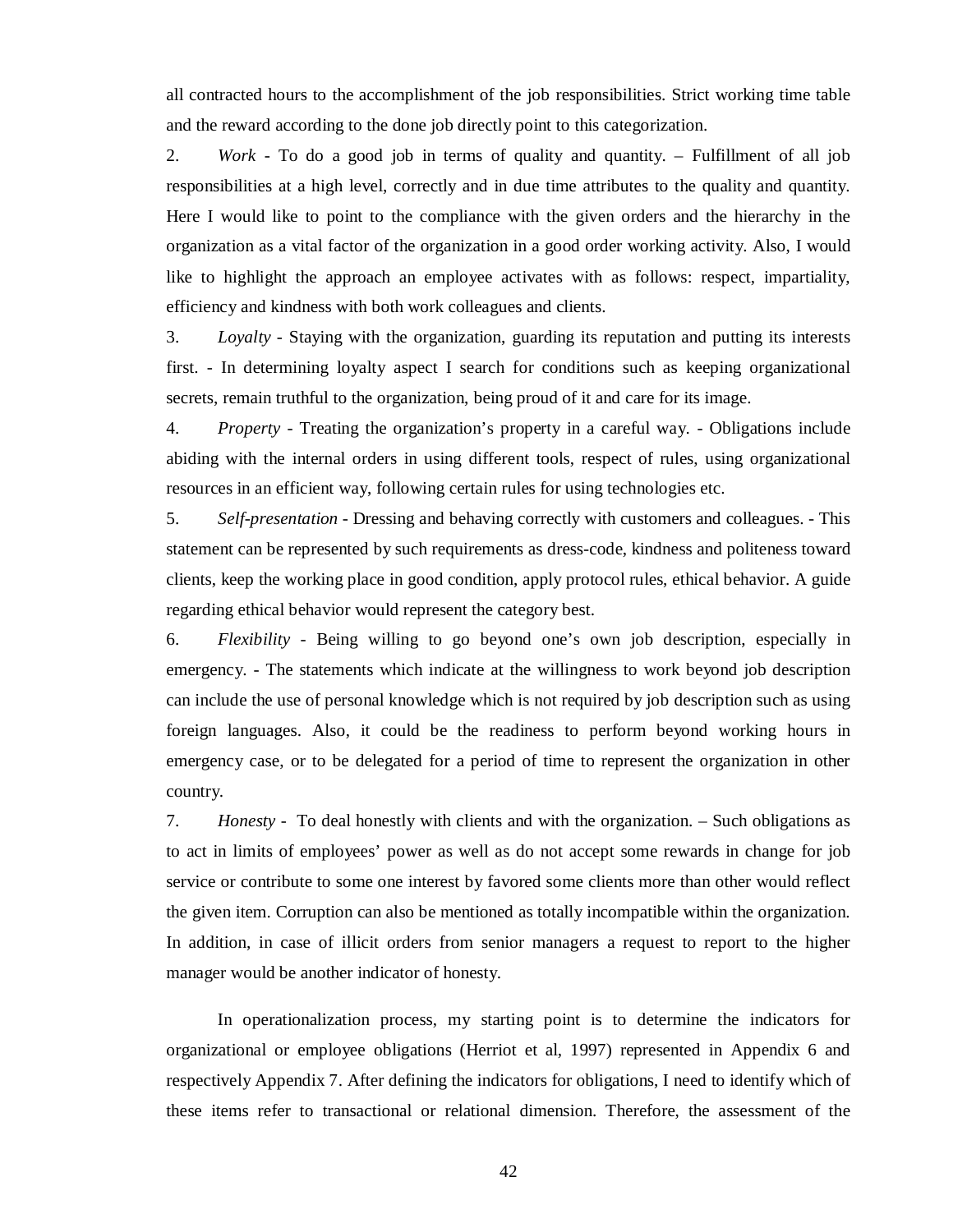psychological contract content is based on the distinction between its types: relational and transitional. To identify each feature, the following indicators are presented in the table below (Table 3).

| No.            | Features to<br>identify the<br>type of the<br>obligation | Continuum<br>Relational vs.<br>Transactional                                 | Indicators for transactional type                                                                                                                                                                                            | Indicators of a relational type                                                                                                                                                                                     |
|----------------|----------------------------------------------------------|------------------------------------------------------------------------------|------------------------------------------------------------------------------------------------------------------------------------------------------------------------------------------------------------------------------|---------------------------------------------------------------------------------------------------------------------------------------------------------------------------------------------------------------------|
| 1              | $\overline{2}$                                           | 3                                                                            | 4                                                                                                                                                                                                                            | 5                                                                                                                                                                                                                   |
| $\mathbf{1}$   | Duration                                                 | Short-term vs.<br>long term                                                  | Short term work agreement<br>focused mostly on monetary<br>aspect – Temporary position,<br>payment range, fringe benefits                                                                                                    | Long term work agreement involving socio-<br>emotional aspects - Undetermined period of<br>employment<br>Job security, career development                                                                           |
| $\overline{2}$ | Tangibility                                              | Tangible vs.<br>Intangible                                                   | Written agreements, job<br>description, performance<br>requirements and evaluation<br>criteria are explicit, less<br>unwilling to take additional<br>responsibilities                                                        | Broad definition of roles, large reliance on<br>trust, high commitment to stay with<br>organization.<br>Training; promotion opportunities                                                                           |
| 3.             | Scope                                                    | Narrow vs.<br>broad                                                          | Strict division between work<br>and personal life, employees<br>develop marketable skills -<br>delivery acceptable performance<br>following the agreements<br>between parties<br>Pay linked to performance,                  | Readiness to contribute beyond stated<br>obligations - willing to commit to one<br>company - Go beyond job responsibilities;<br>offer an emotional support for employees.<br>Support with personal/family problems. |
| 4.             | Stability                                                | Flexible vs.<br>stable                                                       | benefits<br>High tolerance of uncertainty,<br>continuous change and<br>reinterpretation of roles.<br>Most jobs are offered for a<br>determined period, no limitation<br>in proceeding other activity<br>beyond organization. | Low tolerance of uncertainty.<br>Consultation and communication with<br>employees.                                                                                                                                  |
| 5.             | Loyalty                                                  | Little<br>organizational<br>loyalty vs.<br>high<br>organizational<br>loyalty | Less interested in image or<br>interest of the organization.                                                                                                                                                                 | Concerns for the organization image, protect<br>its interests, deal honestly with organization<br>and its clients.<br>Recognition of contributions to/of the<br>organization.                                       |
| 6.             | Contract level                                           | Individual vs.<br>collective                                                 | Aspects of the employment<br>relationship are regulated<br>individually persisting<br>individual negotiation and<br>agreements.                                                                                              | All employees are treated in the same way,<br>same rules of payment, and same benefits for<br>retirement or other social needs.<br>Fairness and justice in personal procedures.                                     |

Table 3. Features for identifying relational/transactional type of obligation

To conclude, transactional element is linked to performance-related and short term aspects, while relational one is based on emotional involvement. I try to find out if recruitment material reflects a more transactional contract with the emphasis upon economic aspects or a more relational one, involving emotion-relational elements. By doing this I use the features in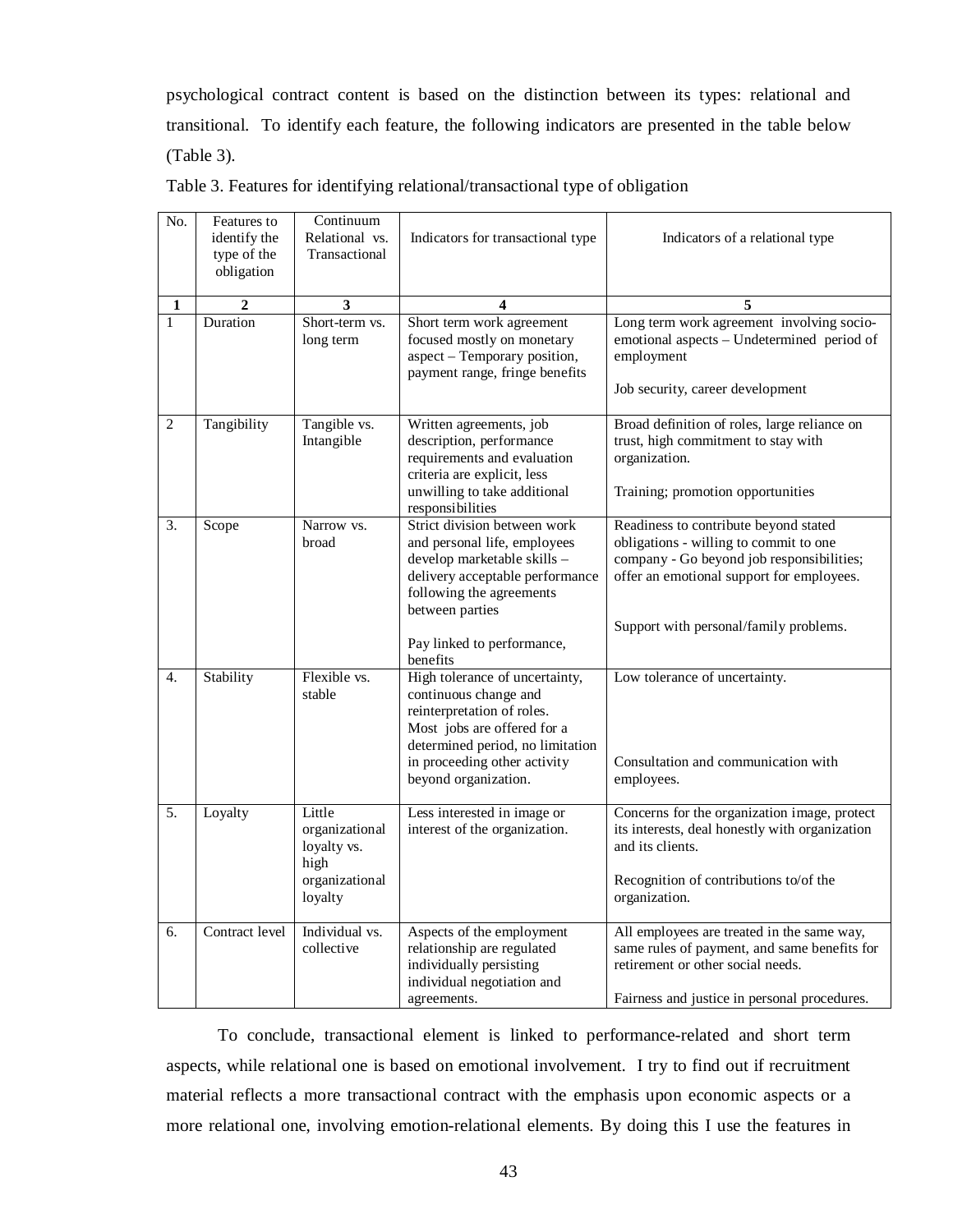the Table 3 to assess the type of the organization/employee obligations. I attribute to each of the item either "T" - attribute for transactional or "R" attribute for relational ones according to the concepts identified in transactional vs. relational elements table (see Appendix 8).

#### **3.5 Data collection & analysis**

As the goal of this study is to identify the elements of psychological contract "communicated" via R&S material, I search for the explicit components which signal obvious expectations made by employer at R&S stage. In doing this, I use content-oriented approach by examining specific terms of the concept. The content refers to both explicit and implicit promises made by employee and employer in an exchange agreement (Freese, Schalk, 2000). However, as it was mentioned above, I direct my attention to the explicit promises and expectations which come from employer, as I conclude that the given elements stay at the foundation of an accurate psychological contract. More concrete, I search for the presence of the specific obligations based on employer promises in written documents designed for R&S, as well as a semi-structured interview intended to investigate employment interview stage too. The plausible types of obligations emerging during recruitment are identified based on the list of obligations used in the research done by Herriot et al. (1997).

Based upon the definition that psychological contracts begin when employee infers obligations based on promises, which give rise to belief of the reciprocal relationship with employer (Rousseau, 1989), the author can specify limits in exploring the concept. As the focus of investigation lies in R&S process, the employee beliefs are derived from what is written in different sources of recruitment which a prospective employee reads before applying for a vacant job. As such, their perception, as an essential and major factor of psychological contract, is derived from the presented information. Therefore, the information plays a critical role. The issues under investigation require data source derived from recruitment documents because they allow appropriate exploration of the key points in marking explicitly stated elements of psychological contract. In identifying first signs which lead to form psychological contract, I search for respective sources. As the qualitative analysis of documents implies a determined set of text involved in the study, I have to decide upon the set of documents to be analyzed. The sample is logically constructed in order to cover the whole the R&S process. Firstly, a required set of documents implicated in R&S process (described in theoretical framework) is enumerated such as job advertisement and job description (Appendix 4). The interview stage is also highlighted as a significant phase in R&S. In this case a semi-structured interview is undertaken for defining obligations discussed at employment interview stage.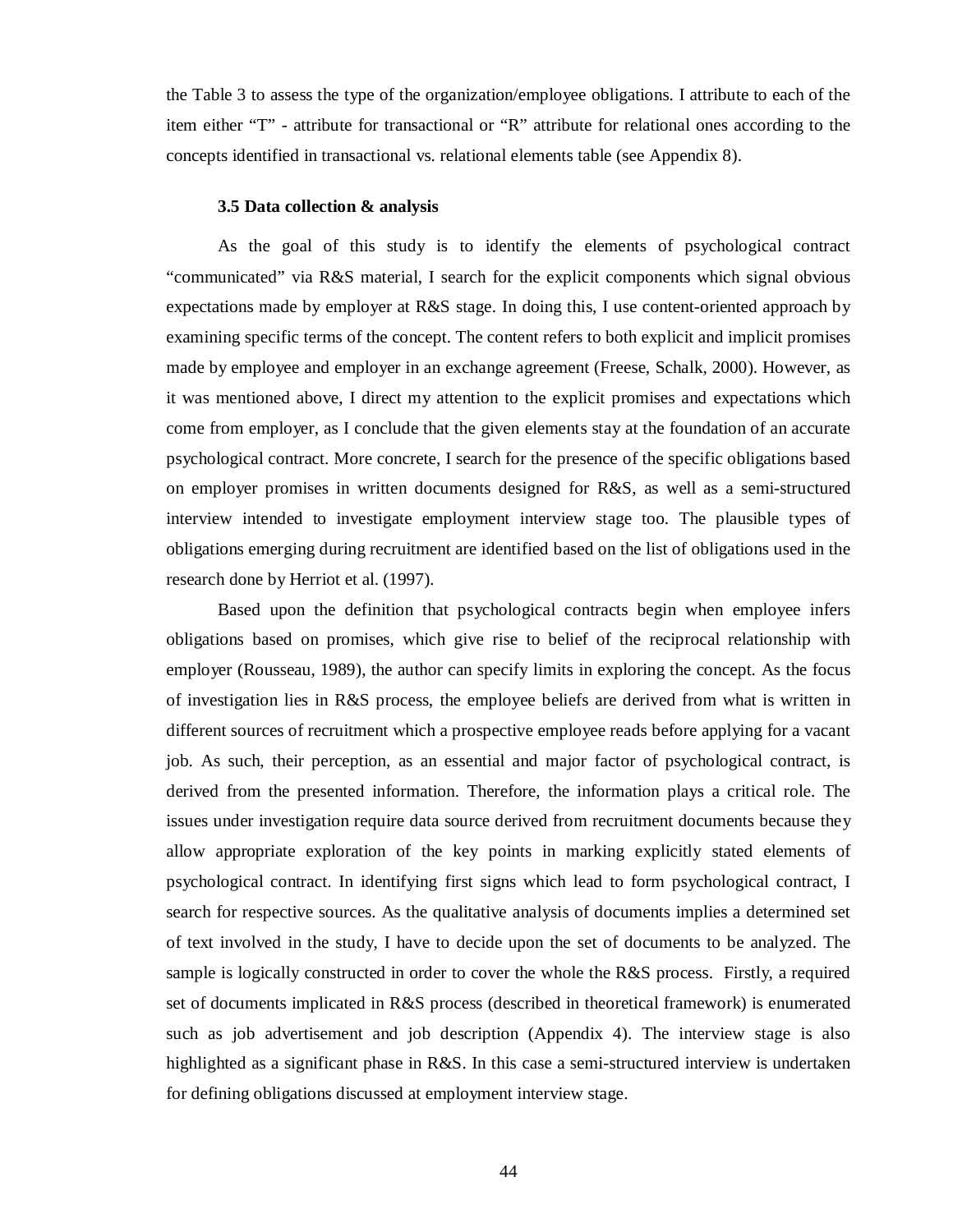The psychological contract relies on the information which elucidates particular requirements; the recruitment material is suggested in this paper to be the main source which forms the psychological contract. Seeking to enrich rather than dispute the current assumption that the foundation of the contract starts with available information, I suggest that job advertisement is the primary source to construct the psychological contract. In this respect ads perform the following functions in addition to posting vacancies: (1) provide job seekers with information about current aspects of the vacancy (2) present expected requirements and offers; and (3) provide information about prevailing terms of the employment exchange, then (4) are the primary source in the process of psychological contract formation. The 5 job advertisementspositions are withdrawn from Official Gazette and the official web-site of the public authority for the period January-June 2009. These represent the vacant positions opened for the competition in the given period. Along with the sample of advertisements, their job descriptions are further analyzed. Finally, a set of questions are addressed to the persons who are directly implicated in the R&S process, to figure out which elements of the psychological contract, in terms of organizational/employee obligations, are discussed during interview stage.

The content of the papers will be analyzed by using a checklist. The checklist itself will be the standard in finding out the psychological contract elements. I argue that the content of the psychological contract could be formed even at the primary stage. Moreover, I expect that different types of the psychological contract can already have been developed at this stage. This can be investigated by figuring out which of the organizational/employee obligations are explicitly communicated by the given sources. Further, it is explored if the identified obligations facilitate the formation of a transactional or a relational one. Finally, in order to identify specific obligations a research from organizational as well as legislation perspective is undertaken. The documents used here stipulate the status of civil servants and requirements toward their activity.

#### **3.5.1 First sub-question**

Rousseau (1989) argues that psychological contract formation is influenced by the information received by the prospective worker during hiring process. Hence, at the early stage of R&S the elements which start the development of psychological contract content are already provided by available sources. Therefore, the first research question is stated as follows:

# – *What derived elements form the content of the psychological contract from the explicit recruitment material?*

In order to deliver the answer, I turn to the theoretical part where it is stated that the content of psychological contract is formed of both employer and employee obligations by the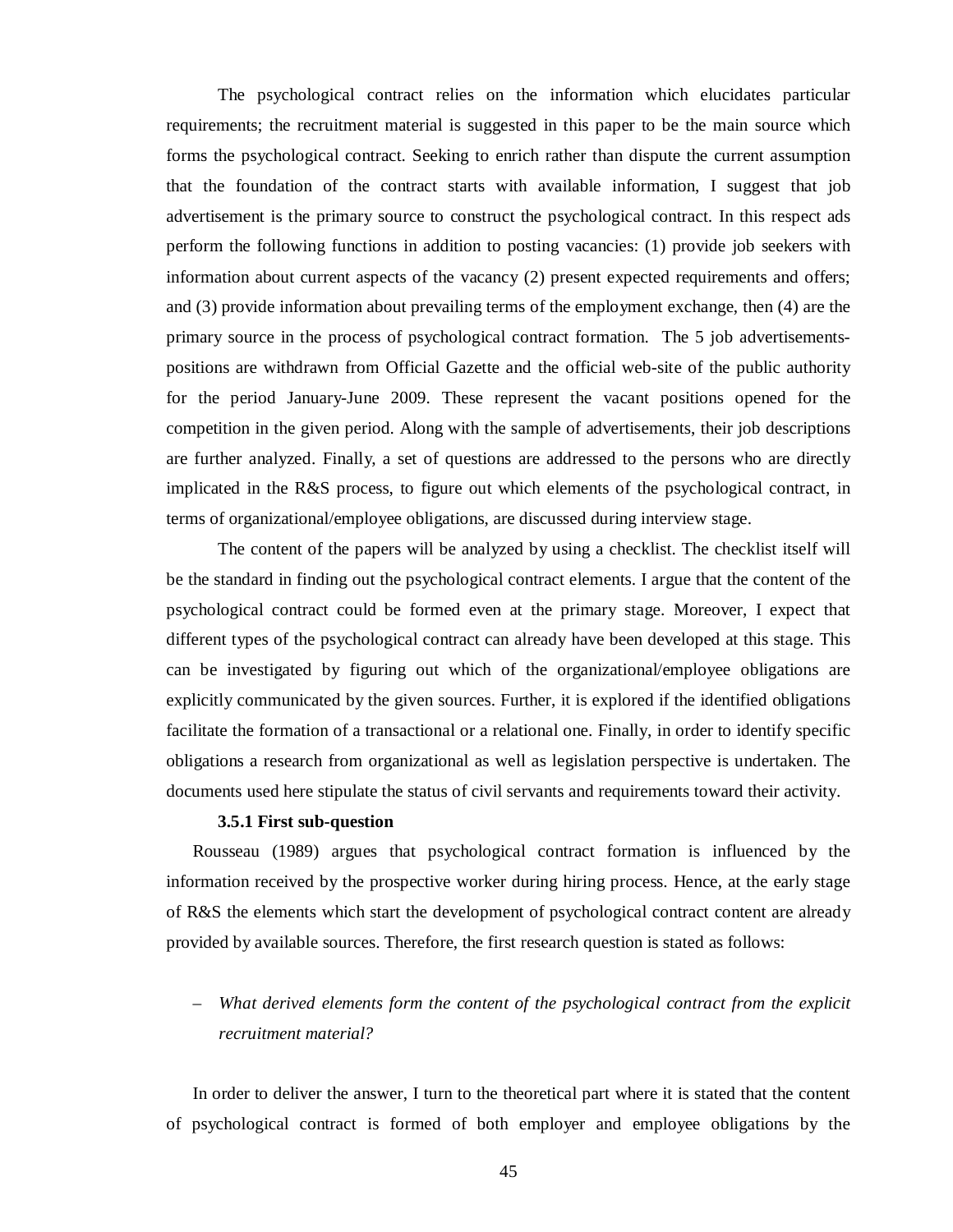prospective worker. Three samples of R&S materials from different R&S stages are selected in order to search for elements which can develop the psychological contract. The content measure is applied according to twelve categories of organization obligations and seven of employee obligations developed by Herriot et al. (1997) in their study. Therefore, the independent variable would include the list of obligations for research and the depended variables would contain the found indicators of obligations in the selected documents. Attributes which give a value to the found variables are the followings: for their presence receive (+), and respectively (-) for their absence. Hence, the content of the contract is analyzed in the checklist. Findings will be provided briefly in the checklist columns.

To sum up, a content–oriented assessment would be engaged as it tends to address "the terms and reciprocal obligations that characterize the individual's psychological contract" (Rousseau, Tijoriwala: 685). The assessment can be made from both the employee's perspective by identifying explicit obligations stated in selected documents and employer's perspective (Herriot et al. 1997). The identified content of the psychological contract can answer the research question as what the elements which stay at its foundation in recruitment phase are. Further, in order to determine if found elements tend to form a relational or transaction contract, an analysis regarding their types is explored.

#### **3.5.2. Second sub-question**

The nature of employer/employee obligations stated in recruitment documents seeks to determine job applicants to form a particular type (character) of psychological contract, supposing that the nature of workplace obligations carries features of transactional and/or relational elements. Thus the next sub-question is:

- What is the type (character) of the content retrieved from the recruitment material?

Contrasting the differences between the natures of the dependent variables (obligations) in terms of psychological contract typology, I determine the types that tend to be formed by the job seekers while reading recruitment material. The main types are explored with respect to relational and transactional elements identified by Rousseau (1990). These characteristics stay in opposite ends of a continuum: transactional ones tend to foster less commitment, while relational ones are more stable and look for benefits of employment and loyalty. Within this aspect the elements of the psychological contract are identified (as was done in first sub-question) and then coding them as transactional or relational. While the transactional and relational features seem to be opposite ends of a continuum, the elements are separately measure by excluding each other. The list of obligations is divided into 2 dimensions (transactional and relational) using a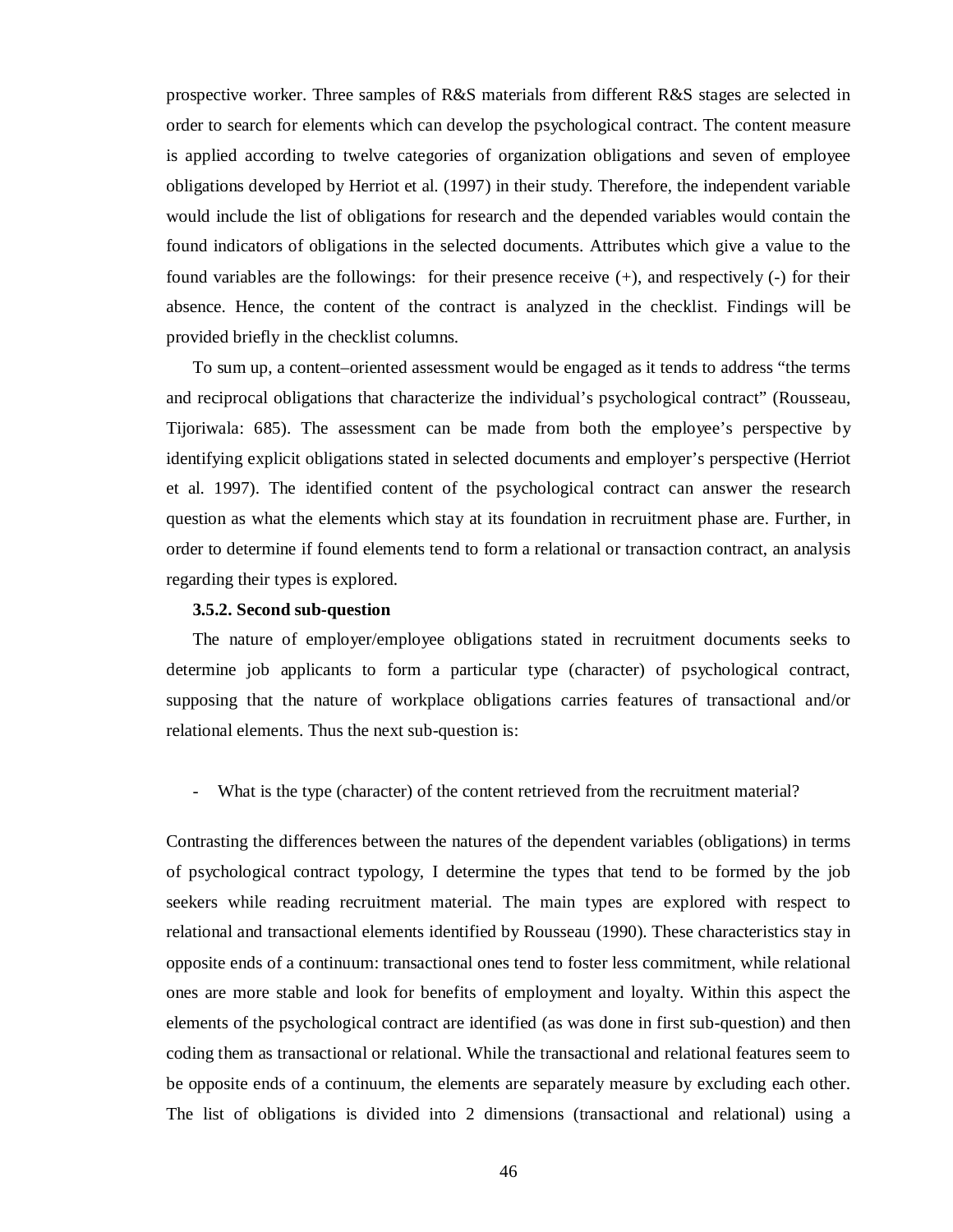distinction previously identified in operationalization section (Section 3.4). Then I match identified obligations into two as follows: statements indicating transactional elements and those indicating relational elements. Each statement is coded with (+) value if it meets the categorization and (-) if not. Additionally, "T" or "R" attributes would point to the type of given items.

## **3.5.3. Third sub-question**

The employment sector and organization tenure also have significant impact in forming the psychological contract at the pre-hiring period. As such, these aspects are explored in the third sub-question. These factors can derive specific expectations based on expressed settled status and activity within given organization. In this respect the last sub-question is formulated as follows:

*– What are the specific elements forming the content of psychological contract in terms of legislational and organizational contexts?* 

I apply a documentary analysis by using legal and organizational documents. The selected documents should meet the requirements of the investigation which means explore the status of the employee in a given sector. Hence, a set of documents stipulating the status of civil servant is analyzed such as the Law regarding the Status of the Civil Servant, The Code of Ethics, the Law Regarding Remuneration System in Public Sector and the Internal Regulation of The MF of RM. The first two documents were elaborated in the context of the Reform of the Central Public Administration which point to the high importance the documents carry. Both papers are in Romanian language which means that their investigation is conducted in original language. Then, the analysis is realized in English. In analyzing these documents, I search for the rights of the civil servant, which mirror the organizational obligations, as well as civil servant's obligations. The same manner of research used in first and second sub-questions is applied to answer the third question. The positive value, meaning the presence of key indicators in the given document, would be marked as 'Yes', while the absence of the item leaves an empty space.

## **3.6 Limitations and future research**

The current study's design is limited due to several obstacles. First, the analysis is conducted based only on the selected written documents and a semi-structured interview: advertisement, job description and interview stage, which I argue is rather a modest sample. However, the documents are selected in parallel with the R&S process in progress. Hence, at the beginning of R&S the advertisement is analyzed, in the midst of  $R&S$  – Job description – and finally the interview stage. Secondly, the study is conducted on the basis of written texts and do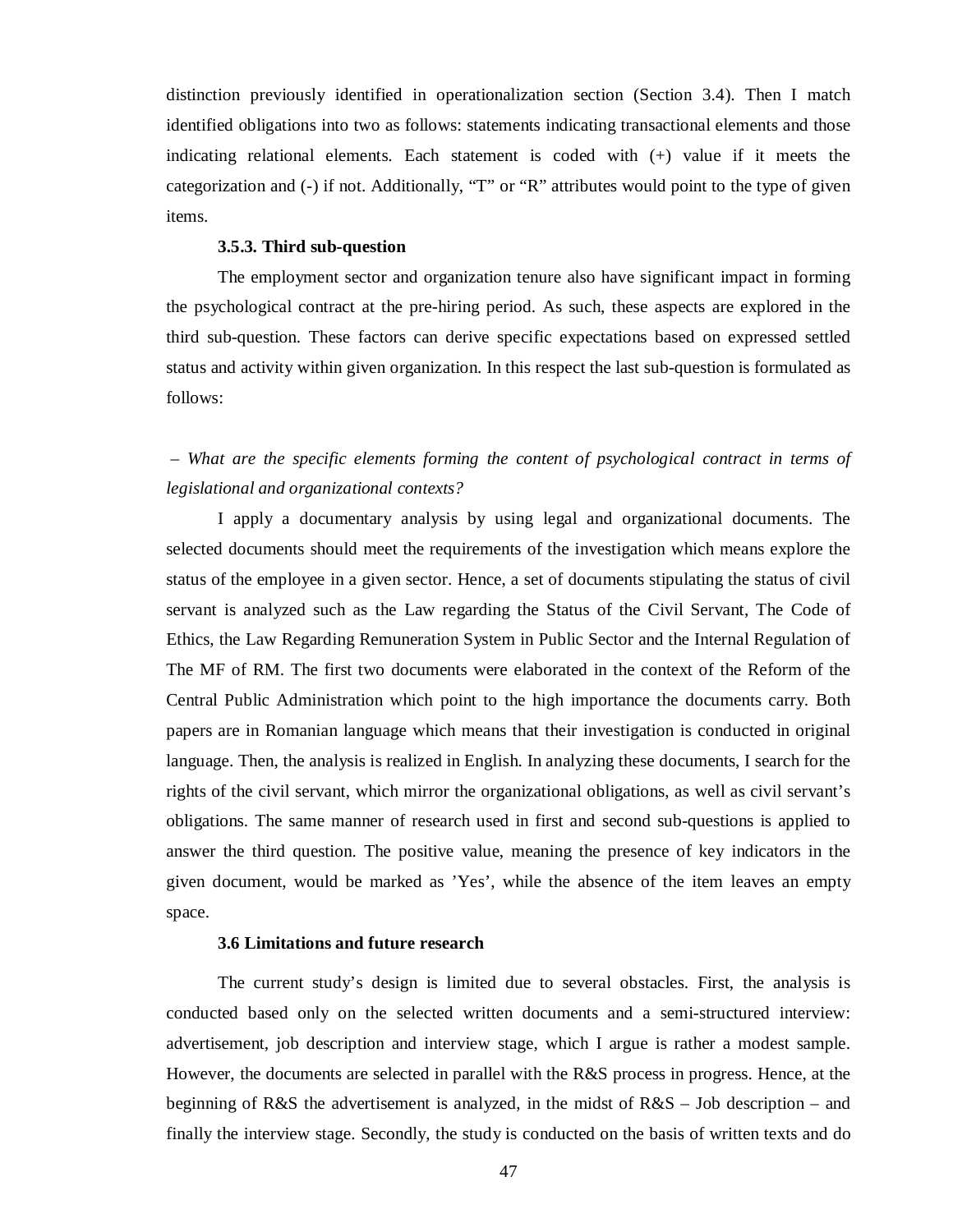not take into account other sources of information such as verbal communication or recruiters' attitude etc. Thirdly, it explores only the given text but not their impact on beliefs they could form in the eye of the job seekers. In this respect for future research, a survey of attracted candidates who applied can clarify their real perceptions.

Furthermore, the research is limited to the analysis the content of the contract, but this limitation was made in order to narrowing the scope of research concerning the time constrains. On the other hand the limitation creates an opportunity to focus only on particular selected aspects such as explicitly stated organizational and employee obligations via recruitment material.

## **3.7. Conclusions**

This study assesses the presence of the psychological contract elements in the recruitment material using a content-oriented approach which identifies organizational/employer obligations along the continuum of transactional and relational aspects. The investigation is conducted through the qualitative data by analyzing the content of the samples. By doing this, I look through two kinds of documents: those that are related not only to R&S process and given vacant job(job advertisement, job description, interview stage) but also the documents which reflect legal and organizational aspects.

To sum up, this chapter delivers the approaches I chose to address the research questions. It describes the methodology used in the study, including the design of the study, operationalization process, data collection and analysis, limitation and reasons. The sources of data collection consist of analysis of selected documents and a questionnaire administered to HR practitioners in order to explore the interview process. In the next chapter the descriptive analysis from the given sources is developed.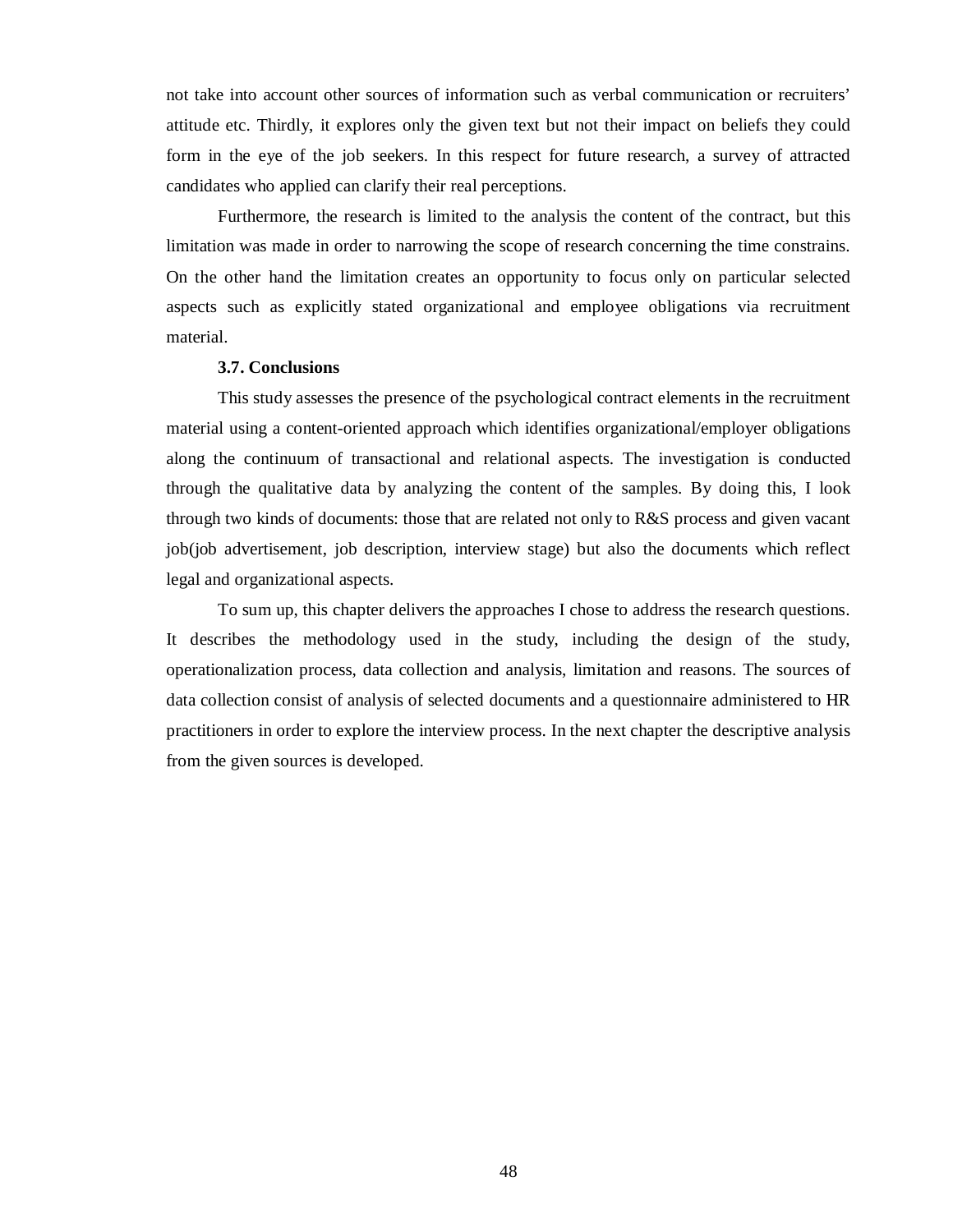#### **Chapter 4. Data analysis**

*Before starting to pass to the analysis of the results, I should specify that the goal in this chapter is to try to distinguish the explicit elements of the psychological contract specified in the recruitment material. It is anticipated that the study will provide considerable evidence that the psychological contract can be already formed on the basis of available recruitment information. Accordingly, its state is positively related to the mode and amount of information withdrawn from the available sources.* 

*The main purpose of the current part is to deliver a documentary analysis using the qualitative data of the selected document samples. I also conduct a semi-structured interview in order to obtain more information regarding given research. The analysis is going to include several sections. The introduction sections give a comprehensive overview about the organization and the R&S process taken part in it. Then, the next first section responds to the first sub-question and uses the recruitment material such as job advertisement, job description and employment interview. They constitute the basis for assessing the formation of the psychological contract by the job seekers who decide to apply for vacant job. The third section of the analysis deals with finding out the types that the identified elements can deliver. Here, I evaluate the list of the distinguished obligations in order to attribute relational or transactional character to each of them. The forth part explores organizational documents and legislation. Finally, I complete the chapter with a conclusion of the analysis as a whole.* 

#### **4.1. Profile of the organization**

This chapter presents a case study which takes place in a public authority in the Republic of Moldova. The public authority is the Moldovan Ministry of Finance. According to the Decision of the Government No.1138 dated 01.11.2005, the ministry is a State central organ of specialty, established and organized in terms of legislation. Its major aim is to transfer the Government policy and decisions into life in a certain time period (stipulated in the Ministry's Regulation). In this role, the ministry is a central public authority of specialty managed by the Government. The top manager of a ministry is the minister appointed by the prime-minister. The minister has a double function: as a member of Government s/he has a political function, and as a top manager of the ministry - an administrative one. The structure of the ministries depends on the complexity, significance and specific of their activity and is established by the Government. The Government is the one which adopts the scripted personnel number and the amount of the payment fond.

As one of the most crucial ministries in the central public administration, the Ministry of Finance is a leading authority which elaborates and brings up the unique policy of the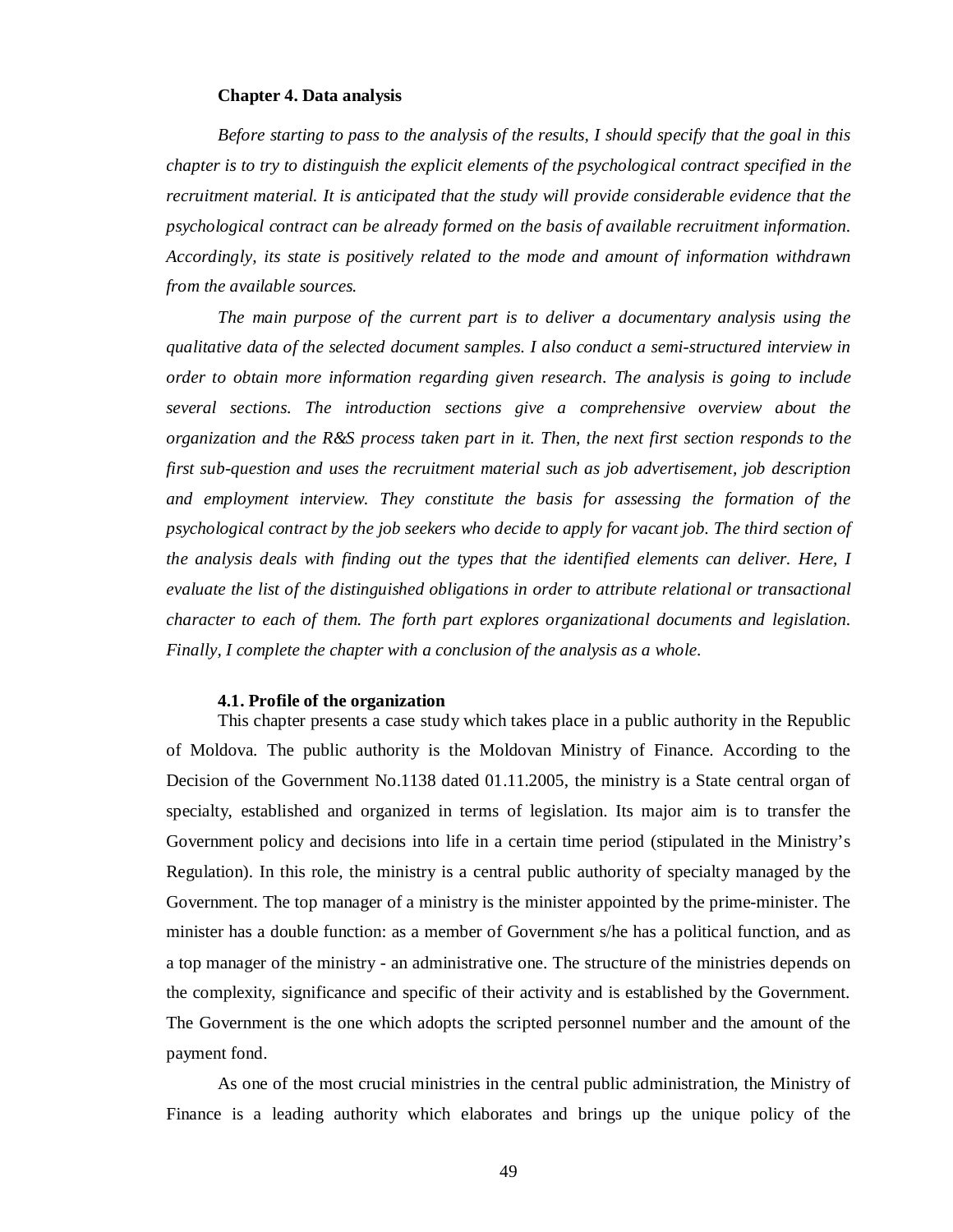Government in budgetary and fiscal domains. The organization creates and manages public finances. To date, the Ministry of Finance incorporates The State Treasury which has its representatives in each region of the country. It employs five hundred and two staff, most of who are based in Chisinau, capital of Moldova (184 central apparatus of the ministry, 38 – Central Treasure and 280 through the all regions of the country). The ministry maintains patronage to a range of important institutions (eg. Fiscal Inspectorate), but which have their autonomy and power of decision in terms of legislation. Having a goal of high importance and strategic influence over the overall policy and its implementation, the precondition of the organization is primordially the high quality of the services and, thus high performance of its employees.

However, due to high demands and external circumstances, the organization seeks to have qualified workers in order to achieve its objectives. One of the methods in obtaining appropriate professionals lies in the sourcing mechanism. The R&S process taken place in public administration is continuously improving in last years by implying a fair, equal, transparent, competency & professional merit and open competition (Decision of the Government No. 201 dated 11.03.2009) According to law, the competition is the main employing method in the public organizations. In order to analyze the R&S further, the exploration of the R&S process followed by the research sub-questions is provided.

#### **4.2. R&S and elements of the psychological contract**

Recent literature approaches the impact of recruitment activities on applicant's job choice and the R&S outcomes in general. The psychological contract theory also has called into question regarding its impact on the employee's attitude and behavior within organization. However, most of previous findings related to the psychological contract were based on its fulfillment. Thus, raising questions about the formation process to which prior expectations are bond is less explored. This chapter is calling to deliver answers to the central research question what are the elements of the psychological contract derived from the recruitment material.

## *Recruitment process*

The Ministry of Finance (MF) has an established fixed structure with a strictly limited number of positions represented by the organization chart. Accordingly, in most cases a vacant job appears only when an employee leaves the organization. The following stage, after determining the need for recruiting, is a revision of the job description. The job description is elaborated by the HR employees in collaboration with representatives of all ministerial divisions in part. A sample of job description is presented in Appendix 10.

After identifying the necessity of recruitment and revising job description of it, follows the publicity of the vacant position. The competition process in public administration is described by the Regulation on Filling Civil Service Vacancy through Competition approved by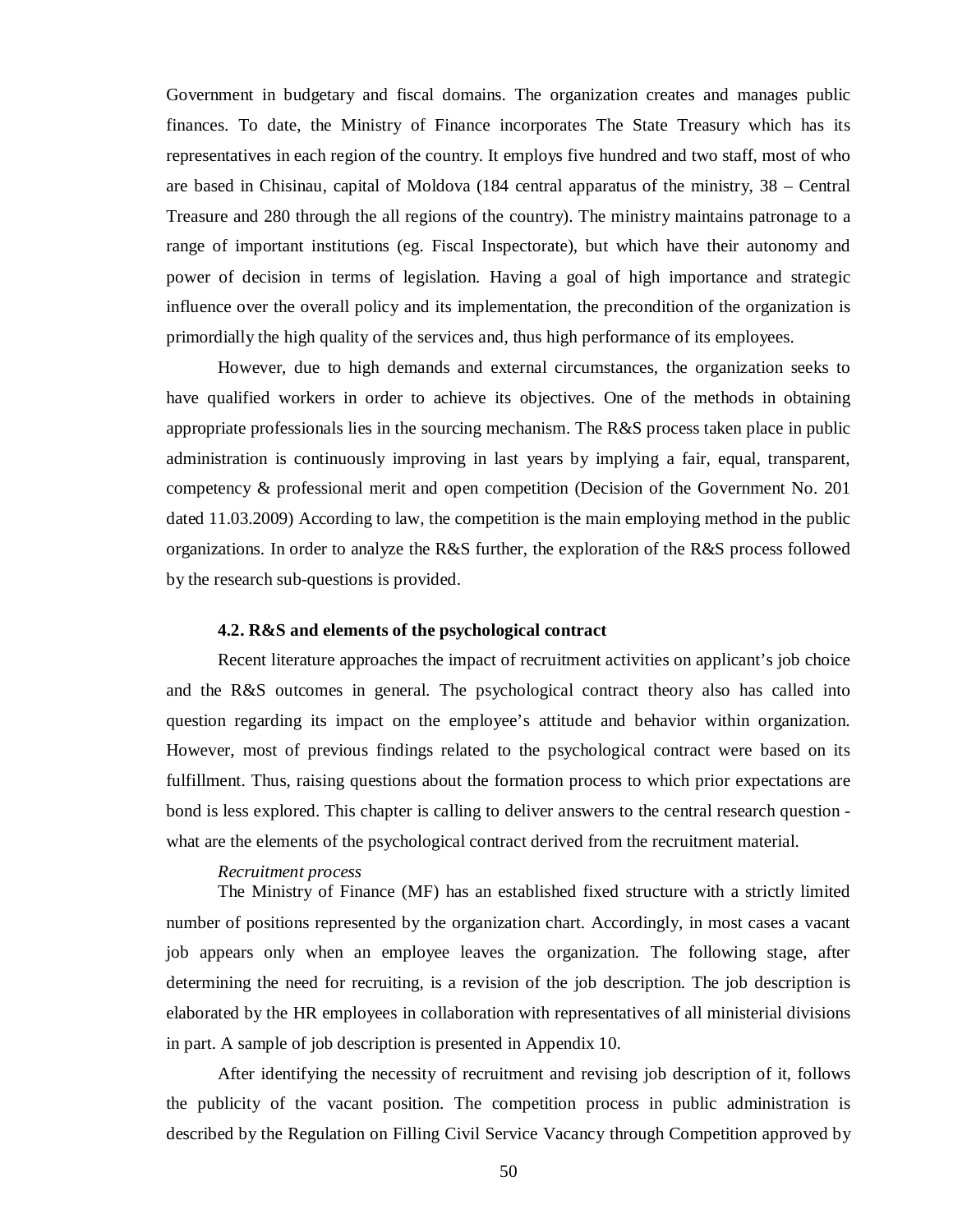the Decision of the Government No.201 dated 11.03.2009. Under this regulation, all job advertisements should be placed in the Official Gazette. Moreover, job advertisements should be placed on the official web-site of the organization as well as on the informational panel within the territory of the institution. The ad should be published twenty days before the competition starts. The conditions of participating to the competition and list of references should be included in the message of the organization. All these requirements and rules to be followed point to fairness, equality and transparency of the process. The Regulation on the Filling the Civil Service Vacancy through Competition stipulates that the publicity of the vacant job for competition is mandatory. It is worth mentioning that besides competition, there are other ways of employment which were largely used. But nowadays the focus is on competition method. Thus, till recently, the competition method was almost not used, but which to date is increasingly applied.

For current analysis, the job advertisements placed in January-June period are depicted. All of them were published in all required mass-media sources (according to the Law No.201 and Regulation respectively). Beyond, the Official Gazette, the official web site and the informational panel of the organization, the job advertisements were placed additionally in a profile edition oriented to the specific readers ("Economicheskoe obozrenie", respondents' answers during interview), which actually fit with the theory (Chapter II:15). According to Strauss and Sayless (1972), such step enhances the efficiency via attracting more appropriate people for the vacant position. "Economicheskoe obozrenie" is an economic review addressed to professionals from economics, finance, management, banking, audit sectors. Thus, communication channels seem to meet the requirements of settled rules as well as the theory. In this way, it is trying to eliminate obstacles and ensure an equitable participation for the eligible and most appropriate candidates.

Hence, I select the sample of job advertisements for further analysis. In order to identify which the approximate content is withdrawn from a job message, an analysis in depth of the job advertisements is provided below.

#### **4.2.1. Job advertisement**

According to Herriot et al. (1997), the content of the psychological contract consist of organizational and employee obligations. The employment obligations constitute the psychological contract, embedded in the context of exchange (Rousseau, 1989). Thus, the balance between employer and employee obligations is preferred, as it turns into a strong employment relationship (Payne, Culertson, Boswel, Barger, 2008). As obligations are essential in composing the positive psychological contract and in maintaining a "healthy" relationship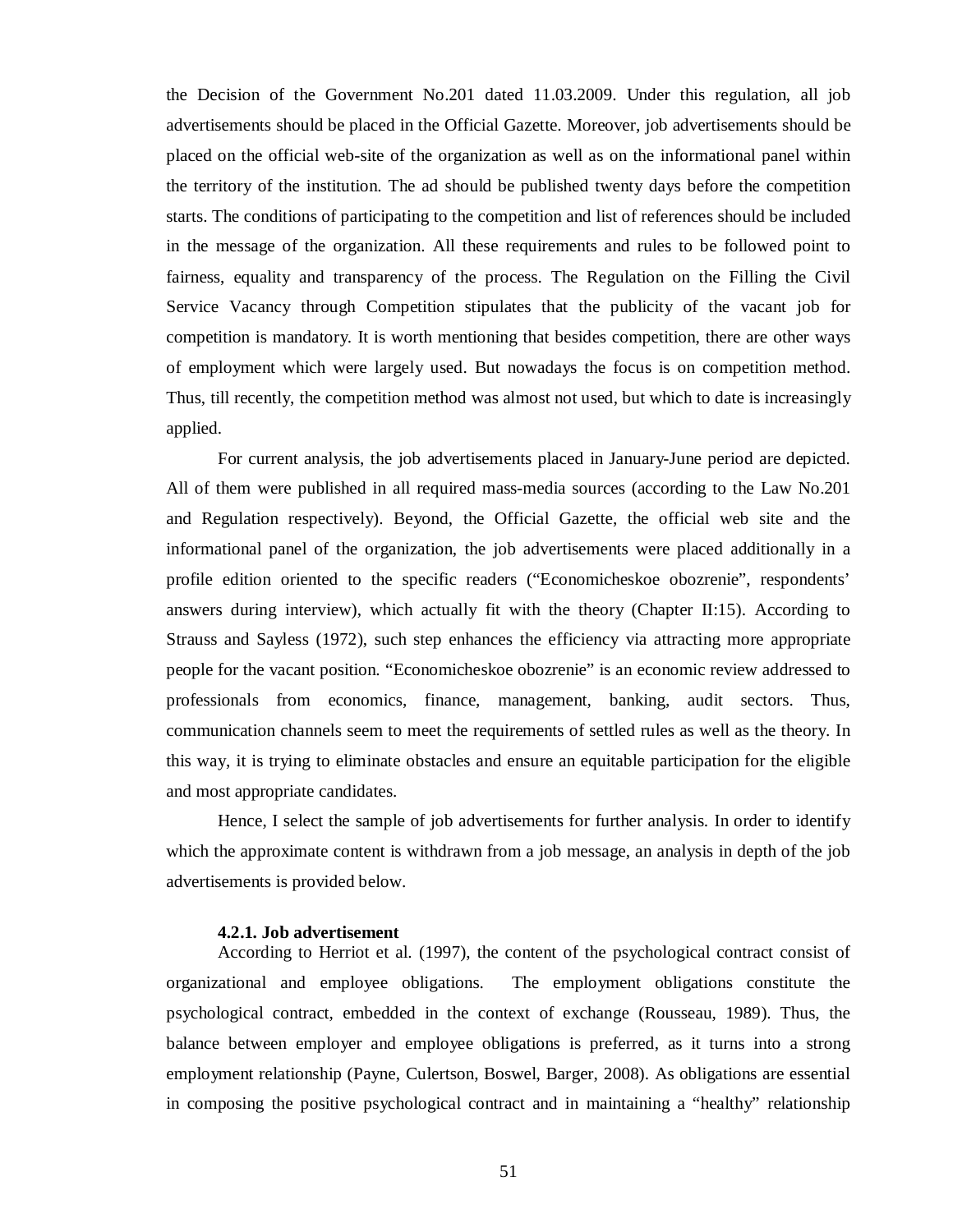between actors, I search for the elements which specify the contributions of both parties stated in the job advertisement.

In analyzing the job advertisements a general description regarding its components is delivered first. As such, all job advertisements seem to follow the same structure (an example is provided in Appendix 15). The headings of the advertisements clearly communicate their goals (announcement for filling a vacancy), point to the method used (via competition), specifies the sector (public function), as well as the organization (in the MF). Guest (1987) argues that titles are not neutral. The job titles are product of conventions and carry connotations. Accordingly, the titles form indicators of the current idea. In this respect, a title seems to be the first indicator which develops the job seekers' perceptions. Thus, as headings influence job seekers' perception, it would affect his/her decision to apply for the vacancy. Here, as well as in whole message, the RJP approach is vital in forming a more realistic message, and ultimately, in developing a more accurate psychological contract.

Even at the beginning of the job advertisement a reference to a normative act points to the mode and rules used in R&S process. Thus, the Regulation on Filling the Civil Servants Vacancies through Competition, approved by the Government Decision No. 2001 dated 11.03.2009, stipulates the general requirements in formulating job advertisement as well as the mode of organizing the competition. The message of job advertisements follows the structure described in the given normative document. The advertisement gives an explicit presentation of the employer: name, profile, location (Graham, Benett, 1998:211). Both theoretical framework and the message of the document tend to follow the description of the circumstances of the vacant position and the conditions imposed to apply for it. Thus, I proceed to search for organizational and employee obligation through the ads in order to identify the content of the psychological contract oriented to the job seekers.

I assess organizational obligations using list of Herriot et al. (1997). It consists of 12 items describing organizational obligations of the extent the employer has to provide to its workers (Appendix 6). The analysis on each of them is provided below.

*Training* - If to consider the text samples for the inclusiveness aspect of the "training" word, in the context of the content analysis, its interpretation attributes rather to the required educational background of the candidate than to the meaning carried by the variables determined in the methodology chapter. In particular, I search for the items in the following way: the induction training, continue training and development opportunities. Even if a job seeker can intuit that induction training through mentoring by the senior worker is implicitly expected, he/she can assume that certain hours of trainings are provided during a year, however, the "training" indicator is totally absent.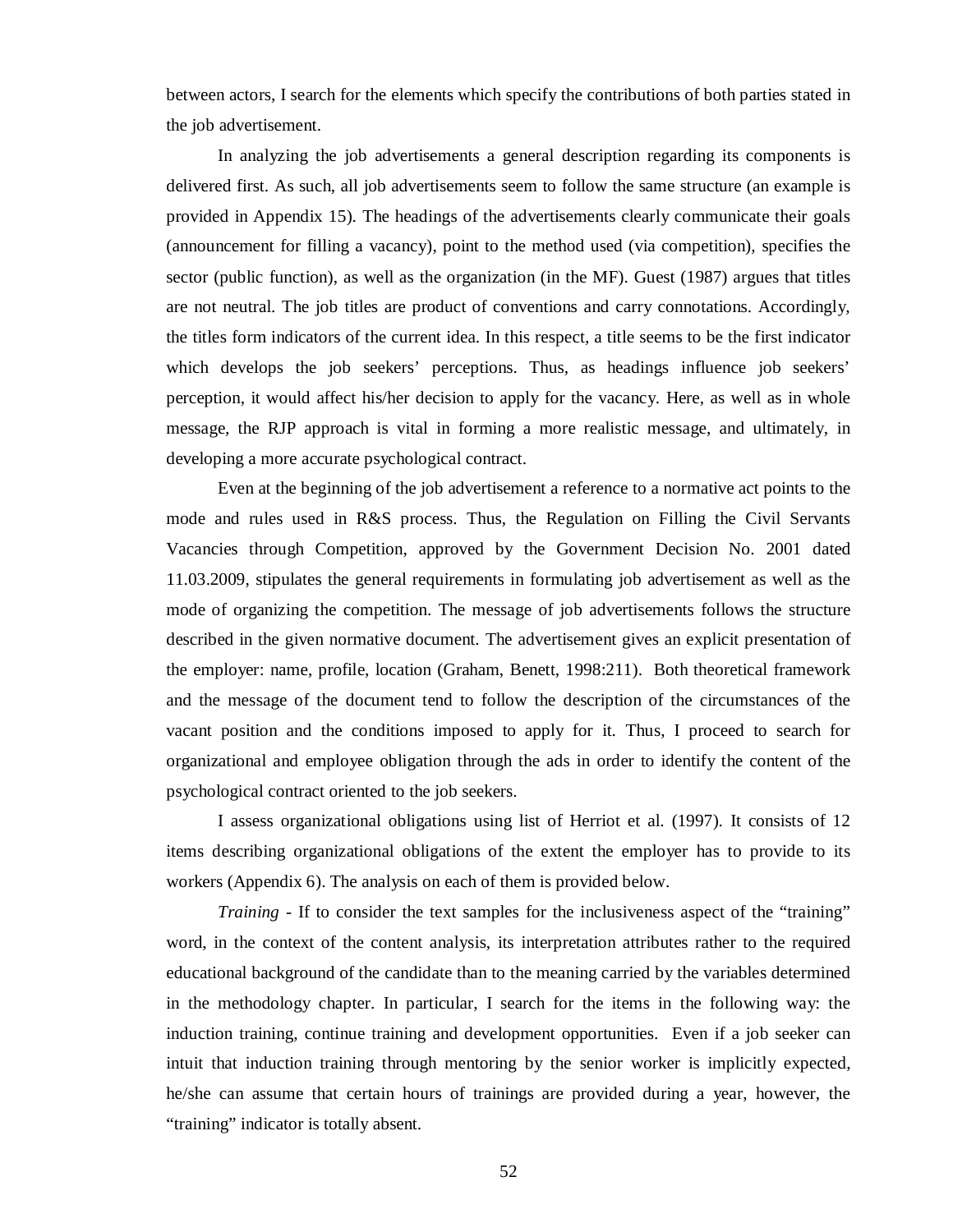*Fairnes*s – The word "fairness" itself is not specified in the ad messages. But a set of expressions which postulate the conditions for the competition and rules applied in its organization reflects clearly fairness perceptions. The fact that at the beginning of the announcement guidance (Regulation) is used in the procedure for all persons willing to candidate ensures fairness of the R&S. The given Regulation points to the fairness of procedure and actions in R&S. Thus, all published vacancies explicitly provide the mechanism of the competition. While the procedure of registration to the competition is clearly understood through entire text, and it reflects fairness approach via such signals as imposing a mandatory deadline for receiving a complete package of documents, I argue that elements of the "fairness" indicators are present in job advertisement. Moreover, criteria for initial selection are consistently applied to all candidates. The period for preparing documents is also an indicator for fairness, as it gives the equal opportunities in terms of time to prepare all necessary documents for participation. The following strict rules according to a guidance and open communication of all steps to be followed by candidate are vital in ensuring fairness of the procedures. Thus, I argue that all job seekers can clearly understand what is expected in terms of actions, standards, time limit and behavior, in order to apply for vacancy. However, the conditions which explain appraisal and promotion are left out.

*Needs* – Personal and family needs are influencing performance of the employee. Thus, a flexible approach to the allowing time off to meet these needs by giving them sufficient priority would balance "work-life" aspects. However, the possibility for time off in case of family illness or flexibility in working-hours due to some circumstances etc., are elided by the organization.

*Consult* - The description of the vacant position includes a complete presentation as it contains its title, the section, the aim of position, basic responsibilities (to each vacant job in part). Even if the name of the position sounds too general – Consultant or coordinator- the name of the section, division clearly describes the nature of the job. For example "Consultant in bookkeeping in Section of the Territorial Chisinau Treasure" communicates that prospective candidate will do bookkeeping activities within treasury system. Moreover, by providing the general aim of the position and its basic responsibilities give the job applicant an overview about the work nature and on his/her duty regarding future activity. Supposing that a detailed description included in the advertisement is complete, I can conclude that organization is trying to communicate at the very beginning the duties directly related to the fulfillment of the job tasks. In this way, an explicit explanation of the circumstances of the prospective job and clear description of job tasks are indicators for a consult item.

Two advertisements from the sample pay the applicants' attention to the fact that the positions are temporary ones. According to the indicators of the organizational obligations, the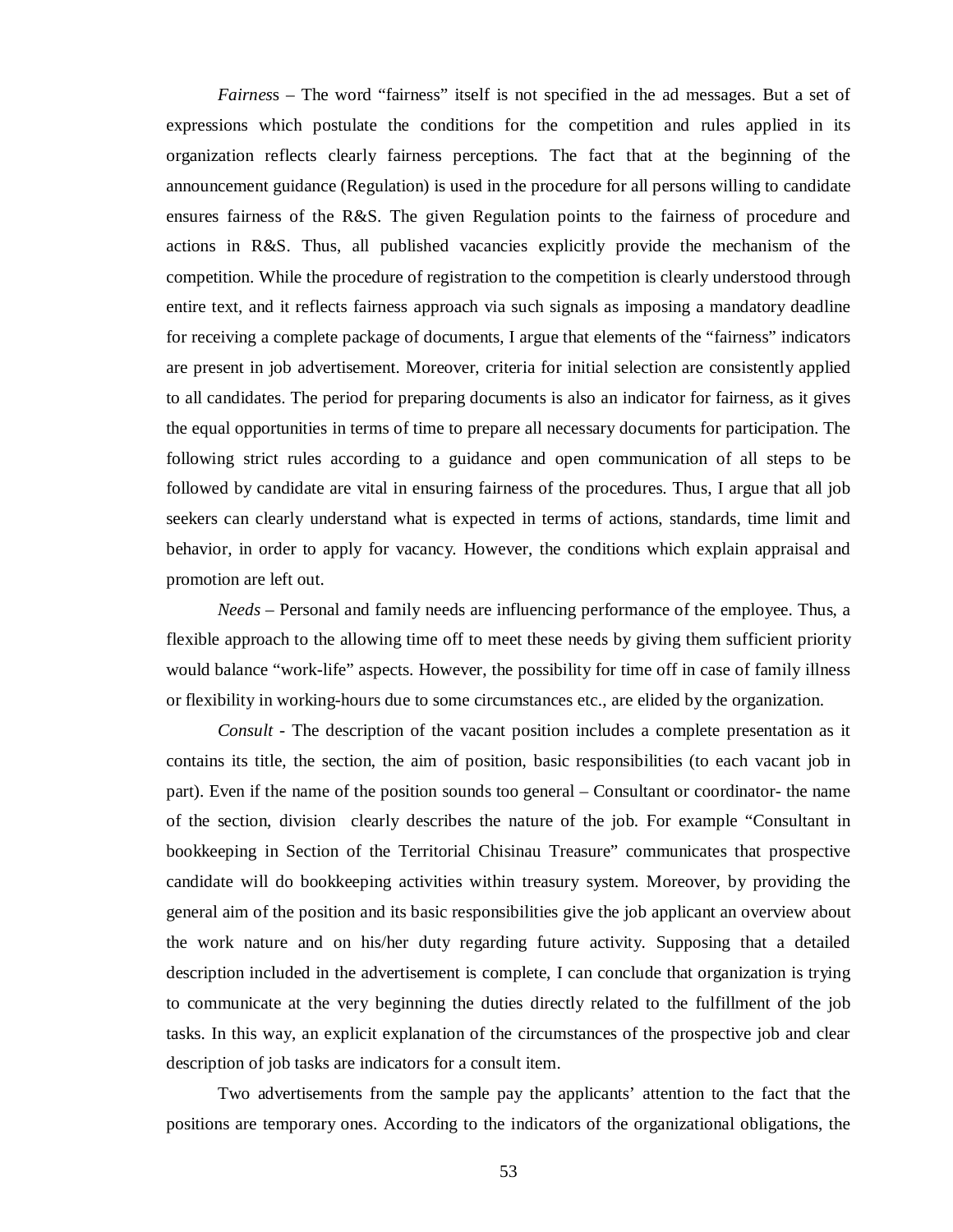communication of the restricted duration of the vacancy points to the intention of the organization to communicate this very aspect. Moreover, I would point to the use of RJP approach in the messages as the circumstances are openly told. I argue that in this manner only the candidates who are willing to enter the organization for a determined period would apply. The restricted period of the job offer may influence the prospective employee's acceptance of the position (Breaugh, Starke, 2000). On the other hand, the possible average of the working period is not mentioned. This can create confusion and the job candidate should be communicated about the uncertainty of the job duration in an open manner, applying RJP in the further stages of the R&S as for example interview is.

*Discretion* – Many persons have substantial discretion to how they should do their jobs. The possibility to use their discretion positively affects employee performance within organization (Joshi, 2007). The indicator to identify discretion item would be the grade of empowerment of the prospective employee to fulfill his/her tasks. However, none of these aspects are treated by the job advertisements.

*Humanity* – Besides tangible things like payment or benefits, softer issues such as personal support is very important for employees. The advertisements do not contain the description of measures taken by the organization in order to protect its employee or support accorded.

*Recognition* – The job advertisements do not encompass any information about the recognition system.

*Environment* – In their study, Herriot et al. (1997) demonstrate that the safety environment is one of the first concerns employees ranked. However, texts about job vacancy do not communicate any aspects regarding the provision of a safe and congenital work environment.

*Justice* – The "Justice" item is close to "Fairness" one. Equal opportunity and lack of discrimination are general elements to identify justice. The texts of job ads communicate assumptions about justice applied in registration of the job candidates. The fact that only complete package is accepted for the competition and only those received till the deadline point to the fairness and consistency in the application of rules and disciplinary procedure. Moreover, lack of discrimination elements such as age or sex differentiation or personal appearance stresses the presence of the justice aspect.

However, the eligibility criteria is that the job applicant should be up till the retirement age (57 for women, and 62 for men). This criteria, along with others specified in the employment ad, is settled by the Law No. 158, dated 04.07.2008, regarding Public Function and the Status of the Civil Servant. It is, on one hand, an age limitation for the candidates and on the other, it can be a signal of justice as, according to legislation, persons have right to a pension at a particular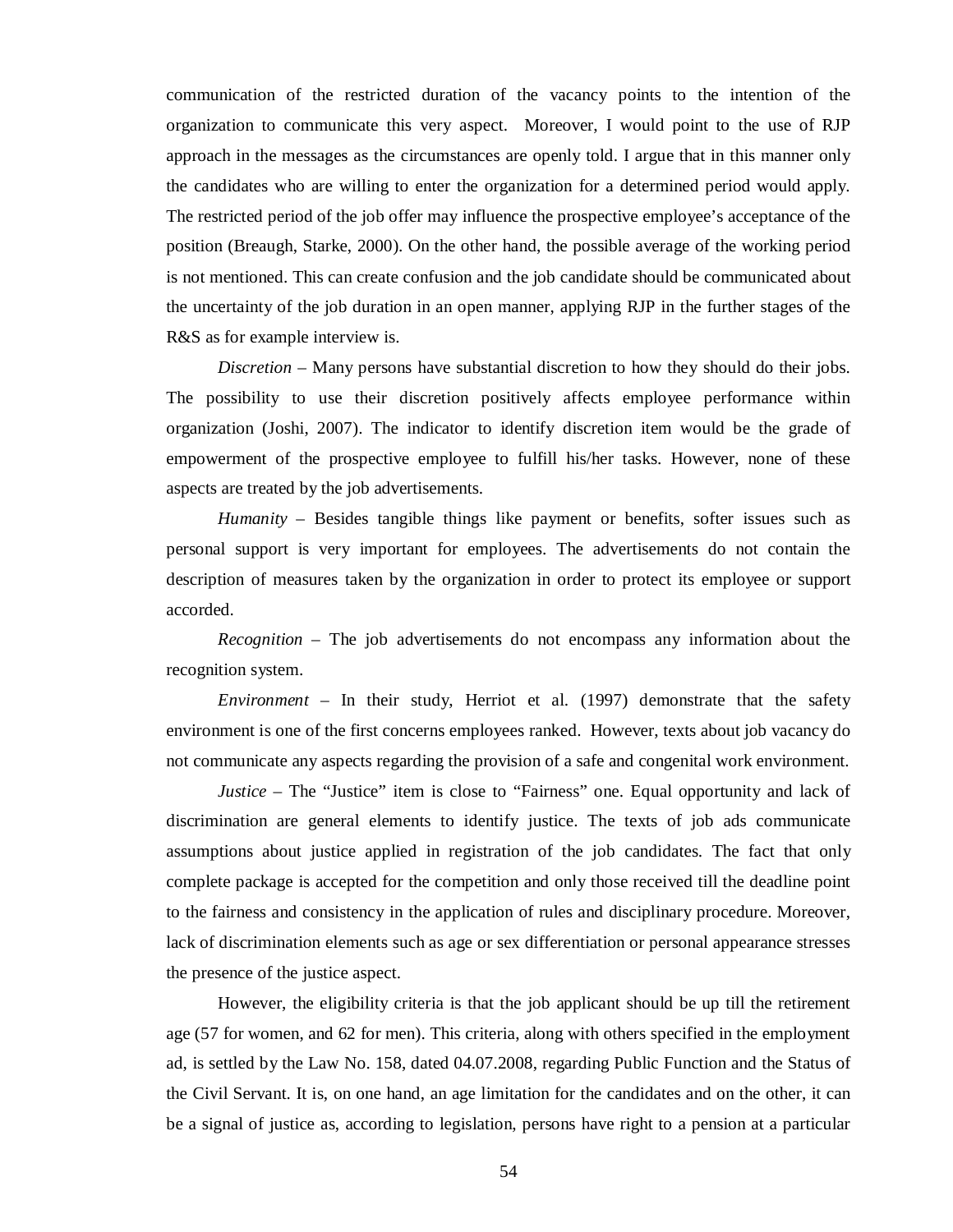age. Despite their rich experience, they are not accepted to the competition. In this respect other candidates who do not have, for example, job experience are encouraged to apply. From this point of view I could argue that retirement age signals justice in terms of letting other persons manifest and develop their carrier. However this aspect can be debatable.

*Pay & Benefits* – Ads can contain indirect references to payment (e.g."competitive salary", "attractive salary plus benefits"), but rarely cite explicit sums (Rafaeli, 2006). In the ad samples the conditions specifying payment and benefits are not mentioned at all.

*Security* – The primary function of the psychological contract is the decrease of the insecurity (Ven, 2005). To date, the scholars argue about shift from job security within the given organization to employment security on the labor market (Ven, 2005). However, in the current study, both approaches analyze the presence of "security" item. The job advertisements omit such specification. Even if two patterns specify the temporary character of vacant job, the rest do not contain any information regarding the period of the employment. Additionally, interesting to notice that job security variable positively influences "the extent to which people engage in surveillance through reading ads" (Rafaeli, 2006).

As the psychological contract is mainly characterized by the balance of exchange between parties, further, the level of employee obligations is assessed via content analysis. As the job advertisements do not use word "obligation", the similar meaning of it in terms of conditions and requirements are also relevant in terms of employee obligations.

*Hours* – The recruitment messages do not contain any information regarding working hours or days. Although most jobs are following a standard work schedule, especially those from the public administration, there is no evidence in communicating "Hours" item to potential job candidates through job advertisements.

*Work* – Firstly, requirements for a specific background (Bachelor degree in economics, finance, bookkeeping etc), experience (preferably in economic domain or in public authorities), computer abilities (e.g. Microsoft Office:Excel), knowledge on national legislation (e.g. finance domain), foreign language skills (preferably, but not mandatory) describe needed abilities and skills that an applicant must have in order to fulfill the job tasks. The quality and quantity of a work directly depend on given requirements and rely on person's qualifications. Thus, skills and abilities would help in accomplishing job responsibilities. They are at the foundation of exchange relationship, defining what individuals can bring to an employment agreement (Rafaeli, 2006). From this perspective, I argue that "Work" item is mirrored through all the texts by the qualification requirements as well as explicitly stated job tasks. In addition, two requirements posed in abilities section point to such skills as for example analysis and/or synthesis needed to deliver acceptable performance in terms of quality and quantity (*Work*).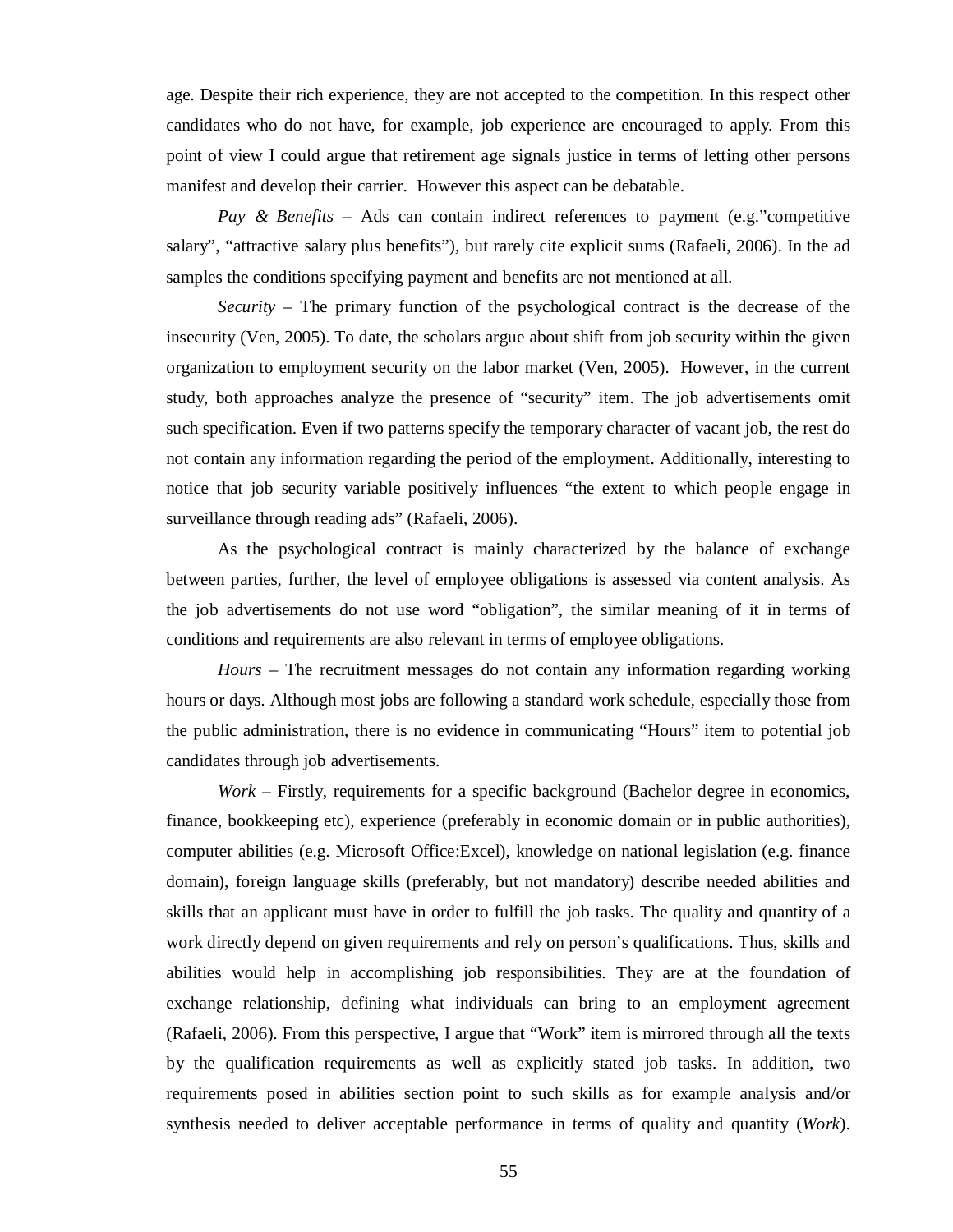Even if efficient communication and diplomatic approach point to the behavioral attitude which rather highlights by the "Self presentation" categorization, but due to lack of information regarding communication I code it as ability. In addition the flexibility issue is required also, but there are not any specification regarding this requirement.

*Loyalty, property, self-presentation, flexibility* – None of the advertisements highlight the respective aspects.

 *Honesty* – As mentioned before, job advertisements specify a set of criteria to be met by the job candidate in order to apply for a public position. These criteria are settled by the Law No. 158 regarding Public Function and the Status of the Civil Servant. Thus, the Art.27 of the given Law, specify the conditions necessary to hold public position. In this respect, I can attribute them to the employment obligations as they encompass the idea of determining and meeting particular expectations in terms of their activity.

The same criteria are posed both in normative documents and all job advertisements such as:

a) The candidate must have Moldovan nationality and domicile in RM;

b) The candidate must know the State language both written and spoken.

c) The candidate must have full capacity of exercise;

d) The candidate must have a proper health to apply;

e) The candidate must be up till the age of retirement;

h) The applicant must not have been convicted of a crime against humanity, against the State or against the authority, service or in connection with the service, which prevents the administration of justice, of false or acts of corruption or crimes committed with intent, which it would be incompatible with the exercise of public office, unless intervened rehabilitation;

g) The candidate must not have been dismissed from public function for a period of 7 years due to disciplinary reasons.

Within these criteria first five conditions are the basic issues which could not fit in a special category of the employee obligations. However, all of them require honest approach of the candidate. Especially (h) criteria points to the *Honesty* indicators. The word "corruption", as well as the mode of dealing with the organization and clients imply the honesty aspects. The last criteria (g) also could signal the honesty feature of the job candidate as it states that the candidate should not be dismissed from the public function due to "discipline" factor.

## *Conclusions*

Thus, I should admit that a job advertisement can not include every aspect of the vacant position; the identified elements are reflected in Table below.

Breaugh and Starke (2000) argue that the research in recruitment demonstrated that during the search process job seekers frequently lack information about vacancy, job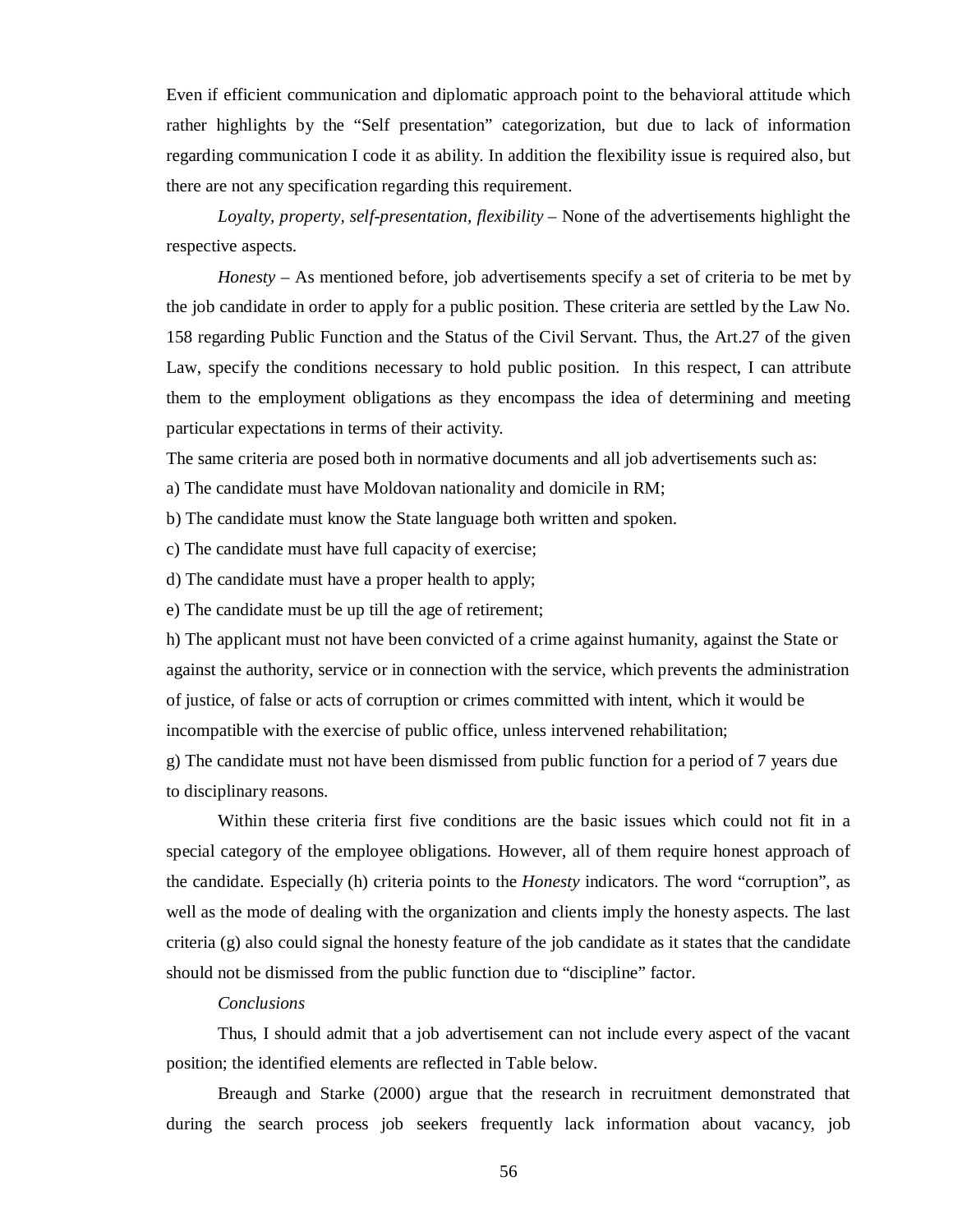circumstances and organizational attributes. The lack of data may turn to a negative reaction from persons. It can signal either lack of interest in candidate or lack of professionalism (Breaugh, Starke, 2000). Both of the given explanations regarding lack of information are undesirable for any organization. Concerning information, it influences the formation of the psychological contract with the organization. General information is frequently not enough to make a right decision in respect of applying and then accepting the job. With no doubt, RJP is a useful tool in communicating the message. Breaugh and Starke(2000) stress that the RJP is lowering job satisfactions, and consequently has a positive effect on turnover and effect. On contradictory, even if the employer tries to present realistic data, the information can be simply too vague and is not enough to provide a fairly accurate view about the vacancy. Thus, the question states if the job candidate lacks specific information or lacks accuracy in the message. However, it is obvious that the job seekers may infer information from a job advertisement. Consequently, the given inferences stay at the foundation of their psychological contract. In this respect, a well-designed recruitment message seems to be essential in employing the most appropriate candidates. Further the next sample of documents is investigated.

#### **4.2.2. Job description**

The process of job analysis represents one of the most complex and significant activities in HRM. In view of the field researchers, this is a systematical mode of collection and analysis of information on the job requirements (Jalencu, 2005:27). In the public administration it is more essential to carry out the update job description, as the functions become more complex, requiring not only an extensive theoretical training but also practical skills and certain specific abilities for a particular public organization. In Moldova, the Concept regarding the Personnel Policy in Public Service No.1227-XV stipulates that the analysis of the job and elaboration of job descriptions are mandatory.

The job description, according to theory, delivers information for formulating a job advertisement in case of the emerged vacant job. Therefore, job description appears to be more informative than the message included in the employment advertisement. Along with the sample of the advertisements, the job descriptions of the advertised vacant position are investigated. In this stage of the study, I try to figure out the elements of the psychological contract in the given sample (job descriptions), according to methodology chapter. Structurally, all job descriptions follow the requirements stipulated in Concept No.1227-XV. I assume that job descriptions (Appendix 10) contain all elements of the psychological contract communicated by the job ad. I use the same list of indicators (Appendix 6 and 7) in order to determine the elements of the psychological contract content.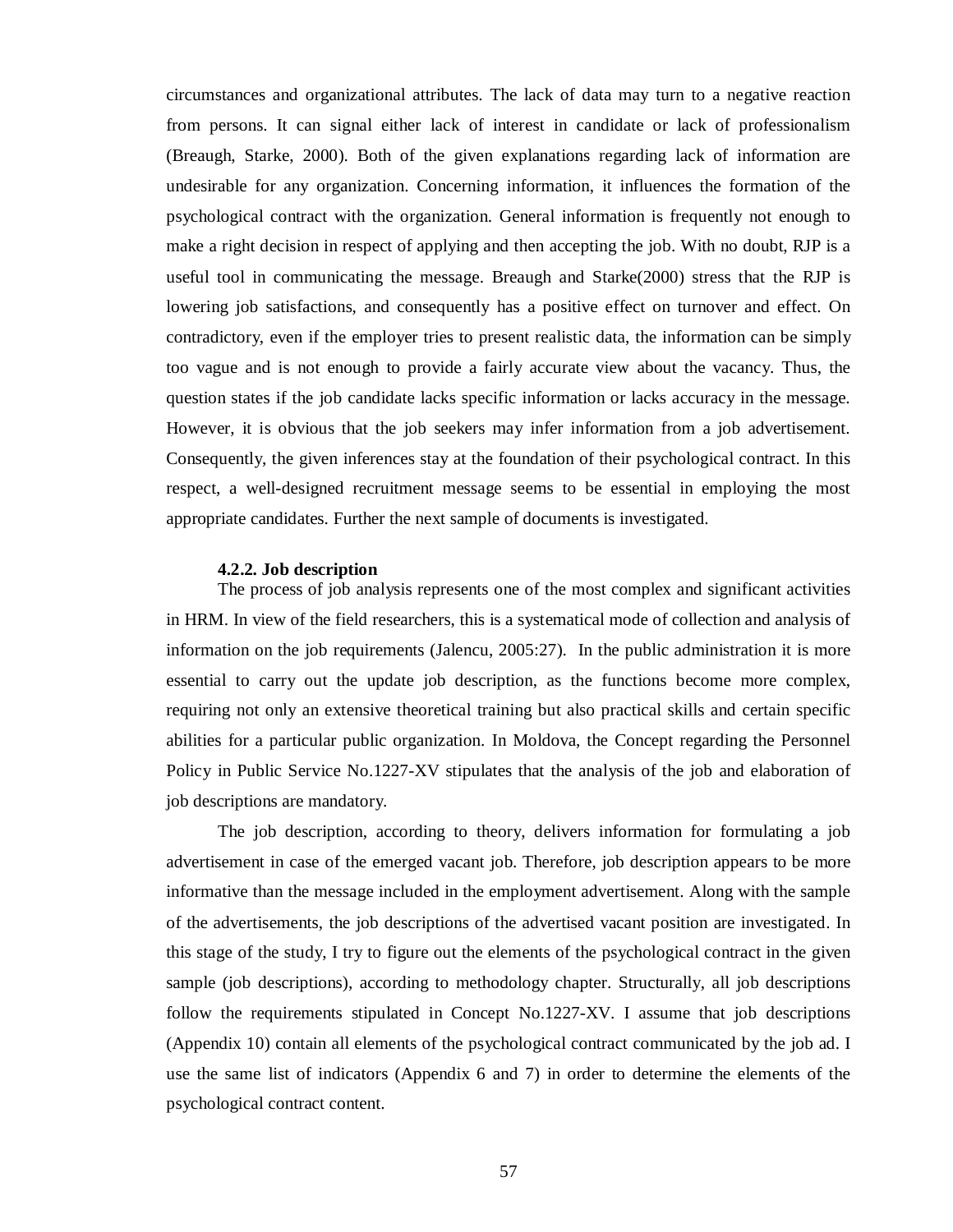## *Organizational obligations*

*Training* - The job description has such compartment as continuous training, where it is stated that employee has the right to follow trainings and courses annually. Thus, by this statement the organization promotes continuous training for every employee; it attributes special importance to lifelong learning. The preparation of workers in new domains as well as enhancing their knowledge show the employer's commitment to help staff in developing and ascending their carrier. Firstly, training and development imply changes in skills, knowledge, attitude or social behavior. Secondly, the importance of training and development is attested to the substantial financial and administrative commitment of most organizations for these efforts. Training programs are designed to modify or to develop abilities, skills, attitudes, or knowledge so that employees can acquire the competences that will enable them to perform their jobs better (Cascio, 1991). Regarding induction training, job description clearly stipulates the hierarchical order in the respective unit. Thus, implicitly the applicant can understand that a senior colleague or line manager will carry out induction training. However, the sample does not communicate this fact clearly. To sum up, following these arguments I argue that the organization commits to provide adequate training, but there is no information about induction.

*Fairness* – Analyzing the content of the job descriptions, I notice that job tasks are clearly described in all documents, as well as the rights and grade of the empowerment. These can give a sense of fairness, but the texts do not provide any information about the mechanisms of selection, appraisal and promotion, and consequently, do not ensure about their fairness. Thus, the job descriptions leave out to communicate the "fairness" item as one of the organization obligations.

*Needs* – The job description totally omit any information regarding allowing time off to meet personal or family needs.

*Consult* – This item can be withdrawn from the explicit description of the job tasks in terms of the circumstances of the given position. In general, all job descriptions contain duties to be performed by an individual employee. The duties are clearly defined in all texts. Moreover, a statement in the section which stipulates the rights of the employee states that the employee can require necessary consultancy regarding and/or inform on emerged problems in performing tasks. However, these statements are related only to the direct activity within the organization and do not regulate the matters which affect them personally as is, for instance, communicating in advance about staff reduction.

*Discretion* - Job description stipulates the grade of empowerment of each employee in part. Analyzing each document, I observe that the employee can request information needed for fulfilling the job tasks and collaboration with external institutions. The higher positions receive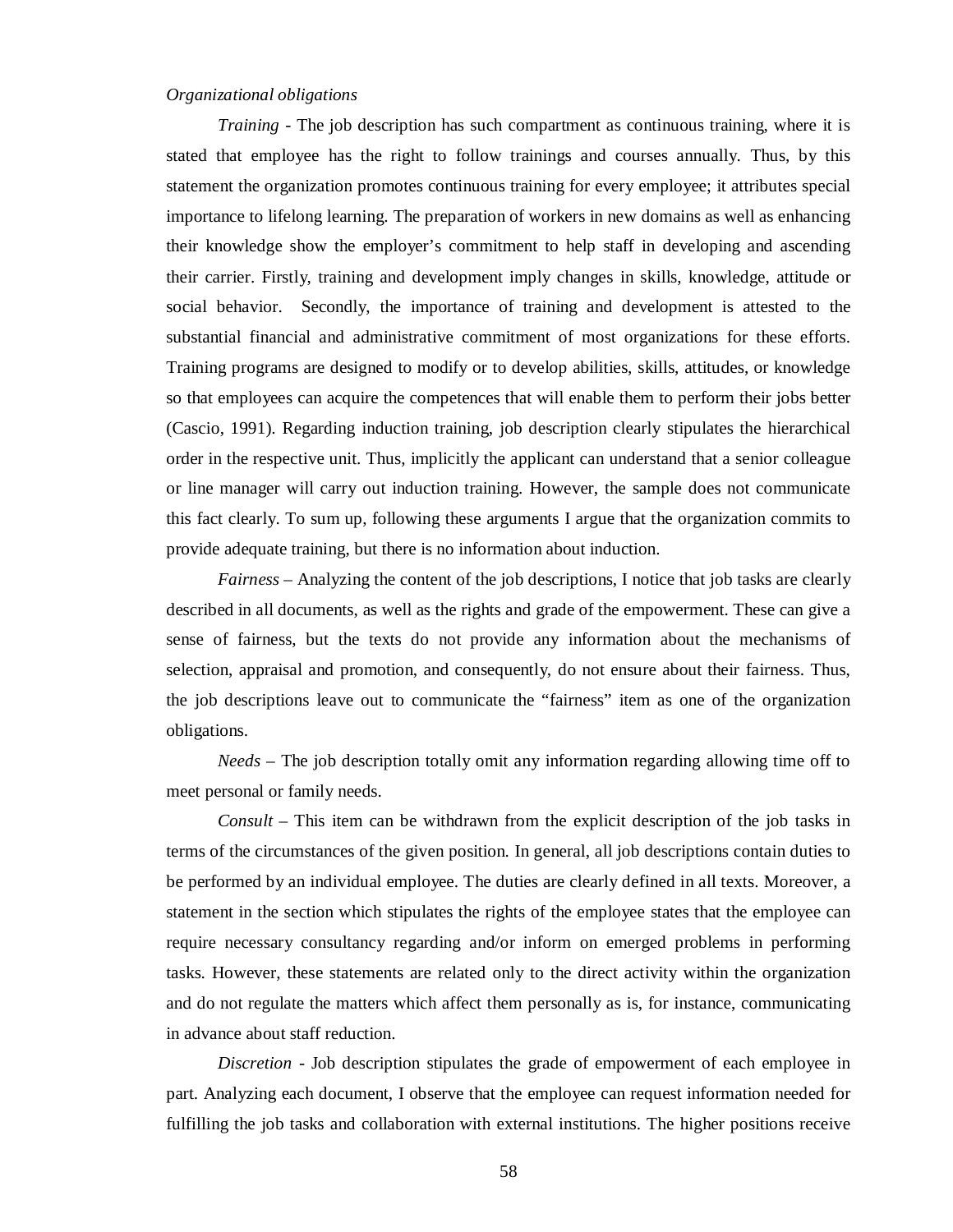higher degree of autonomy and empowerment (e.g. taking part in decision-making regarding issues of their competency, making proposal and participating at the meeting where important issues such as elaboration of the state budget are discussed etc.). Hence, each function has a certain level of autonomy according to the organizational hierarchy. Thus, the grade of interference in terms of performance would be according to the employee's status.

The subsection entitled empowerment settles clearly the limits of the power in terms of the level of inclusiveness in the decision making process. For example, in most job descriptions it is written that the employees can make proposals and address them to the relevant persons. Additionally, a statement which stipulates the hierarchical order to whom the employee subordinates, whom he can replace and who is replaced shows the grade of the interference of the employee in how they do their job. Also, it is interesting to notice that in the list of the requirements the words such as being "innovative" and "creative" stress the use of activities that go beyond prescribed role and welcome people who undertake initiative in their performance.

*Humanity and recognition* - Job descriptions do not contain any element which can point to humanity or recognition aspects.

*Environment* - Environment is reflected by the work place under which the job is performed. Job descriptions specify the work type (office work), contain a list of tools put on employee's disposal (e.g. computer) as well as the list of documents for guidance. However, the texts leave out the safety aspect of the workplace (actions needed in case of fire, conditions for healthy work with computer etc.).

Job descriptions leave out *justice, pay, benefits and security* indicators. *Employee obligations* 

*Hours* – Among the list of responsibilities of the employee included in all job descriptions, one points to the compliance with the working hours regime. However, the statement does not give any other comments regarding the specified working hours or the measurements taken in case of going out of regime (e.g. late come or going into debit on flextime hours). Thus, I argue that the job applicants can see that to follow the working hours is mandatory within organization. Thus, job descriptions reflect the "Hours" item, although it is too general.

*Work* – All job descriptions highlight the importance of fulfilling the job tasks in terms of quality and quantity. Each document includes detailed description about the duties employee must perform as well as the minimum qualification requirements necessary for the position. The first responsibility stated in the job description includes the execution of the employee's duty in time limits and in an optimal mode. Additionally, the reaction in time to the orders, requests and other tasks as well as their execution in accordance with legislation point to the employee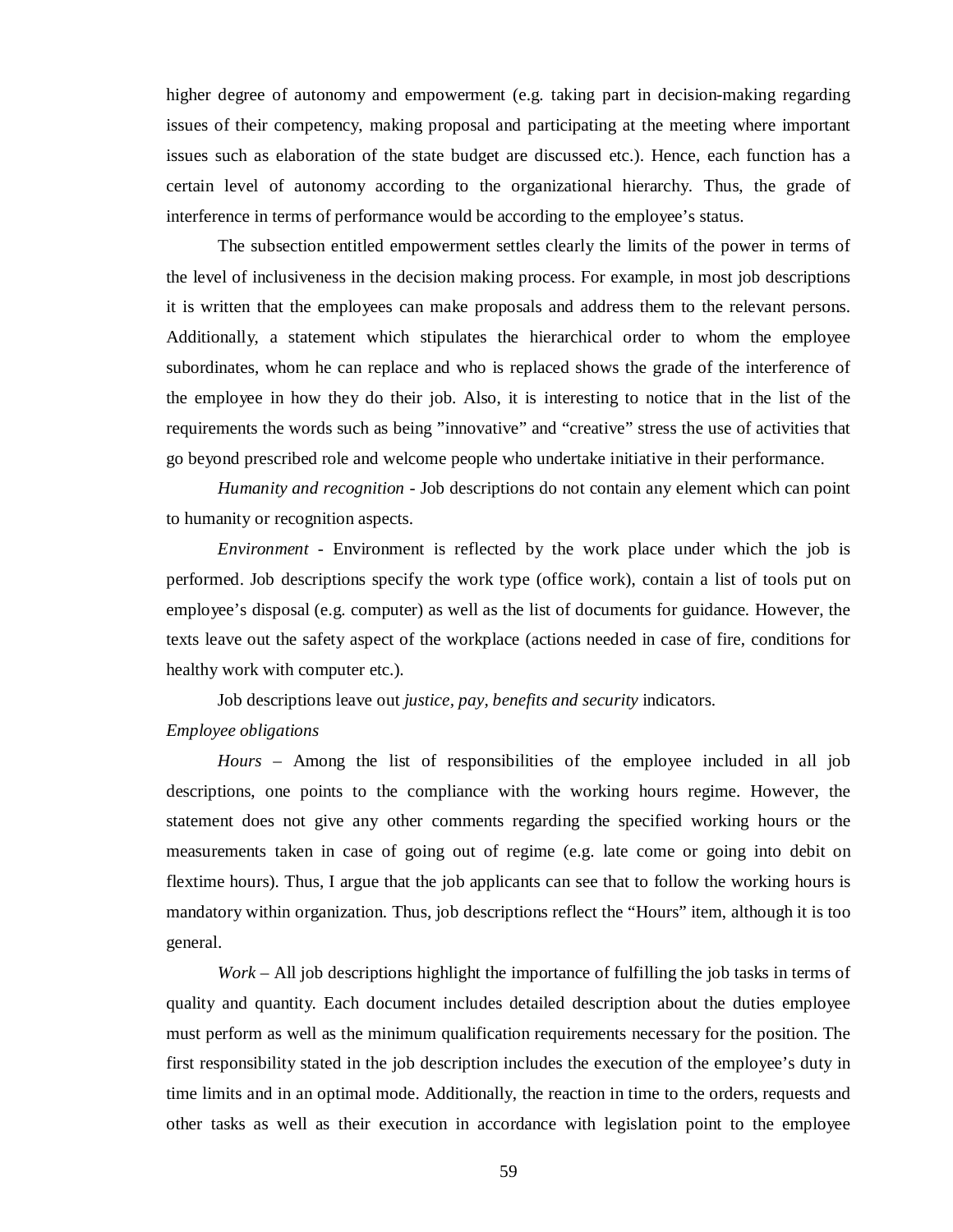obligation to do job qualitative and in due time. Another indicator is the qualification requirements necessary for a successful performance (in terms of nature and amount of experience, knowledge, educational background, skills).

*Loyalty* – Loyalty item is represented by the responsibility which stipulates the protection of the organizational information and keeping the organizational secrets.

Property, self-presentation and flexibility are not discussed in job descriptions. The last responsibility relates to the working atmosphere based on correctitude but it can be hardly judged from a single word in order to identify it to "Honesty" item.

#### **4.2.3. Interview**

Straus et al. (2001) stress the fact that the principal goal of the selection interview lies in the evaluation of the applicant is the job-relevant knowledge, abilities, skills etc. According to these final evaluations, both parties make job decisions. I argue that the final stage of the R&S is the one which can elucidate all unclear aspects of the vacant jobs. During selection interview, both employer and employee can in detail discuss the matter related to their prospective employment relationship. I expect that prospective employee can develop a more accurate and comprehensive psychological contract if both parties communicate openly. Here, actors can discuss organizational and employee obligations. In order to investigate it, an interview with persons who are directly implicated in R&S process is involved. Further, the analysis of date is delivered.

*Training* – The organization commitment to provide possibility for employee induction and trainings are highlighted by all interview respondents. During the interview stage the applicant receives information about the future mentoring and how the procedure is taking place. Usually, the line manager organizes the induction process (s/he can point a senior specialist to undertake this responsibility). The job applicant is also told that s/he would follow certain hours per year for trainings. However, the employer tends to specify that the organization offers also the internal courses. Thus, the respondents point out that the job candidate is told about the practice within ministry that so called "professional hour" takes place weekly. Moreover, such courses as foreign languages (French, English) or in IT domain are also organized frequently. Following these arguments, I argue that the employer provides the information both on induction and training issues for the prospective employee.

*Fairness* – Regarding the opportunity for promotions, the applicant receives the information about the rules to be followed in that direction. The job applicant feels free to ask about the possibility to develop his/her career, which, according to respondents, happens. The parties discuss the issue as the employer stress the fact that promotion is done according to the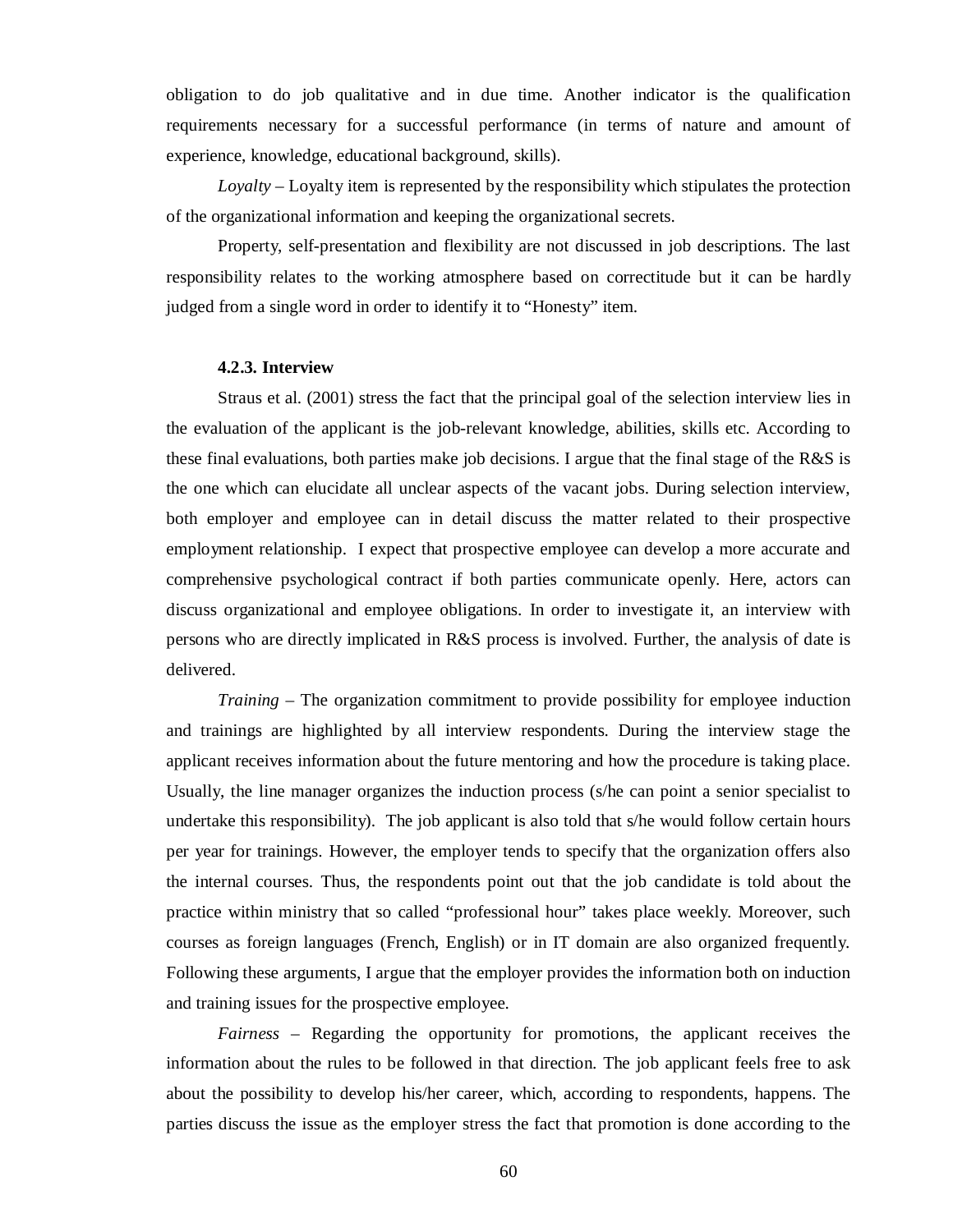merit aspects. Also, the employer suggests that the specific rules are applied in order to follow hierarchy in the organization. Thus, the employer refers to the law which clearly specifies not only the merit issue for a promotion but also the experience acquired by the worker. For instance, to get a promotion for a consultant function, a chief specialist should work about three years in the current position. The rules for the selection as well as for the appraisal are also stipulated by the respective law. The employer communicates to the job applicant that the organization follows strict rules according to the legislation. Thus, the fairness issue is reflected in the job interview.

*Need* – This item is not usually discussed by the parties. The participants argue that the organizational documents regulate such incidents as allowing time off for meeting the personal/family needs, but this aspect is not discussed during job interview.

*Consult* – The job applicant receives a clear and comprehensive description of the job tasks as well as of the circumstances of the job position. The job applicant receives also information related to the temporary aspect of the job. For a determined (in time aspects) position the prospective employee gets clear information that s/he has to work for a certain period. For example, a temporary position vacant due to the fact that the employee left for maternal leave would point to the limited working period for the prospective employee which would depend on the return date of the original worker.

*Discretion* – The grade of interference of the employer in terms of performance would be applied according to position. Thus, the beginners would have less freedom in way of doing their jobs. They have to follow orders of the line-managers and comply with rules and standards established in the organization. The higher positions allow more degree of autonomy; they also are more involved in decision-making process regarding their competences. Hence, each position has a certain level of autonomy according to organizational hierarchy; therefore the *Discretion* item seems to be partly applied.

*Humanity* – The discussion of the organization's role in the humanity issue during interview is not a major consideration. Even the respondents stress the fact that humanity aspect in terms of protection is undertaken by the organization and it is implicitly understood. Typical comments of the respondents are: "The organization has responsibility toward its employees and their feelings; we look after their state and try to support them both monetarily and morally, but usually we do not discuss it during job interview, unless the job applicant does not ask about this." However, this is an important aspect that can influence the behavior and attitude of the employees, but this point is not reflected during the job interview.

*Recognition* – The main indicator of the recognition serves the civil servant oath. The employer communicates to the prospective candidate that a probation period of time has to be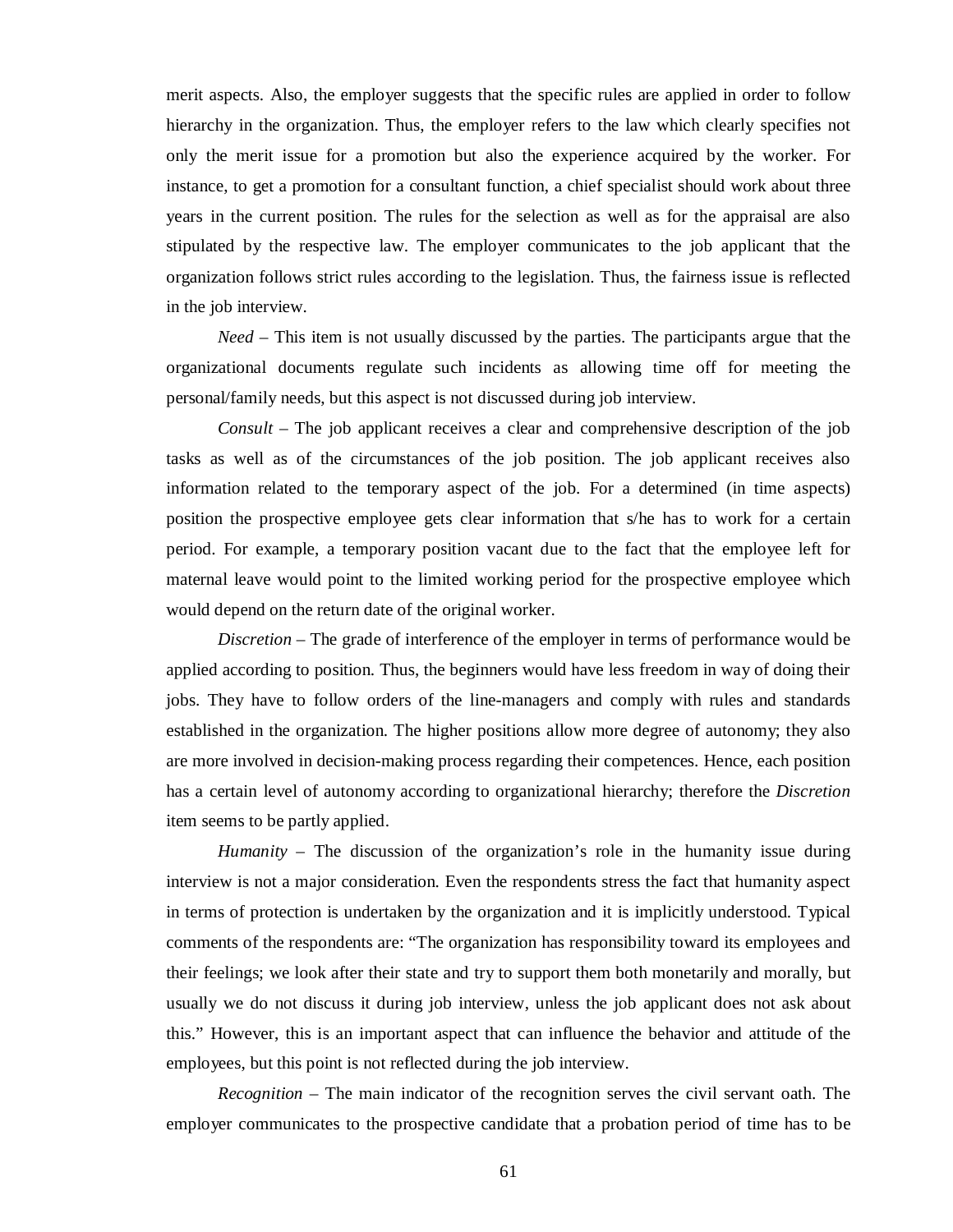passed in order to become a civil servant (from 3 to 6 months, according to the Law No.158). This aspect serves as a recognition indicator as the candidate is told about the mechanism of acquiring a certain statute within organization.

*Environment* – It is possible to generalize the aspect regarding workplace. As such, the employer can communicate very fair that the prospective employee has particular place where s/he will spend the working day and usually does not mention any aspects regarding the provision of a safe and congenital work environment.

*Justice* – The employer stresses the fact that the applied rules are stipulated by legal and organizational documents and are used in the same way to all persons.

*Pay* – The employer clearly communicates what is the payment mechanism. The job applicant is aware of the strict retribution scale regulated by the legislation and these mechanisms are applied to all employees in the same way. The payment system is stipulated by specific laws and in such a way a high degree of transparency is applied by excluding any discrimination aspects.

*Benefits* – The prospective employee is aware that the public sector operates in a wellorganized legislative framework, where many aspects are regulated by particular documents. The benefits system is also regulated by a set of rules. Following these practices the benefits seem to be applied in a fairly mode.

*Security* – The practice shows that the employer is aware of offering the job security for the employees. For example, in case of restructuration the prospective employee is aware of his/her right. If the given position is cut, the employer has to offer another function to the respective employee. In case if the employee does not accept the proposed job; s/he will receive 6 medium salaries as compensation due to job lost. Such acts point to the security organization tries to provide for its employees. This item is frequently discussed during the job interview due to instability and difficult economic situation of the country.

Further employee obligations are examined:

*Hour*s – The employer stresses the importance of following the work schedule. The prospective employee is aware about the strict rules related to work hours, by excluding late comes or early leavings from office. S/he is also told about the work hours per week. As such, prospective employee could get enough information about given obligation.

*Work* – The employer points to the high level of responsibility of the employees to do correctly, carefully and due time their work. The organizational order is also significant as the employee must follow and accomplish received tasks from managers. These facts highlight the *Work* item.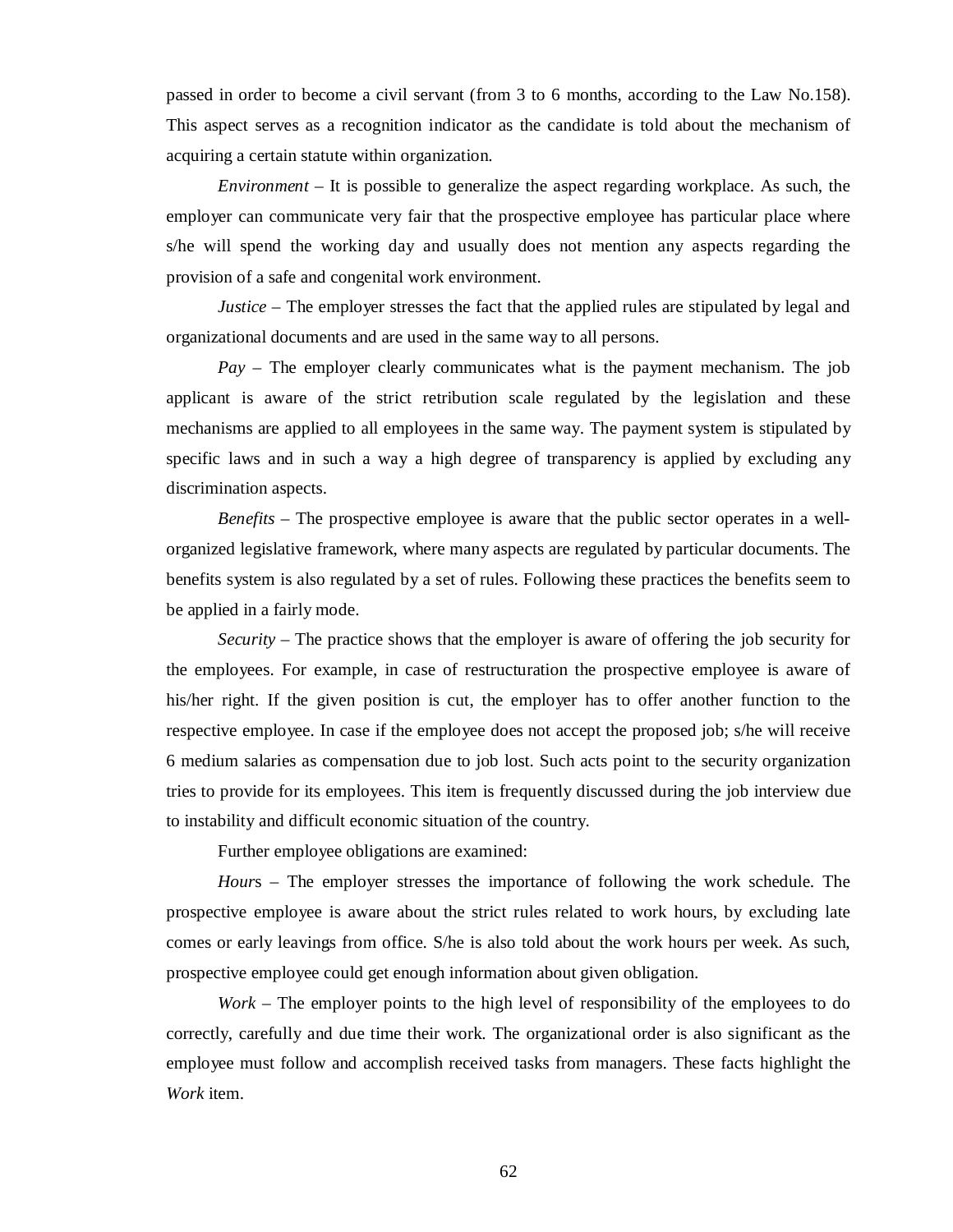*Loyalty* – The overwhelming evidence from all respondents is that organization concerns about employees loyalty. Some typical comments about the loyalty aspect are: "The loyalty issue refers first of all to the service of the employee for the state, progress, and for the citizens in order to improve national economy and country's welfare. Such attitude would reflect also the loyalty for our organization, as the main aim of the ministry is being always at the citizens' service" or "the civil servant oath is the best example for the loyalty toward entire system". The prospective employee could also be aware of some secret aspects of the future work.

*Property* – The subject about treating the organization's property in a careful and efficient way is somehow implicitly understood. The both employer and candidate do not discuss in detail the rules regarding using some tools or other organizational resources. As suggested by respondents, the respective item is provided in detail during induction period, then the employee gets all the necessarily information (e.g. how to deal with machineries and what are the rules of using organizational resources).

*Self-presentation* – One of the comments says: "During job interview, often it is mentioned that civil servant should be a good example for the society". Moreover, the respondents point to the fact that professional and ethical behavior, including dress-code and protocol rules, of the prospective employee are two faces of the same coin. The employer stresses this aspect during interview and concretizes this to the candidate about the importance given to self-presentation issue.

*Flexibility* – During interview candidates are asked about other abilities they posses which are not included in job description. For example, the employer asks the candidate if s/he knows any foreign language and will s/he use it in case of necessity during professional activity. Another example of flexibility encompasses the idea of the working beyond time schedule in case of emergency. Such questions indicate that the prospective employee would be willing to go beyond job responsibilities and can have great importance in the organization performance.

*Honesty* – The given item appears quite often during job interview. Thus, the respondents point to the tendency toward emphasis' and strength of honesty issue. The compliance with hierarchical order, the subordination aspect, the following of the established rules, the high responsibilities etc. generalize the understanding of the honesty item. The interview also reflects the corruption problem. The total neglect of the corrupted behavior serves to emphasis this honesty item even more. One respondent mentions that job applicants are told about the impartiality and honesty attitude they should have.

To recapitulate, almost all obligations items are discussed during job interview. Actually, just Needs, Humanity and Environment items for organizational obligations and Property for employee obligations are left out.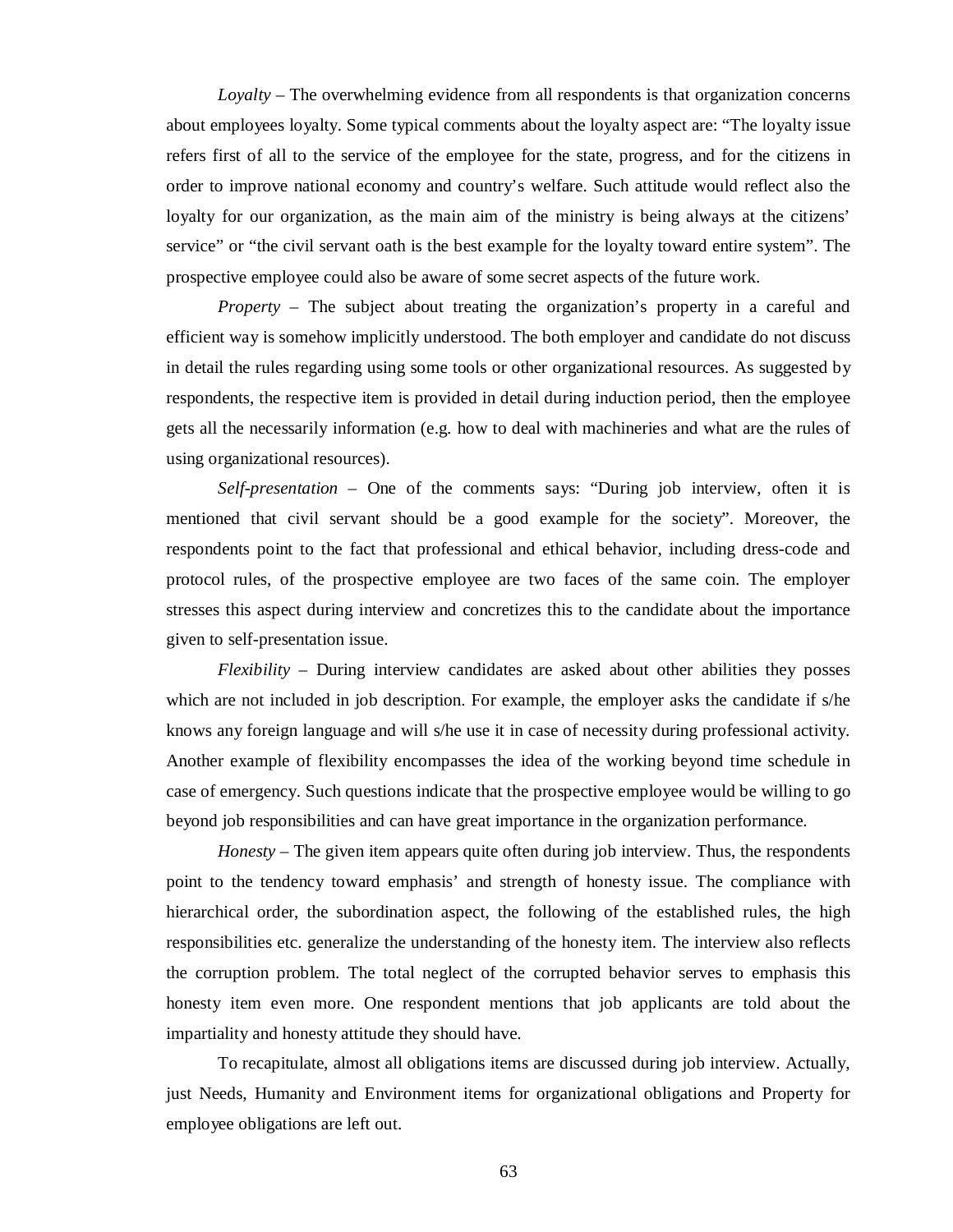Table 4. *Organizational obligations*

| Sample of<br>documents | Training | Fairness | <b>Needs</b> | Consult | Discretion | Humanity | Recognition | Environment | Justice | Pay    | <b>Benefits</b> | Security |
|------------------------|----------|----------|--------------|---------|------------|----------|-------------|-------------|---------|--------|-----------------|----------|
| Job                    |          | $^{+}$   |              | $+$     |            |          |             |             | $^{+}$  |        |                 |          |
| advertisement          |          |          |              | partly  |            |          |             |             |         |        |                 |          |
| Job                    |          |          |              |         | $+$        |          |             |             |         |        |                 |          |
| description            | partly   |          |              | partly  |            |          |             | partly      |         |        |                 |          |
| Job interview          | $+$      | $^{+}$   |              | $+$     | $+$        |          | $^{+}$      |             | $^{+}$  | $^{+}$ | $^{+}$          | $+$      |
|                        |          |          |              |         | partly     |          |             |             |         |        |                 |          |

| Sample of<br>documents | Hours | <b>Work</b> | Honesty | Loyalty | Propert | šen<br>ation<br>repro<br>Self- | Flexibility |
|------------------------|-------|-------------|---------|---------|---------|--------------------------------|-------------|
| Job ad                 |       | $^{+}$      | $^{+}$  |         |         |                                |             |
| Job<br>description     |       | $^+$        | $^+$    |         |         |                                |             |
| Interview              | +     | $^{+}$      | $^{+}$  |         |         |                                |             |

To sum up, in current section, I search for elements of the psychological contract in the recruitment material by applying content analysis. Their indicators are also presented briefly in the tables put in Appendix 6a and respectively Appendix 7b as well as the way they are reproduced from the sample's sources messages. The research sample involves two types of documents and an interview method. In the sample of documents I include job advertisements and job description. Then, I conduct an interview in order to withdraw data from interview procedure made with potential candidates for a vacant job. In the analysis, the organizational/employee variables are entered in Table below. Identified obligations receive "+" attribute and in case of its absence -"-". This permits an examination of the variables in terms of their inclusiveness in given documents.

#### **4.3. Relational vs transactional components of the psychological contract**

Once the psychological contract elements are identified, the investigation into what type they are nearly to develop more is further analyzed. The literature review differentiates between two types of the psychological contract. Most researchers treat the two dimensions as a continuum by developing a more transactional contract or a more relational one. The transactional type mostly specifies the rate of payment related to the job service. The relational type is more about loyalty, trust and interpersonal exchange (Rousseau, 1990). Appendix 8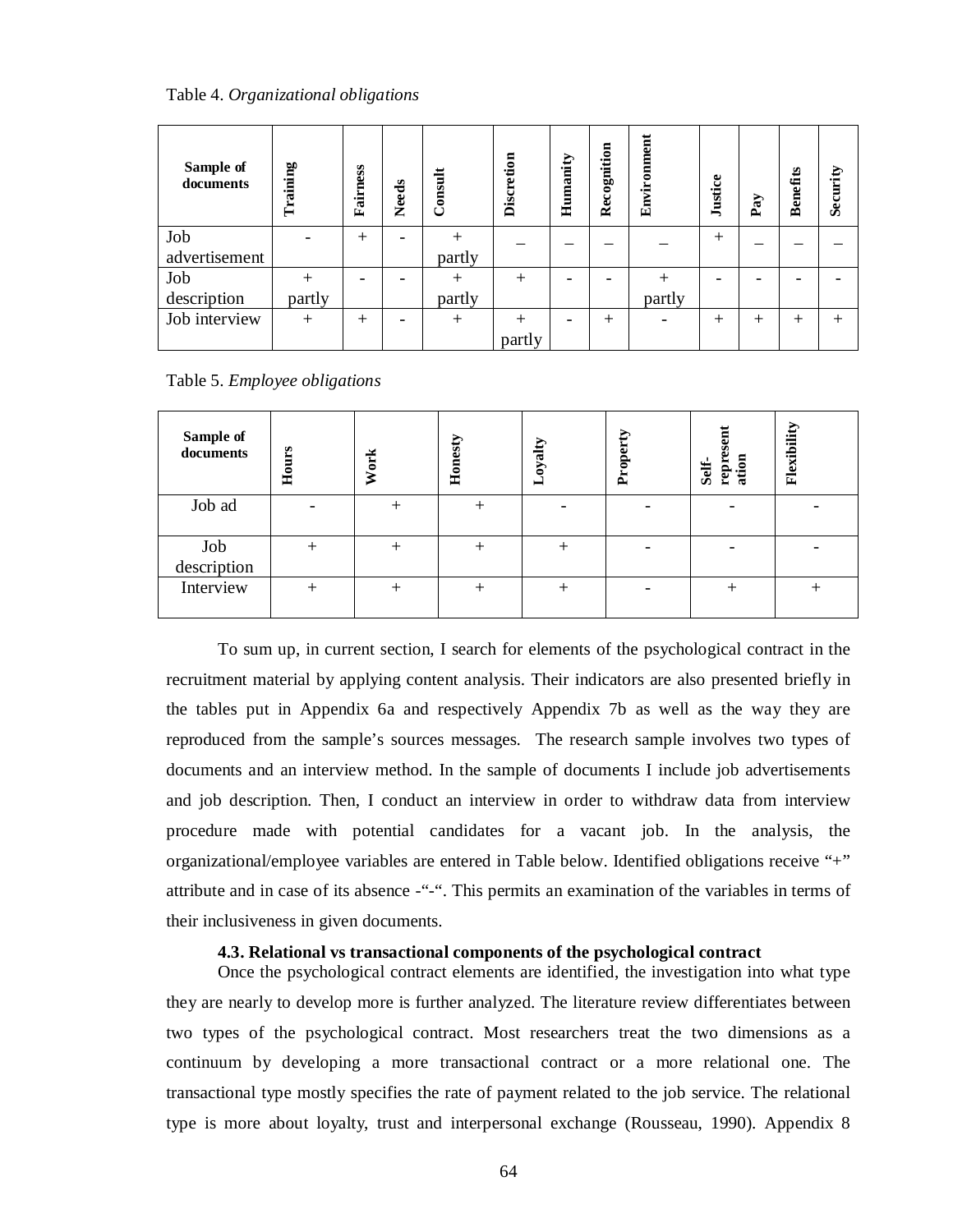(operationalization section of the methodology chapter) explores the tendency of each obligation in transactional or relational dimension.

Qualitative data addressing organizational and employee obligations stated in *job advertisements*, reveal a number of indicators which reflect their presence in these messages. The most withdrawn from the texts and then marked in the Table No. 4 are: fairness, consult and justice. Respectively in Table No.5 they are: work and honesty. However, job advertisements contain these indicators in a vague mode due to lack of information.

Further, the indicators identified in the sample of *job description* are the following: training, consult discretion and environment for organizational obligations and respectively hours, work, honesty and loyalty for employee obligations.

The employment *interview* covers more items in general and those relational in particular. Accordingly, during an interview both parties discuss such relational components as: security, honesty, self-presentation and flexibility. Thus, both transactional and relational elements could be identified at the current stage of the R&S process. Table No. 6 presents the results of the type analysis.

| Organiza<br>tional<br>obligations | Type         | ್ದರ<br>dol<br>D | descrip<br>tion<br>dol | Intervi<br>δõ | Employee<br>obligations | Type         | dol<br>D<br>್ದರ | Job<br>descripti<br>on | ٠H<br>Inter<br>ិច |
|-----------------------------------|--------------|-----------------|------------------------|---------------|-------------------------|--------------|-----------------|------------------------|-------------------|
| Training                          | R            |                 | $R+$                   | $R+$          | Hours                   | T            |                 | $T+$                   | $T+$              |
| Fairness                          | T            | $T+$            |                        | $T+$          | Work                    | T            | $T+$            | T+                     | $T+$              |
| Needs                             | $\mathbb{R}$ |                 |                        |               | Honesty                 | $\mathbb{R}$ | $R+$            | $R+$                   | $R+$              |
| Consult                           | T            | $T+$            | T+                     | $T+$          | Loyalty                 | R            |                 | $R+$                   | $R+$              |
| Discretion                        | T            |                 | $T+$                   | $T+$          | Property                | T            |                 |                        |                   |
| Humanity                          | $\mathbb{R}$ |                 |                        |               | $Setf -$                | $\mathbb{R}$ |                 |                        | $R+$              |
|                                   |              |                 |                        |               | presentation            |              |                 |                        |                   |
| Recognition                       | T            |                 |                        | $T+$          | Flexibility             | $\mathbb{R}$ |                 |                        | $R+$              |
| Environment                       | T            |                 | $T+$                   |               |                         |              |                 |                        |                   |
| Justice                           | T            | $T+$            |                        | $T+$          |                         |              |                 |                        |                   |
| Pay                               | T            |                 |                        | $T+$          |                         |              |                 |                        |                   |
| Benefit                           | T            |                 |                        | $T+$          |                         |              |                 |                        |                   |
| Security                          | $\mathbb{R}$ |                 |                        | $R+$          |                         |              |                 |                        |                   |

Table No.6. Organizational/employee obligations and their types.

Overall, the picture reflects the elements each document can provide as well as a tendency to form a particular type of contract.

Examining the table above, we can see that there is clear difference between documents and interview. Job advertisement includes more transactional character reflected by fairness, consult, justice, work and honesty. I stress the point that consult indicator in the job advertisements reflect only those issues which are related directly to job activity and consequently stress more the transactional nature of the given item. Finally, it is interesting to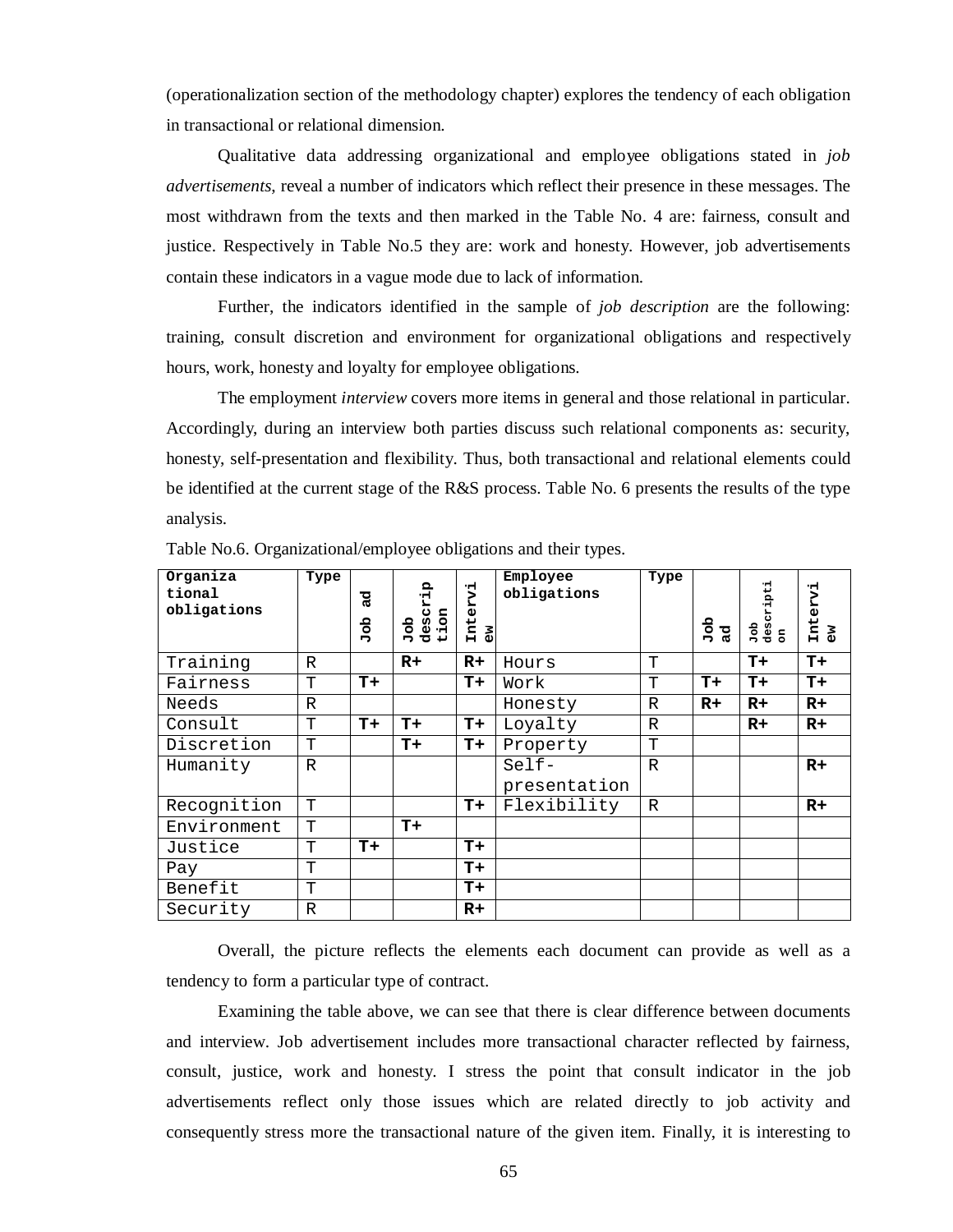notice that transactional contract should encompass monetary aspects; however job advertisements do not communicate any information on the payment rate. Thus, the data here suggests that the job advertisements mostly meet obligations with the transactional character. They include specific elements of the psychological contract by pointing to the details of the organization and the job responsibilities. These elements include the organization profile, detailed job tasks, detailed criteria of eligibility and strict educational background. Job advertisements appear to reflect an authoritative way of recruiting as none of the organizational obligations is being depicted. Nevertheless, job advertisements are likely to develop a transactional psychological contract.

Examining the differences with job advertisements, job descriptions contain more sites in terms of the both organizational and employee obligations. Job descriptions are more likely to provide a certain type of the psychological contract. The found elements are: training, consult, discretion, environment, hours, work, honesty, loyalty. Honesty and loyalty are characteristics of the relational aspects, but transactional ones prevail consistently.

The third focus of identifying indicators is employees' responses to organizational/employee discussion which occur during a selection interview. In this study, I use a semi-structured interview with the persons who are directly involved in the R&S procedure. However the results show that the interview stage tends to encapsulate both the transactional and relational components. It is interesting to notice, however, that the employee obligations refer more to the transaction aspects, leaving out the *Needs* and *Humanity* issues. As for the employee obligations, the respondents stress more the relational elements such as *Honesty, Loyalty, Selfpresentation* and *Flexibility*.

To summarize, the psychological contract tends to be incomplete only by the documentary analysis. Neither job advertisements nor job descriptions can initially spell out all the details of a prospective employment relationship. Indeed, it is impractical to expect that each source would provide all the relevant details regarding job vacancy. Moreover, I argue that they can effectively encompass the most essential features and in total to form an accurate overview of the vacant position. That is to say, by filling in the blanks along the way during the R&S process, both the employer and job applicant can come to have consistent understanding in terms of organizational and employee obligations. In essence, these obligations morph into the psychological contract, necessitating attention to their complete communication and their accuracy as well. Primary sources of information shape a transactional psychological contract such as job advertisements and job descriptions. Interview stage conveys both transactional and relational aspects. Likewise, a job candidate can develop a complete and more realistic psychological contract which includes both relational and transactional components.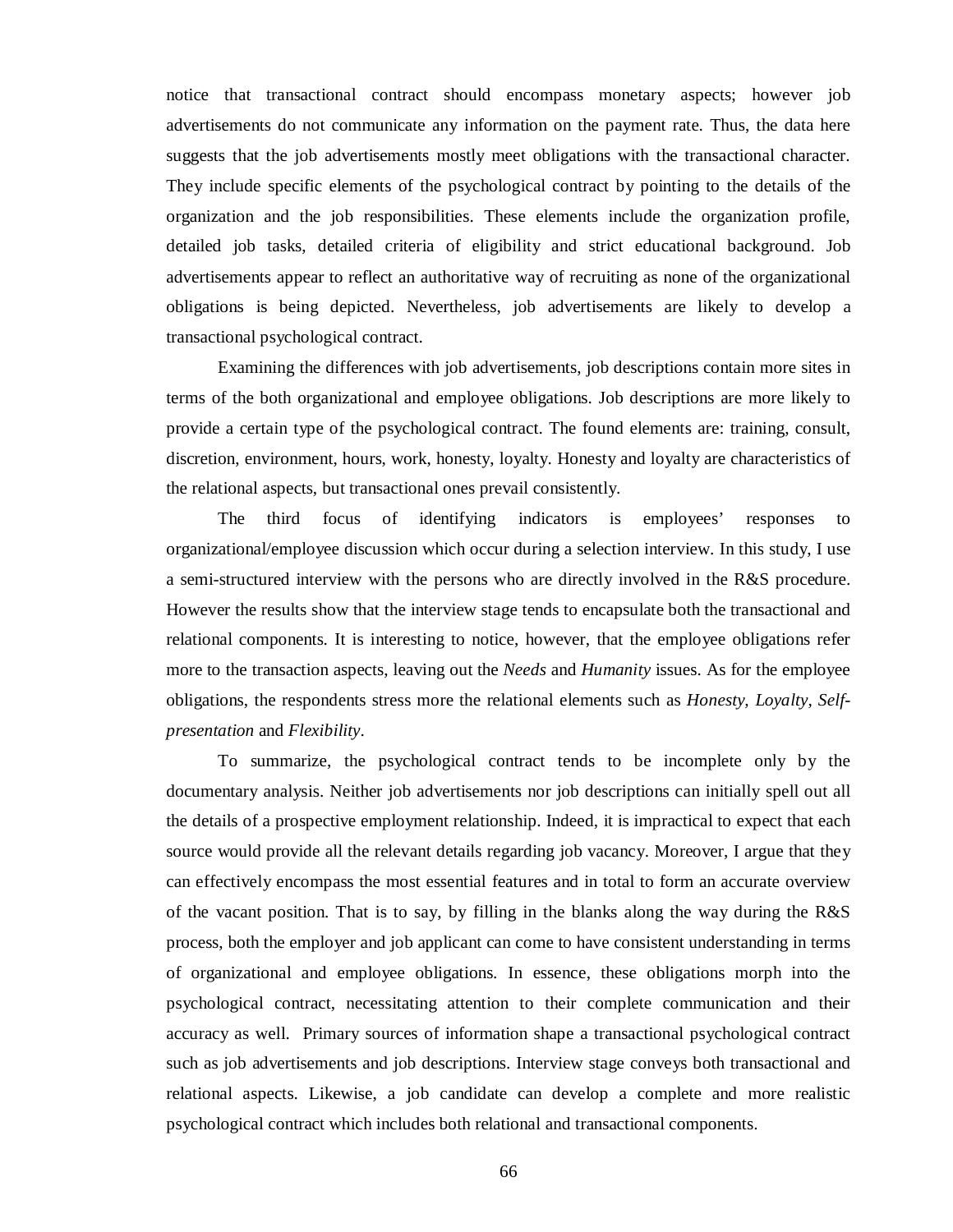## **4.4. The legislation and organizational context**

*The role of The State in modernization of the public administration* 

In Moldova, governmental reforms started at the very beginning of 1990s with the goal to introduce the democracy principles and enhance the capacity of the public administration system. As such, Pubic Administration Reform is a continuous process bringing evolution to all public life domains which started after the inheriting independence in 1991. As a new state, RM faced with enormous challenges. It is known that the public administration performance determines, with no doubt, the evolutions in economy, local and regional development, social aspects, etc. Thus, a strategic and systematic approach to the public administration reform was re-launched at the beginning of 2004, when it was proposed for debates and then adopted as a comprehensive strategy regarding accelerating the process of reformation. Hence, the Government acknowledged the requirements for the public administration reform and adopted in 2005. It was through the Governmental Decision No. 1402, dated 30 December, 2005, the Strategy for Central Public Administration. Its main goal was oriented toward identifying necessary measures for assuring a modern central public administration and increasing its capacity. The public Service Management was the main target of the reformation process. Acts such as the Law regarding the Public Function and Civil Servant status, the Law on Code of ethics of Moldovan civil servant, the Law regarding conflict of interests, the Law on Remuneration of Civil Servants etc. have been recently revised/adopted. However, the Government's intention to reform the system of the public service is continuing till nowadays.

An essential element in a central public administration reform of RM is an attempt for professionalization of the public administration. The development and implementation of an appropriate mechanism of recruiting and selection of public servants acquires a particular interest. The legislation regarding the conditions and rules of the R&S had to be revised and adjusted to new requirements and standards. In this respect, the requirements have been changed as well as the understanding of employment relationship. Each sector carries particular features in regulation of the employment relationship. Specific documents come to shape the expectations of those who want to enter a new profession. In fact, the legislation and other internal documents clearly delineate the general aspects in terms of roles and responsibilities of a certain profession. Thus, a significant constituent in the formation of the psychological contract at the R&S stage, along with the job advertisement and job description, lies in already stipulated terms, concepts and conditions of the existed legislative framework. Hence, in this part of the study identifying the elements of the psychological contract I examine the proceeding of the document analysis of legal acts. Four legal acts and one internal regulation come to answer the third research subquestion: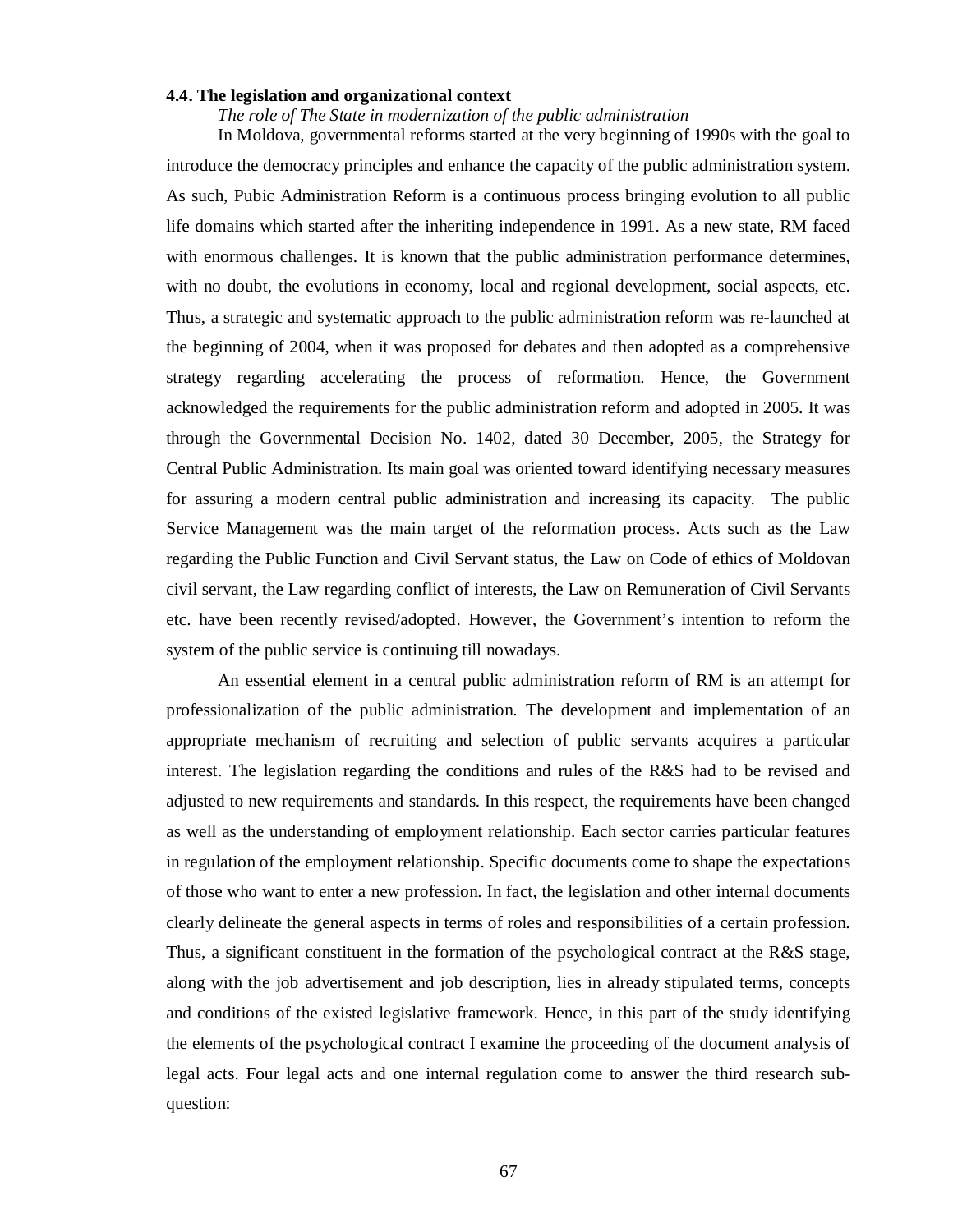## *What are the specific elements forming the content of the psychological contract in terms of legislational and organizational contexts?*

At the beginning, in order to understand better the status of the analyzed function, its definition would be appropriate to present. According to the Law No.158 regarding the Civil Servant Status (Art. 2), a civil servant is a person who is appointed to a public function. The same article gives the notion for public function - as all tasks and obligations stated by the law for achieving the public power prerogatives. Thus, in order to identify specific elements which can form the content of the psychological contract of a prospective civil servant, I search for both organizational and employee obligations in a given document as well as in the other following legal acts: the Law on Code of Ethics of Moldovan civil servant, the Law on Remuneration of Civil Servants and the Internal Regulation of the Ministry of Finance of RM.

Civil servants benefit from a set of rights in political, economic and social settings, stipulated by the law. These rights, which are in fact employer obligations, reflect a general, impersonal and unilateral dimension of the function and are directed to all civil servants. Then they are the same for each person who has a civil servant status. (Preda, 1992 :118).

However organizational obligations are not stipulated as such in the legal documents. But, for example, on seeking to fulfill employee obligations, an individual tries to figure out what s/he can take (pay, level of responsibility) as a return to what s/he gives(Employee obligations). Likewise, the employee holds expectations of what to give and what it expects to receive in return (Herriot et al, 1997). As civil servants rights are presented in response to their obligations, the word "rights" can mirror the meaning of the word "obligations" for the other party. Thus, it comes feasible to argue that civil servant's rights may be integral for analyzing the organizational obligations. Further, the analysis of each indicator of the organizational obligations is delivered.

*Training* – Legislation highlights both induction and continuous training within the organization. Art.36 of the Concept (Annex to the Law No.158) clearly stipulates the procedure on induction training. According to it, the mentor has following responsibilities:

a) to guide the work of the newcomer during the period of probation;

b) to get familiar with the organizational culture of the public authority;

c) to provide information on the position held;

d) to assist junior public civil servant in identifying the most effective ways of achieving tasks, and solving problems;

e) to oversee the implementation of the job tasks by junior public civil servant;

f) to identify training gaps of junior public civil servant and propose direct and driver service to human resources issues training internal and external to it.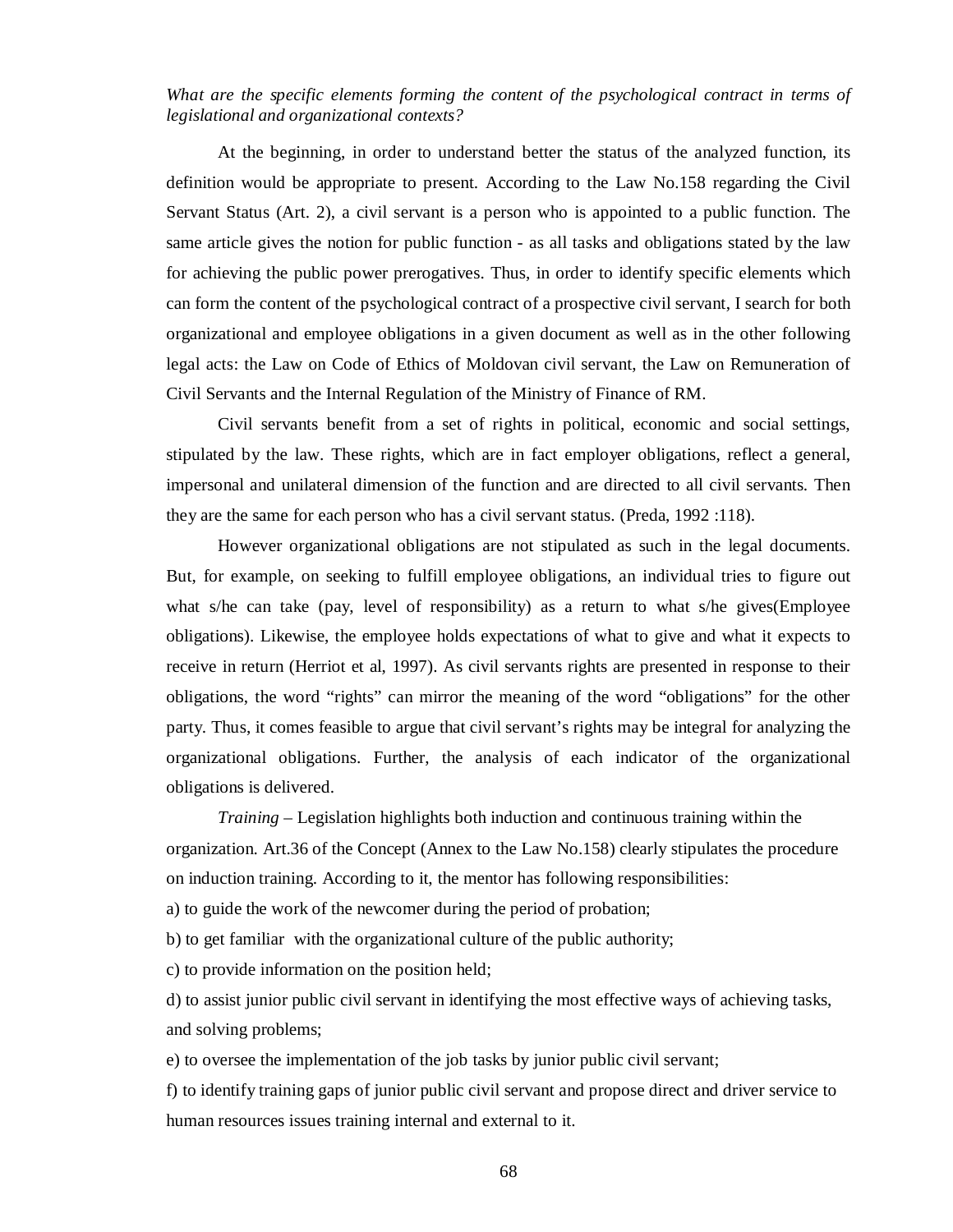Such detailed description of the mentor roles shows the provision of a properly induction by the organization. Along with induction a well established training system is also provided.

An effective training and development system must take a long-term view of the organizational needs and it must focus on the developing the talent currently available in the workforce in order to meet those needs (Art. 37 of the Law No.158). Training development system helped employees focus on their goals, skills and behaviors, so the greatest impact on performance would be achieved. In this respect the system takes a continuous commitment toward training issue. The Law No.158(Art.37) stipulates that civil servant has to follow average training hours per year(40- annually and 72 once in three years). With no doubt, the role of a civil servant is not a simple and easy task. The various responsibilities can be met only if a special training, a high level of knowledge accumulation through the use of the theory and practice of the public administration are applied. A continuous improvement of the professional level is a precondition for a successful fulfillment of public administrative activities and higher quality of public services. As such, the training system encompasses different forms of continuous trainings: from the short term courses up to the post university studies with two or three year duration. Thus, induction and continuous training are important aspects highlighted by the Law No.158, however, the rest of the documents do not contain any information regarding the *Training* indicator.

*Fairness* – One of the organizational commitments is treating all employees fairly. According to the legislation (Law No.158), the public authorities have to follow strict rules in such procedures as selection (Art.27-30), appraisal (Art. 34-36), promotion (Art.45), etc. The guidance related to different procedures reflects the fairness issue. The selection process has strict rules to assure fairness (Regulation on the Filling the Civil Service Vacancy through Competition, No. 201 dated 11.03.2009). Fairness of selection procedures signals the established strict rules of the organizing competition. For example, in order to assure equitable conditions for preparation, a concrete date for the applications deadline is established for every person – 20 days after the day of publication of the job announcement. Another indicator is that no evidence of discriminatory aspects is presented and the condition of the eligibility both general and specific, are applied to every candidate. Moreover, the same package of documents is requested from the jobseekers, and in a case of uncompleted package, the candidate is automatically excluded from competition.

The Law No.158 also stipulates the appraisal procedure clearly and in detail. All civil servants can follow and develop a career and respectively a promotion within organization. The Code of Ethics contains some elements of the fairness indicator as well as the Law on remuneration. Both documents stipulate implicitly that all measures regard to all civil servants;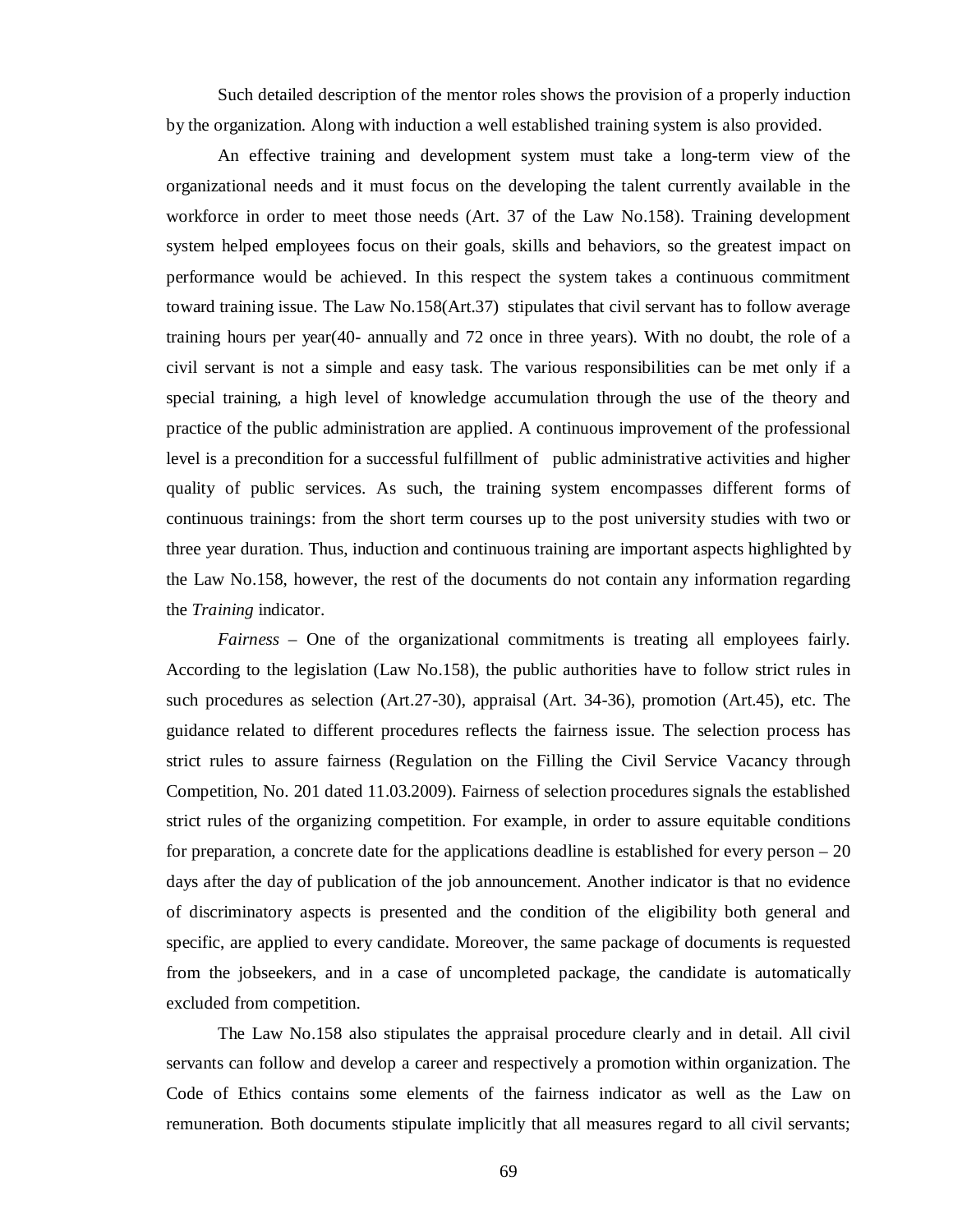however, internal regulation does not use it. To sum up, documentary analysis shows that the given texts ensure fairness of selection, appraisal and redundancy procedures in all studied legislative acts

*Needs* – No evidence for allowing the time off to meet personal or family needs exists in the legal acts. However, The Ministry Regulation clearly stipulates the situations regarding the personal matters and time off to meet them. For example, in order to attend a family wedding, the employee can take a paid day off. Regarding flexible working hours, the same Regulation of the organization stipulates the possibility of changing the work schedule in specific conditions (parent of a child up to 3 years, persons with invalid group, etc.),and makes reference to the Code of Labor of the RM.

*Consult* – The explicit description of rights and obligation of the civil servant points to the consult issue. The internal regulation of the ministry gives a comprehensive description of all activities the organization is in charge with. Another indicator is that the Law No.158 stipulates the acceptance of the employee in case of moving to another position or even location (Art. 50). However, these formulations are rather vague and too general for making an accurate assumption about the further consulting and communication with the employees on matters which affect them.

*Discretion* – The essential element in the right for carrier and some stability is the absence of political implication in the public administration as well as certain independence for the better function of the Civil Service. The legislation points to such values as the personal accomplishment, independence, individual attitude. These values in their turn bring about features such as the minimal control in way of doing the job. However, there are explicit systems of control to ensure compliance and there is no deviation from the norms (guidance and standards). Finally, these features have already oriented a well established mode of doing job, but they can give some freedom in way of doing it. However, this fact is very difficult to identify from the analysis of the given documents. Besides, the legal acts clearly stipulate the management issue in the public authorities. Thus, the public administration uses a top-down communication, authoritarian style, dependence on the superiors approach etc. These values then shape the organizational features such as: centralized, having tall vertical structures which are based on the traditional lines of command. As such, these facts are very much in accordance with the low discretion.

*Humanity* – The Law No.158 stipulates the protection mechanism of the civil servant. Thus Art.20 states that the civil servant is protected by the law in exercising his/her job responsibilities. The public authority has to provide security to its employees and their family members in case of frightens or violence due to their professional activity. The same article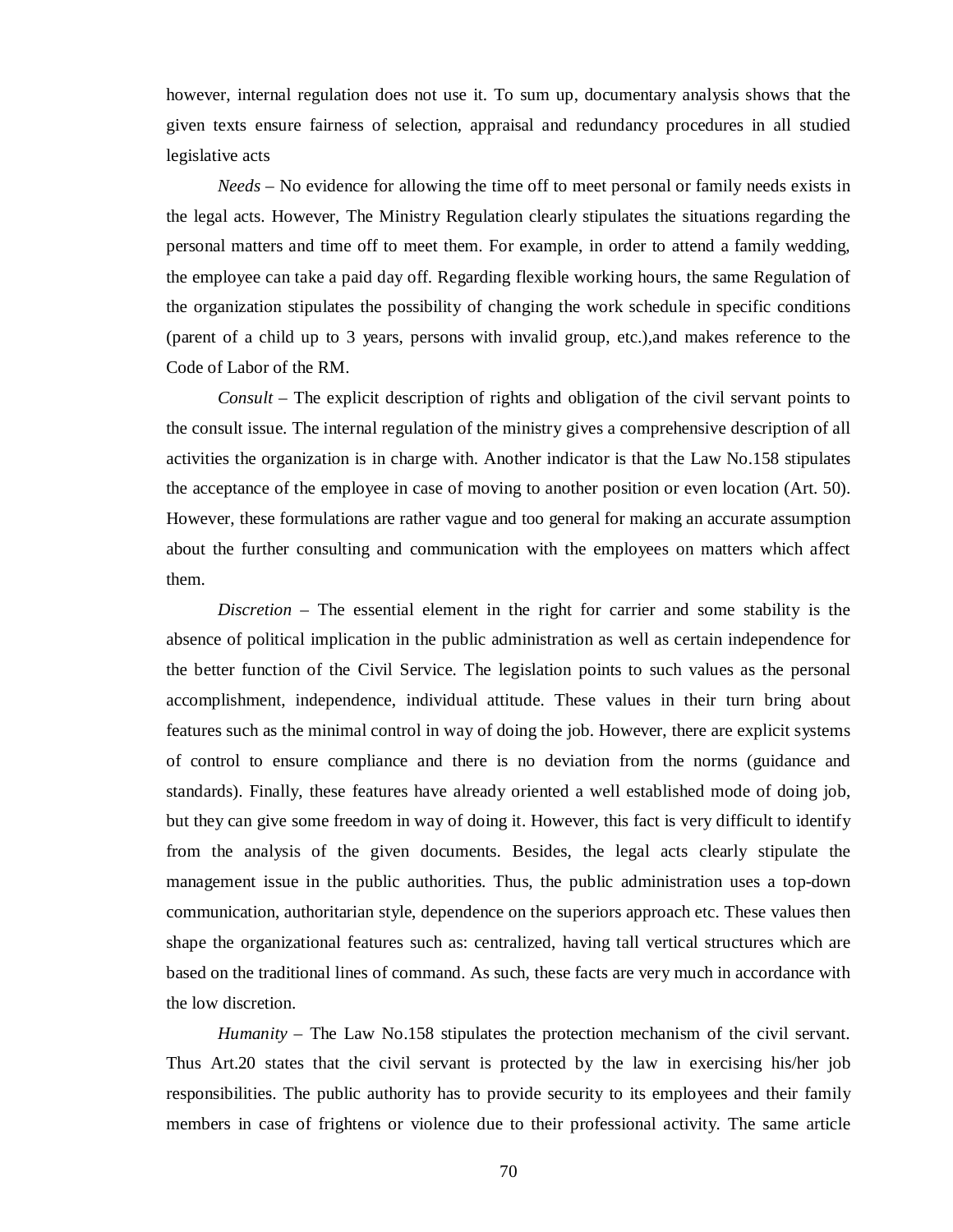points to the organizational engagement to compensate any material or moral loss during the exercising of the job tasks (Law. 158, art.21, p. (3)).

*Recognition* – The sample of documents provides both material and moral aspects of recognition issue.

First, in order to shape particular achievements in terms of commitment as well as duration of serving a public authority, the civil servants receive ranks and grade according to the legislation. The public functions are divided into three ranks: the first rank includes managers of public authorities, the second includes managers of units and officials of the local public administrations and the third rank includes other functions (Law No.158, art.33). In addition to the ranks, the law provides degrees and qualifications of the civil servant. The transfer of an employee from one grade to another is based on his/her qualification, contribution, certification work carried out as well as the experience in the public administration institutions. Such a classification points to a kind of recognition, as the public authority confers the employee with certain status among other employees.

Second, the Law No.158 promotes establishment of effective mechanisms of accordance rewards for the civil servants. As such, art. 40 stipulates that civil servant can receive recognition such as monetary reward, Honor Diploma, recognition and acknowledge from peers and superiors for an individual contribution to the organization etc. The Regulation of the Ministry comes to elucidate the details of the reward accordance for effective contribution in his/her activity.

Third, the right for career development also reflects recognition issue. The documents embody the mechanism of ascending the hierarchical structure of the organization. These promotions are based on the employee's merit. Also, the Law No.355, art. 25 regulate the mechanism to merit salary payment. The merit salary is paid on merit achievements and fairness principle.

Both legislative and organizational frameworks encompass issues regarding recognition item. They stipulate both the recognition for the special contribution (e.g. Honor Diploma) and long service (conferring grades in public administration system).

*Environment* – Art.14 (point d) of the Law No.158 states that civil servant is provided with appropriate workplace conditions as well as safety for the physical and psychological health.

*Justice* – Equality is the dominant value in identifying "Justice" item. Justice can be implicitly distinguished as the stated requirements in all legal and organizational acts concern the civil servants. None of the documents stipulates particular conditions which can highlight in detail the fairness and consistency in the application of rules and disciplinary procedures.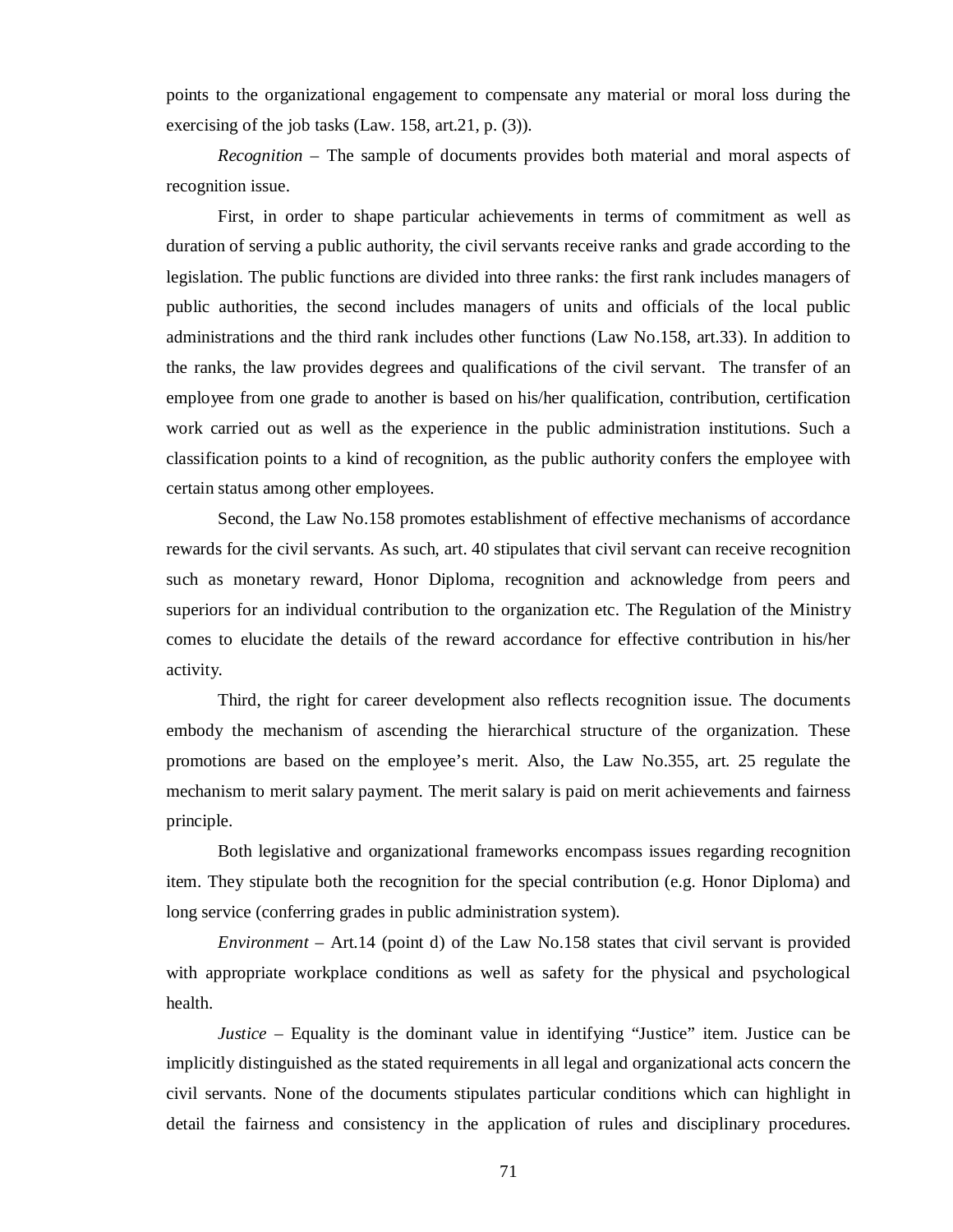However, general rules regarding breaking norms are calling to be applied to all employees, which implicitly points to the tendency of fairness of applying the established rules to all studied documents.

*Pay* - An important right of the public servant is the payment for the service. The retribution in civil service is made in accordance with the Law No.355 from 23.12.2005 regarding salary system in the public sector. It clearly stipulates the mechanism of payment for public servants, which in terms of significance and content, differs from those of an employee in the private sector. Moreover, in accordance with the positive outcomes, a civil servant has bonuses, a certain percent paid for experience in work, and other benefits stipulated by the law. These regulations give a right to equal pay and conditions for men and women doing equal work for a public authority. No evidence is observed for differential pay policies that allow any inequities in any aspects. The law No.158 also contains some general measures regarding payment of the civil servant.

*Benefits* – According to the Law No.158, civil servant benefits from vacation, medical or maternal leaves as well as social assurance rights such as in the case of the work incapacity, death, retirement etc in equitable mode. It clearly stipulates that the organizations offer various benefits according to the following strict rules. To obtain a complete picture of the fairness and consistency in the administration of the benefit system some examples are further provided:

- 1) The vacation period of the civil servant consists of 35 working days (Law No. 158, art.43). Thus, all public servants receive the same duration of their holidays.
- 2) The Law No. 158 stipulates some social guarantees for all civil servants: civil servant can receive material help for solving living and social issues (Art. 42 p. (1). However, such acts should meet legal requirements.
- 3) All civil servants have the same right regarding retirement benefits (Art.  $42$ , p.  $(2)$ ) etc.

All specifications concern all civil servants, this can be understood implicitly, as explicitly no document specifies that these regulations are applied regardless of such aspects as gender or ethnic differences.

*Security* – Being employed legally in a public function, the civil servant has the right to exercise his/her activity within the public authority. According to the legislation, a civil servant can not be suspended or revoked unless certain discipline rules are broken. Civil servant can not be transferred, except in particular cases, unless a similar in grade and salary position is proposed. Additionally, once a civil servant leaves the public system, he can return to the same or similar position with the same grades received during previous career in the public authority. All these factors point to a high security a civil servant has in an employment relationship and are present only in the Law No.158.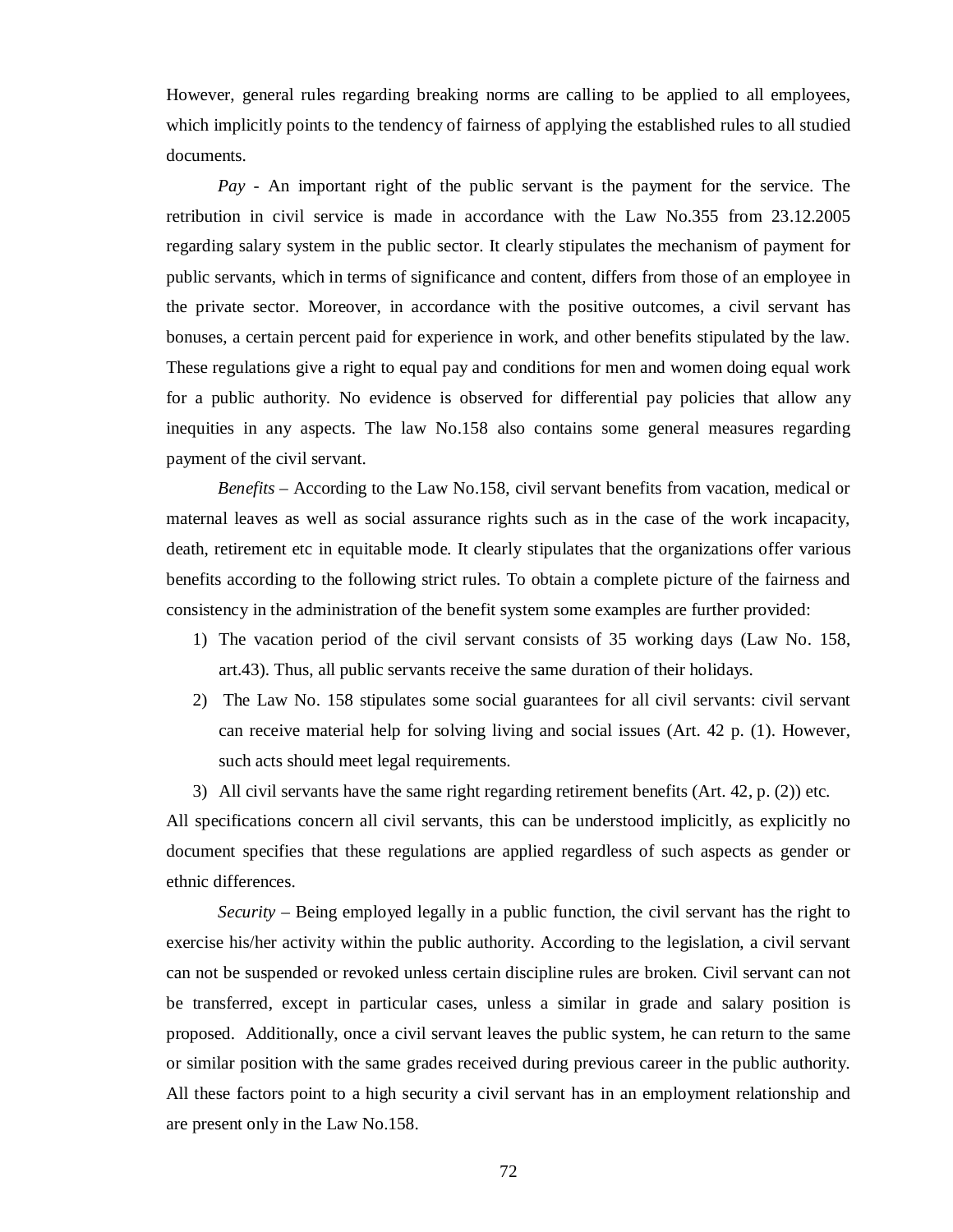Rights and obligations do not exist independently from each other, but in a closely interrelated relationship, as each comes at the response of the correlative obligation(s). The same is valid for the organizational and employee obligations as they tend to make a balance (Rousseau, 1990). However, I argue that obligations or duties of a public servant are crucial, because these actions trigger the public service quality. The obligations of the public servants concern the moral-volitional attitudinal and behavioral engagement aspects. In the legal literature different terms such as duties, tasks, and obligations of the civil servants are used. The Law No.158 operates with the "obligations of the civil servants" expression. Although the ethical aspect of the public employee is an inherent obligation, I consider that the given aspect is essential for the responsibility fulfillment. Therefore, the issue of ethics and its consequences deserve attention as it serves as an exemplar for the whole society. Moreover, the successful achievement of the state functions depends on the behavior of the public officials. The Code of Ethics (Law No.25 from 01.01.2009) comes to regulate and ensure a good function of a public authority, increases service quality and eliminates bureaucratic corruption in the public administration. In this respect I can directly link this expression to the employee obligations. Further the analysis of each obligation in part is delivered.

*Hours* – One of the Civil servants' duties is to come and leave work under work program. They are not allowed to leave from office without approval from the manager. The Law No.158, art 19 clearly stipulates working hours per day and week. In case of going into debit on flexi time a limit is established for extra working hours per year as well as the remuneration for overtime work. The law points to the duty of the organization to monitorize working hours for each employee in part. As such the hour's indicator reflects the schedule and the management of overtime job in case of its existence.

*Work* – The Law No.158 marks out some requirements on high quality of delivered work. The *Work* indicator is also underpinned by several articles in the Code of Ethics. All these measures foster the quality and quantity of the job done. As such the documents state that civil servants must perform their duty in terms of quality and quantity, with professionalism and fairness.

*Honesty* - Two documents define anticorruption measures regarding the civil servant activity. The Code of Ethics emphasizes the significance of an honest behavior. In accordance with it the document proclaims establishment of effective actions to exclude corruption attitude. Through this document, the Government comes closer to the problems of the prevention and elimination of the corruption. Regarding the leading managers' obligations, the managers of all levels have to promote ethical norms and to assure their fulfillment by their subordinates. Thus,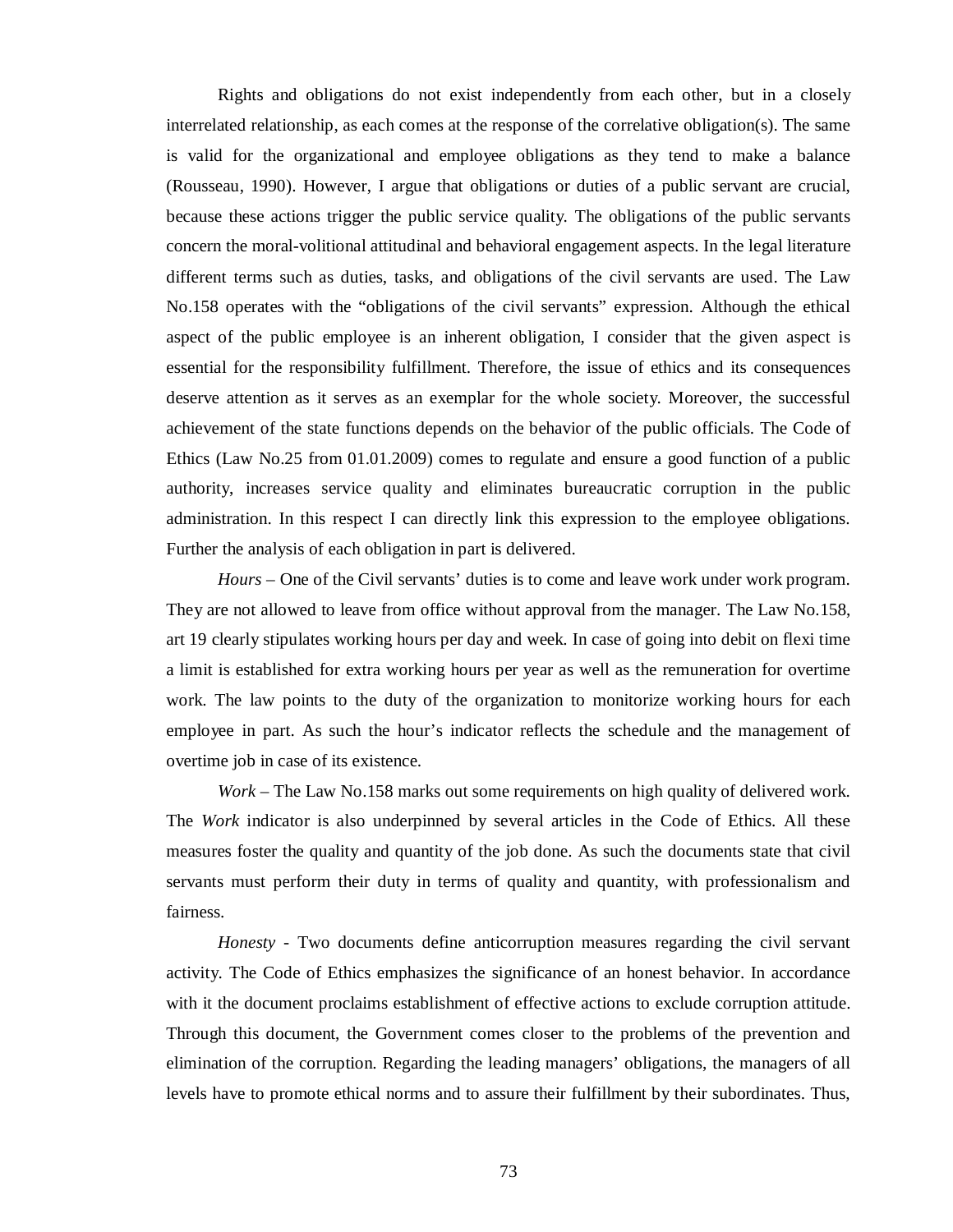equal treatment of the subordinates and avoiding any discriminatory criteria are mandatory in their activity (Code of ethics, Art.13). The Law No.158 also delivers anti corruption measures.

Art. 3 of Code of ethics states a that civil servant has to respect the Constitution of the Republic of Moldova, the legislation and international treaties to which Moldova is a party. In case of the received orders come in the contradiction with the rules of the conduct, he/she should communicate the top manager. Art.4 stipulates the obligation of the civil servant in terms of the impartiality, non-discriminatory and equitable manner without giving priority to particular persons. He/she must have a behavior based on the respect and fairness toward society and managers, colleagues and subordinates.

*Loyalty* – Both Law regarding Civil Servant Status and Code of Ethics provide requirements for loyalty of the employee towards system, institution and organization. For instance, art. 7 of Code of Ethics stipulates the importance of the loyalty principle. According to it, civil servant is obliged to serve in a good faith to the public authority in which he/she operates, as well as the legitimate interests of the citizens. The Law No. 158 uses the same interpretation to make accent on the loyalty issue.

*Property* - The Code of Ethics claims that the civil servant's obligation is to assure the security of the public property and to avoid any prejudice of it. The use of resources has to be directed exclusively toward the fulfillment of the public function responsibility. The efficient use of the public financial resources is mandatory. The same requirements are found in the Law No.158

*Self presentation* – The Code of Ethics envisages principles of civil servant conduct, ensuring, in particular, principles of legality, impartiality, independency and professionalism (Art.2).Mentioned principles the code transforms in obligations, because the following articles specify in detail their predestination by using the expression "civil servant is obliged". Art.10, for example, stipulates that civil servant should represent the organizations at different national and international events and s/he should be guided by the protocol rules. As such, I consider that the Code of Ethics regulates some features of the self representation indicator.

*Flexibility* – In terms of flexibility the studied text encourages active participation by involving creativeness and initiative, with special attention to follow the orders of the top managers. However, specifications to the attempt and tendency of the civil servants to go beyond the job descriptions responsibilities are nearly absent in the given acts.

To obtain a complete picture of both organizational and employee obligations reflected by the given documents a table which provides content analysis of these obligations follows.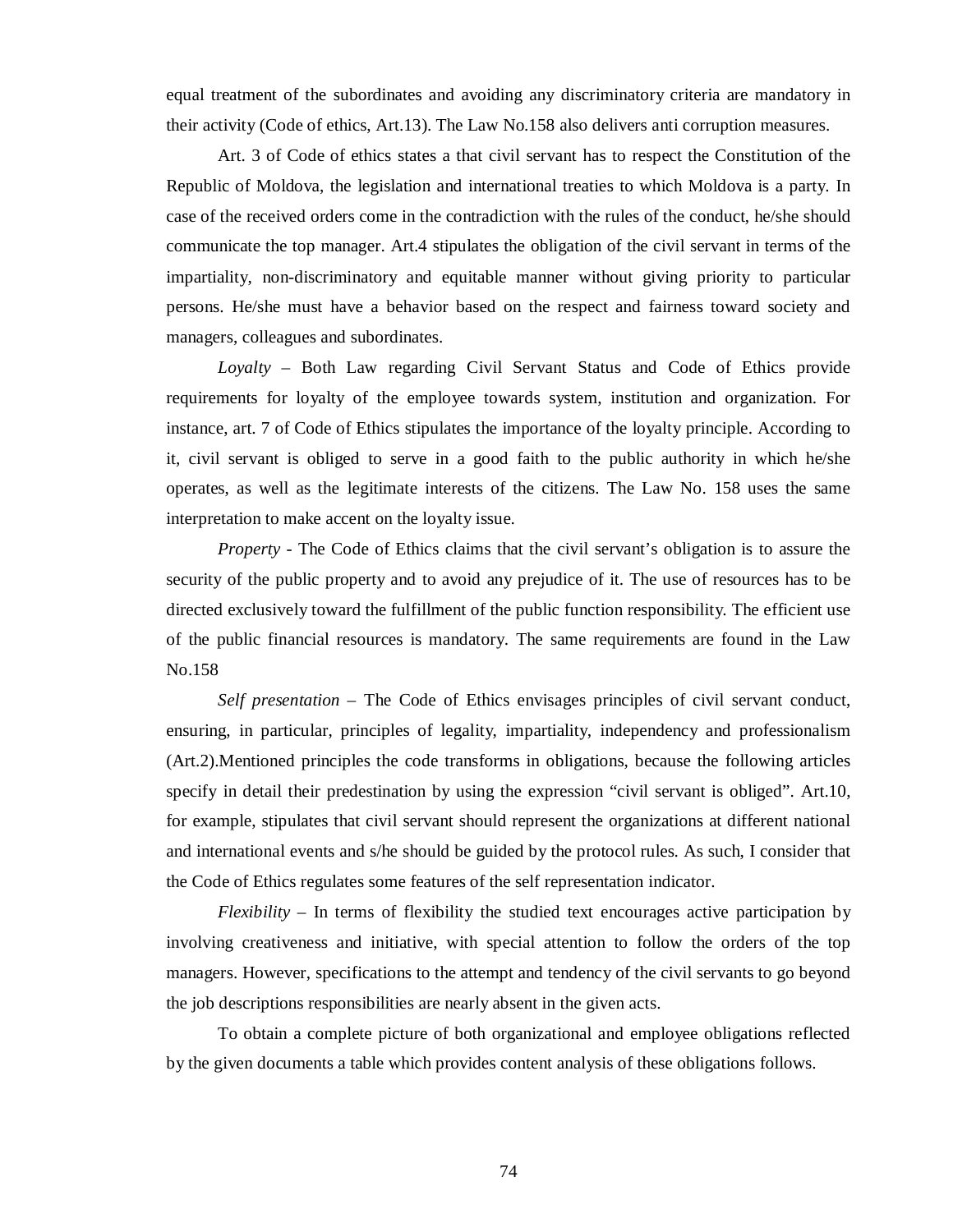| Content of the<br>psychological<br>contract | Indicators        | Exist/do not<br>exist | The Law<br>regarding<br>Status of the<br>Civil Servant<br>No.158 | The Code of<br>Ethics | The Law on<br>Remuneration | The Internal<br>Regulations |
|---------------------------------------------|-------------------|-----------------------|------------------------------------------------------------------|-----------------------|----------------------------|-----------------------------|
|                                             | Training          | Yes                   | Yes                                                              |                       |                            |                             |
|                                             | Fairness          | Yes                   | Yes                                                              |                       |                            |                             |
|                                             | Needs             |                       |                                                                  |                       |                            | Yes                         |
|                                             | Consult           | Yes                   | Yes(partly)                                                      |                       |                            | Yes                         |
|                                             | Discretion        |                       |                                                                  |                       |                            |                             |
|                                             | Humanity          | Yes                   | Yes                                                              |                       |                            |                             |
| Organizational                              | Recognition       | Yes                   | Yes                                                              |                       | Yes                        | Yes                         |
| obligations                                 | Environment       | Yes                   | <b>Yes</b>                                                       |                       |                            |                             |
|                                             | Comments:         | (partly)              | (partly)                                                         |                       |                            |                             |
|                                             | Justice           | Yes                   | Yes                                                              | Yes                   | Yes                        |                             |
|                                             | Comments:         | (implicitly)          | (implicitly)                                                     | (implicitly)          | (implicitly)               |                             |
|                                             | Pay               | Yes                   | Yes                                                              |                       | Yes                        |                             |
|                                             | <b>Benefits</b>   | Yes                   | Yes                                                              |                       | Yes                        |                             |
|                                             | Security          | Yes                   | Yes                                                              |                       |                            |                             |
|                                             | Hours             | Yes                   | Yes                                                              |                       |                            |                             |
|                                             | Work              | Yes                   | Yes                                                              | Yes                   |                            |                             |
|                                             | Honesty           | Yes                   | Yes                                                              | Yes                   |                            |                             |
| Employee<br>obligations                     | Loyalty           | Yes                   | Yes                                                              | Yes                   |                            |                             |
|                                             | Property          | Yes                   | Yes                                                              | Yes                   |                            |                             |
|                                             | Self presentation | Yes                   |                                                                  | Yes                   |                            |                             |
|                                             | Flexibility       |                       |                                                                  |                       |                            |                             |

**Table 7. The content analysis of the legal and organizational acts** 

As regards to the organizational and employee obligations and their degree of presence in the given legal and organizational acts, the obligations are described in detail in the studied documents. Some of the documents prescribe the more general aspects (Law No.158), others concentrate on the particular issues such as the Law on remuneration in the public system. The Code of Ethics also centers more on the ethical aspect of the civil servant activity. However, the sample does specify almost all obligations which stay at the formation of the psychological contract.

To conclude, this chapter provides the analysis results on identifying content elements of the psychological contract as well as their types in the recruitment material available for the job seekers. The investigation is centered on the particular specific organization – a public authority. The assumption that recruitment materials have a great impact on the formation of the psychological contract is made due to the amount and the mode in which the information about a vacancy is communicated.

As a part of this research which attempts to provide answers to the general research questions about the elements of the psychological contract derived by the job seekers from the R&S material, the documentary analysis is executed. The content analysis of the selected sample, related directly to R&S process as well as the legislative and organizational acts on this issue, is conducted according to the key concepts presented in the conceptual diagram operationalized in the methodology chapter. Hence, the purpose to this chapter is to identify the important elements and interpret the findings in response to the general research question within the context of the theoretical framework.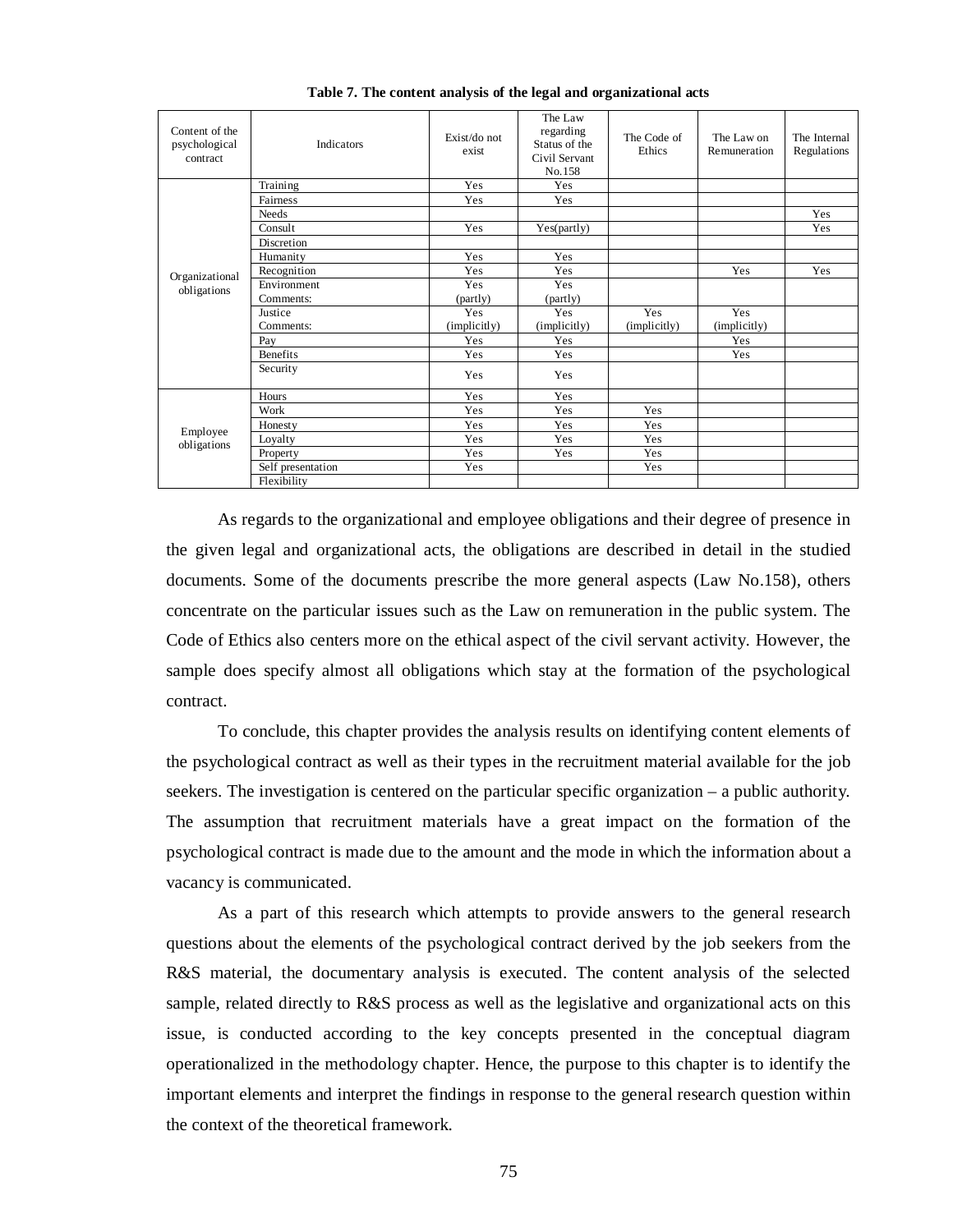### **Chapter 5. Discussions**

*This chapter analyzes the communication process between the prospective employee and the organization in terms of the psychological contract elements during the R&S phase. Specifically, I examine the psychological contract content. As the contract content consist of both the organizational and employee obligations (Herriot et al, 1997), their persistence in the recruitment material is crucial in order to form an accurate psychological contract for the future employee. Thus, I examine what the contract elements are possible to identify in the R&S phase by the job seekers. I argue that recruitment material can point the essential obligations to be carried by both parties. In addition, I expect that the specific statute of the profession as well as the image of the organization do complete the picture of the future job.* 

*Using a documentary analysis of the recruitment material from the public sector and a qualitative interview with the persons directly involved in the R&S mechanism, my finding suggests that there is a broad communication to the job seeker regarding the obligations that governs the employment relationship. I expect that such communication can cover the topic of the obligations for both parties. The bidirectional way by including both the organizational and employee obligations would facilitate the development of a positive psychological contract. However, I have found that the perceived organizational obligations at the initial stage (job advertisement) are almost absent in a comparison with the employee's ones, but for example in the midst of the R&S process (job description) the job applicant receive more information regarding the commitment of both parties. Furthermore, I have found that during employment interview stage the prospective candidate can form an accurate psychological contract by covering all the obligations using in their discussion the RJP approach. The legislative and organizational contexts also come to provide comprehensive information which has a great impact of the psychological contract formation. Overall, these findings provide initial empirical support for the development on a positive psychological contract in the employment relationship, which benefits both parties as well as positively influence the outcome of the R&S process within organization. Further conclusion on each research sub-question is delivered below.* 

### **5.1. Discussions for research sub-questions.**

1. The first sub-question of the study says: *what derived elements form the content of the psychological contract from the explicit recruitment material?*

The analysis of the psychological contract content is made in the light of the evidence that has been explored in the theoretical chapter. The dimensions cited by Herriot et al (1997) are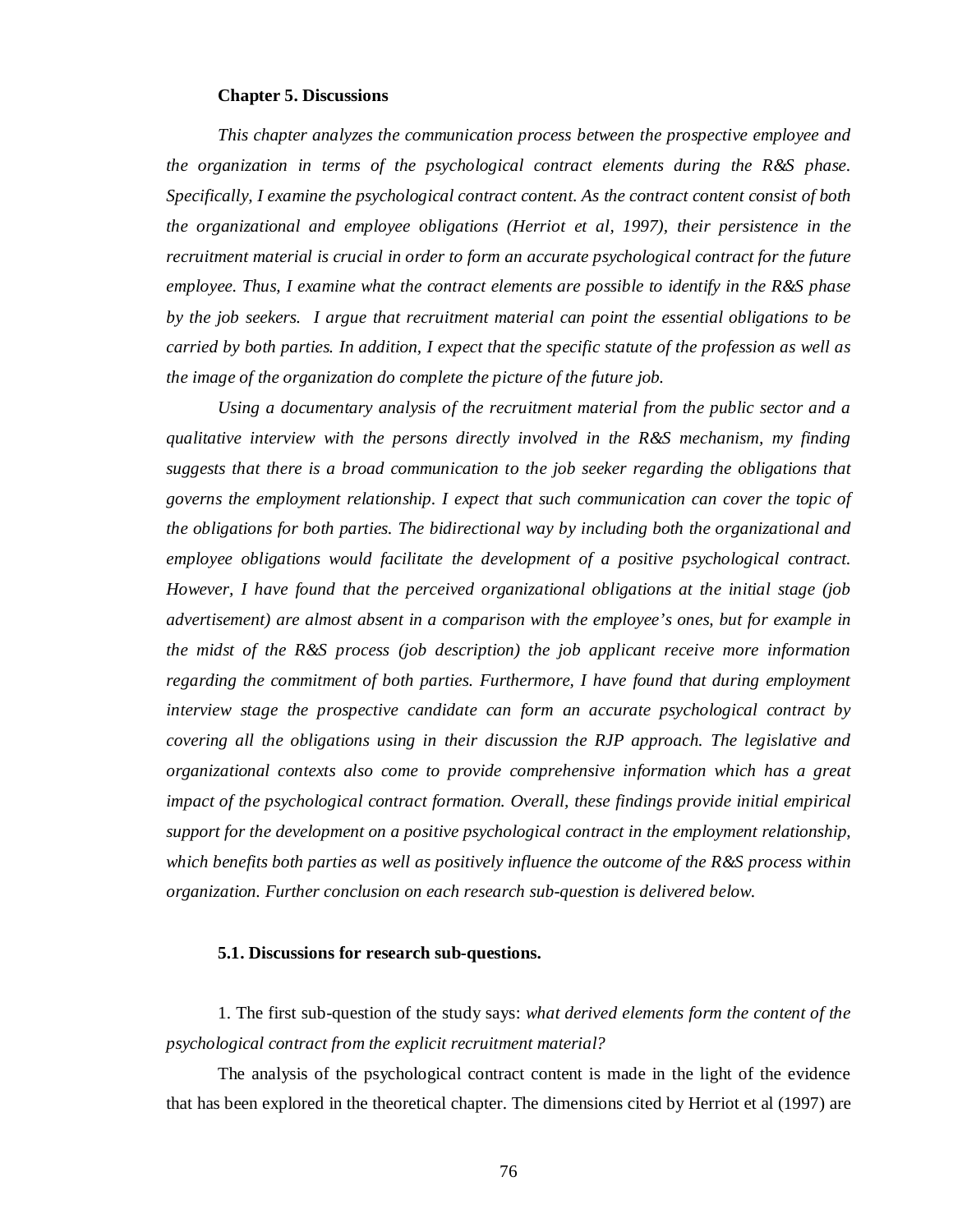used as an instrument to identify the organization and employee obligations. As such, two documents and a qualitative interview give the answer to the first sub-question.

Job advertisement – Rousseau's theory (1989) stresses the fact that obligations represent the essence of the psychological contract. The communication of the obligations comes from a variety of sources among which job advertisement is (Rousseau, 1995). The study of the job advertisement reveals that job seekers can form a certain opinion about future work and even start to form their psychological contract. Once they have read the job advertisement and made a decision to apply for the vacant job, they have already acknowledged some information about the employment relationship. Following the organizational/employee list of Herriot et al (1997), the study confirms that some obligations are present in the given text. The analyzed job advertisements include the following organizational obligations: fairness, consult and justice. However, I should mention that these items are either very vaguely communicated or job seekers can implicitly derive them from the text. Here, the involvement of the RJP approach is vital as, according to Breaugh and Billings (1988), it ensures realism in the relevance of the items. However, a job advertisement fails to provide clearly an overview of the organizational obligations. This lack could be explained by the authoritative attitude of the employer toward the job seekers. Hence, there are some theoretical explanations that can give an answer regarding some aspects. For instance, the job advertisements can contain the indirect references to payment (e.g. "competitive salary", "attractive salary plus benefits"), but rarely cite the explicit sums (Rafaeli, 2006). Thus, the payment item is not the crucial element of the job advertisement.

However the job advertisement seems to follow the structure specified in the theory by Gram and Bennet (1998:211). The structure includes a job title, description of the job and employment including location, experience, skills and qualifications required, and what actions the candidate should take. Experience, skills and background are the requirements more related to the employee obligations which mostly highlight the *Work* item. The job advertisements also contain *Honesty* indicators, but the rest of the items are totally absent.

To conclude, I should admit that a job advertisement can not include every aspect of the vacant position (the identified elements are reflected in Tables No. 4 and No. 5 from the data analysis chapter). On the other hand, Breaugh and Starke (2000) argue that the research in recruitment demonstrated that during the search process the job seekers frequently lack information about vacancy, job circumstances and organizational attributes. The lack of data may turn to a negative reaction from persons. It can signal either lack of interest in candidate or lack of professionalism (Breaugh, Starke, 2000). Both of the given explanations regarding lack of information are undesirable for any organization. Concerning information specification, it directly affects the formation of the psychological contract with the organization. General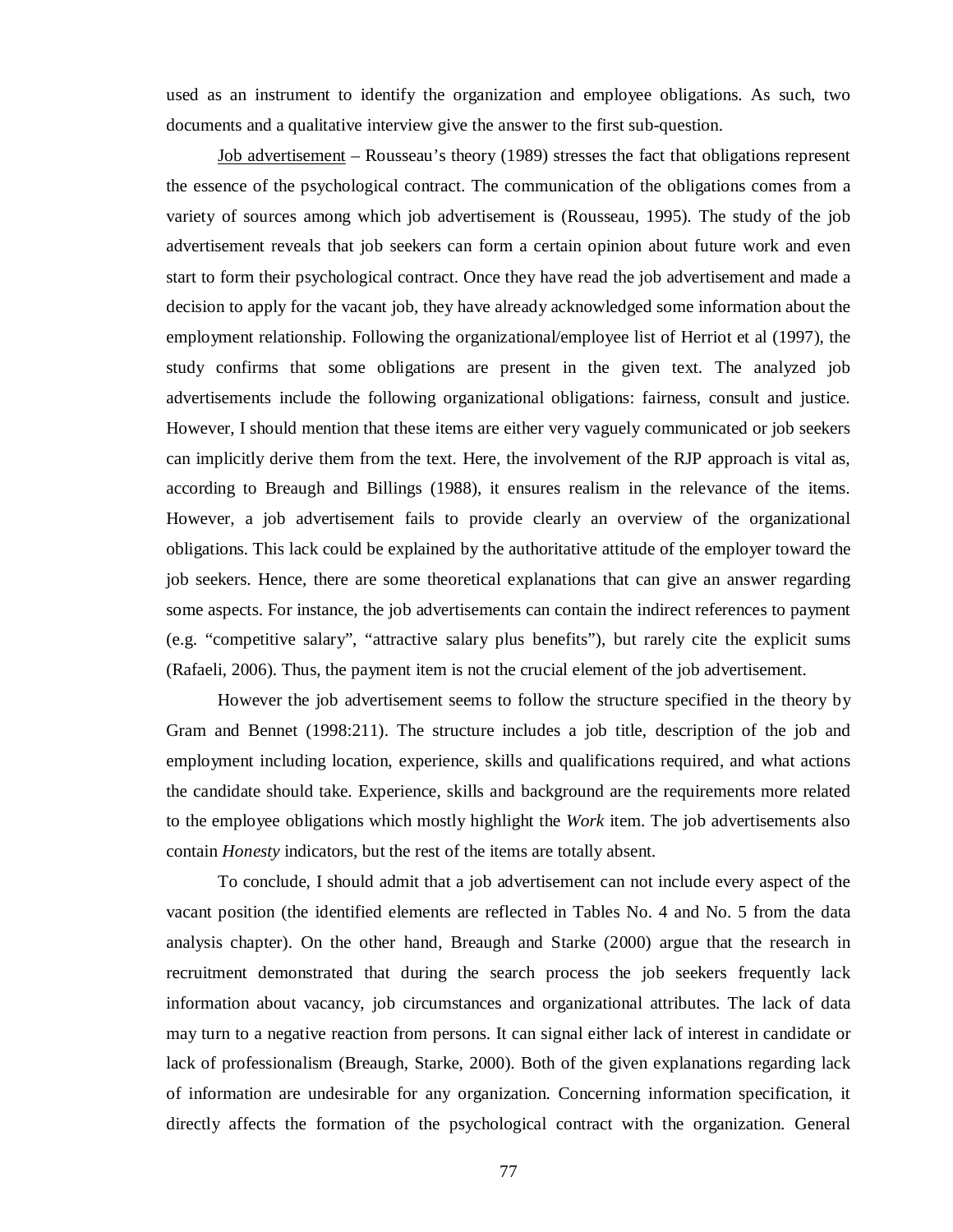information is frequently not enough to make a right decision making in respect of applying and then accepting the job. With no doubt, RJP is a useful tool in communicating the message. Breaugh and Starke(2000) stress that RJP is lowering job satisfactions, and consequently has a positive effect on turnover and effect. On contradictory, even if the employer tries to present realistic data, the information can be simply too vague and is not enough to provide a fairly, accurate view about the vacancy. Thus, the question states if the job candidate lacks specific information or lacks accuracy in the message. However, it is obvious that the job seekers may infer information from the job advertisement. Consequently, the given inferences stay at the foundation of their psychological contract. In this respect, a well-designed recruitment message seems to be essential in employing the most appropriate candidates. Thus, it may be benefic to take a closer look to the inclusiveness of more obligation items in order to form a more realistic expectation toward future job. Further, the next sample of documents is investigated.

Job description, according to theory, delivers information in order to formulate a job advertisement for an emerged vacant job. It contains a detailed specification by the organization of the work to be performed, the skills needed and the training required by the individual jobholder (Casio, 1991). Therefore, job description appears to be more informative than the message included in the employment advertisement. The practice proves this assumption. I could identify more obligation items specified in job description texts then in the ones from the job advertisements. The organizational obligations highlight *Training, Consultant Discussion* and *Environment* items. Note that *Training* and *Environment* indicators are the ones which are absent in the job advertisements. Thus, the job applicants can enrich their psychological contract in terms of the organizational obligations. The same tendency is observed with the employee obligations. Beyond *Work* and *Honesty* items, the job description explores *Hours, Discretion* and *Loyalty* indicators. Of course, this effect may influence the formation of the psychological contract, however many items are still not communicated at all. The documents leave out the following items: *Fairness, Needs, Humanity, Recognition, Justice, Pay Benefit* and *Security* for the organizational obligations and *Property, Self-representation* and *Flexibility* for the employee ones. As the set of obligations reflects future contributions to the exchange employment relationship (Coyle-Shapiro, Kessler, 2002), it is benefic to include almost all possible indicators in the job descriptions.

Interview is the last stage during R&S in which both parties can discuss openly their obligations. This is crucial due to the fact that "central to the workings of psychological contracts is the interplay between employee and employer obligations, their relative magnitude and contingent relations" (Rousseau, Tijoriwala, 1998:692). In the context of employment interview, the organization is communicating the mutual obligations to prospective employees. Using a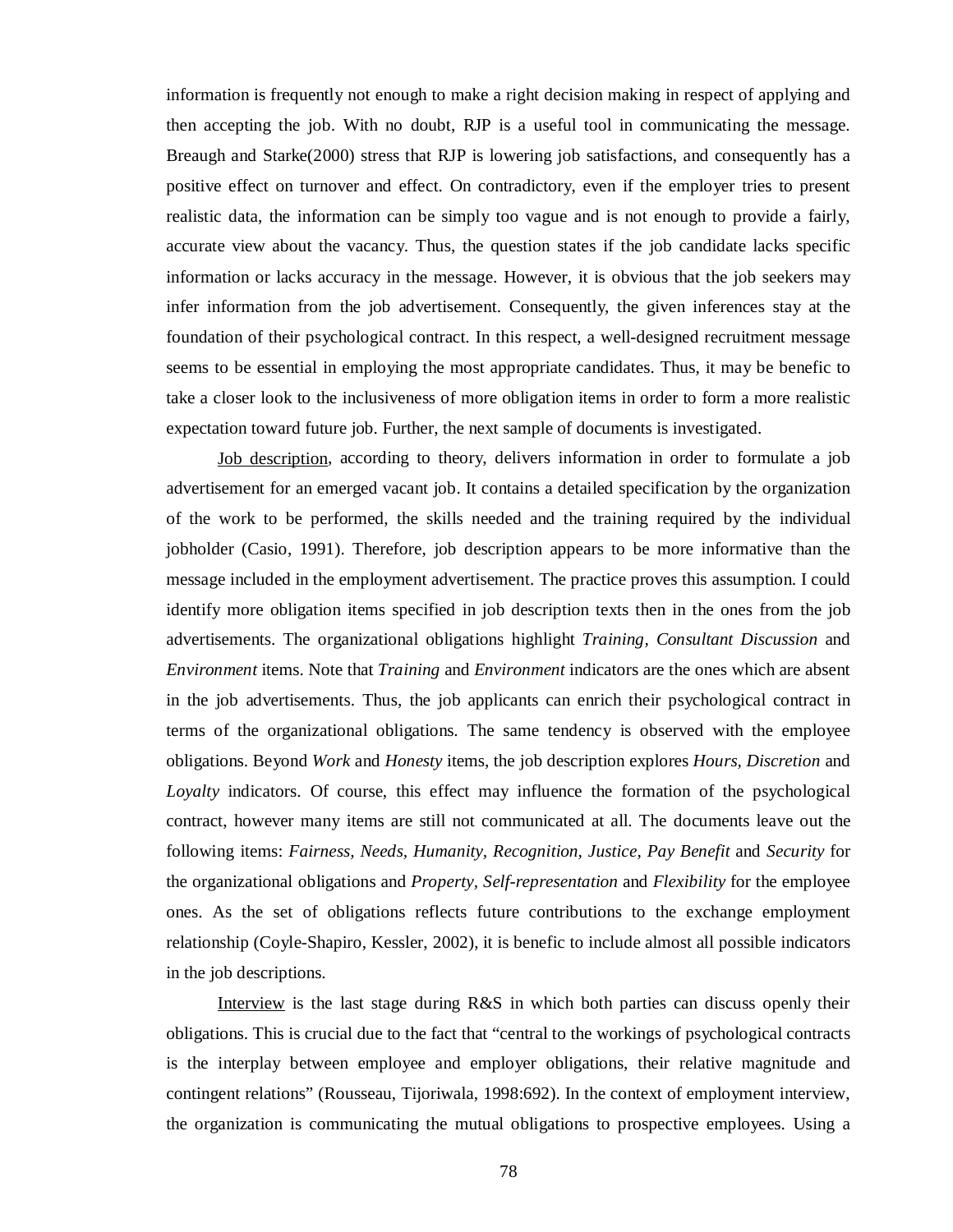two-way conversation between parties, as one of the RJP attributes (Breaugh, Billings, 1988) it leads to the development of the realistic expectations.

From the preceding discussion, I argue that the distinctive items of the psychological contract content provide the contract elements in an ascending mode. If the both parties discuss the list of obligations, then the content of the psychological contract tends to be complete. Therefore, in theory, the organizational and employee obligations form its content (Herriot et al, 1997).

I analyze the presence/absence of the obligations and conclude that almost the whole topic covers the interview stage. The tables of results (Table No.4 and No.5) differentiate between job advertisement, job description and employment interview stage. The results provide strong evidence in communicating the obligations to prospective employees. Specifically, employer does not communicate about *Needs*, *Humanity*, *Environment* and *Property* items. I argue that a lack of information about mentioned items is due to implicit understanding regarding their aspects. Or, the lack of clarity about the *Property* item can point to the low level of importance given by the organization to the respective indicator. Or, as respondents point, the job applicant does not receive any information about the way of treating the organization property, because the induction period deals mostly with this issue. However, this happens after the job decision is taken. On the other hand some items in detail such as *Loyalty* or *Honesty* are discussed*.* These items seem to be interrelated and come into interaction. *Self - presentation* also provides insights regarding the way of behavior. As such *loyalty, honesty* and *self-presentation* shape the attitude of the new employee. S/he gets enough information on how the organization expects s/he behaves as an employee in a public authority.

However, all elements should be present in order to form a more accurate psychological contract content. Drawing on Nevo and Berman (1994) idea of a "two step interview", the first part of interview, which is properly structure, can consist of a standard set of questions designed in such a way as to include both the organizational and employee obligations. It is therefore useful to compose the questionnaire guide by including all elements required by the psychological contract content.

Further, the study moves to the analysis of the type the elements of the psychological contract tend to develop. Thus the second research sub-question sounds as follows:

*What is the type (character) of the content retrieved from the recruitment material*?

Amongst various typefications of the psychological contract, the characteristics in terms of a continuum between the relational and transactional aspects (Rousseau, 1995) are involved in the current analysis. The investigation design described in a methodological part is applied.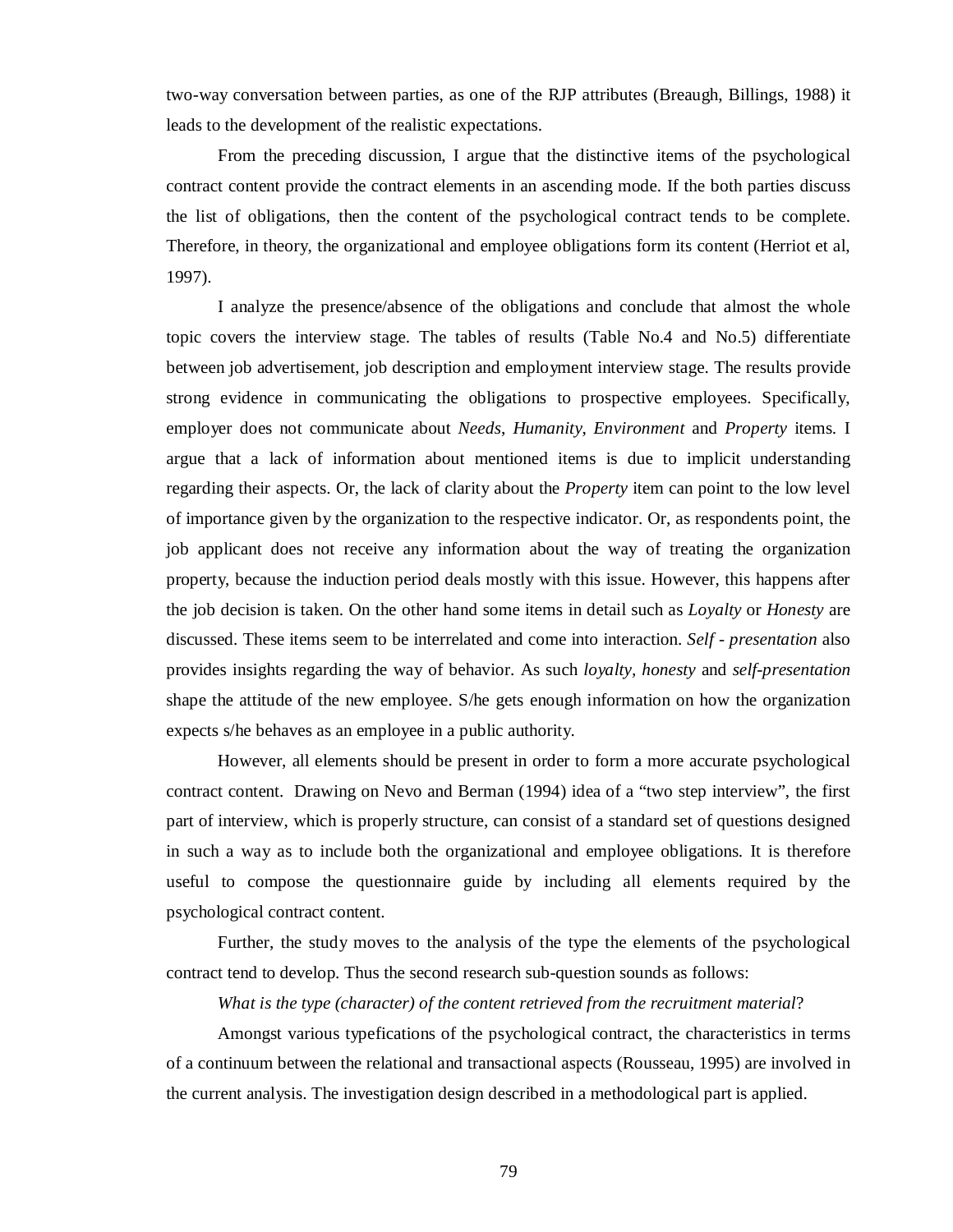In recent years, scholars point to the shift from a relational contract, with focus on loyalty, trust and job security, to a transactional one, where monetary aspects emphasize the employment relationship (William et al, 2004). The analysis and findings of the content type rely on the identified element of the psychological contract from the first sub-question. Interestingly to notice, that job advertisement tends to form a transactional contract. Despite the fact that advertisement does not provide any monetary issues, it contains *Fairness* item, which points to the use of the strict rules in applying for vacant job for all job seekers (e.g. transparency in the competition process by pointing to the document which stipulates the competition procedures). It can also deliver the information about the temporary aspect of the job. *Justice* item is reflected by the fact that any person, regardless social status or gender, can apply, unless the eligibility criteria are met by the candidates. However, the eligibility criteria do not contain any discriminatory aspects; still one of the criteria requires a certain age, up till retirement age. But this issue can be viewed as a justice item (explored in data analysis chapter) due to the given possibility for the candidates with less experience or with no experience at all to participate in the job competition. As for employee obligations, only *Work* item describes in detail the tasks of the prospective employee. *Honesty* item is very vaguely distinguished. Even if it carries a relational character; its presence does not tend to form a relation contract. To sum up, the job advertisements are likely to develop a transactional psychological contract.

Job descriptions include more items than the job advertisement. The appearance of the *Training, Discretion* (in limited form) and *Environment* items enrich the list of the organizational obligations. These issues reflect very diverse concerns of the prospective workers, but their communication would help to align both organizational and employee obligations between the employer and worker. These matters do not vary much in their type. Indeed, the results from Table No.6 attribute them a transactional character. Employee obligations also include more items in the comparison to the job advertisement. The *Time* indicator, along with *Work*, is clearly associated with the transactional type. The appearance of *Loyalty* is of great a importance, because it addresses concerns regarding future attitude of the prospective employee toward the organization. In this respect, the job candidate can conclude that the organization tries to go beyond the transactional dimension and stresses the relational elements. *Honesty* item also persists as the one which carries the relational characteristics. However, even if the employee obligations contain two relational items, in total it seems that the transactional indicators prevail relational ones. Finally, both organizational and employee obligations in the job descriptions are more likely to develop a transactional contract.

Interview reflects a great poignancy in the emerged relational aspects. The signs regarding relational type are interpreted by the involvement into a discussion of such employee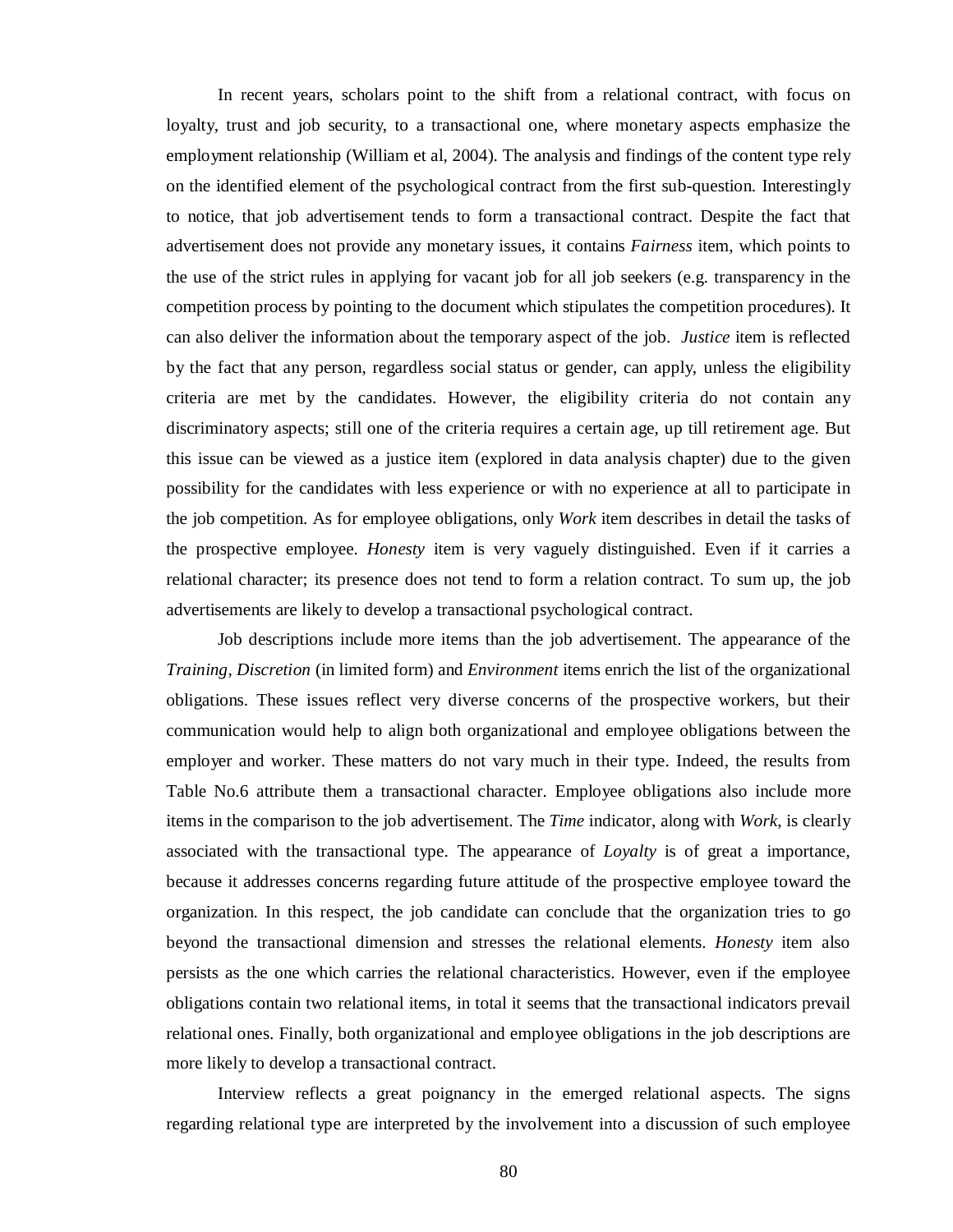obligations as *Loyalty, Self-presentation, Flexibility,* and *Honesty*. The positive change intervened in the job interview by including the given items shifts the tendency in psychological contract formation. Thus, interview stage seems to involve both transactional and relational elements. It should be mentioned that due to the time constrains or other reasons both parties discuss some issues too generally or do not discus them at all, the actors should be aware of this and try to make the obligations more explicit. To summarize, the open and honest discussions would minimize misunderstandings. Here the role of the RJP would give less chance of contract breaches caused by the inflated and unrealistic expectations.

Further, in order to see what elements of the psychological part can be withdrawn from the legislation and organizational context, the analysis of the respective documents is applied.

3. The third research sub-question states as follows: *What are the specific elements forming the content of the psychological contract in terms of legislational and organizational context?*

The attempt to modernize the administration system as well as the adoption/revision of a set of the legal papers related to the civil servant statute, has a great impact on the perception of the staff employed in the public authorities and on their employment relationship. As such, documents come to regulate a lot of procedures which take place in the public authorities. In this way, many questions disappear as the laws approach various aspects related to civil servant. Thus, the employer and employee obligations are already put into the legislation or organizational papers.

Usually, the legislation seeks to determine certain behavioral patterns, policies or standards in a given profession. Some of the professions are regulated by the legislation scrupulously. A good example in this way, as the data analysis shows, would serve the civil servant function due to a vast set of obligations possible to be depicted from the legislation. The organizational regulations are also significant. It is important for all organizations, particularly those with a long history of activity and with high responsibility toward population, to be aware of the organizational settings and to provide it for the future employees. Indeed, it is closely related to the organizational culture. Such approach enables both the employer and employee with the more accurate expectations. The employer's duty is to try to provide as much as possible the realistic information regarding future job. This would eliminate a risk of the contract breach which has a negative impact on the employment relationship.

Hence, the Law No.158 regulates the status of the civil servant along with the other legal documents such as the Law on Code of Ethics of Moldovan civil servant, the Law on Remuneration of Civil Servants and Internal Regulation of the Ministry of Finance of RM which come to provide more information regarding public sector employees. According to the data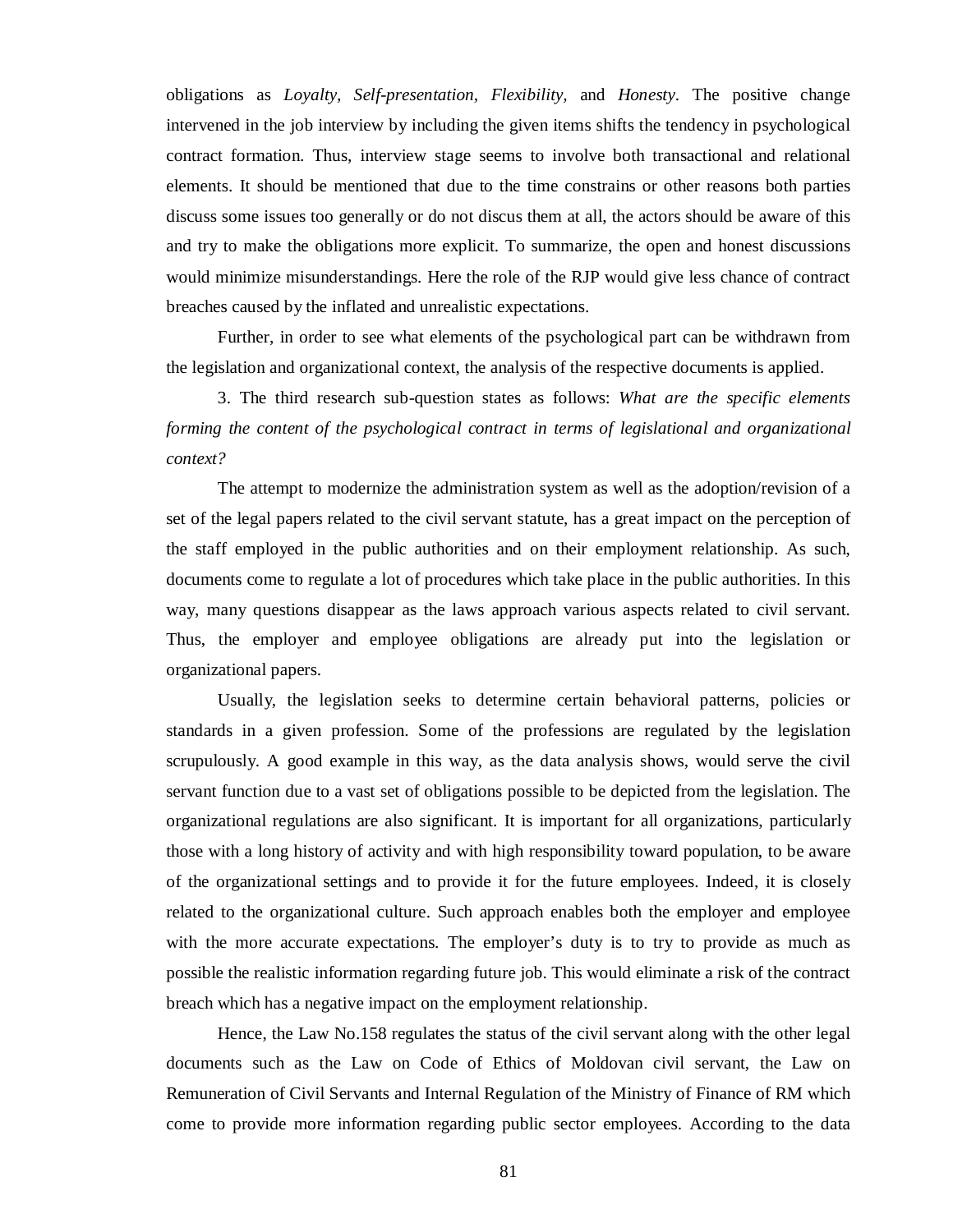analysis in chapter 4, Table No.7, the total results show that almost all obligations are covered by the given documents. However, the *Discretion* item in the organizational obligations is difficult to get from the analyzed texts; even though the messages specify some freedom in employee's activity, but still it remains in a very vague form. For the employee obligations only *Flexibility* is the one which provides very little incidents of it. Thus, the research reflects almost all sets of obligations both the organizational ones and for the employees. However, I suggest that very often some items are more defined and the employees are more likely to get the complete information, others are hidden in the text or are implicitly communicating a certain feature. A complete overview on items is also a problem; their partial representation may affect the realistic understanding of the perspective employee. For example *Environment* item communicates the working conditions to the job candidates, but they do not get any information about the safety issue of the working place such as the computer protection or actions of the employee in case of a fire alarm. In this respect, the employment interview can fill all gaps in terms of both organizational and employee obligations.

### **5.2. Conclusions.**

While comparing the analysis results (Table No. 4, No. 5, and No.7) in terms of the content elements, I can definitely confirm that the recruitment material "communicates" the information which contributes to the formation of the psychological contract. I think that the predominant influential impact is mostly carried out by the job advertisement, as it is the first source which can make jobseekers to apply for the vacant job position. Then, each document in line does contain a set of obligations explicitly specified in their texts. Moreover, they present the content elements of the psychological contract in an ascendant mode, making other obligations be undertaken by the parties. The legal and organizational acts tend to cover the list of obligations from a general view, although some gaps have also been identified. However, investigating all research samples, the job seekers form a quite understandable view from the given sources in relation to the prospective job. Rousseau (1995) stresses a number of inputs which influence the formation of the psychological contract. The law or cultures, including the organizational culture, and other factors are the base of the employment relationship. The analysis does show that the legal and organizational acts can provide a lot of contract elements. That is why, their acknowledgement during the R&S stage is primary and vital in the formation process of the psychological contract and it is at that time when the job applicant should develop a more accurate contract closer to reality.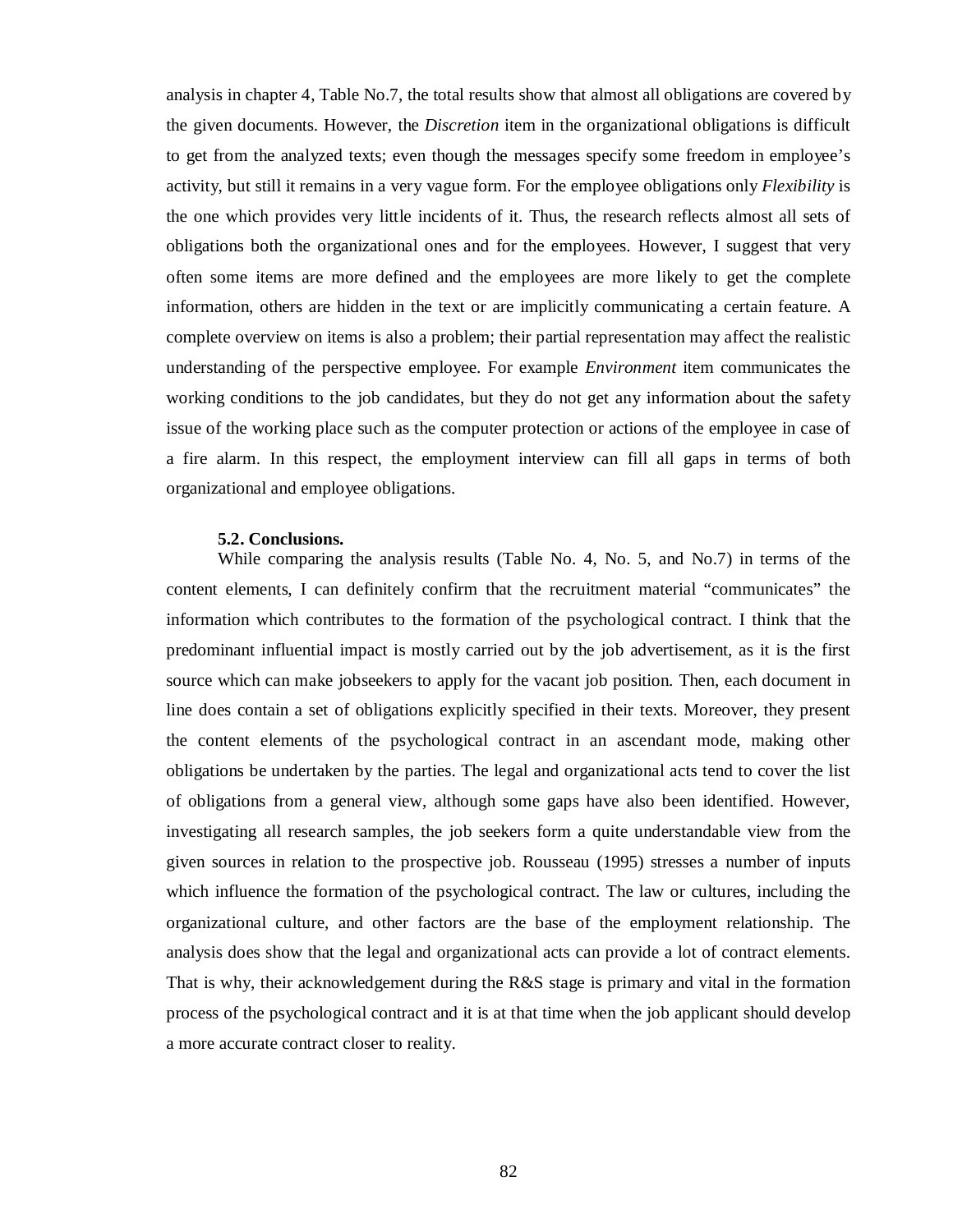### **Chapter 6. Conclusions.**

*This research is conducted in order to identify the elements of the psychological contract derived by the job seekers from the R&S material. The present chapter gives the answer to the general research question by following the results of the three sub-questions. Do the prospective employees form their psychological contract even at the stage of recruitment?* 

*To summarize, the current paper draws attention to the factors that can influence the formation of the psychological contract at the pre-hiring stage. The understanding of the given process plays a major role in orienting the job candidates to derive their perceptions of the both organization and employee obligations. Furthermore, as these obligations compose the content of the psychological contract, they can also provide a certain type of the contract. This suggests the quality of the employment relationship.*

According to the literature review, the psychological contract is one of the main variables in the outcomes of the employment relationship. The researchers investigated the influence of the psychological contract on the factors which actually reflect the criteria for judging the recruiting effectiveness. This fact highlights the significance of the psychological contract formation at an early stage of the recruitment. According to Turnley (Turnley et al., 2003), the fulfillment of the psychological contract is directly related to the increased performance in terms of the in-role and employee performance. Additionally, the breach of the psychological contract is likely to have a negative impact on the organizational performance in the long run. Moreover, Suazo (2005) investigated the psychological contract breach which made its members feel let down and betrayed and, consequently, it could signal loss of a particular relationship and even the termination of the employment relationship (Rousseau, 1989). It turned to influence the intention to quit the job which came to a negative relation to the R&S outcomes. On the other hand, in their work, Breaugh&Strake (2000) point to the importance of taking into consideration and respectively orient the R&S process toward the post-hire outcomes. They argue that such objectives influence the job satisfaction, initial job performance and first-year retention rate of new employees. Hence, the R&S is defined not only as the mechanism which "provides the organization with talents", but also the one which has "significant impact on long-range employment stability and turnover" (Beer, 1984:75). In such a way the interdependent relationship between the psychological contract and the R&S outcomes can be explained.

To address these concerns, the present study raises and successfully answers the research questions. The general research question sounds as follows: *What are the elements of the psychological contract derived by job seekers from the R&S material?* The research subquestions come to formulate the central answer for to current investigation. First, I distinguish the sources which can provide these elements and then identify the elements which form the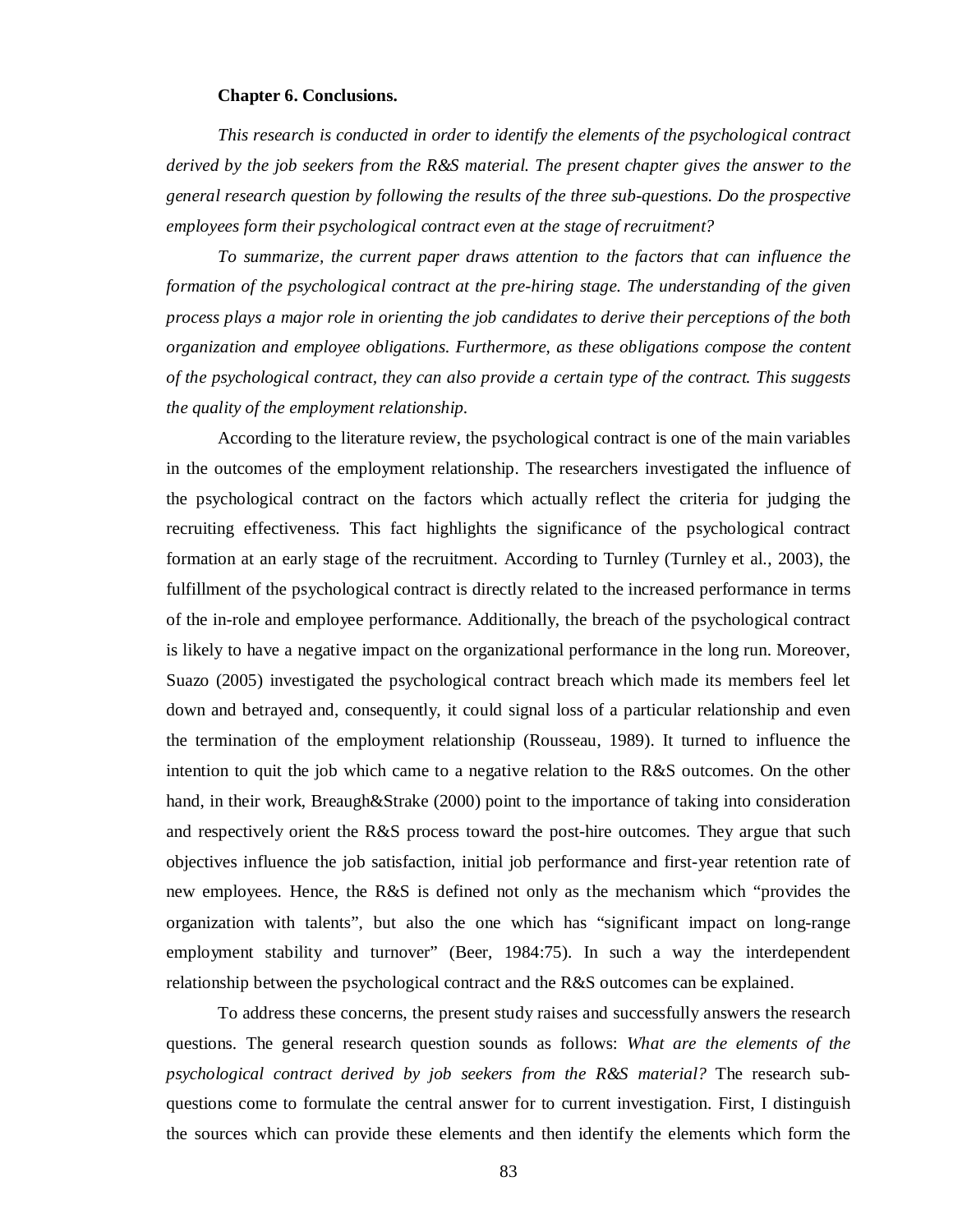content of the psychological contract. Recruitment material as well as a qualitative interview gives an insight into the formation process of the contract. Here any decision that is made needs to account for the inclusiveness of the obligations items. The comprehensive understanding of the obligations would have a benefic impact on both the employer and employee. The managers responsible for the R&S are in a difficult position as they have to provide not only a clear and accurate message toward the job applicants, but also to complete information. They have to be aware of the information that should be included into the job advertisements, job descriptions and during the employment interview. Thus, the inclusiveness of more obligation items into the job advertisements and job description would enhance the realistic level of the vacant job. The interview stage comes to fill the uncovered gaps by following certain interview guidance. Drawing on Nevo and Berman(1994) idea of a "two step interview", the first part of interview, which is properly structure, can consist of a standard set of questions designed in such a way as to include both the organizational and employee obligations. It is therefore useful to compose a questionnaire in order to include all elements required by the psychological contract content. In addition, a short film placed on the official site of the organization or a booklet describing the life of the organization would definitely provide a lot of useful and real information for the potential job seekers.

Then, the types of the identified obligations, in terms of transactional or relational aspects, show the dimension of the contract. The primary sources of information shape a transactional psychological contract in the way the job advertisements and job descriptions do. The interview stage conveys both the transactional and relational aspects. Likewise, a job candidate can develop a complete and more realistic psychological contract which includes both the relational and transactional components.

However, Naswall et al (2008:93) stress the fact that even it could be stated that "fulfilled, relational contract content is more satisfying than transactional psychological content", this argument is mostly based on a rather restrictive interpretation of both types of contracts. Thus, a psychological contract of a new type emerges in the contracts in which the stressed employability and flexibility are more important than security and loyalty. It is argued that a shift to a new deal is observed within those contracts in which both relational and transactional aspects are changing in relation to new requirements. The similar tendency is observed from the data analysis: a mix of transactional and relational components is provided by the recruitment material. Rousseau identifies such mix of elements as the ones forming the balanced contracts (Rousseau as cited by Hall, 2008). Coyle-Shapiro and Kessler(2002) even argue that workers do form their psychological contract from both relational and transactional components. The data from the research sample provide some support for a balanced type of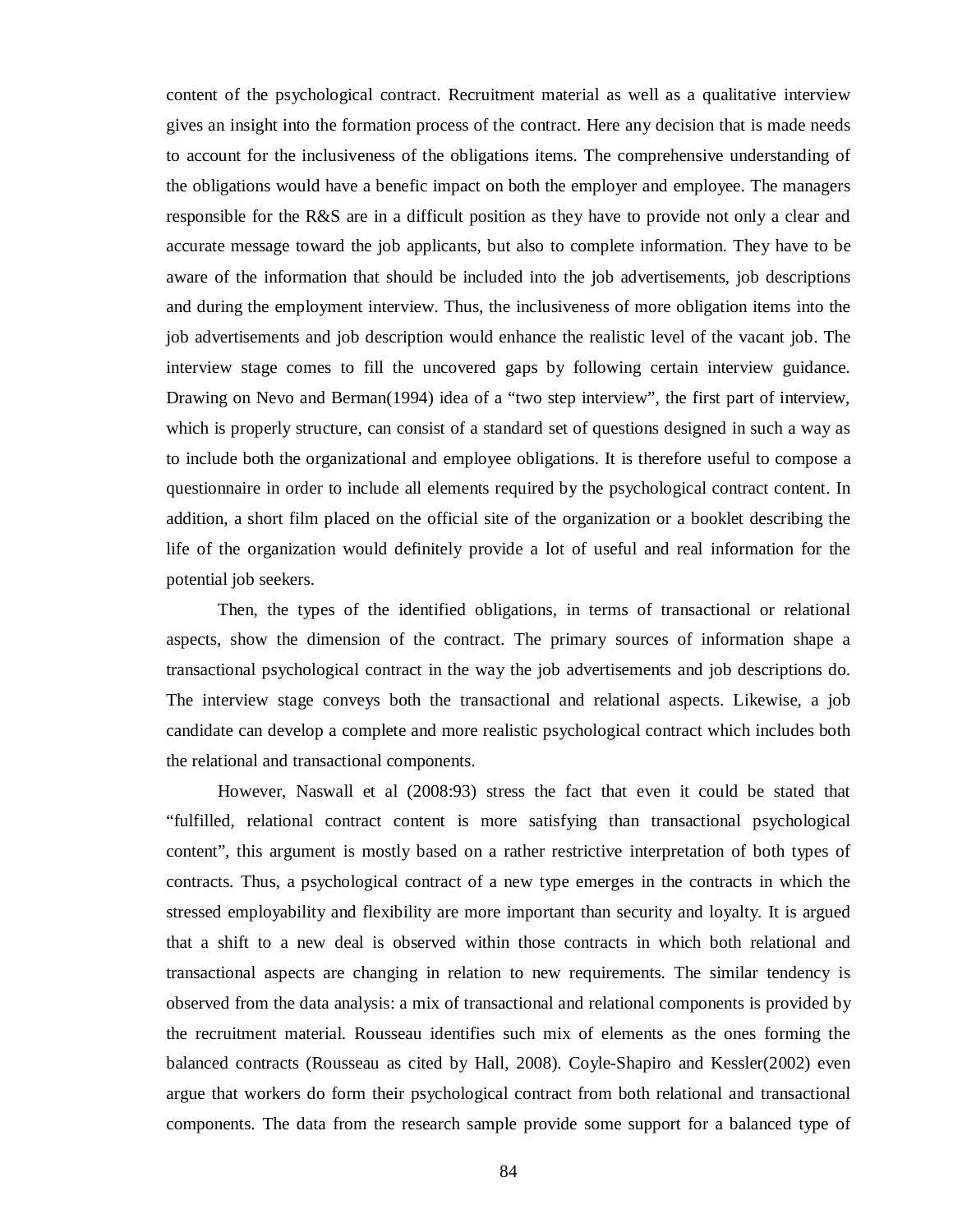contract. While I am cautious about the overstating the transactional elements in the primary documents sample, these preliminary findings point to many features of both types. Besides, Willem et al (2004) stress the fact that a civil servant tends to form a relational contract by strengthening loyalty aspect. Such a claim is quite reasonable taking into account the special statute of the civil servant. Nevertheless, the data suggests that recruitment material would develop both types of content.

A significant constituent in the formation of the psychological contract at the R&S stage, along with the job advertisement and job description, is the stipulated terms, concepts and conditions in the existed legislative framework. Hence, in this part of the study the identifying elements of the psychological contract are preceded from the document analysis of the legal and organizational acts. In this way, many questions disappear as the laws reflect various aspects related to a civil servant. Usually, the legislation seeks to determine certain behavioral patterns, policies or standards in a given profession. Some professions are regulated by the legislation scrupulously. A good example in this way would serve the civil servant function as a vast set of obligations can be already depicted from the legislation. The given sample of documents includes almost all items of the organizational and employee obligations. However, their stipulations can have a very general character and can not provide certain specific issues. This gap can be filled by the employer who should try to provide as much realistic information regarding the future job as possible, for example, during the employment interview.

According to the data analysis, I conclude that a generalized view on the organizational and employee obligations is held. The earlier documents are more likely to develop a transactional content of the contract (job advertisement, job description), while the last stage plays a key role in covering all the items as well as enriching the content with the relational elements (interview phase). The job interview is a powerful determinant in forming the psychological contract, aligning broadly to Herriot et al (1997) list of obligations. However, some items seem to be leaved out or too general discussed. Thus, the inclusion of all items and ability of the job candidates to discuss the problems free would significantly improve the realistic understanding of the future obligations regarding the prospective job.

The analysis reveals that the organizational and legislational contexts also provide a generalized view of the psychological contract content. The legal requirements are clearly regulating the aspects regarding the civil service statute. The main concern rises in relation to the level of acknowledgement of the prospective employee of the stipulated aspects. It is interesting to mention that the list of the references added to the job advertisement includes the laws which operate with these notions. During testing the employer may ask specific questions regarding the civil servant statute, rights and obligations or some issues from the Code of Ethics in order to see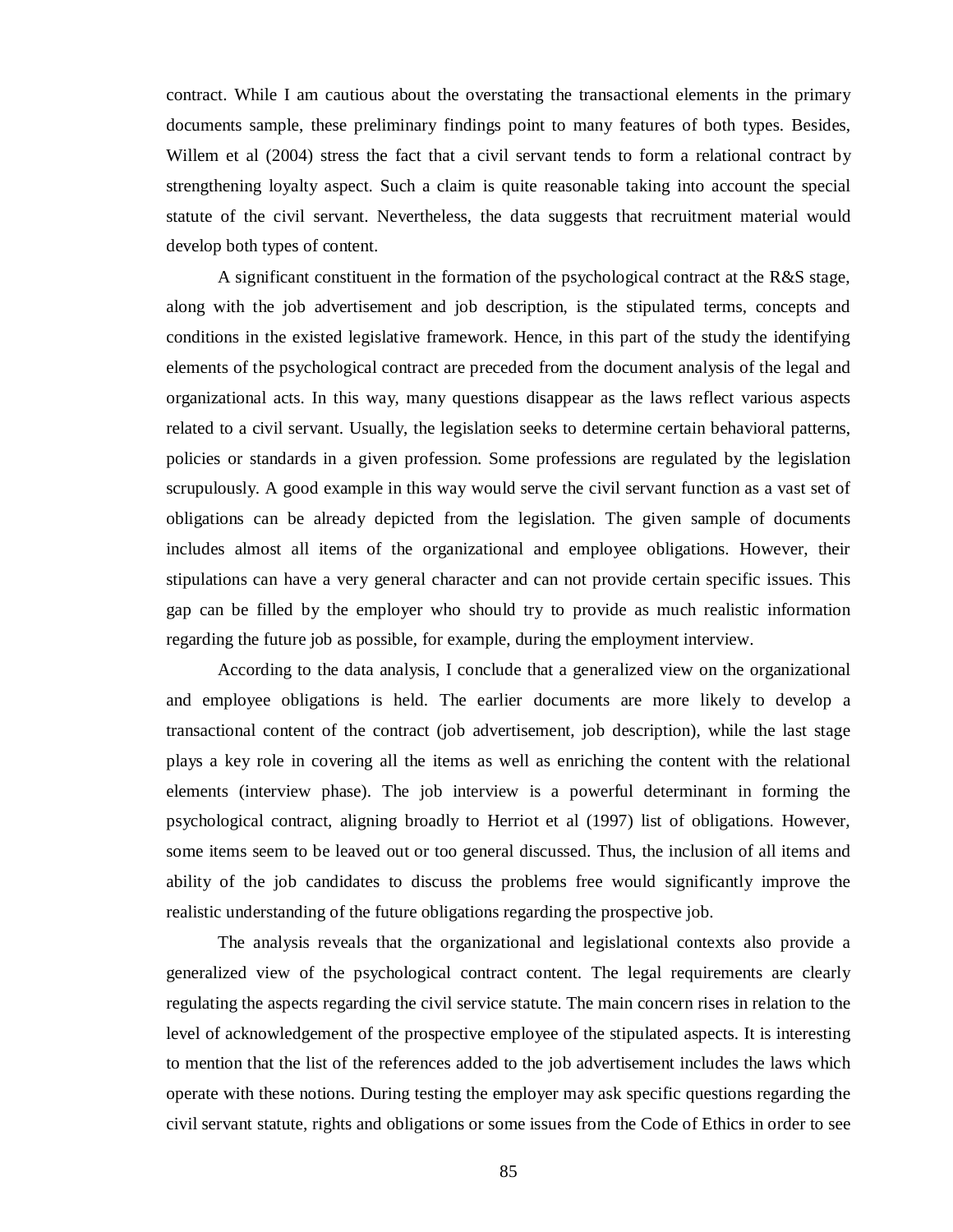if candidates are acknowledged with them. Hence, it is of very important for both parties to reach the early understanding of the future obligations of the employer and employee order to provide a good state of the psychological contract.

#### *Some recommendations*

To sum up, the main goal of this study was to analyze the formation process of the psychological contract during the R&S as one of the possibilities to achieve positive recruitment outcomes, to increase the organizational performance and to low early turnover. The investigation shows that the recruitment material reveals the information which are the basis of the prospective employee's psychological contract. However, its elements could be depicted in different proportions and a certain lack of communication could be observed. Additionally, some of the items appear to be implicit, but not openly discussed. Thus, the following recommendations can be benefic for the improvement of the R&S process in the organization:

- A well-designed recruitment message should contain more specific information including as much the organizational and employee obligations as possible. Besides the job advertisement, a short film placed on the official site of the organization or a booklet describing the life in the organization would definitely provide a lot of useful and real information for the potential job seekers.
- In job description it may be benefic to take a closer look at the inclusiveness of more obligation items in order to form a more realistic expectation toward the future job. For example *Needs, Humanity, Recognition, Justice, Security*, *Self-representation* would not only deliver a more comprehensive message about the prospective job but also would tend to form a more relational type of the psychological contract.
- In order to cover all items during the employment interview stage regarding obligations the idea of a "two step interview" drawn by Nevo and Berman (1994) would be useful to apply. The first part of an interview, which is properly structured, can consist of a standard set of questions designed in such a way as to include both the organizational and employee obligations. This will contribute to the formation of the more accurate psychological contract content.
- As regards to the organizational and employee obligations and their degree of presence in the legal and organizational acts, they are described in detail in the studied documents. Some of the documents prescribe more general aspects (Law No.158), others concentrate on the particular issues such as the Law on Remuneration in the Public System. The Code of Ethics also centers more on the ethical aspect of the civil servant activity. However, those aspects which are not covered by the given documents should be discussed in detail during the interview stage.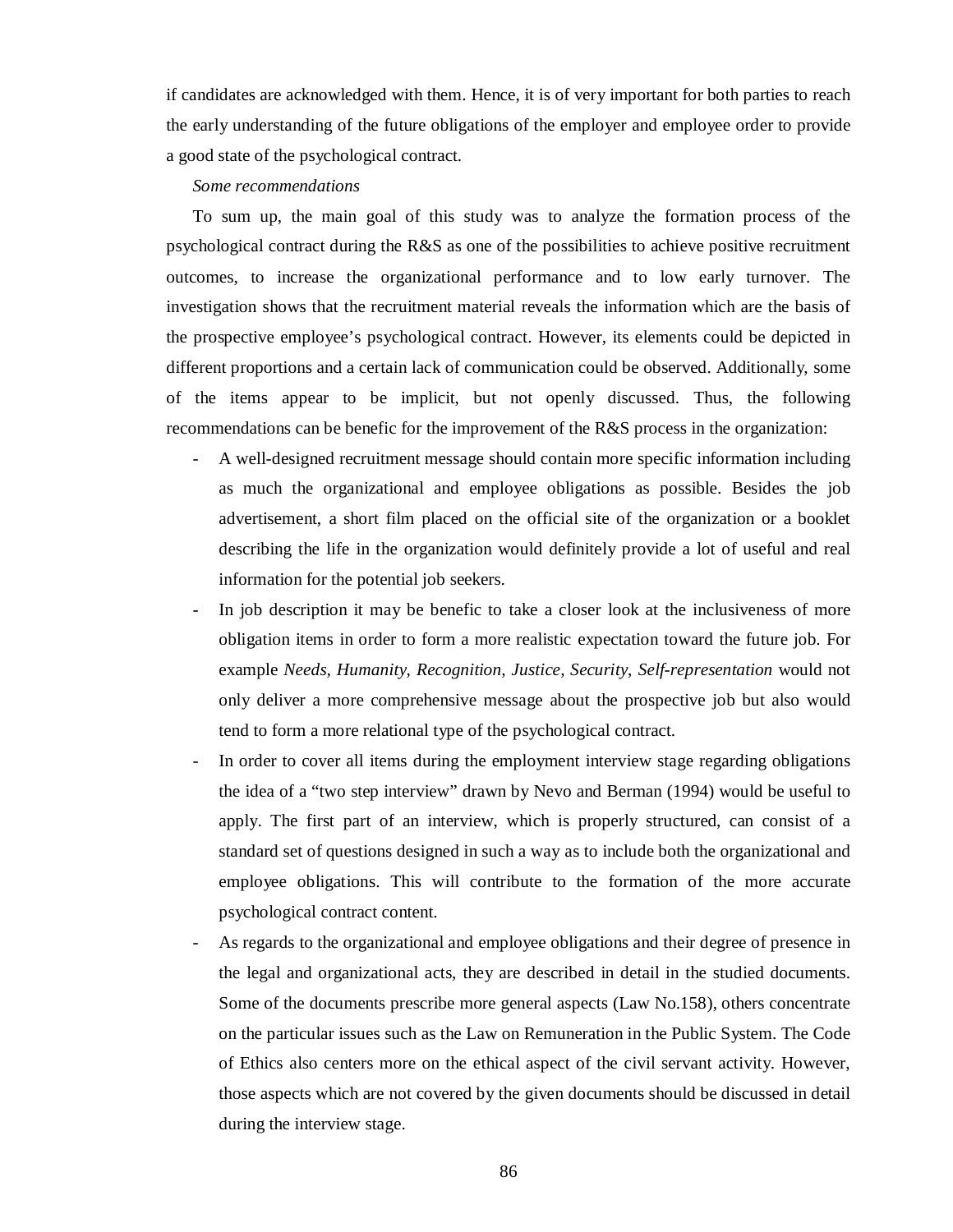- Due to time constrains, little space, high costs or other reasons the prospective employees can receive very vague or too general information regarding the vacant position. The employer should be aware of this and try to make the obligations more explicit. To summarize, the open and honest discussions would minimize misunderstandings. Here the role of the RJP would give less chance of the contract breaches caused by inflated and unrealistic expectations.

Nowadays, when series of developments and evolutions are emerging due to the impact of various economic, social, technical, political factors of the globalization process, the reformation stage and transition period of the RM which affects enormously the employment relationship, especially in public administration system, the psychological contract approach involved in the R&S could increase the effectiveness of the R&S outcomes. As such, the major challenge highlighted by the present paper, comes to the HR professionals. It consists the formation of an accurate and realistic psychological contract during the R&S phase as a crucial phase in the future employment relationship when the prospective civil servants start to develop their perceptions toward the job and employer. The consideration of usage the psychological contract concept in an effective way indicates the improvement of the R&S mechanism as well as it would lead to the positive outcomes for organization.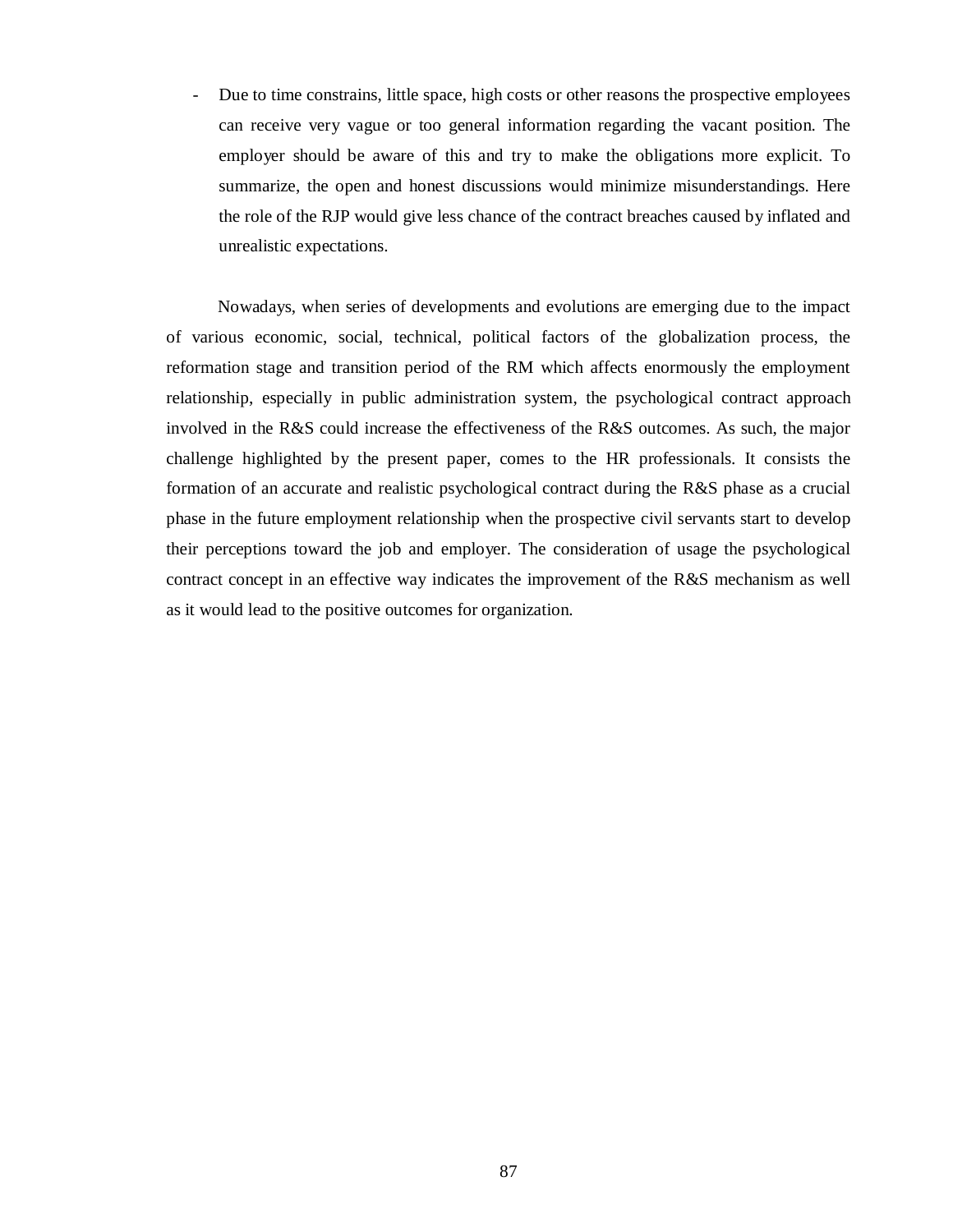## **References:**

- Anderson, G. (1996). The handbook of Human Resource Management. Selection. Great Britain: T.J.Press(Padstow)Ltd. Pp.167-186
- Anderson, J., Reid, G., Ryterman, R. (2003). *Understanding public sector performance in transition countries – an empirical contribution*. World Bank, Poverty Reduction and Economic Management Unit (ECSPE) Europe and Central Asia Region. Retrieved January 20, 2009 from <http://www1.worldbank.org/publicsector/civilservice/UPSP%20final.pdf>
- Argyris, C. (1960). *Understanding organizational behavior*. Homewood, Illiois: Dorsey Press
- Attwood, M. (1989). *Personnel management.* London. Macmillan Education LTD
- Babbie, E. (2007). *The practice of social research*. International Student Edition. Thomson Wadsworth
- Baрun, M. *Administration in the context of Croatian accession to the European Union. Faculty of Economics*. Croatia, Zagreb. Retrieved January 01, 2009 from <http://www.ijf.hr/eng/EU2/Badjun.pdf>
- Battisti, M., Fraccaroli, F., Fasol, R., Depolo, M. 2007. Psychological contract and quality of organizational life: an empirical study on workers at a rest home. Business Journal. Retrieved June 2, 2009 from [http://www.entrepreneur.com/tradejournals/article/174596354\\_1.html](http://www.entrepreneur.com/tradejournals/article/174596354_1.html)
- Beardwell, I., Holden., L. (1997). *Human Resource Management. A contemporary perspective.*  Great Britain: Pitman Publishing
- Beer, M., Spector, B., Lawrence. P., Mills, Q., Walton, R. (1984). *Managing Human Assets.* United States of America: The Free Press
- Boxall, P., Purcell, J (2003). *Strategy and Human resource Managemen.* New York.
- Brannick, M., Levine, E., Morgeson, F. (2007). *Job and Work Analysis – Methods, Research and Applications for Human Resource Management.* California: Sage Publication, Inc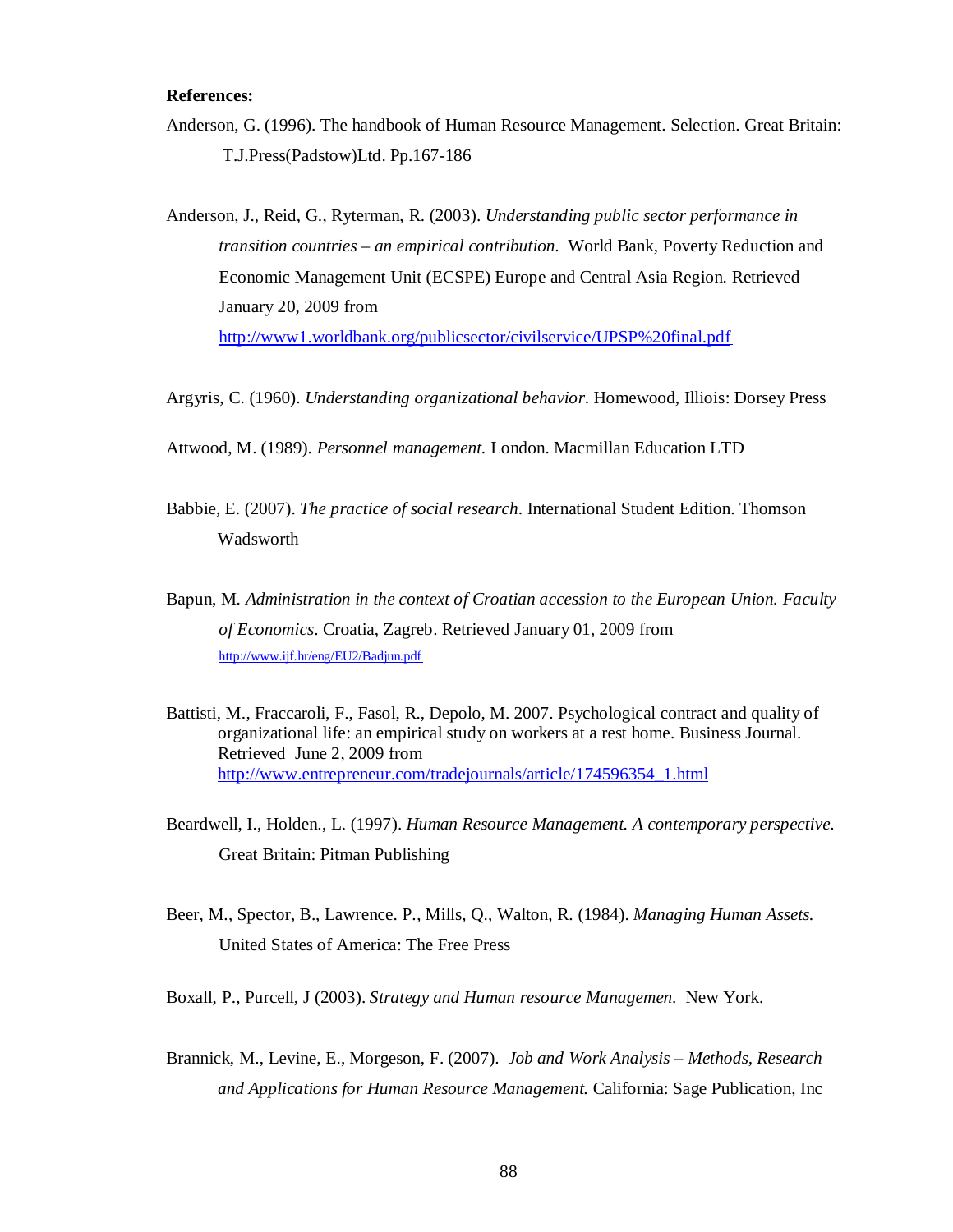- Bratton, J., Gold, J. (1994). *Human Resource Management – Theory and practice*. London: Macmillan education LTD
- Breaugh, J., Billings, R. (1988). *The Realistic Job preview: Five key Elements and Their Importance for Research and Practice*. Journal of Business and Psychology, Vol.2, No.4
- Breaugh, J., Strake, M. (2000). *Research on Employee Recruitment : So many Studies, so many remaining Questions*. Journal of Management.
- Byham, W. (994). Human Resources Management & Development Handbook. Second Edition. United States of America. New York: William R. Tracy editor. Pp.190-203)
- Coyle-Shapiro J., Kessler, I. (2002). Exploring reciprocity through the lens of the psychological contract: employee and employer perspectives. Journal of work and organizational psychology, Vol.11, (1), pp. 69-86. Psychology Press
- Dessler, G. (1988). *Personnel Management*. Forth edition. United States of America. Prentice-Hall,Inc.
- Dick, P. 2006. *The psychological contract and the transition from full to part-time police work*. Journal of Organizational Behavior. Vol. 27, pp. 37-58
- Donais, B. (2007). *Should Goverments mandate workplace fairness?* Retrieved July 10, 2009 from <http://workplacesthatwork.blogspot.com/2007/04/should-governments-mandate>workplace.html
- Dugoni, B., Ilgen, D. (1981). *Realistic Job Previews and the Adjustment of New Employees*. The United States of America. The Academy of Management Journal, Vol. 24, No.3 pp. 579- 591. Retrieved April 16, 1009 from<http://www.jstor.org>
- Dvořáková, Z. *Encouraging ethical behavior in public administration by human resource management.*Prague 3, Czech Republic, University of Economics. Retrieved January 19, 2009 from <http://kvalitazivota.vubp.cz/prispevky/encouraging.doc>
- Elmer H. Burack, Smith, R. (1982). *Personnel Management – A human resource system approach*. United States of America.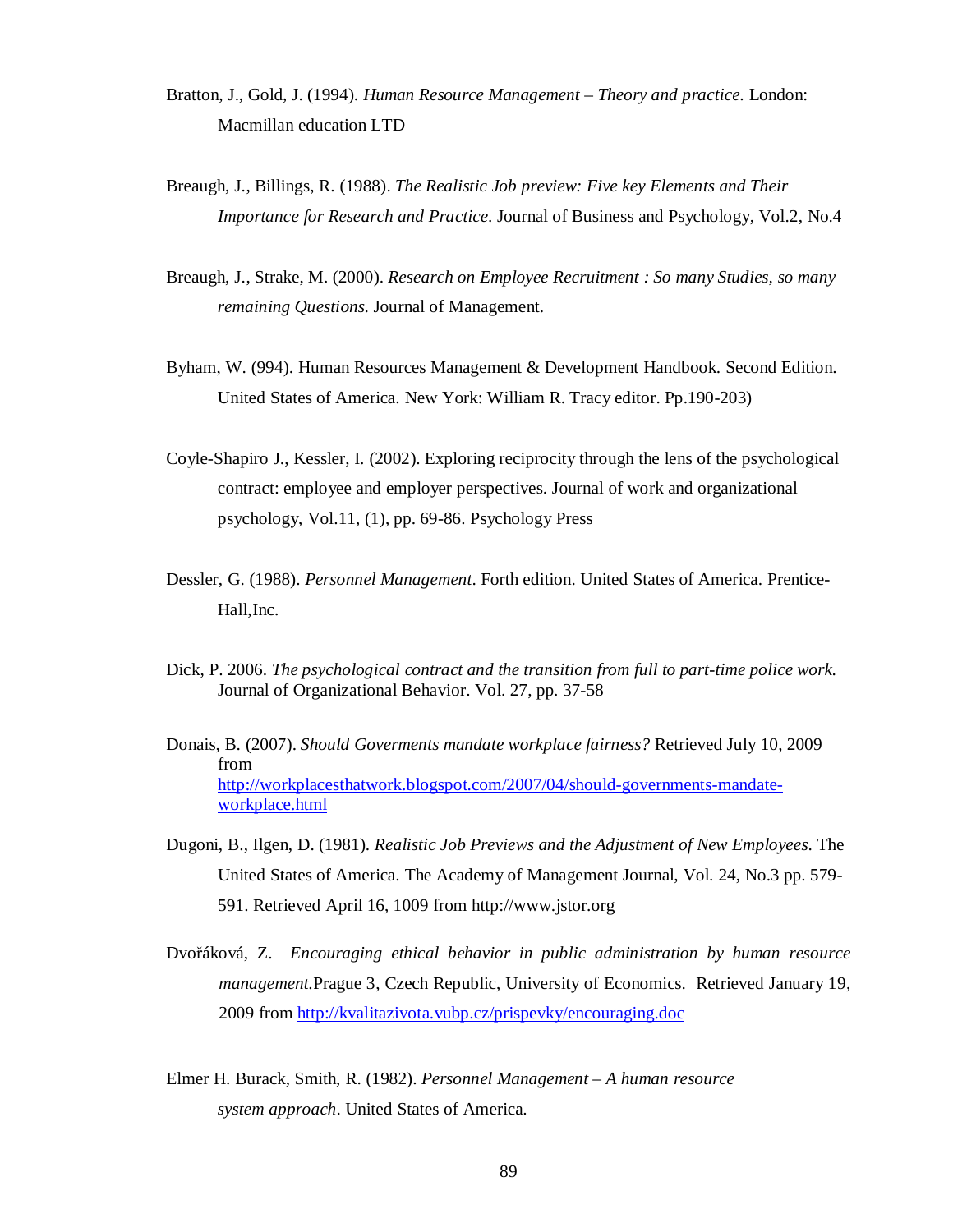- Farinacci, C. (1995). *Reverse resume viewing: An overlooked aspect of realistic job previews.*  Review of Business. Retrieved April 13, 2009 from <http://www.allbusiness.com/specialty-businesses/546919-1.html>
- Fitz-enz, J. (1984). *How to measure human resources management*. United States of America: R.R. Donnelley&Sons Company
- Gakovic, A., Tetrick, L. (2003). *Psychological contract breach as a source of strain for employess.* Journal of Business and Psychology, Vol. 18, No.2. Retrieved on June, 1, 2009 from<http://www.springerlink.com/content/x41772236256824j/fulltext.pdf>

Gatewood, R., Field, H. (1994). Human Resource selection. Philadelphia: The Dryden Press

- Graham H., Bennett, R. (1998). *Human Resource Managemen*. London, Pitman publishing.
- Graham Hiollonshed & Mike Leat. (1995). *Human Resource Management As international and comparative perspective*. London, Pitman publishing.
- Hall, D., Goodale, J. (1986). *Human Resource Management. Strategy, design and implementation.* United States of America. Scott, Foresman and Company
- Hall, R. (2008). *Psychological contracts: an introduction to the concept.* University of Sydney. Retrieved on July 15, 2009, from <http://www.docin.com/p-8628701.html>
- Hilgert, R., Schoen, S., and Towle, J. (1978). *Cases and Policies in Human Resources management.* Third edition. School of Business and Public Administration Washington University.

Homans, G. (1958). *Social Behavior as Exchange*. American Journal of Sociology pp.597-606.

Hughes, L. David, P. (2007). *An Investigation of the Effects of Psychological Contract and Organization-Based Self-Esteem on Organizational Commitment in a Sample of Permanent and Contingent Workers*. Journal of Leadership &Organizational Studies. Vol 14, nr.2: Baker College. Retrieved June, 1, 2009 from <http://jlo.sagepub.com/cgi/reprint/14/2/143>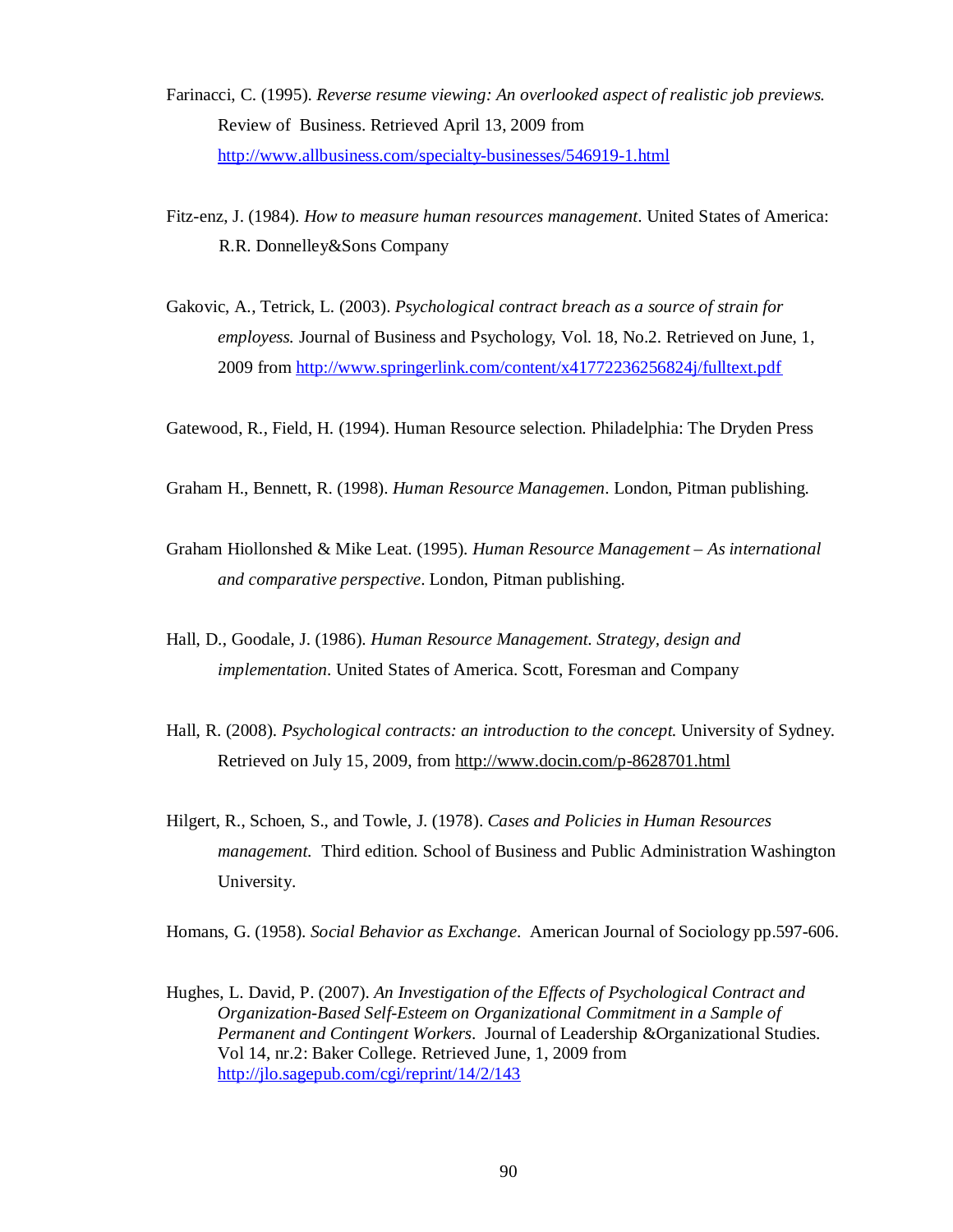- Jalencu, M. (2005). *The Impact of Organizational Culture on Managing Conflicts and Stresses in the Economic Entities from the Republic of Moldova*. Moldova, Chisinau.
- Jamieson, J., O'Mara, J. (1991). *Managing workforce 2000*. San Francisco: Jossey Bass publishers: Independent police complaintes commision. Recruitment & selection procedure*.*  Retrieved December 05, 2008, from [http://www.ipcc.gov.uk/foi/agreed\\_recruitment\\_and\\_selection\\_policy-3.pdf](http://www.ipcc.gov.uk/foi/agreed_recruitment_and_selection_policy-3.pdf)
- Joshi, S (2007). *Psychological Contract – The expectation management tool* . Bussiness Knowledgeand Information Management. Retrieved May, 05, 2009 from <http://www.citehr.com/21673-psychological-contract-expectation-management-tool.html>
- Kauzya, J. (2003). *Enhancing the capacity of public administration to implement the United Nations Millennium Declaration: Strategies for High Quality Staffing in the Public Sector. Chief of Governance and Public Administration branch*. United Nations Public Administration Network. Retrieved May 12, 2009, from <http://unpan1.un.org/intradoc/groups/public/documents/un/unpan008680.pdf>
- Naswall, K., Hellgren J., Sverke, M. (2008). *The individual in the changing working life*. Cambridge. Retrived July, 20, 2009 from <http://books.google.com/books?id=mJ1aYowj0IYC&printsec=frontcover&hl=ru&source>  $=$ gbs navlinks s
	- Nevo, B., & Berman, J. A., (1994). *The Two Step Selection Interview: Combining Standardisation with Depth*, *Research and Practice in Human Resource Management*. Page: 89-96. Retrieved February 13, 2009 from <http://rphrm.curtin.edu.au/1994/issue1/twostep.html>
- Matei, L. (2007). *Meritocratic aspects concerning performance evaluation in the public sector. A case study for Romania*. National School of Political Studies and Public Administration. EGPA Annual Conference, Madrid.
- Mathews, B.,Redman, T. (2002). *Managerial Recruitment Advertisements ± Just How Market Orientated Are They?* International Journal of Selection and Assessment**.** Volume 6, Issue 4 (p 240-248)**.** Retrived February 20, 2009 from site <http://www3.interscience.wiley.com/cgi-bin/fulltext/119131385/PDFSTART>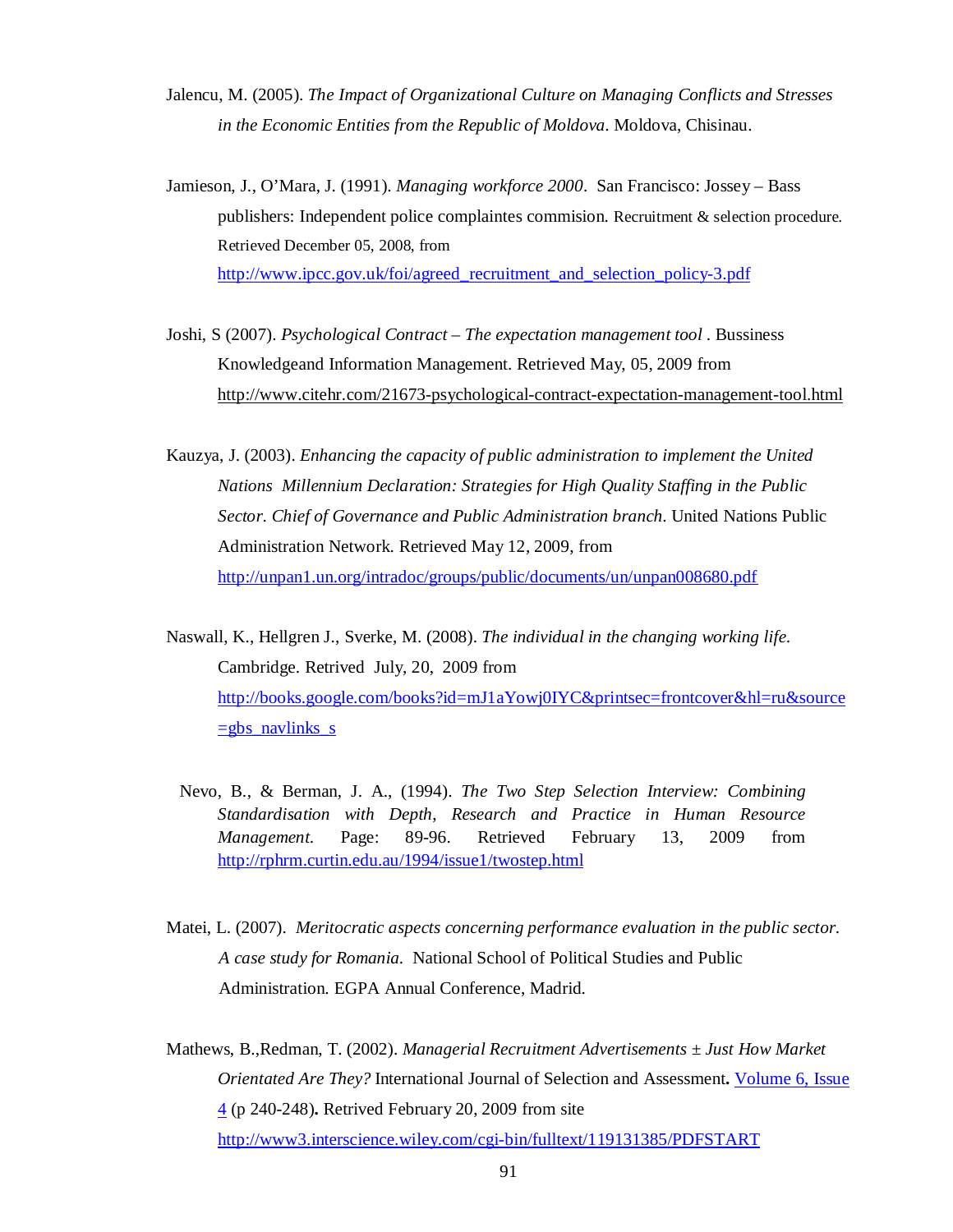- Masterson, S., Stamper, L. (2003). *Perceived organizational membership: an aggregate framework representing the employee-organizational relationship*. Journal Organizational Behavior, 24, pp.473-490
- Michener, H. Andrew. (2004)*. Social Psychology.* Wadsworth: Toronto
- Olowu, B. (2008). *Enhancing the performance of the public service in a developmental state.*  Institute of social studies. Netherlands.
- Payne, S., Culbertson, S., Boswell, W, Barger, E. (2008). *Newcomer psychological contractts and employee socialization activities: Does percieved balance in obligations matters?* Journal of Vocational Behavior, Vol. 73, issue 3, pp.465-472
- Pearn, M., Kandola, R. (1993). *Job analysis: A manager's guide*. 2nd edition, IPD.
- Preda, M. (1992). *Discutii in legatura cu natura juridica a institutiilor perfectului si perfecturii*. Law Review, No.12, pp.17-20, Chisinau, Moldova.
- Punch, K.F. (2006). Developing Effective Research Proposal. Second Edition. SAGE Publications
- Rafaeli. A. (2006). Sence-making of employment: on whether and why people read employment advertising. Journal of Organizational Behaviour. Vol 27, pp. 747-770
- Rousseau, D. M. (1989). *Psychological and implied contracts in organizations*. Employee Responsibilities & Rights Journal, *2*, pp.121-139.
- Rousseau, D. M. (1995). *Psychological contracts in organizations*: *Understanding written and unwritten agreements*. Sage, Newbury Park, CA.
- Rousseau, D., M. (2000). *Psychological Contract Inventory Technical Report*. Heinz School of Public Policy and Graduate School of Industrial Administration Carnegie Mellon University Pittsburgh, Pennsylvania, USA.
- Rousseau, D. M. (2003). *Extending the Psychology of the Psychological Contract: A reply to "Putting Psychology Back Into Psychological Contracts*. Journal of Management Inquiry, 2003, Vol.12, pp. 229-238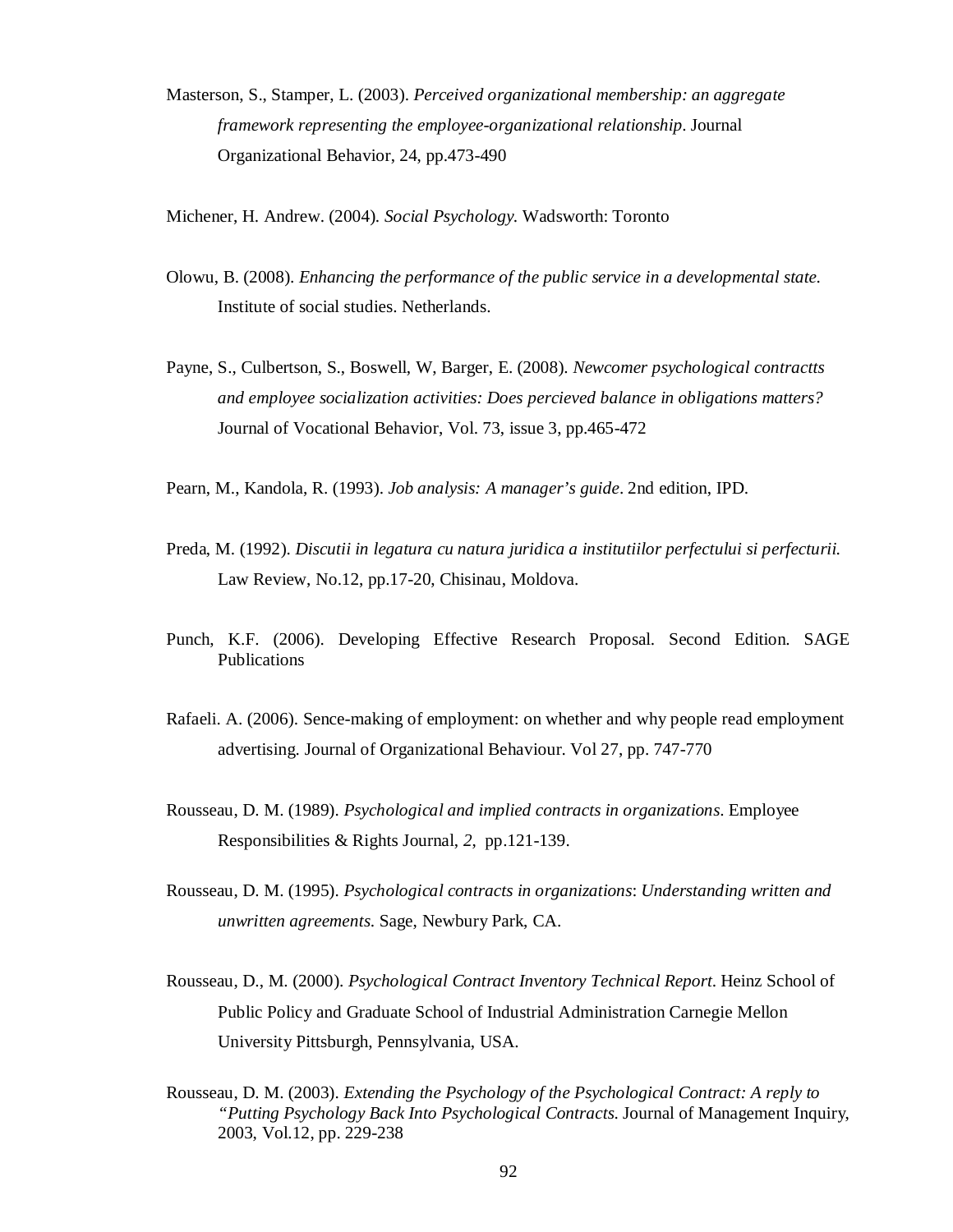Rousseau, d., Tijoriwala, S. (1998). *Assessing psychological contracts: Issues, alternatives and measures*. Journal of Organizational Behavior. Vol. 19, pp 679-695

Scott, J., Wanna, J. (2003). *Trajectories of public administration and administrative history in Australia: Rectifying 'a curious blight'?* Australia. University of Sunshine Coast. Retrieved January 19, 2009 from http://anzsogresearch.anu.edu.au/pdfs/Future%20Research%20agenda%2004/scott.wannaANZSOG.p df

Simixhiu, M. (2005). *Toward a meritocratic and profesional civil service*. Civil Service Commission, Albania. Retrived January 29, 2009 from site [http://www.nispa.sk/\\_portal/files/conferences/2005/papers/2005070810130](http://www.nispa.sk/_portal/files/conferences/2005/papers/2005070810130) 20.Simixhiu.doc

Schalk, R., Freese, C. (2000). *The impact of organizational changes on the psychological contract and attitudes towards work in four health care organizations.* Health Effects of the New Labor Market: Isaksson et al. Kluwer Academic/Plenum Publishers, New York, pp. 129-143

Spencer, L. (1995). *Reengineering human resources*. United States of America

- Stanton, N. (1996). *Human factors in nuclear safety*. Departament of Psychology, University of Southamton. Retrived May, 3, 2009 from site <http://books.google.com/books>
- Stemler, S. (2001). *An overview of Content Ananlysis. Practical Assessment, Research &Evaluation*. A peer reviewed electonic journal. ISSN 1531-7714. Retrived July 22, 2009 from<http://pareonline.net/getvn.asp?v=7&n=17>
- *Strategy for Central Public Administration Reform in the Republic of Moldova*. (2005). Government of Republic of Moldova. Retrieved January 26, 2009, from <http://www.rapc.gov.md/file/GD%20SCPAR.doc>
- Strauss, G., Sayles, L. (1972). *Personnel. The Human Problems of Management*. Third Edition. United States of America. Englewood Cliffs: Prentice-Hall Inc.
- Suazo, M. Turnley, W., Mai-Dalton, R. (2005). *The role of perceived violation in determining Employees' reactions to psychological contract breach*. Journal of Leadership and Organizational Studies, 2005, Vol. 12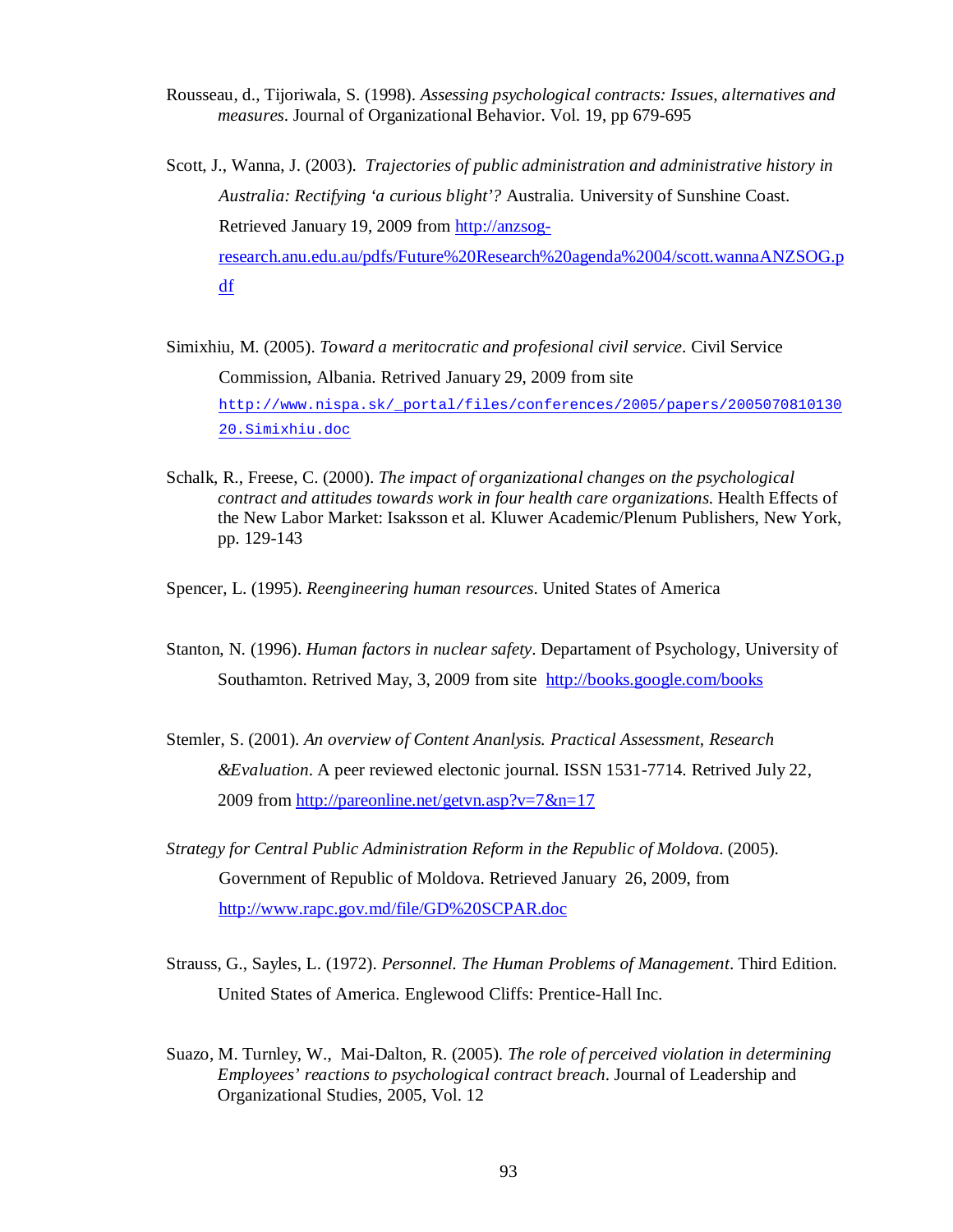- Suazo, M. Martinez, P., Sandoval, R. (2008). *Creating psychological and legal contracts through human resource practices: A signaling theory perspective*. Human Resource Management Review 19 (2009), pp.154-166
- The University of Western Australia. *HR policies and procedures- Recruitment and selection.*  Retrived December 05, 2008, from http://www.hr.uwa.edu.au/policy/toc/recruitment and selection
- Tekleab, R. Takeuchi and M.S. Taylor. (2005). *Extending the chain of relationships among organizational justice, social exchange, and employee reactions: The role of contract violations*. Academy of Management Journal 48 (2005), pp. 146–157.
- Thomas, H.D.C., Anderson, N. (1998). *Changes in newcomers' psychological contracts during organizational socialization: A study of recruits entering the British Army*. Journal of Organizational Behavior 19 (1998), pp. 745–767.
- Turnley, W.H., Bolino, M.C., Lester, S.W., Bloodgood, J.M. (2003). *The impact of psychological contract fulfillment on the performance of in-role and organizational citizenship behaviors.* Journal of Management*,* Vol. 29 pp.187-206.
- Turnley, W. & Feldman, D. (1999). *The impact of psychological contract violations on exit, voice, loyalty and neglect*. Human Relations, 52, (7), pp. 895-922.
- Wanous, J.P. (1977). *Organizational entry: Newcomers moving from outside to* inside. Psychological Bulletin, 84, pp. 601-618
- Wayne, F.Cacio. (1993). *Managing Human Resources – Productivity, quality of work life, profits*. Fourth edition. USA.
- Zafirovski, M. (2003). *Some Amendments' to Social Exchange Theory: A sociological Perspective.* Retrieved June, 2, 2009 from [http://theoryandscience.icaap.org/content/vol004.002/01\\_zafirovski.html](http://theoryandscience.icaap.org/content/vol004.002/01_zafirovski.html)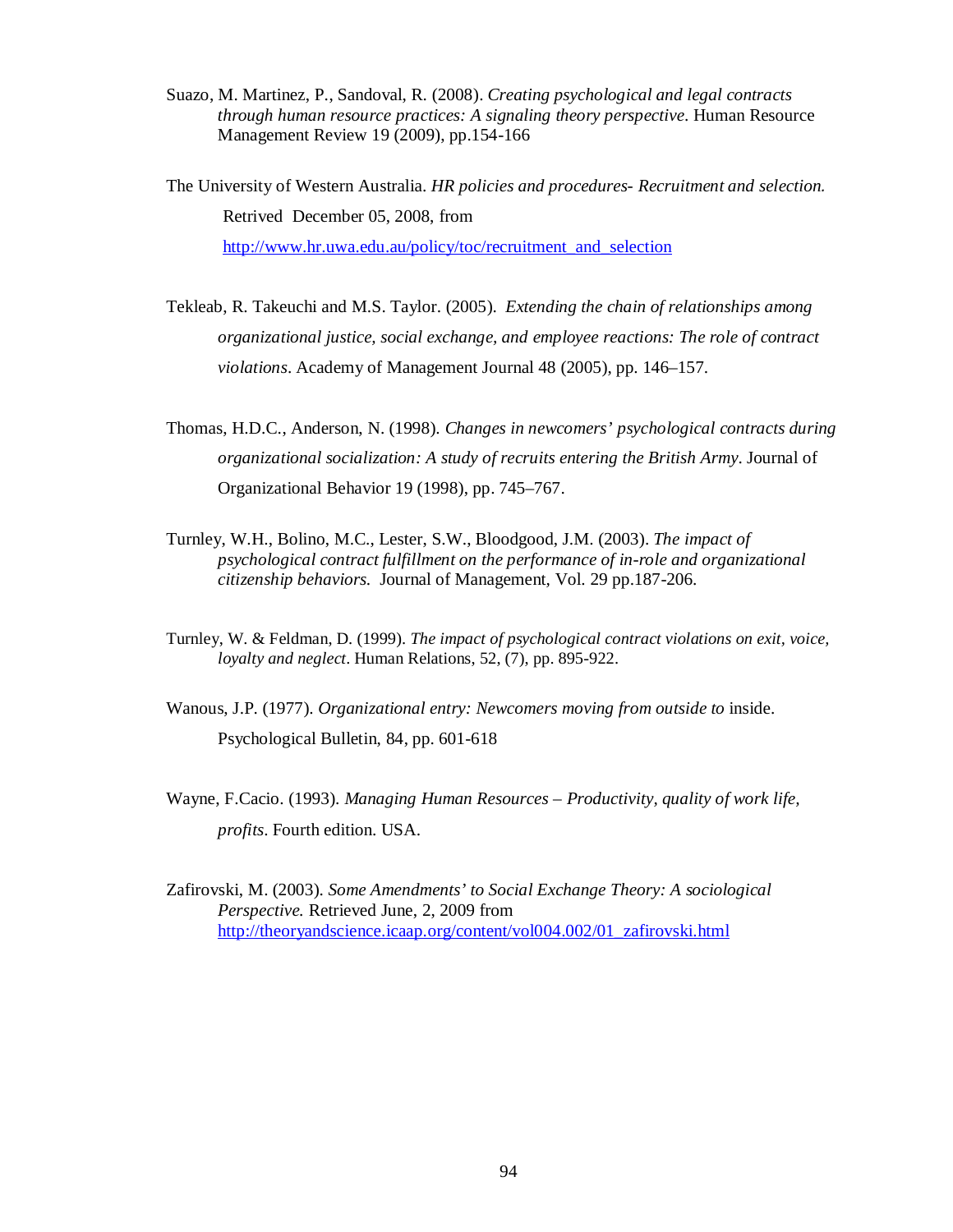# Appendix 1

Five dimension to distinguish organizational and employee's promises (Derived from Ven (2005))

| Organization promises           |                                                                                                                                                                          |
|---------------------------------|--------------------------------------------------------------------------------------------------------------------------------------------------------------------------|
| 1. Career                       | Offering possibilities for development and/or promotion within the                                                                                                       |
| development                     | organization (such as possibilities for development, chances of<br>promotion)                                                                                            |
| 2. Job content                  | Offering challenging, interesting job content (such as work in which<br>employees can use their capacities, challenging tasks)                                           |
| 3. Social                       | Offering a pleasant and cooperative working environment (such as good                                                                                                    |
| environment<br>4. Financial     | communication among co-workers, good cooperation within the group)<br>Offering appropriate compensation (such as remuneration commensurate                               |
| compensation                    | with the work, conditions of employment that have favorable tax<br>consequences)                                                                                         |
| 5. Work-private<br>life balance | Offering respect and understanding for the personal situation of the<br>employee (for example, flexibility in working hours, understanding of<br>personal circumstances) |

Employee promises

| 1. Effort and      | Willingness to make efforts to perform well for the organization (for     |
|--------------------|---------------------------------------------------------------------------|
| performance        | example, making efforts for the benefit of the organization, doing good   |
|                    | work both quantitatively and qualitatively, working well with co-workers) |
| 2. Flexibility     | Willingness to be flexible in carrying out the work that needs to be done |
|                    | (for example, working overtime, taking work home)                         |
| 3. Loyalty         | Willingness to continue working longer for the organization (for example, |
|                    | not accepting every job offer that comes along, working for the           |
|                    | organization for at least several years)                                  |
| 4. Ethical conduct | Willingness to conduct oneself ethically towards the organization (for    |
|                    | example, not making confidential information public, dealing honestly     |
|                    | with resources and budgets)                                               |
| 5. Availability    | Willingness to keep one's availability status at an acceptable level (for |
|                    | example, taking training courses that become available, keeping up with   |
|                    | trade literature)                                                         |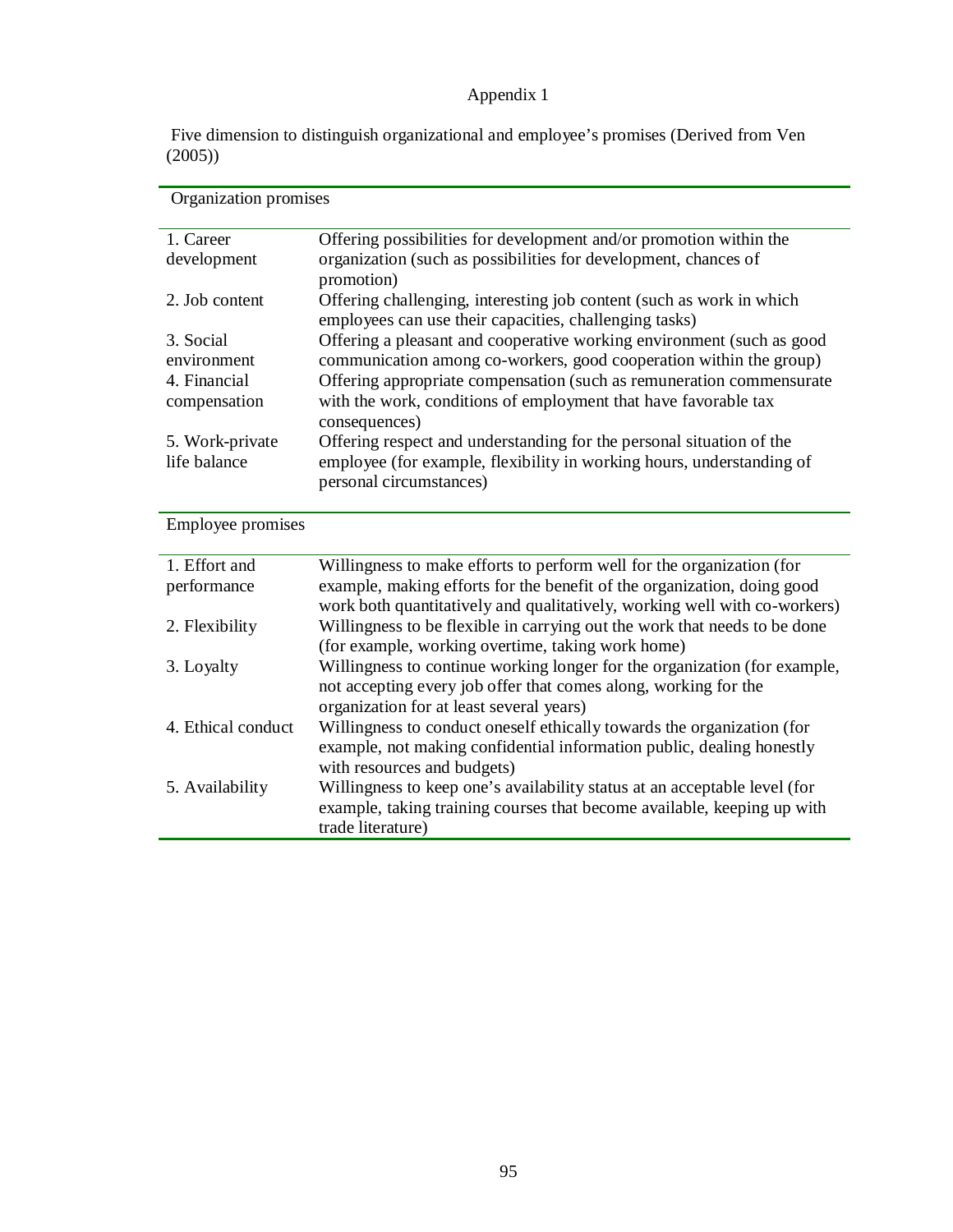# Appendix 2

# Legal and psychological contract – their elements

| Contract            | Elements                                      | Characteristics<br>of elements          | <b>Breadth</b> | Description                                                                                                                                                                                                               |
|---------------------|-----------------------------------------------|-----------------------------------------|----------------|---------------------------------------------------------------------------------------------------------------------------------------------------------------------------------------------------------------------------|
| 1.<br>Psychological | <b>Belief</b><br>Perception<br>Obligation     | Optional<br>Discretionary<br>Indefinite | broad          | Relational vs. Transactional                                                                                                                                                                                              |
| Relational          |                                               |                                         | broad          | High organizational loyalty<br>Employees develop company-<br>specific-skills<br>Stable employment<br>Willing to commit to one<br>company<br>High intent to stay with<br>organization<br>Members highly socialized         |
| Transactional       |                                               |                                         | narrow         | Little organizational loyalty<br>Employees develop marketable<br>skills<br>Unstable employment<br>Flexibility/ easy exit<br>Less willing to take<br>additional responsibilities<br>Reward system focuses<br>on short term |
| 2. Legal            | 1. Offer<br>2. Acceptance<br>3. Consideration | Clear<br>Definite<br>Explicit           | narrow         | Express, mainly written.                                                                                                                                                                                                  |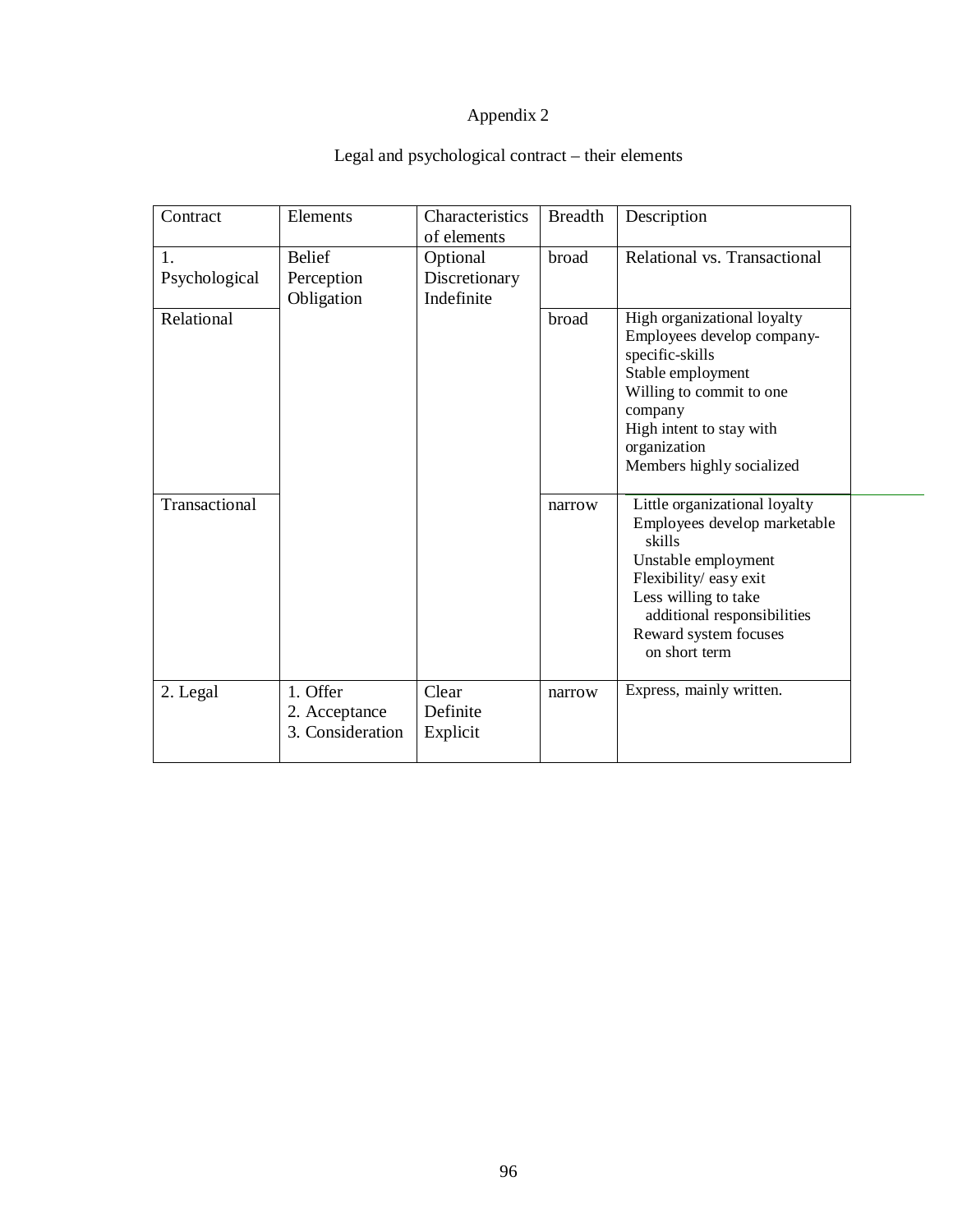| Nr.            | <b>Organization obligations</b>            | <b>Employee obligations</b>                     |
|----------------|--------------------------------------------|-------------------------------------------------|
| 1              | Training.                                  | Hours.                                          |
|                | Providing adequate induction and training  | To work the hours you are contracted to         |
|                |                                            | work.                                           |
| $\overline{2}$ | Fairness.                                  | Work.                                           |
|                | Ensuring fairness of selection, appraisal, | To do a good job in terms of quality and        |
|                | promotion and redundancy procedures.       | quantity.                                       |
| 3              | Needs.                                     | Honesty.                                        |
|                | Allowing time off to meet personal or      | To deal honestly with clients and with          |
|                | family needs.                              | the organization.                               |
| $\overline{4}$ | Consult.                                   | Loyalty.                                        |
|                | Consulting and communicating with          | Staying with the organization, guarding         |
|                | employees on matters which affect them.    | its reputation and putting its interests first. |
| 5              | Discretion.                                | Property.                                       |
|                | Minimal interference with employees        | Treating the organization's property            |
|                | in terms of how they do their job.         | in a careful way.                               |
| 6              | Humanity.                                  | Self-presentation.                              |
|                | To act in a personally and socially        | Dressing and behaving correctly                 |
|                | responsible                                | with customers and colleagues.                  |
|                | and supportive way towards employees.      |                                                 |
| $\tau$         | Recognition.                               | Flexibility.                                    |
|                | Recognition of or reward for               | Being willing to go beyond one's                |
|                | special contribution or long service.      | own job description, especially in emergency.   |
| 8              | Environment.                               |                                                 |
|                | Provision of a safe and congenial          |                                                 |
|                | work environment.                          |                                                 |
| 9              | Justice.                                   |                                                 |
|                | Fairness and consistency in the            |                                                 |
|                | application                                |                                                 |
|                | of rules and disciplinary procedures.      |                                                 |
| 10             | Pay.                                       |                                                 |
|                | Equitable with respect to market           |                                                 |
|                | values and consistently awarded across     |                                                 |
|                | the                                        |                                                 |
| 11             | organization.<br>Benefits.                 |                                                 |
|                | Fairness and consistency in the            |                                                 |
|                | administration                             |                                                 |
|                | of the benefit systems.                    |                                                 |
| 12             | Security.                                  |                                                 |
|                | Organizations trying hard to provide       |                                                 |
|                | what job security they can.                |                                                 |
|                |                                            |                                                 |

## Appendix 3 List of organization and employee obligations (Herriot et al, 1997)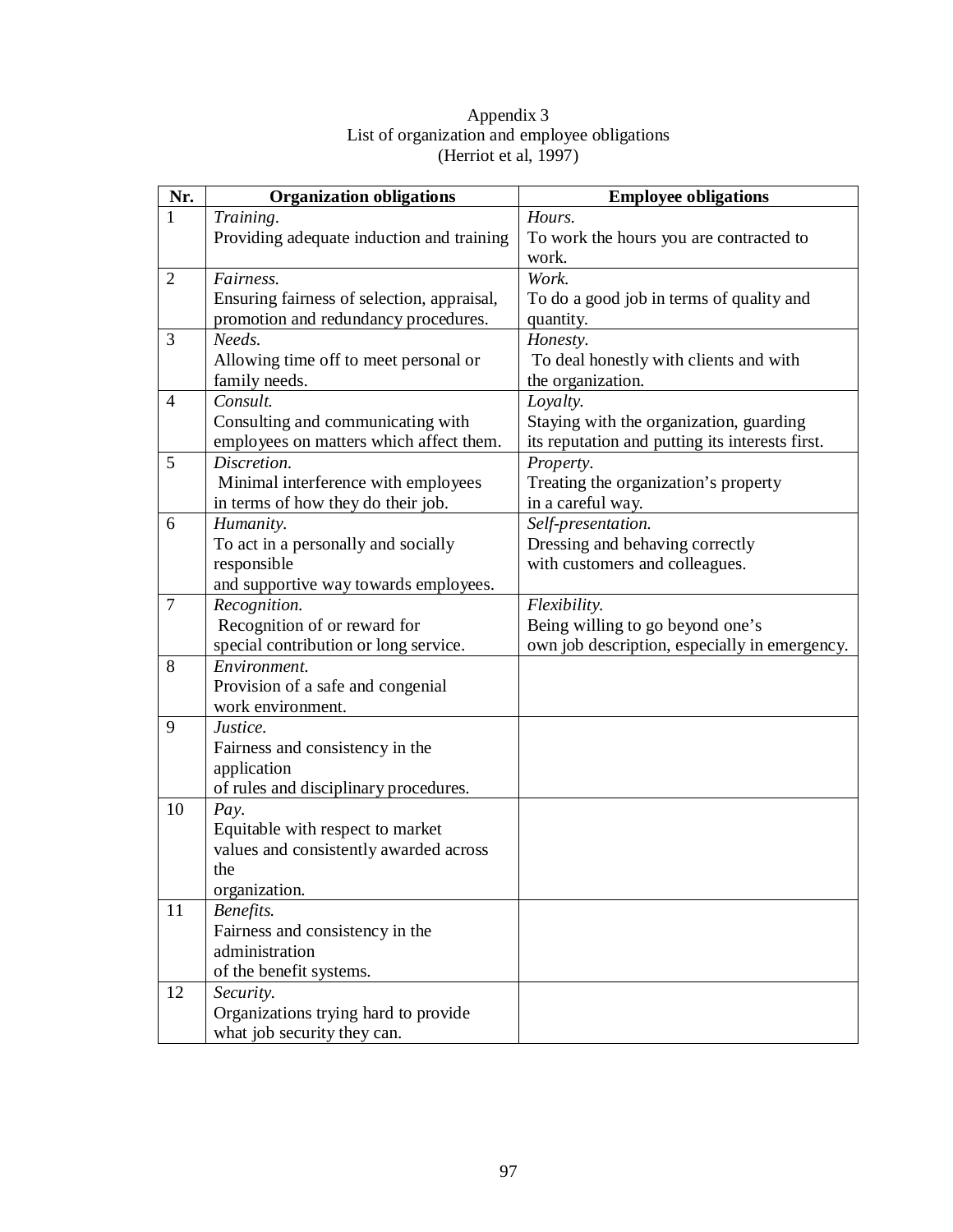# Appendix 4

*The information regarding a vacancy can be depicted from the systematic process R&S by eliciting evidence on the basis of available sources on which a match of the individual to the job/organization could be judged* 

| <b>HR</b> Components | <b>Aspects</b>                                                                                                  | <b>Elements</b>                                                                     | <b>Analysis</b>                              | <b>Sample</b>                                                        |
|----------------------|-----------------------------------------------------------------------------------------------------------------|-------------------------------------------------------------------------------------|----------------------------------------------|----------------------------------------------------------------------|
| Recruitment          | Job description<br>in terms of<br>requirements for<br>a vacant job                                              | Knowledge,<br>skills, abilities,<br>attributes                                      | Content                                      | Job<br>advertisement                                                 |
|                      | Candidate<br>specification                                                                                      | Desirable traits,<br>eligible criteria                                              | Content                                      |                                                                      |
| Selection            | Job analysis<br>Description of<br>the positions<br>within<br>organization and<br>specification of<br>the person | Detailed<br>specification of<br>the work, needed<br>skills and<br>required training | Content                                      | Job description                                                      |
|                      | Matching<br>evidence to<br>criteria                                                                             | <b>Tests</b><br>Interview                                                           | Qualitative,<br>semi-structured<br>interview | Employment<br>interview<br>between<br>employer and<br>job candidates |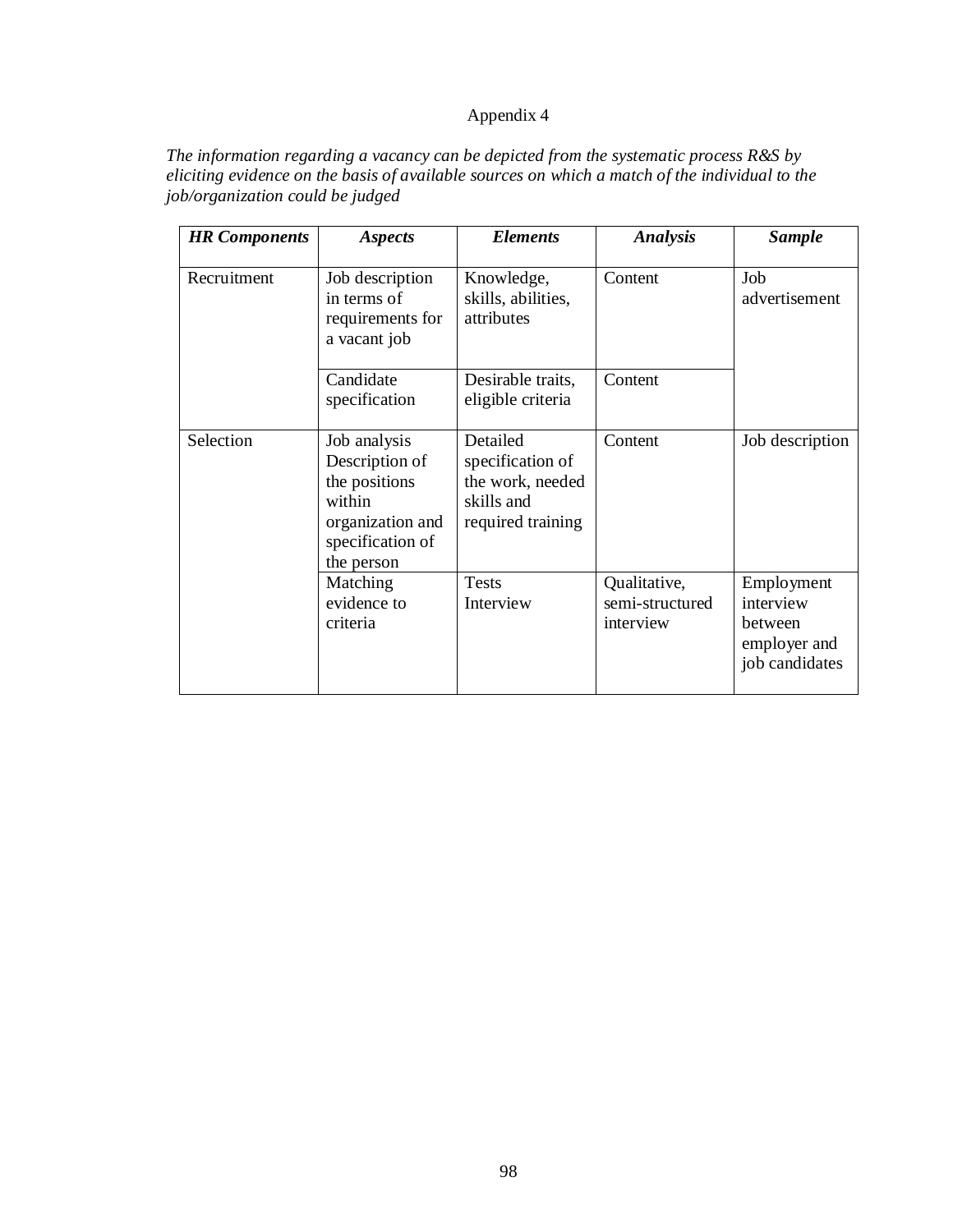## Appendix 5

*The list of the legislative and organizational acts regulating the status of civil servant* 

The Law Regarding Public Function and the Status of the Civil Servant was adopted in 04.08.2008

The Regulation on Filling the Civil Servants Vacancies through Competition, approved by the Government Decision No. 2001 dated 11.03.2009

The Code of Ethics

The Law Regarding Remuneration System in Public Sector

The Internal Regulation of the MF of RM

The Decision of the Government No.1138 dated 01.11.2005

The Decision of the Government No. 201 dated 11.03.2009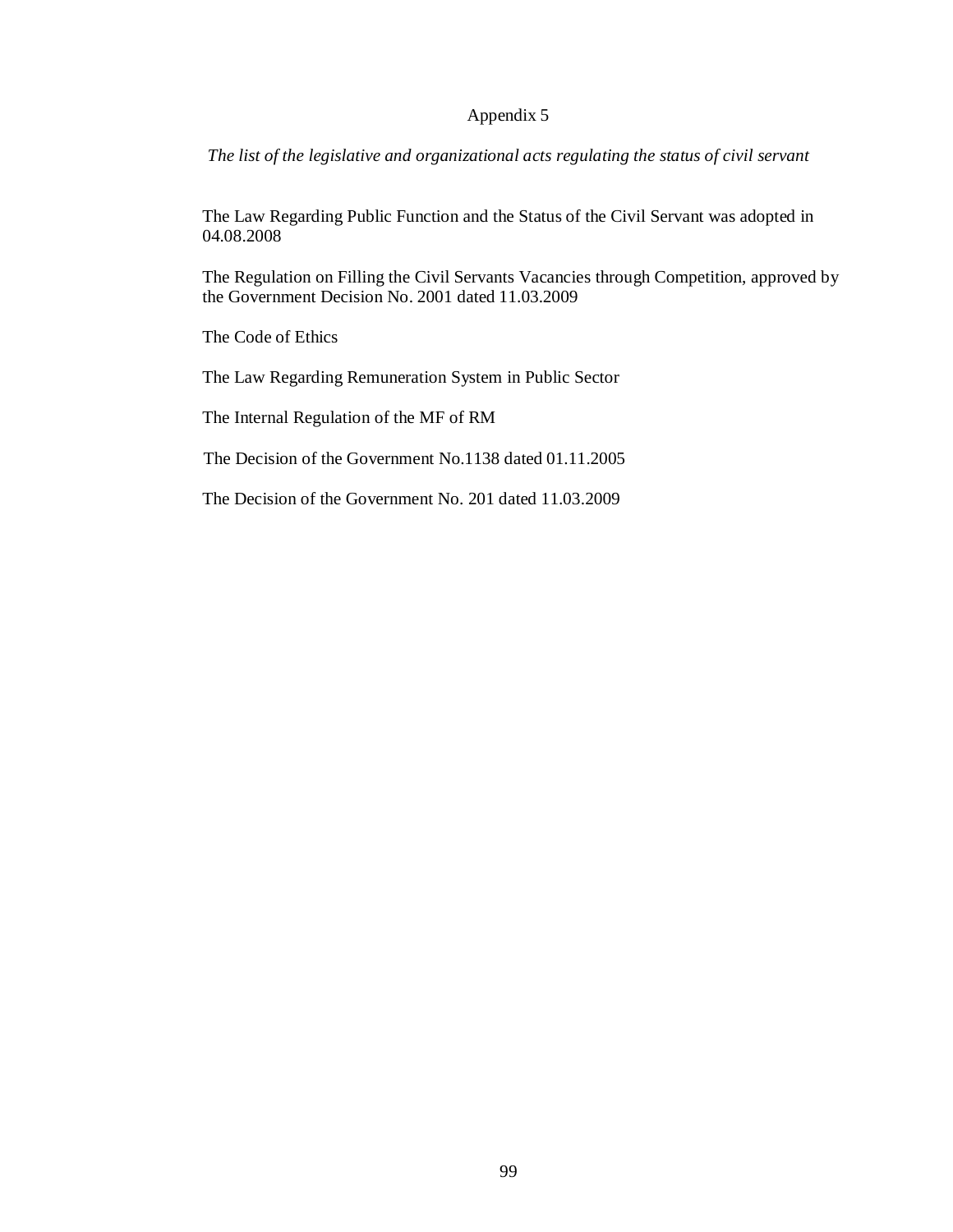|                                                                                                                | Organizational obligations                                                                                                                                                                                                                                 |                                                                                                                                                                                                                                                                                                                                                                                                                                                                                                                                                                                                                                                                                                                                                                                                                                                       |
|----------------------------------------------------------------------------------------------------------------|------------------------------------------------------------------------------------------------------------------------------------------------------------------------------------------------------------------------------------------------------------|-------------------------------------------------------------------------------------------------------------------------------------------------------------------------------------------------------------------------------------------------------------------------------------------------------------------------------------------------------------------------------------------------------------------------------------------------------------------------------------------------------------------------------------------------------------------------------------------------------------------------------------------------------------------------------------------------------------------------------------------------------------------------------------------------------------------------------------------------------|
| <b>Obligations</b><br>(Herriot, 1997)                                                                          | Examples to explore the<br>obligations(Herriot et al, 1997)                                                                                                                                                                                                | Indicators for identify obligations                                                                                                                                                                                                                                                                                                                                                                                                                                                                                                                                                                                                                                                                                                                                                                                                                   |
| Training.<br>Providing adequate<br>induction and<br>training.                                                  | - A new manager was introduced to his<br>staff by his boss, who then disappeared<br>for six weeks.<br>- A trainee manager was continually<br>used to cover staff shortages.<br>- A manager personally coached a young<br>man afflicted by extreme shyness. | Assisting and training the new employees in all<br>aspects related to the job responsibilities and<br>organizational life; providing both induction<br>trainings and opportunities to continuous<br>improvement of the professional level following<br>different academic and practice seminars, courses or<br>other activities -training and development.                                                                                                                                                                                                                                                                                                                                                                                                                                                                                            |
| Fairness.<br>Ensuring fairness of<br>selection, appraisal,<br>promotion and<br>redundancy<br>procedures.       | - Published vacancies are a charade; it's<br>all an inside job.<br>- Promotion as a mechanism of getting<br>rid of an<br>unwanted employee to another branch.<br>- Absence of age discrimination in the<br>recruitment<br>of traffic wardens.              | Assurance of the explicitly provided mechanism of<br>the selection, appraisal, promotion by<br>communicating and then explaining the outcomes by<br>applying the same procedure and e rules for every<br>person based on general rules applied to all persons.<br>The unique method of R&S procedures which reach<br>all parts of labor market, apply the established<br>qualification requirements in a fair, job-related<br>fashion in testing and selecting the best-qualified<br>persons among all eligible candidates, the clear<br>established guide for getting a promotion, the<br>general rules of appraisal for assessing the<br>performance of the workers in the same manner for<br>assuring equal opportunity to member of minority<br>groups, women, and those disadvantaged by<br>educational, economic, physical or social handicaps. |
| Needs.<br>Allowing time off to<br>meet personal or<br>family needs.                                            | - Time off to visit relatives in hospital.<br>- Refusal of a one-hour extension to the<br>lunch break to attend a family wedding.<br>- Allowing a visit to the Chelsea Flower<br>Show.                                                                     | Helping employees meet their family and personal<br>needs by offering time off at the employee request<br>and family-friendly employment practices reflected<br>by (the possibilities of) flexible working<br>hours(change in working schedule).                                                                                                                                                                                                                                                                                                                                                                                                                                                                                                                                                                                                      |
| Consult.<br>Consulting and<br>communicating with<br>employees on<br>matters which affect<br>them.              | - Communicating about a possible<br>impending takeover bid.<br>- Imposition of new working practices<br>without consultation.<br>- Allowing staff representation on the<br>selection panel for a new colleague.                                            | Explicitly explain of both obligations and rights, the<br>circumstances of the job positioning terms of its<br>duration (temporary job) or other matters which<br>affect employees(probation period), communicate in<br>advance about reduction of the function as well as<br>listen to employee's opinion (e.g. ask for the<br>employee acceptance regarding his/her shift to other<br>department).                                                                                                                                                                                                                                                                                                                                                                                                                                                  |
| Discretion.<br>Minimal<br>interference with<br>employees in terms<br>of how they do their<br>job.              | - Harassment about being away from<br>one's work station.<br>- A great degree of autonomy given by<br>corporate HQ to a branch.<br>- Absence of delegated power to make<br>even a petty purchase.                                                          | Empowerment of the employee to get the needed<br>information from other parties, delegation power in<br>making decision process in the absence of the senior<br>as well as delegacy to represent employer interests<br>in certain issues related to job activity.                                                                                                                                                                                                                                                                                                                                                                                                                                                                                                                                                                                     |
| Humanity.<br>To act in a<br>personally and<br>socially responsible<br>and supportive way<br>towards employees. | - Counseling when an employee's<br>relative is seriously injured in an accident.<br>- Humiliating an employee in front of<br>customers.<br>- Staff caught stealing being allowed to<br>resign rather than being sacked.                                    | Organizational support and help in case of emerged<br>problems as well providing protection to its<br>employees(protection in fulfilling job<br>responsibilities).                                                                                                                                                                                                                                                                                                                                                                                                                                                                                                                                                                                                                                                                                    |

Appendix 6 *Organizational obligations*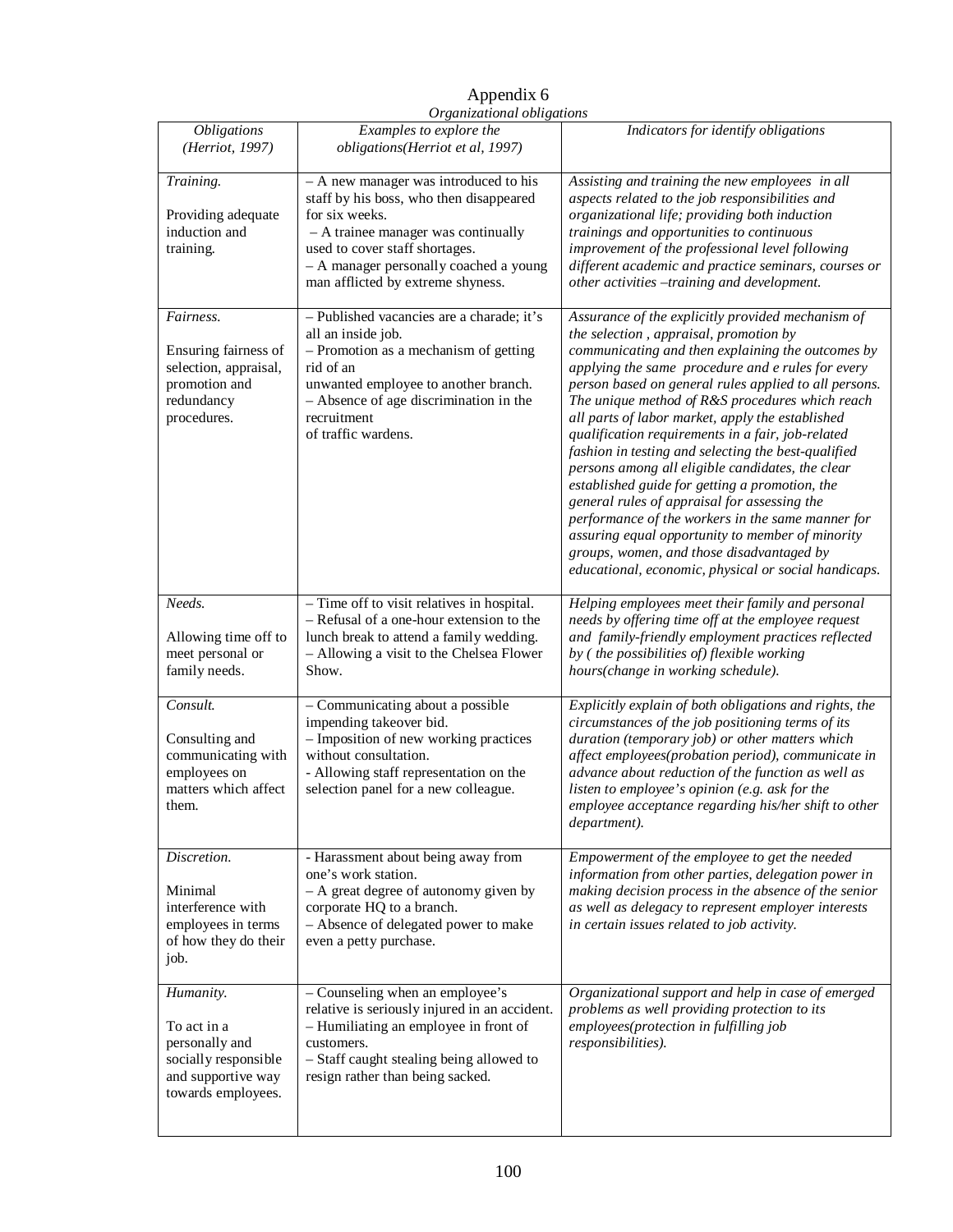| Recognition.<br>Recognition of or<br>reward for<br>special contribution<br>or long service.                   | - Long service award of a paid-for<br>holiday.<br>- Recognition of a special effort to get to<br>work through the snow.<br>- A perfunctory note, insufficient<br>recognition for huge extra effort in the<br>installation of a new system.                                                                                          | It includes different benefits or bonuses as well as<br>the promotion in hierarchical scale in the system due<br>to high competencies and contribution made by<br>employee for the organization reflected in a incentive<br>awards program which provides recognition for<br>exceptional performance and successful ideas for<br>improving operations A reward regarding long<br>commitment to the organization, a celebration<br>related to professional activity. Additionally,<br>particular grouping and classification of positions by<br>occupation according to similarities or differences in<br>dates, responsibilities and qualification requirements<br>within organization will also point to this item. |
|---------------------------------------------------------------------------------------------------------------|-------------------------------------------------------------------------------------------------------------------------------------------------------------------------------------------------------------------------------------------------------------------------------------------------------------------------------------|----------------------------------------------------------------------------------------------------------------------------------------------------------------------------------------------------------------------------------------------------------------------------------------------------------------------------------------------------------------------------------------------------------------------------------------------------------------------------------------------------------------------------------------------------------------------------------------------------------------------------------------------------------------------------------------------------------------------|
| Environment.<br>Provision of a safe<br>and congenial<br>work environment.                                     | - Sensitive shift rostering.<br>- An excessive work-load, unfairly<br>allocated so that some get all the nasty<br>jobs.<br>- Failing to ban smoking in open-plan<br>offices.                                                                                                                                                        | Offering an equipped and safety working<br>environment. In case of accidents at the working<br>place organization compensates the recovery cost<br>and other expenses.                                                                                                                                                                                                                                                                                                                                                                                                                                                                                                                                               |
| Justice.<br>Fairness and<br>consistency in the<br>application of rules<br>and disciplinary<br>procedures.     | -Discretion should have been exercised<br>for a minor infringement, but the book<br>was thrown.<br>- Incidents of sexual harassment were<br>hushed up, or both parties were<br>dismissed.<br>- There was transparent fairness<br>throughout the organization, mainly as a<br>result of the example set by the managing<br>director. | Respect for person; treat all employees at the same<br>level, equal employment opportunity applicable to all<br>personnel action without regarding to political<br>affiliation, race, color, national origin, sex, age,<br>regions creed, marital status or physical handicap by<br>encouraging females to apply to a vacant position,<br>hiring young professionals or hiring a highly skilled<br>person regardless the invalid grade or age s/he has<br>etc, unless all required conditions are met for this<br>matter; orderly and fair method of making necessary<br>cutbacks in the work force due to budget reductions,<br>decrease in workload, reorganizations, or other<br>reasons.                         |
| Pay. Equitable with<br>respect to market<br>values and<br>consistently awarded<br>across the<br>organization. | - The pay of a council gardener so low<br>that he couldn't afford a holiday away,<br>despite his wife also working.<br>- The cut-off point for overtime differed<br>between departments.<br>- Organization pressured employees to<br>take pay when they really wanted the<br>time-off inlieu entitlement.                           | Payment according to established rules for all<br>employees as well as additional payment due to<br>period of experience or achievements in the<br>organization applied to all employees in the same<br>manner. The same payment rules to sound job<br>analysis and position classification, which assures<br>equity within the system and comparability with pay<br>offered buy other employers applied to all persons<br>for similar work regardless gender, some physical<br>deficiency etc.                                                                                                                                                                                                                      |
| <b>Benefits</b> . Fairness<br>and consistency in<br>the administration<br>of the benefit<br>systems.          | - Share-option scheme for all employees.<br>- Extended sick pay of 30 months when<br>an employee broke his back representing<br>the organization in a sporting fixture.<br>- Generous payments to employees'<br>widows.                                                                                                             | The same benefits offered to all employees in terms<br>of using the same rules applied for determining the<br>parental, and sick leave, paid holidays, and<br>employee's compensation for job-contacted injuries<br>and sickness retirement and other social assistance.                                                                                                                                                                                                                                                                                                                                                                                                                                             |
| Security.<br>Organizations trying<br>hard to provide<br>what job security<br>they can.                        | - Offering alternative employment before<br>resorting<br>to redundancy.<br>- Selling off part of the organization to<br>the<br>employees.<br>- Downgrading as a mechanism to force<br>people to leave.                                                                                                                              | Employer assures the stability and security of the job<br>position. Most of jobs are for undetermined period.<br>In case of paternal or study leave or long absence<br>caused by illnesses, the employee is guaranteed at<br>his/her return the same or similar job.                                                                                                                                                                                                                                                                                                                                                                                                                                                 |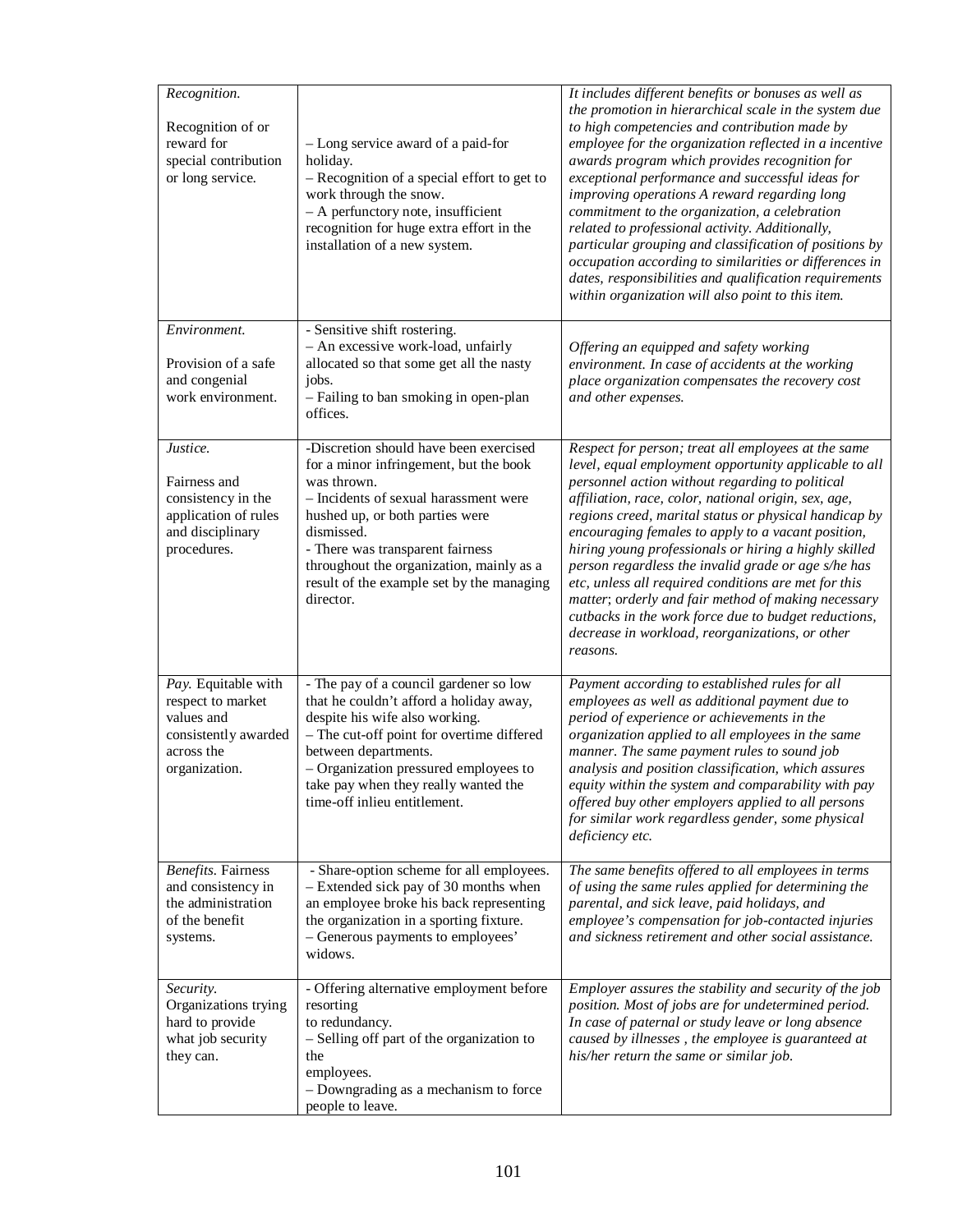| Obligations (Herriot, 1997),<br>indicators for the given items                                                                                                                                                                              | Job advertisement                                                                                                                        | Job description                                                                                                                                                                                                                                    | Job interview                                                                                                                                                                                           |
|---------------------------------------------------------------------------------------------------------------------------------------------------------------------------------------------------------------------------------------------|------------------------------------------------------------------------------------------------------------------------------------------|----------------------------------------------------------------------------------------------------------------------------------------------------------------------------------------------------------------------------------------------------|---------------------------------------------------------------------------------------------------------------------------------------------------------------------------------------------------------|
| Training.<br>"Training", "induction training"<br>"supervisor of the new comers",<br>"assistance the new comers",<br>"following courses, seminars",<br>"continue training", "development<br>opportunities"                                   | Not found                                                                                                                                | Continuous<br>training, follow<br>trainings and<br>courses annually                                                                                                                                                                                | Information about future<br>mentoring, induction process,<br>hours per year for training,<br>"professional hour",<br>organization of the different<br>courses                                           |
| Fairness.<br>"Equal opportunities", "following<br>strict rules", "time limit for all<br>persons", "same applied rules for all<br>people", "clear established procedure"                                                                     | The unique method<br>to apply for<br>competition in<br>terms of document<br>package, deadline,<br>needed background                      | Job tasks are<br>clearly described,<br>the rights and grade<br>of empowerment<br>are clearly<br>stipulated                                                                                                                                         | Rules regarding promotion,<br>promotion according to merit,<br>specific rules applied to follow<br>hierarchy in the organization                                                                        |
| Needs.<br>"Time off for personal needs", "day<br>off for celebration"                                                                                                                                                                       | Not found                                                                                                                                | Not found                                                                                                                                                                                                                                          | Not discuss during interview                                                                                                                                                                            |
| Consult.<br>"Detailed description of the vacant<br>job", communication of the rights and<br>obligations", communication of the<br>job circumstances", "temporary<br>aspects of the vacant position",<br>"probation period for the newcomer" | Detailed<br>description of the<br>job and the tasks to<br>be accomplished,<br>indication to the<br>temporary aspect<br>of the vacant job | Duties are clearly<br>defined in all texts,<br>employee can<br>request information<br>according to job<br>tasks                                                                                                                                    | A clear comprehensive<br>description of the job tasks as<br>well as the circumstances of<br>the job position, temporary<br>aspect of the vacant job                                                     |
| Discretion.<br>"The delegated power to take<br>decisions", no rules in fulfillment the<br>task"                                                                                                                                             | Not found                                                                                                                                | Stipulates the<br>empowerment to<br>cooperate with<br>different section<br>within institution<br>as well as external<br>cooperation with<br>different<br>organizations,<br>stipulates<br>hierarchical order<br>as well as level of<br>subordonancy | The gradual freedom in way of<br>doing their jobs, beginners<br>have to follow orders of the<br>line-managers, comply with<br>rules and standards, higher<br>positions allow more degree of<br>autonomy |
| Humanity.                                                                                                                                                                                                                                   | Not found                                                                                                                                | Not found                                                                                                                                                                                                                                          | Not found                                                                                                                                                                                               |
| "Moral/material support in case of<br>necessity", "protection"<br>Recognition.                                                                                                                                                              |                                                                                                                                          |                                                                                                                                                                                                                                                    |                                                                                                                                                                                                         |
| Recognition of or reward for<br>special contribution or long service.<br>"promotion in organizational/hieratical<br>scale", "reward for long commitment"                                                                                    | Not found                                                                                                                                | Not found                                                                                                                                                                                                                                          | Civil servant oath as acquiring<br>a certain statute in the given<br>system                                                                                                                             |

Appendix 6a *Replicated organizational obligations' indicators in the sources' sample* 

 $\mathbf l$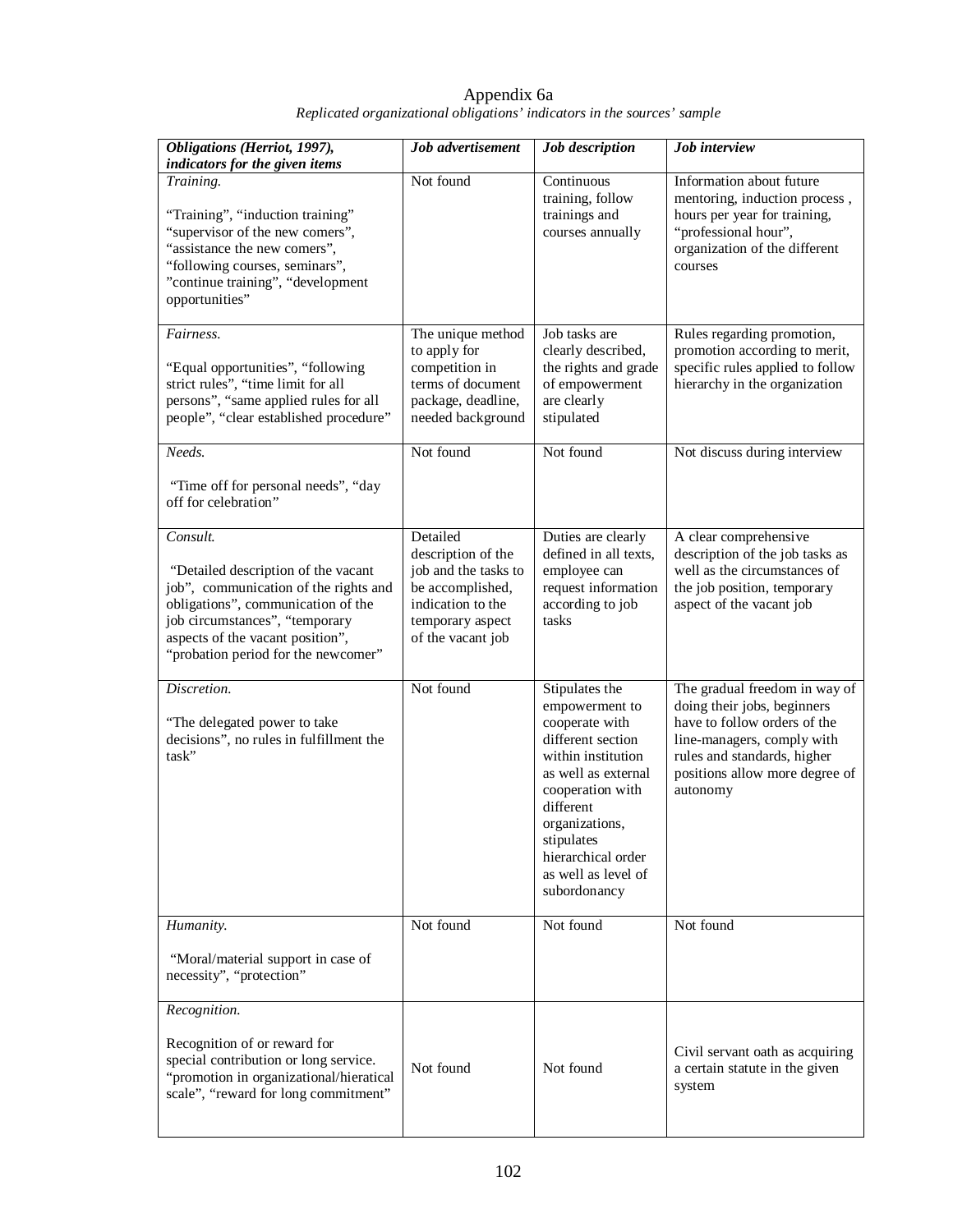| Environment.<br>"Equipped working place", "work<br>protection policy"                                                                                                                                                                                                                  | Not found                                                                                                                                                                                                      | Office<br>environment, tools<br>and machines on<br>employee's<br>disposal | Information about work place<br>and needed tools                                                            |
|----------------------------------------------------------------------------------------------------------------------------------------------------------------------------------------------------------------------------------------------------------------------------------------|----------------------------------------------------------------------------------------------------------------------------------------------------------------------------------------------------------------|---------------------------------------------------------------------------|-------------------------------------------------------------------------------------------------------------|
| Justice.<br>"No discrimination incidents", "equal<br>employment opportunity", "same rules<br>applied to payment, appraisal,<br>promotion systems"                                                                                                                                      | Equal opportunity<br>for employment, no<br>evidence for<br>discrimination<br>tendency, only<br>complete packages<br>accepted for the<br>competition points<br>to the same applied<br>rules for<br>registration | Not found                                                                 | Stress the fact that the rules<br>applied are stipulated by legal<br>and organizational documents.          |
| Pay.<br>"Strict rules for payment for all<br>employees"                                                                                                                                                                                                                                | Not found                                                                                                                                                                                                      | Not found                                                                 | The payment mechanism is<br>clearly communicated<br>referring to the respective<br>law(Law on remuneration) |
| Benefits.<br>"Strict rules for offering benefits to all<br>employees", "the same rules applied<br>for determining the parental, and sick<br>leave, paid holidays, and employee's<br>compensation for job-contacted<br>injuries and sickness retirement and<br>other social assistance" | Not found                                                                                                                                                                                                      | Not found                                                                 | Strict rules are applied in the<br>same manner for all persons<br>for offering benefits to the<br>employees |
| Security<br>"Un/determined period of the job<br>position", "guarantee for the same<br>position in case of long illness"                                                                                                                                                                | Not found                                                                                                                                                                                                      | Not found                                                                 | Restructuration aspects<br>reflected by restructuration<br>aspects                                          |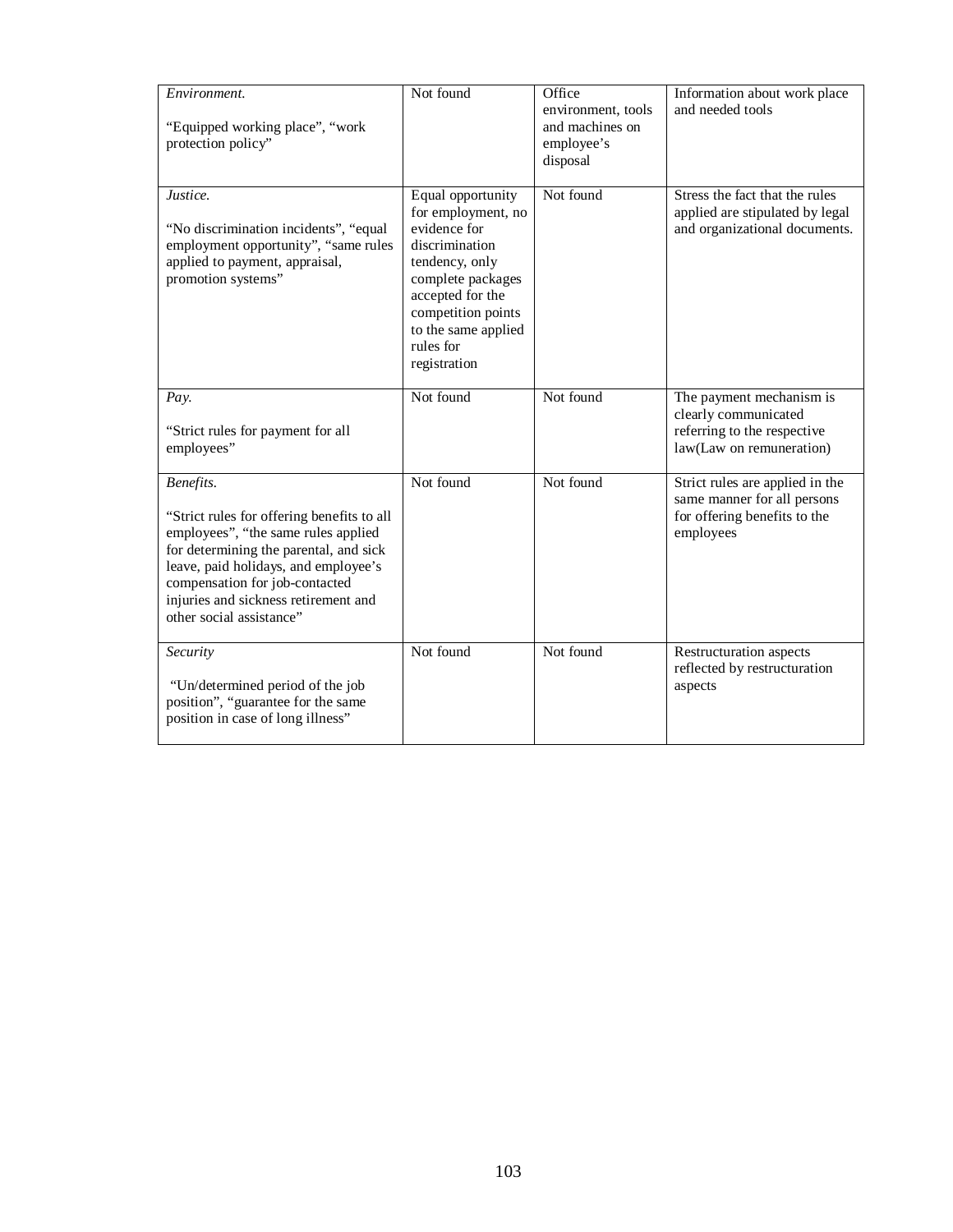# Appendix 7 Employee obligations

| Obligations (Herriot,                                                                                        | Examples to explore the obligations(Herriot,                                                                                                                                                                                                                                                                                          | Indicators for identify obligations                                                                                                                                                                                                                                                                                          |
|--------------------------------------------------------------------------------------------------------------|---------------------------------------------------------------------------------------------------------------------------------------------------------------------------------------------------------------------------------------------------------------------------------------------------------------------------------------|------------------------------------------------------------------------------------------------------------------------------------------------------------------------------------------------------------------------------------------------------------------------------------------------------------------------------|
| 1997)                                                                                                        | 1997)                                                                                                                                                                                                                                                                                                                                 |                                                                                                                                                                                                                                                                                                                              |
| Hours.<br>To work the hours you<br>are contracted to work.                                                   | - Going into debit on flexitime hours.<br>- A hospital manager always making up for<br>lateness but never taking time off in exchange<br>for unpaid overtime.<br>- Sitting in a parked car near the factory<br>entrance so as to clock up travelling<br>allowances.                                                                   | Comply with working time policies and<br>dedicate them for the fulfilling job<br>responsibilities in a well-faith manner.                                                                                                                                                                                                    |
| Work.<br>To do a good job in<br>terms of quality and<br>quantity.                                            | - Slowing down so as to make overtime<br>necessary.<br>- Night-shift workers sleeping when they<br>should be working.<br>- Postal staff helping old ladies fill in forms,<br>carry their shopping and cross the road.                                                                                                                 | The fulfillment of the all job responsibilities<br>at a high level, correctly, carefully and in<br>due time and compliance with the hierarchy<br>in the organization based on respect,<br>impartiality and kindness with both<br>colleagues and clients.                                                                     |
| Loyalty.<br>Staying with the<br>organization, guarding its<br>reputation and putting its<br>interests first. | - Resigning rather than damage the<br>organization's reputation through being<br>involved in an external scandal.<br>- Volunteering to take a salary and wage<br>freeze to help the organization survive.<br>- Leaking sensitive information to a tabloid<br>newspaper.                                                               | Keeping organizational secrets, being<br>confident, remain truthful to the<br>organization, being proud of it and care for<br>its image; serve in organizational interest.                                                                                                                                                   |
| Property.<br>Treating the<br>organization's property<br>in a careful way.                                    | - Failing to switch off machinery one is using<br>despite clear audible evidence that it is<br>suffering severe mechanical damage.<br>- Tending the organization's garden, and<br>bringing in flowers from it to brighten the<br>office.<br>- Intervening at personal risk in an attempted<br>robbery of the organization's property. | Comply with the internal order of using<br>different tools, respect of rules, using in a<br>efficient way the organizational resources,<br>following certain rules for using<br>technologies.                                                                                                                                |
| Self-presentation.<br>Dressing and behaving<br>correctly<br>with customers and<br>colleagues.                | - Warehouse foreman returning from lunch<br>bad-tempered and smelling of beer.<br>- Rude comments about a female colleague's<br>size.<br>- Immaculate appearance of company car.                                                                                                                                                      | Dress-code, kindness and politeness toward<br>clients, keep in good condition the working<br>place in general an ethic behavior.                                                                                                                                                                                             |
| Flexibility.<br>Being willing to go<br>beyond one's<br>own job description,<br>especially in emergency.      | - Helping the removals firm in the relocation<br>of the organization's office.<br>- Refusing to work for a boss other than one's<br>own.<br>- Using personal knowledge of a foreign<br>language to interpret and translate.                                                                                                           | Readiness to apply other abilities than<br>required by job description, to work beyond<br>working hours in case of necessity, to be<br>delegated in order to represent organization<br>in other regions for a period of time.                                                                                                |
| Honesty.<br>To deal honestly with<br>clients and with<br>the organization.                                   | - Manipulating sales figures to obtain bonus<br>payments.<br>- Diverting the organization's business to the<br>employee's private account, and stealing the<br>necessary parts from the organization to do<br>the work.<br>- Claiming expenses for untaken journeys and<br>nights spent at home.                                      | Neglect of corruption, treat the clients at<br>the same level, do not act in someone's<br>interest, do not accept presents from clients,<br>fulfill honestly and according to the work<br>guide/rules during the employee service,<br>not to follow organizational interest in<br>order to solve employee personal interest. |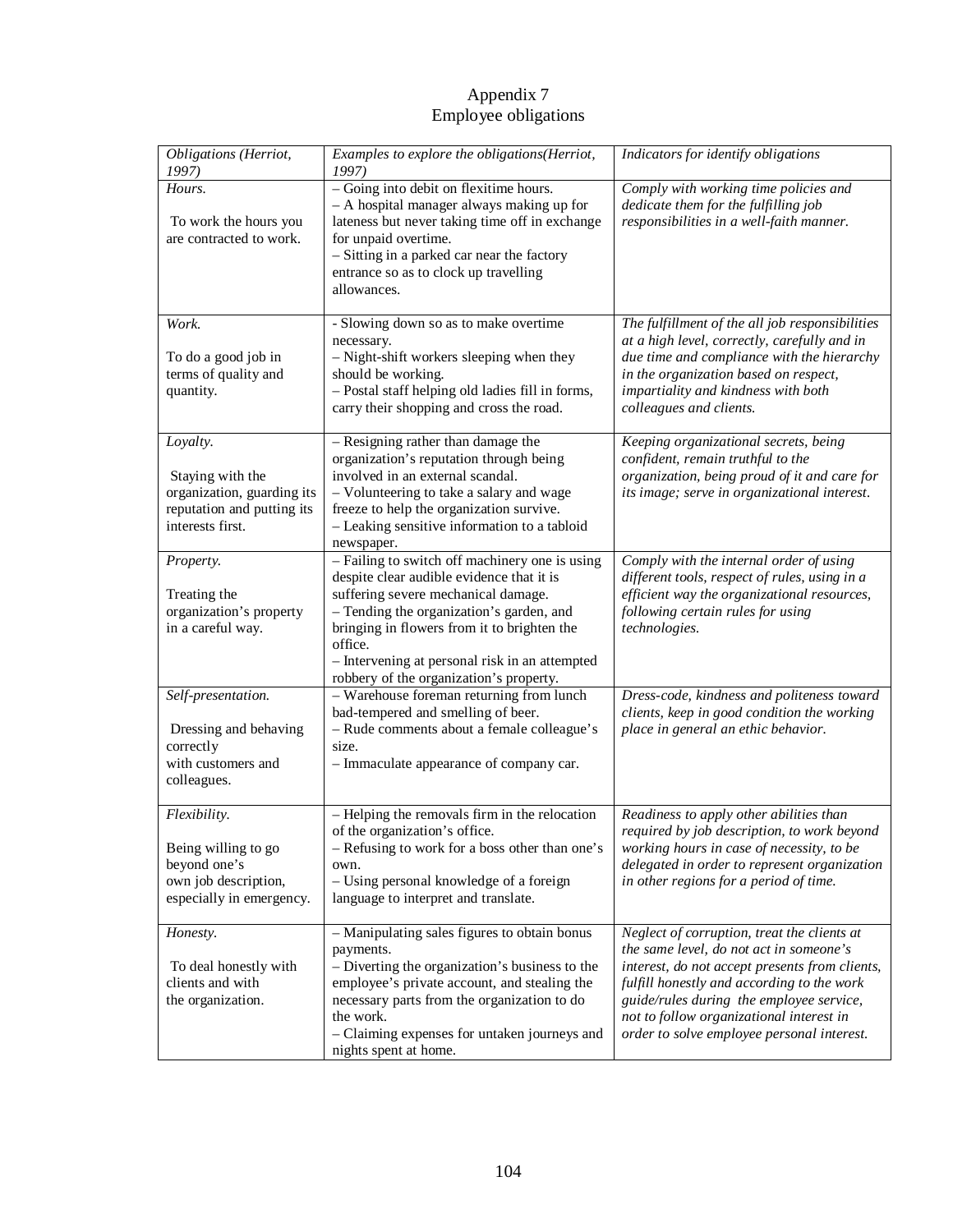| Appendix 7a                                                        |  |
|--------------------------------------------------------------------|--|
| Replicated employee obligations' indicators in the sources' sample |  |

| Obligations (Herriot, 1997)                                                                                                                                                                                     | Job<br>advertisement                                   | Job description                                                                           | Job interview                                            |  |
|-----------------------------------------------------------------------------------------------------------------------------------------------------------------------------------------------------------------|--------------------------------------------------------|-------------------------------------------------------------------------------------------|----------------------------------------------------------|--|
| Hours.<br>"Working hours". "work schedule"                                                                                                                                                                      | Not found                                              | Working hours<br>regime,                                                                  | Strict work schedule, , work<br>hours per week           |  |
| Work.                                                                                                                                                                                                           | Qualification<br>requirements                          | Detailed description<br>about the duties to be                                            | Employee's responsibility<br>to do correctly in due time |  |
| "Qualification requirements"<br>"accomplish the job tasks at a high<br>level, correctly and in due time",<br>"compliance with hierarchy", "respect",<br>"impartiality", "respect for colleagues<br>and clients" | in terms of<br>educational<br>background<br>and skills | performed,<br>qualification<br>requirements<br>necessary for<br>position                  | and carefully the work                                   |  |
| Loyalty.<br>"Keep organizational secrets", "being<br>confident", "truthful to the<br>organization", ,"proud of it and care for<br>its image; serve in organizational<br>interest"                               | Not found                                              | Protection of the<br>organizational<br>information, keep<br>the organizational<br>secrets | At citizen's service, Civil<br>servant oath              |  |
| Property.<br>"Comply with the internal order", "<br>using in a efficient way the                                                                                                                                | Not found                                              | Not found                                                                                 | Not found                                                |  |
| organizational resources", "following<br>certain rules for using technologies"                                                                                                                                  |                                                        |                                                                                           |                                                          |  |
| Self-presentation.<br>"Dress-code", "kindness", " toward<br>clients, keep in good condition the<br>working place in general an ethic<br>behavior"                                                               | Not found                                              | Not found                                                                                 | Ethical behavior, dress-<br>code, protocol rules         |  |
| Flexibility.<br>"To work beyond working hours in case<br>of necessity", "represent the<br>organization"                                                                                                         | Not found                                              | Not found                                                                                 | Working beyond work<br>schedule in case of<br>emergency  |  |
| Honesty.<br>"Neglect of corruption", "honest", "act<br>according to the work guide/rules"                                                                                                                       | Neglect<br>corruption,<br>honesty                      | Not found                                                                                 | Honesty, corruption<br>problem, impartiality             |  |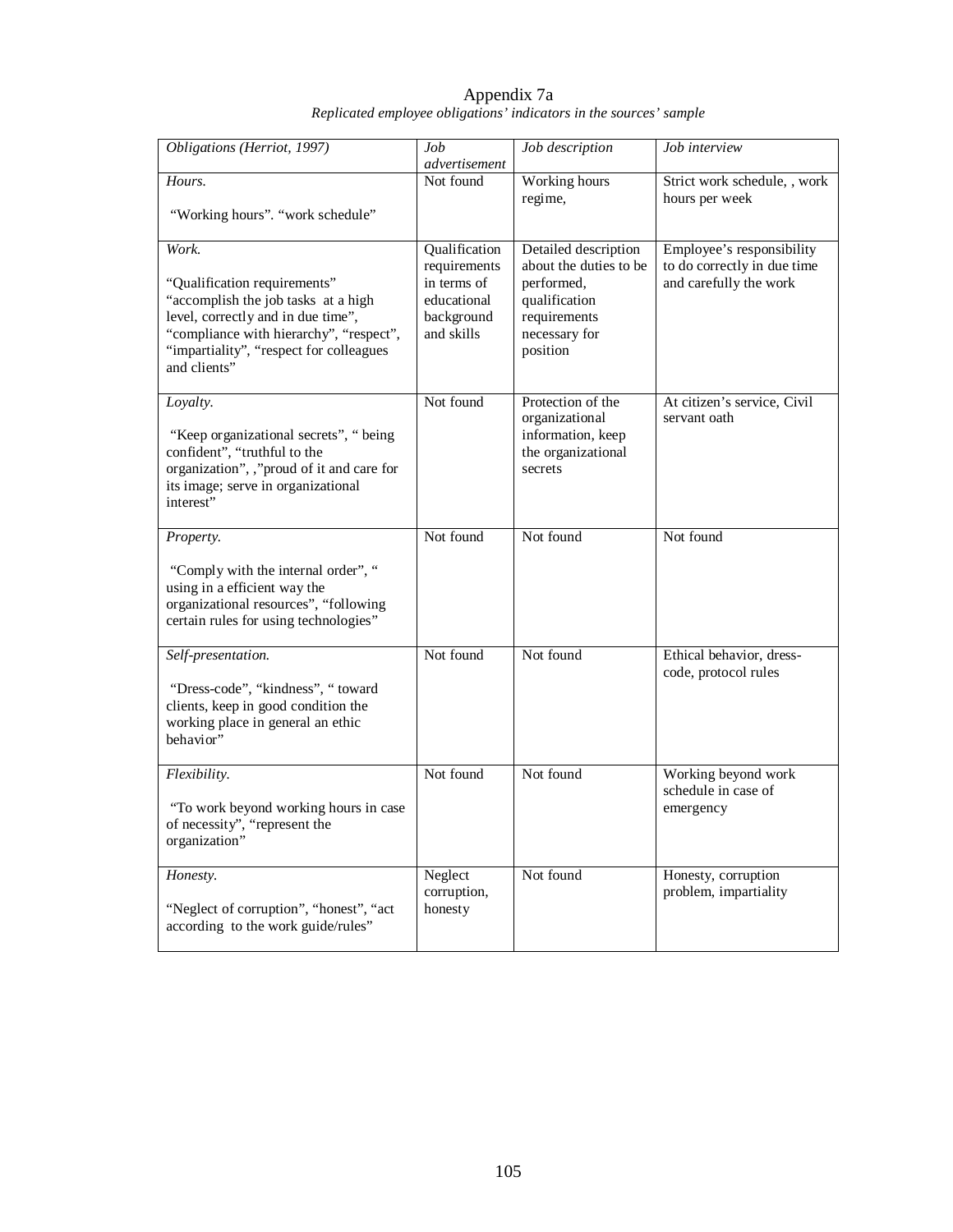Appendix 8 Assessing the types of the organization/employee obligations

| Nr               | Indicators for identify obligations                                                                                                                                                                                                                                                                                                                                                                                                                                                                                                                                                                                                                                                                                                                                                                                                                | R/T          | Indicators for identify employee<br>obligations                                                                                                                                                                                                                       | R/T            |
|------------------|----------------------------------------------------------------------------------------------------------------------------------------------------------------------------------------------------------------------------------------------------------------------------------------------------------------------------------------------------------------------------------------------------------------------------------------------------------------------------------------------------------------------------------------------------------------------------------------------------------------------------------------------------------------------------------------------------------------------------------------------------------------------------------------------------------------------------------------------------|--------------|-----------------------------------------------------------------------------------------------------------------------------------------------------------------------------------------------------------------------------------------------------------------------|----------------|
| $\overline{1}$ . | Assisting and training the new employees in all<br>aspects related to the job responsibilities and<br>organizational life; providing both induction trainings<br>and opportunities to continuous improvement of the<br>professional level following different academic and<br>practice seminars, courses or other activities -training<br>and development.                                                                                                                                                                                                                                                                                                                                                                                                                                                                                         | R/T          | Comply with working time policies<br>and dedicate them for the fulfilling<br>job responsibilities in a well-faith<br>manner                                                                                                                                           | $\overline{T}$ |
| 2.               | Assurance of the explicitly provided mechanism of the<br>selection, appraisal, promotion by communicating and<br>then explaining the outcomes by applying the same<br>procedure and e rules for every person based on<br>general rules applied to all persons. The unique<br>method of R&S procedures which reach all parts of<br>labor market, apply the established qualification<br>requirements in a fair, job-related fashion in testing<br>and selecting the best-qualified persons among all<br>eligible candidates, the clear established guide for<br>getting a promotion, the general rules of appraisal for<br>assessing the performance of the workers in the same<br>manner for assuring equal opportunity to member of<br>minority groups, women, and those disadvantaged by<br>educational, economic, physical or social handicaps. | $\mathbf T$  | The fulfillment of the all job<br>responsibilities at a high level,<br>correctly, carefully and in due time<br>and compliance with the hierarchy in<br>the organization based on respect,<br>impartiality and kindness with both<br>colleagues and clients            | $\mathbf T$    |
| 3.               | Helping employees meet their family and personal<br>needs by offering time off at the employee request and<br>family-friendly employment practices reflected by (the<br>possibilities of) flexible working hours(change in<br>working schedule).                                                                                                                                                                                                                                                                                                                                                                                                                                                                                                                                                                                                   | $\mathbb{R}$ | Keeping organizational secrets,<br>being confident, remain truthful to<br>the organization, being proud of it<br>and care for its image; serve in<br>organizational interest                                                                                          | R              |
| 4.               | Explicitly explain of both obligations and rights, the<br>circumstances of the job positioning terms of its<br>duration (temporary job) or other matters which affect<br>employees(probation period), communicate in advance<br>about reduction of the function as well as listen to<br>employee's opinion (e.g. ask for the employee<br>acceptance regarding his/her shift to other<br>department).                                                                                                                                                                                                                                                                                                                                                                                                                                               | T            | Comply with of the internal order of<br>using different tools, respect of rules,<br>using in a efficient way the<br>organizational resources, following<br>certain rules for using technologies                                                                       | $\overline{T}$ |
| 5.               | Empowerment of the employee to get the needed<br>information from other parties, delegation power in<br>making decision process in the absence of the senior as<br>well as delegacy to represent employer interests in<br>certain issues related to job activity.                                                                                                                                                                                                                                                                                                                                                                                                                                                                                                                                                                                  | T            | dress-code, kindness and politeness<br>toward clients, keep in good<br>condition the working place in<br>general an ethic behavior                                                                                                                                    | $\mathbb{R}$   |
| 6.               | Organizational support and help in case of emerged<br>problems as well providing protection to its<br>employees(protection in fulfilling job responsibilities).                                                                                                                                                                                                                                                                                                                                                                                                                                                                                                                                                                                                                                                                                    | $\mathbb{R}$ | Readiness to apply other abilities<br>than required by job description, to<br>work beyond working hours in case<br>of necessity, to be delegated in order<br>to represent organization in other<br>regions for a period of time                                       | R              |
| 7.               | It includes different benefits or bonuses as well as the<br>promotion in hierarchical scale in the system due to<br>high competencies and contribution made by employee<br>for the organization reflected in a incentive awards<br>program which provides recognition for exceptional<br>performance and successful ideas for improving<br>operations A reward regarding long commitment to the                                                                                                                                                                                                                                                                                                                                                                                                                                                    | T            | Neglect of corruption, treat the<br>clients at the same level, do not act in<br>someone's interest, do not accept<br>presents from clients, fulfill honestly<br>and according to the work<br>guide/rules during the employee<br>service, not to follow organizational | $\mathbb{R}$   |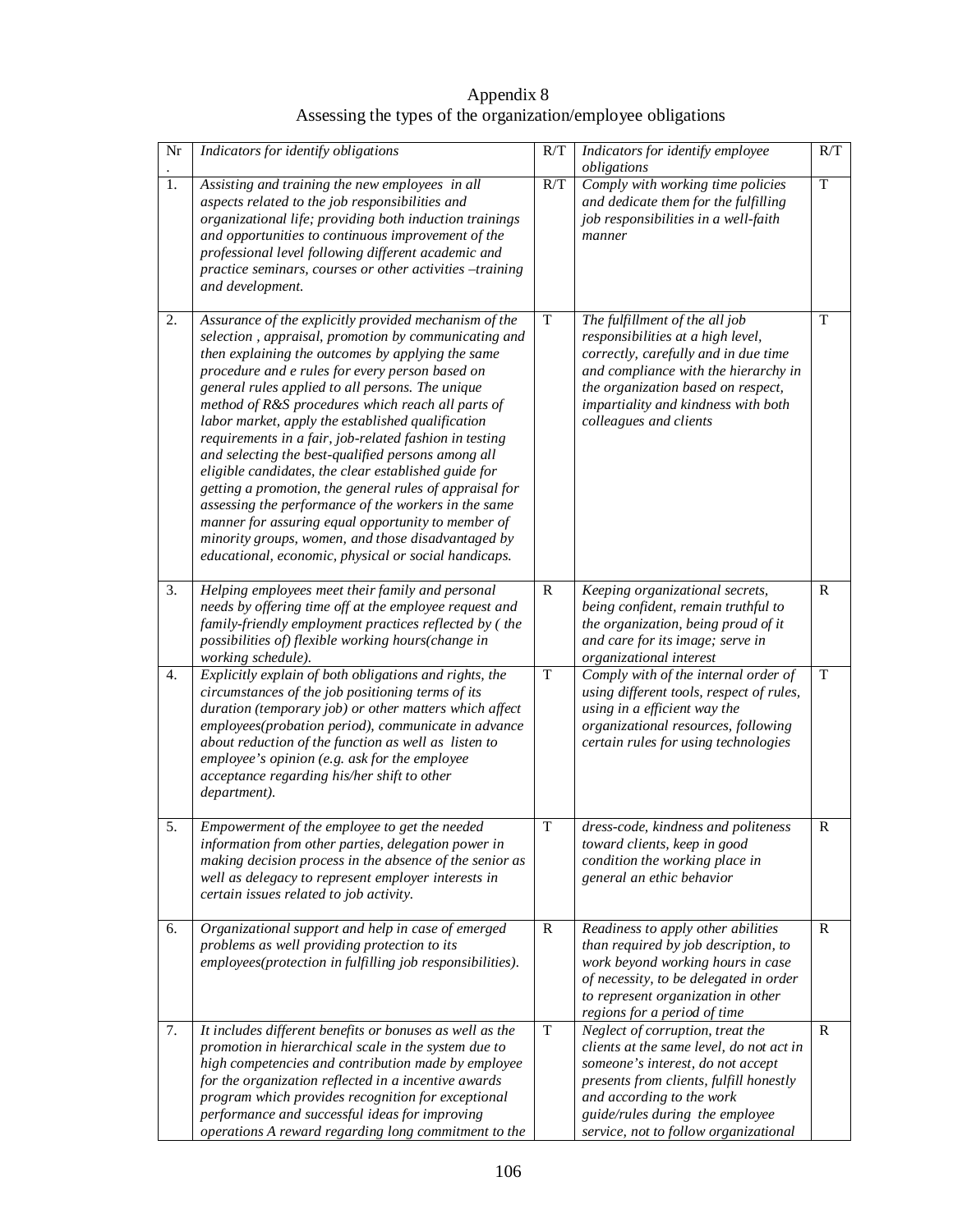|     | organization, a celebration related to professional<br>activity. Additionally, particular grouping and<br>classification of positions by occupation according to<br>similarities or differences in dates, responsibilities and<br>qualification requirements within organization will<br>also point to this item.                                                                                                                                                                                                                                                                                                                                                                         |                | interest in order to solve employee<br>personal interest |  |
|-----|-------------------------------------------------------------------------------------------------------------------------------------------------------------------------------------------------------------------------------------------------------------------------------------------------------------------------------------------------------------------------------------------------------------------------------------------------------------------------------------------------------------------------------------------------------------------------------------------------------------------------------------------------------------------------------------------|----------------|----------------------------------------------------------|--|
| 8.  | Offering an equipped and safety working environment.<br>In case of accidents at the working place organization<br>compensates the recovery cost and other expenses.                                                                                                                                                                                                                                                                                                                                                                                                                                                                                                                       | T              |                                                          |  |
| 9.  | Respect for person; treat all employees at the same<br>level, equal employment opportunity applicable to all<br>personnel action without regarding to political<br>affiliation, race, color, national origin, sex, age,<br>regions creed, marital status or physical handicap by<br>encouraging females to apply to a vacant position,<br>hiring young professionals or hiring a highly skilled<br>person regardless the invalid grade or age s/he has etc,<br>unless all required conditions are met for this matter;<br>orderly and fair method of making necessary cutbacks<br>in the work force due to budget reductions, decrease in<br>workload, reorganizations, or other reasons. | $\mathbf T$    |                                                          |  |
| 10. | Payment according to established rules for all<br>employees as well as additional payment due to period<br>of experience or achievements in the organization<br>applied to all employees in the same manner. The same<br>payment rules to sound job analysis and position<br>classification, which assures equity within the system<br>and comparability with pay offered buy other<br>employers applied to all persons for similar work<br>regardless gender, some physical deficiency etc.                                                                                                                                                                                              | $\overline{T}$ |                                                          |  |
| 11. | The same benefits offered to all employees in terms of<br>using the same rules applied for determining the<br>parental, and sick leave, paid holidays, and employee's<br>compensation for job-contacted injuries and sickness<br>retirement and other social assistance.                                                                                                                                                                                                                                                                                                                                                                                                                  | T              |                                                          |  |
| 12. | Employer assures the stability and security of the job<br>position. Most of jobs are for undetermined period. In<br>case of paternal or study leave or long absence caused<br>by illnesses, the employee is guaranteed at his/her<br>return the same or similar job position.                                                                                                                                                                                                                                                                                                                                                                                                             | T              |                                                          |  |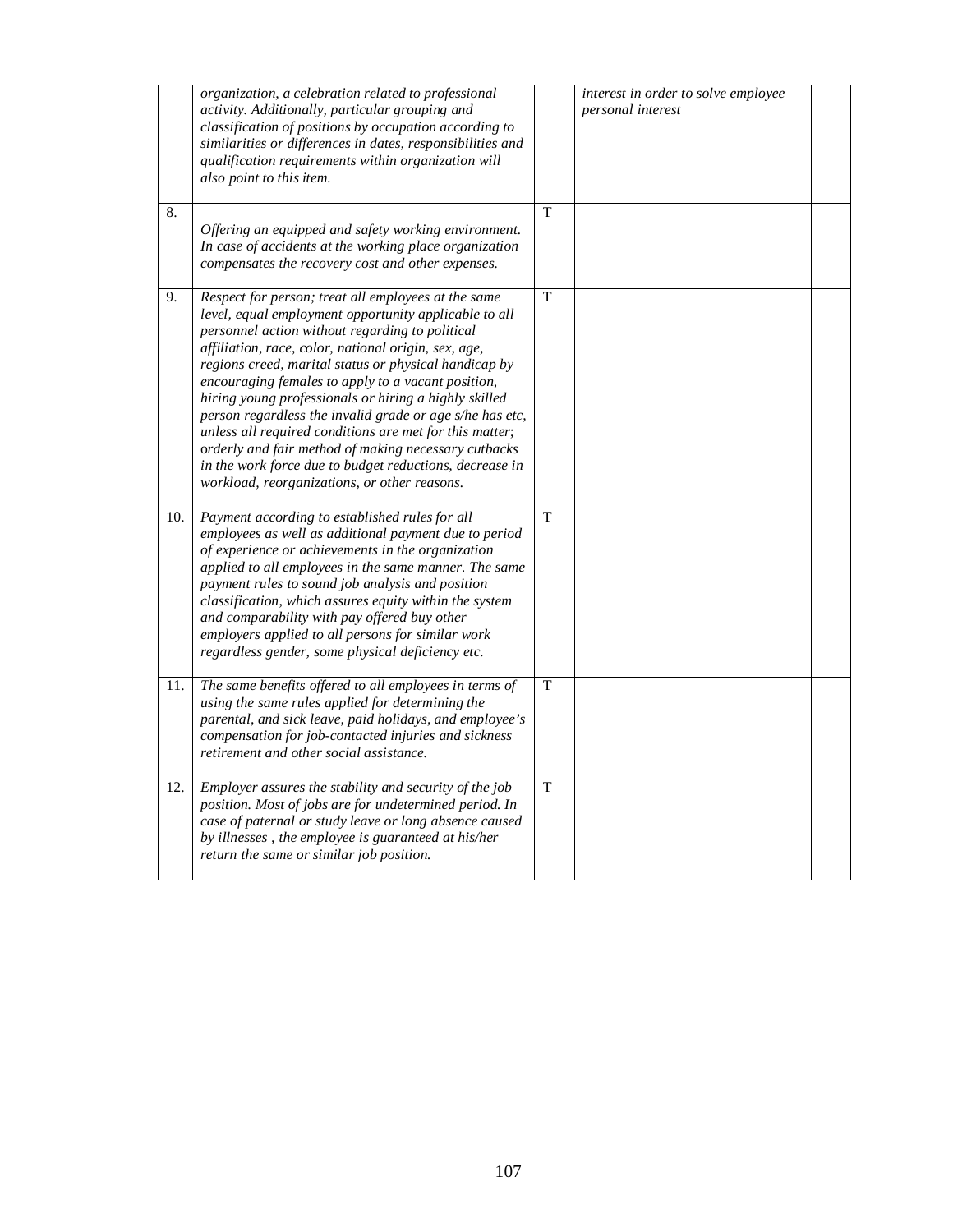## Appendix 9 Interview Guide- Qualitative interview

*Explain Research project:* 

In doing my Master Program at University of Twente in the Netherlands, Public Administration Track, I am working now on my Master Thesis. Thus, in order to obtain needed data for my analysis I conduct an interview. I am trying to find out the practices used in the public sector for R&S in order to see if obligations of both employer and employee are discussed by both parties during employment interview. For my present purpose, the important point is whether a job candidate is told about employees' and organizational obligations and what are those obligations. The interview questions are constructed according to the literature on the subject. This study is completely confidential.

Questions:

I. Some aspects related to R&S process which takes place in the organization:

1. How many vacant positions were opened for competition to large public during January-June 2009 period?

2. What are the sources by which the recruitment message was spread?

3. How many document packages have you received from jobseekers for each advertized vacant job in part?

4. How is the interview taking place? Please describe the procedure.

II. Promises made to the employees by the organization during interview stage

- 1. How is the prospective employee communicated about the training and development opportunities in case of enrollment in the organization?
- Probes: How many hours would the prospective employee spend for training? Is this aspect discussed with him?
- 2. Do the employer discuss about the opportunity for promotion?

Probes: Is the employer stress the fairness issue in being promoted?

Do you communicate the job applicant the rules for promotion and appraisal is taking place? If so, what rules are you specifying then?

Is there a moment during interview when job candidate has the possibility to ask questions regarding this issue? Specify please.

- 3. Do the employer and employee discuss about the meeting of employees need in terms of:
- a) allowing time off to meet personal/family needs?
- b) What are the conditions put in order to take the employee a legitimate day off due to personal or family need (for example possibility to take a day off in case of family wedding)?
- 4. What kinds of aspects are mentioned during the interview about matters which affect employees as for example a future restructuring of the organization?

Probes: In case of temporary job, is the prospective employee told about the time limit and any aspects relating to it?

How do the job applicants understand that the two-way communication is applied in the organization?

5. What are the aspects communicated to the job candidate which reflects the freedom level in terms or doing the job or is communicated the rules s/he must follow in this respect? Please specify.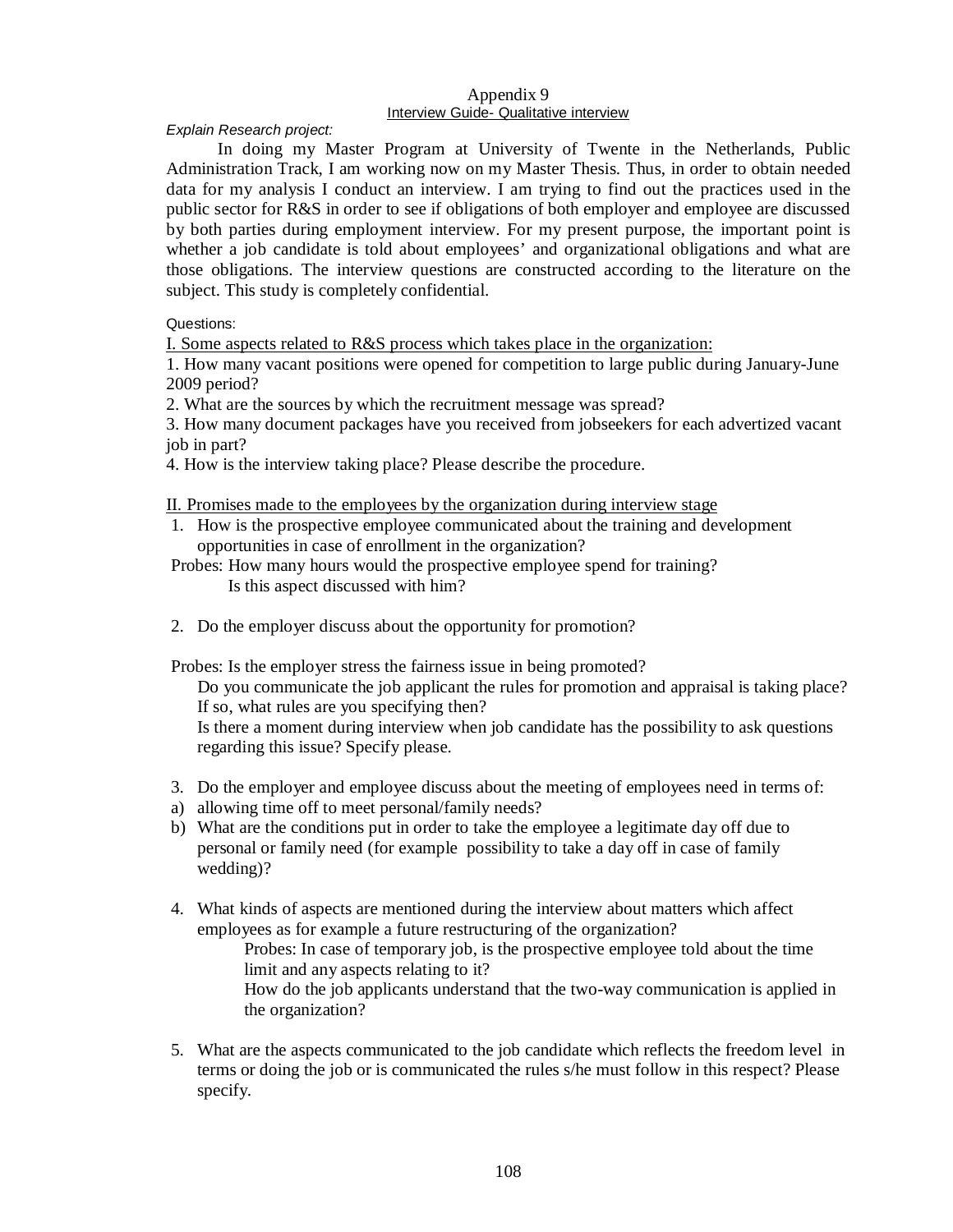- 6. What does the employer communicate to the employee about the protection it offers as well as the support for employees? What are the aspects specified in this context? Bring examples please.
- 7. What kind of information does the applicant receive about recognition system in organization? If yes, then what recognition or rewards are discussed?

8. How is the job candidate aware of payment in detail and is s/he assured by fair rate of pay? Probes: How do the applicants get a clear idea of the payment measures in terms of fairness and equality?

9. What does the employer communicate about the benefit package existed in the organization? Probes: How the fairness of the benefit system is assured to the job applicant?

- 10. What aspects are discussed with job applicant regarding job environment? Does the employer communicate about rules of safety within organization? Bring examples please.
- 11. How does the employer communicate to the job applicant about the fairness and consistency in the application rules?

Probes: How does the employer tell about the unique system of rules applied to all workers?

- 12. What are the aspects discussed during interview concerning the security of the job and possibilities for support in case of reorganization?
- III. Obligations required from the employees stated during interview stage:
	- 1. How is the job candidate informed about working hours? Probe: What are the requirements the organization put in front of employee in terms of
	- time?
	- 2. At what moment of the interview the job candidate is clearly communicated about the requirements regarding quality and quantity of work?

Probe: Which are the told measures for doing the job?

3. How does the employer acknowledge the loyalty attitude of the prospective employee toward the organization?

Probe: What are the questions addressed to the job applicant which reflects this issue? Is the job applicant warned about keeping organizational secrets?

4. How is the job candidate warned about the treating the organization's property in a careful way?

Probe: What are the conditions settled for the job applicant in treating organizational property in a careful way?

How is the applicant told about the rules of using in efficient and correct way the organizational resources?

- 5. How is the employee requested to follow certain rules of behavior, dress code or protocol rules?
- 6. How does the employer discuss the willingness of the job applicant to go beyond his/her job descriptions (e.g. use foreign language in some cases even it is not stipulated in the job responsibilities)?
- 7. Which are the preconditions which impose the employee to deal honestly with clients and organization?

Probe: Is the corruption issue discussed in during interview? How? Specify please.

8. Are there other issues referring to the topic of organizational and employee obligations discussed during employment interview with job applicant, which you think might be significant for the research?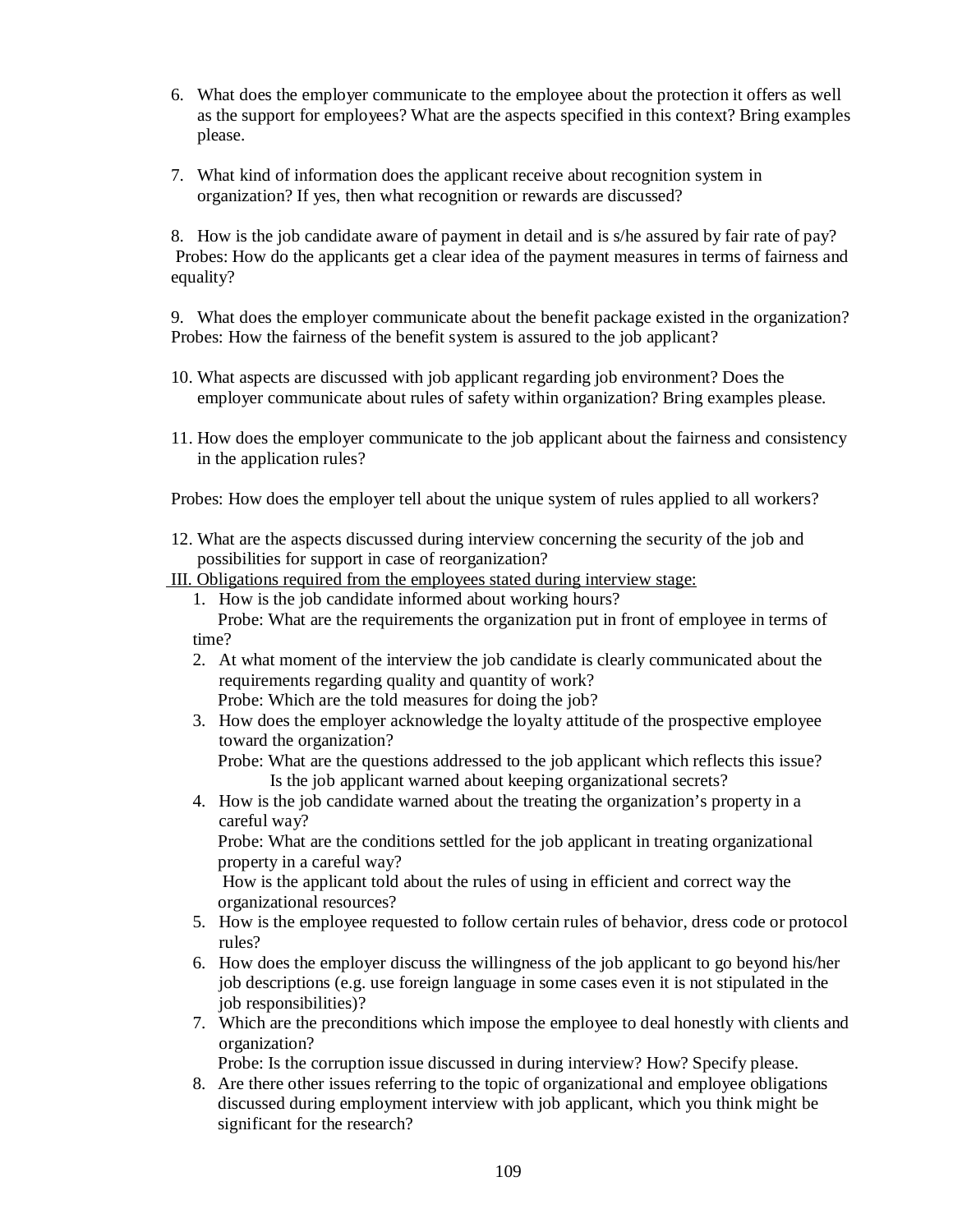# Appendix 10 Job description sample

## **Fişa Postului**

| Autoritatea publică: | Ministerul Finantelor                                                                         |
|----------------------|-----------------------------------------------------------------------------------------------|
| Compartimentul:      | Directia finantele autorităților<br>publice și reglementări<br>în domeniul remunerării muncii |
| Adresa:              | mun. Chisinău, str. Cosmonauților 7                                                           |

**Denumirea postului/funcţiei:** Specialist principal

### **Scopul general al funcţiei**

Asigurarea procesului bugetar la elaborarea CCTM şi a Legii bugetului de stat pe anii corespunzători

### **Activităţile /atribuţiile de serviciu:**

1) Elaborează plafoanele de cheltuieli în procesul de elaborare a CCTM.

2) Examinează propunerile instituţiilor la proiectul bugetului de stat pe anul corespunzător.

3) Participă la elaborarea şi promovarea Legii bugetului de stat pe anul corespunzător, şi a proiectelor de rectificare a Legii bugetului de stat.

4) Efectuează planificarea şi controlul asupra asigurării integrale cu mijloace financiare necesare desfăşurării activităţii organelor şi instituţiilor patronate.

5) Examinează calculele şi materialele justificative prezentate de instituţiile nominalizate la proiectul bugetului, precum și la planurile de finantare.

6) Coordonează planurile de finanţare, modificările acestora pe instituţiile patronate atât la cheltuieli de bază cît şi la mijloace speciale.

7) Examinează dările de seamă trimestriale şi anuale privind executarea cheltuielilor de către aceste institutii si a efectivului de personal.

8) Efectuează analiza utilizării alocaţiilor în contextul neadmiterii supracheltuielilor şi creşterea datoriilor creditoare de către instituții.

9) Întocmeşte nota explicativă la dările de seamă anuale privind executarea bugetului de stat pe instituţiile patronate la cheltuieli de bază şi mijloace speciale.

10) Examinează şi avizează proiectele de hotărîri ale Guvernului referitoare la structura, efectivul-limită şi regulamentul de activitate a instituţiilor patronate.

11) Examinează demersurile instituţiilor referitoare la problemele ce ţin de competenţa direcţiei şi prezintă în scris consultații și propuneri de soluționare a acestora.

12) Elaborează propuneri vizînd perfecţionarea actelor normative ce ţin de domeniul patronat.

13) Elaborează indicaţiile metodice specifice ramurii pentru elaborarea propunerilor la proiectul legii bugetului de stat şi pentru prezentarea dării de seamă anuale.

14) Examinează şi avizează proiectele de hotărîre a Guvernului ce ţin de alocarea mijloacelor financiare din fondul de rezervă al Guvernului pentru primirea delegaţiilor oficiale în Republica Moldova şi asigurarea financiară a delegaţiilor oficiale ale Republicii Moldova peste hotare, pentru finanţarea unor cheltuieli neprevăzute.

15) Examinează petiţiile cetăţenilor ce ţin de competenţa direcţiei.

16) Examinează şi execută indicaţiile organelor de conducere a ţării (Preşedenţie, Parlament, Guvern).

17) Ţine dosarele documentaţiei conform nomenclatorului aprobat de către minister şi în termenii stabiliţi transmite dosarele în arhivă.

18) Participă la ședințe ce țin de coordonarea divergențelor în procesul de avizare a proiectelor actelor legislative și normative în cadrul ministerului.

19) Examinează propunerile de fondare, reorganizare sau lichidare a instituţiilor, întreprinderilor de stat ce tin de domeniul patronat.

20) Examinează şi înregistrează schemele de încadrare.

### *Funcţiile specialistului principal al Direcţiei prognoza şi analiza veniturilor bugetului*

3. Specialistul principal al Direcției prognoza și analiza veniturilor bugetului are următoarele funcții:

3.1. elaborează prognoza încasărilor pe următoarele tipuri de impozite și venituri: plata pentru resursele *naturale, taxele rutiere speciale, impozitul privat, plata pentru arenda terenurilor;*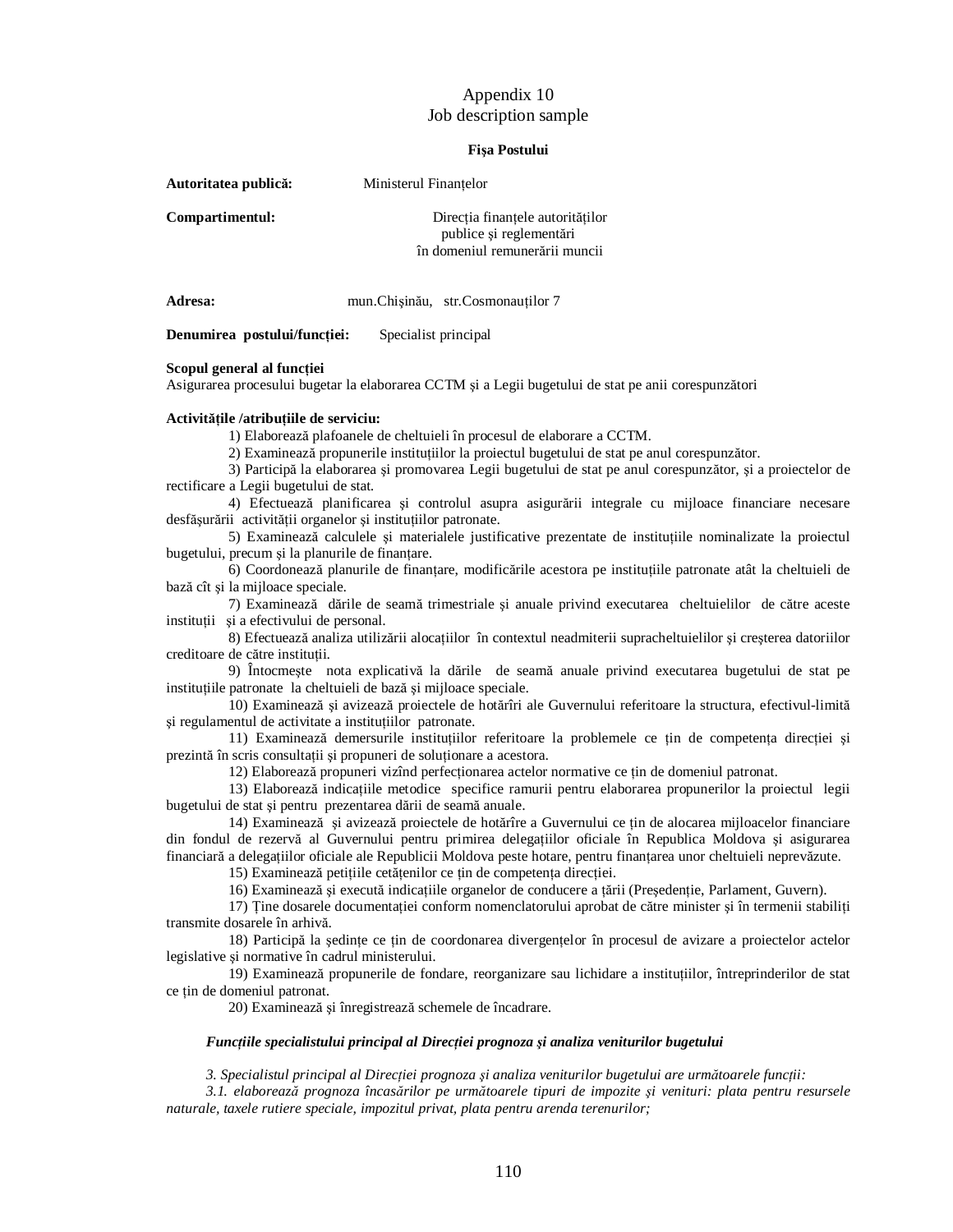3.2. întocmește planurile generalizatoare pe veniturile patronate și ține evidența modificărilor ulterioare în *total pe republică şi sub aspect teritorial;* 

*3.3. efectuează analiza încasărilor veniturilor patronate şi prezintă propuneri pentru rectificarea lor;* 

*3.4. participă la examinarea repartizării lunare a veniturilor bugetelor unităţilor administrativ-teritoriale;* 

*3.5. participă la examinarea bugetelor aprobate la venituri de către organele publice locale;* 

3.6. participă la examinarea dărilor de seamă trimestriale și anuale ale bugetelor unităților administrativ*teritoriale la partea de venituri;* 

3.7. formează și menține în dinamică baza de date privind încasarea veniturilor pe tipuri și bugete;

3.8. prezintă lunar Inspectoratului Fiscal Principal de Stat planuri la venituri pe tipuri sub aspect teritorial;

*3.9. elaborează şi perfecţionează formularele dărilor de seamă la venituri;* 

3.10. participă la elaborarea avizelor la materialele altor direcții și secții din cadrul Ministerului;

3.11. examinează și pregătește răspunsurile la petițiile cetățenilor pe prolemele ce țin de competența *Direcţiei.* 

### **Responsabilităţile**

Titularul postului este responsabil de:

- Respectarea legislației în procesul de executare a funcțiilor
- Executarea în termene proxime şi pe căi optime a atribuţiilor sale de serviciu a indicaţiilor date de şeful de Direcție, conducerea ministerului în problemele ce țin de competență
- Îndeplinirea întocmai a sarcinilor impuse
- Examinarea la timp a propunerilor, cererilor și adresărilor cetățenilor în domeniul activității sale de serviciu, în conformitate cu legislaţia
- Păstrarea secretului de stat şi a confidenţialităţii cu privire la informaţiile de care a făcut cunoştinţă în virtutea exercitării functiei
- Pregătirea continuă profesională
- Respectarea regimului de muncă

### *Responsabilitatea specialistului principal al Direcţiei prognoza şi analiza veniturilor bugetului*

*5. Specialistului principal al Direcţiei prognoza şi analiza veniturilor bugetului este responsabil de:* 

*5.1. îndeplinirea corectă, în termenele stabilite, a funcţiilor de serviciu;* 

*5.2. corectitudinea şi veridicitatea materialelor examinate şi avizate;* 

- *5.3. corectitudinea consultaţiilor acordate pe problemele ce ţin de competenţa sa;*
- *5.4. respectarea disciplinei de muncă.*

## **Împuternicirile**

§ Participă la elaborarea normelor şi normativelor financiare în domeniul ce ţine de cheltuieli pentru întreţinerea organelor administraţiei publice centrale

§ Participă la seminare şi grupuri de lucru în problemele ce ţin de competenţă

§ Solicită de la instituţiile calculele şi materialele justificative ce ţin de utilizarea finanţelor publice

§ Verifică la indicaţia conducerii corectitudinea utilizării surselor financiare în corespundere cu prevederile actelor normative

# *Drepturile specialistului principal al Direcţiei prognoza şi analiza veniturilor bugetului*

*4. Specialistul principal al Direcţiei prognoza şi analiza veniturilor bugetului are dreptul:* 

4.1. să solicite, prin intermediul șefului Direcției, de la subdiviziunile Ministerului, informații și alte *documente necesare pentru exercitarea funcţiilor de serviciu şi activitatea Direcţiei;* 

*4.2. să solicite consultanţa conducerii Direcţiei, necesară pentru exercitarea funcţiilor sale;* 

4.3. să informeze conducerea Direcției despre problemele apărute în exercitarea funcțiilor atribuite;

4.4. să aibă acces la legislație și la alte informații utile pentru formarea profesională și utilizare în *exercitarea funcţiilor de serviciu;* 

*4.5. să participe la cursuri, seminare, lecţii întru perfecţionarea profesională.* 

# **Cui îi raportează titularul funcţiei (structura, funcţiile)**

În activitatea sa raportează şefului de Direcţiei

### **Pe cine îl substituie**

Consultant în Directie

### **Cine îl substituie**

Un alt consultant al Direcției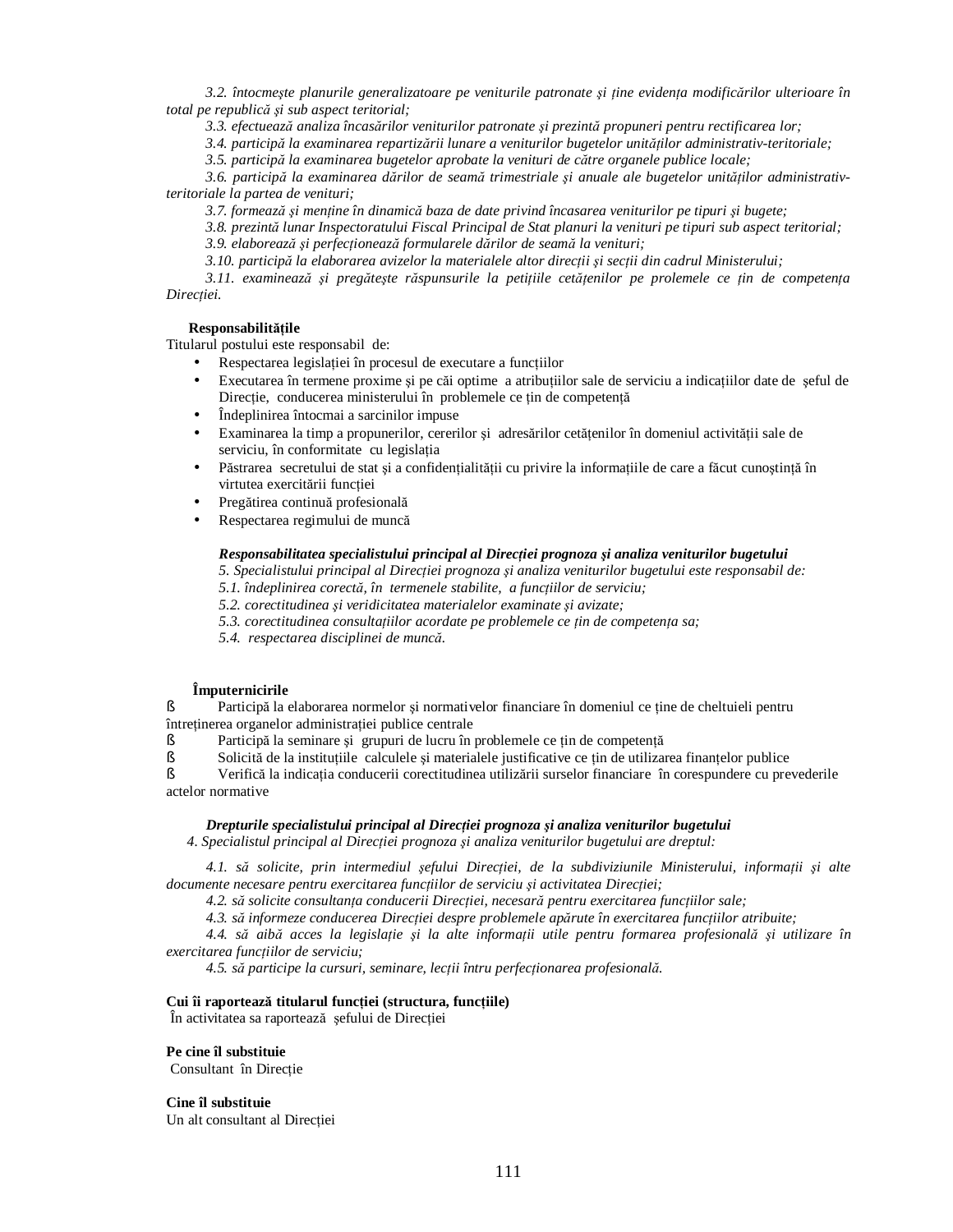## **Cooperarea cu alţii (personae, instituţii, organizaţii)**

-Specialiştii direcţiilor de ramură, direcţiei juridice, direcţia rapoarte şi dării de seamă; -executorii primari de bugete; -colaboratorii Guvernului, Ministerului Economiei şi Comerţului şi altor organizaţii din domeniu, departamente, instituţii şi organizaţii

## **Mijloacele de lucru/echipamentul utilizat**

Monitorul Oficial al Republicii Moldova, culegeri de acte normative Computer (MS Office , Excel, Power Point, Internet Explorer) imprimantă, Xerox, fax, telefon Presa periodică Materialele informative şi metodice din domeniu Dicţionare, etc.

**Condiţiile de muncă**

Lucrul în echipă **Specificarea persoanei/cerinţele postului faţă de persoană Studii**  Superioare în domeniul economiei

**Experienţă** Cel puţin 3 ani în domeniu

## **Cunoştinţe**

Cunoaşterea legislaţiei în domeniu, obligatoriu limba de stat şi a doua limbă (rusă)

## **Abilităţi**

Profesionalism, receptivitate la idei și concepții noi, creativitate, inițiativă, planificarea, organizarea eficientă a volumului de lucrul.

## **Atitudini/Comportamente**

Responsabilitate, obiectivitate, exigenţă, loialitate, modestie, onestitate, disciplinare, corectitudine Întocmită de: Nume, prenume\_ Funcţia publică de conducere\_\_\_\_\_\_\_\_\_\_\_\_\_\_\_\_\_\_\_\_\_\_\_\_\_\_\_\_\_ Semnătura\_\_\_\_\_\_\_\_\_\_\_\_\_\_\_\_\_\_\_\_\_\_\_\_\_\_\_\_\_\_\_\_\_\_\_\_\_\_\_\_\_\_\_\_ Data întocmirii\_

Luat la cunoștință de către titularul funcției: Nume, prenume\_\_\_\_\_\_\_\_\_\_\_\_\_\_\_\_\_\_\_\_\_\_\_\_\_\_\_\_\_\_\_\_\_\_\_\_\_\_\_\_ Semnătura\_\_\_\_\_\_\_\_\_\_\_\_\_\_\_\_\_\_\_\_\_\_\_\_\_\_\_\_\_\_\_\_\_\_\_\_\_\_\_\_\_\_\_\_ Data întocmirii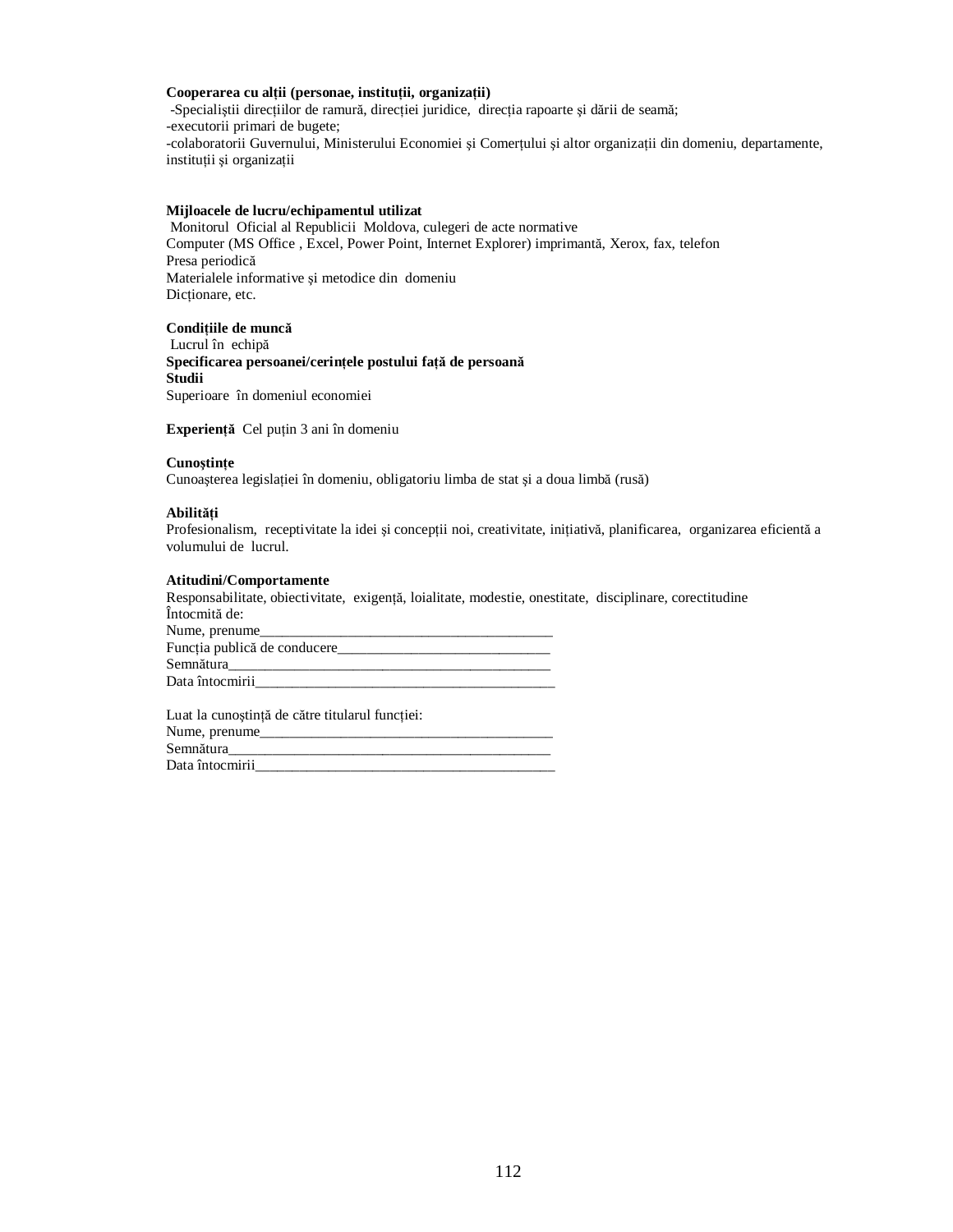# Appendix 11 Job Advertisement

### **A N U N Ţ**

#### **cu privire la desfăşurarea concursului privind ocuparea funcţiilor publice vacante în cadrul subdiviziunilor Ministerului Finanţelor**

În conformitate cu Regulamentul cu privire la ocuparea a funcției publice vacante prin concurs aprobat prin Hotărîrea Guvernului nr. 201 din 11 martie 2009, Ministerul Finantelor anunță concursul pentru următoarele funcții vacante:

#### **Informaţia necesară:**

**1.Denumirea autorităţii publice:** Ministerul Finanţelor al Republicii Moldova

**2.Sediul autorităţii**: mun. Chişinău, str. Cosmonauţilor, 7

#### **3.Denumirea funcţiei publice vacante**: Trezoreria Teritorială Chişinău- bugetul de stat, Secţia evidenţă contabilă - **consultant** (**2 funcţii temporar vacante**)

**a) scopul general al funcţiei:**

- Contribuirea la implementarea politicii statului în domeniul coordonării şi asigurării procesului de executare de casă a bugetului de stat prin sistemul trezorerial

**b) sarcinile de bază ale funcţiei:** 

**-** Participarea la procesul de executare de casă a bugetului de stat prin sistemul trezorerial;

- Asigurarea reflectării exacte, transparente şi în termen în evidenţa contabilă a operaţiunilor efectuate prin sitemul trezorerial;

- Asigurarea aplicării legislaţiei referitoare la procesul bugetar.

#### **3.1. Denumirea funcţiei publice vacante**: Trezoreria Teritorială Taraclia - **consultant – 1 funcţie**

**a) scopul general al funcţiei:**

- Contribuirea la implementarea politicii statului în domeniul bugetar prin coordonarea şi asigurarea procesului de executare de casă a bugetului de stat şi bugetelor unităţilor administrativ-teritoriale prin trezoreria teritorială

**b) sarcinile de bază ale funcţiei:** 

- Participarea la procesul de executare de casă a bugetului de stat și bugetelor unităților administrativ-teritoriale prin trezoreria teritorială;

- Efectuarea lucrului metodologic și organizatoric orientat spre aplicarea corectă a instrucțiunilor și regulamentelor ce stau la baza activității trezoreriei teritoriale.

- Efectuarea controlului cameral al documentelor de plată trezoreriale prezentate de executorii de buget.

#### 4. Condiții pentru candidații la ocuparea funcției publice vacante în cadrul Ministerului Finanțelor **I. Cerinţe generale:**

a) Să deţină cetăţenia Republicii Moldova şi domiciliul stabil în Republica Moldova;

b) Să fie cunoscător al limbii de stat scris şi vorbit;

c) Să aibă capacitate deplină de exercițiu;

d) Să aibă o stare de sănătate corespunzătoare funcţiei publice pentru care candidează;

e) Să nu fi fost destituit dintr-o funcție publică sau să nu i se fi încetat contractul individual de muncă pentru motive disciplinare în ultimii 7 ani; f) Să nu fi fost condamnaţi pentru săvîrşirea unei acţiuni contra umanităţii, contra statului sau contra autorităţii, de serviciu sau în legătură cu serviciul, care împiedică înfăptuirea justiției, de fals ori a unor fapte de corupție sau a unei infracțiuni săvîrșite cu intenție, care i-ar face incompatibili cu exercitarea funcţiei publice, cu excepţia situaţiei în care a intervenit reabilitarea. g) Să nu depășească limita vîrstei de pensionare (57 ani –femei; 62 ani -bărbati).

#### **II. Cerinţe specifice:**

a)Studii**:** superioare, absolvite cu diplomă de licenţă sau echivalente, în domeniul economic, financiar, contabil

b) Vechimea în muncă în specialitate**:** preferabil cel puţin 1 an în domeniul economico-financiar

c)Vechime în muncă în serviciul public: preferabil cel puţin 1 an

d) Cunoaşterea domeniului tehnologiilor informaţionale: Word, Excel, Internet, E-mail;

e) Cunoașterea legislației naționale în domeniul financiar;

f) Preferabil cunoașterea unei limbi de circulație internațională (la nivel cel puțin intermediar)

g) Abilităţi: analiză şi sinteză, elaborarea documentelor, argumentare, comunicare eficientă, lucru independent şi în echipă, autoperfecţionare şi valorificare a experientei dobîndite.

h) Atitudini/comportamente: diplomație, creativitate și spirit de inițiativă, flexibilitate, disciplină, responsabilitate, tendință spre dezvoltare profesională continuă.

#### **5. Bibliografia:**

1. Constituția Republicii Moldova;

- 2. Decretul Preşedintelui Republicii Moldova nr.39 din 10 martie1993 cu privire la Trezoreria de Stat;
- 3. Legea nr.847-XIII din 24 mai 1996 privind sistemul bugetar şi procesul bugetar;
- 4. Legea nr.397-XV din 16 octombrie 2003 privind finanţele publice locale;
- 5. Legea bugetară anuală;
- 6. Legea contabilităţii nr.113-XVI din 27 aprilie 2007;
- 7. Legea privind achizițiile publice nr.96-XVI din 13 aprilie 2007;
- 8. Hotărîrea Guvernului nr.1265 din 14 noiembrie 2008 cu privire la reglementarea activității Ministerului Finanțelor;
- 9. Ordinul ministrului finantelor nr.91 din 20 octombrie 2008 privind clasificatia bugetară (Monitorul Oficial nr.195-196/581 din 31 octombrie 2008).